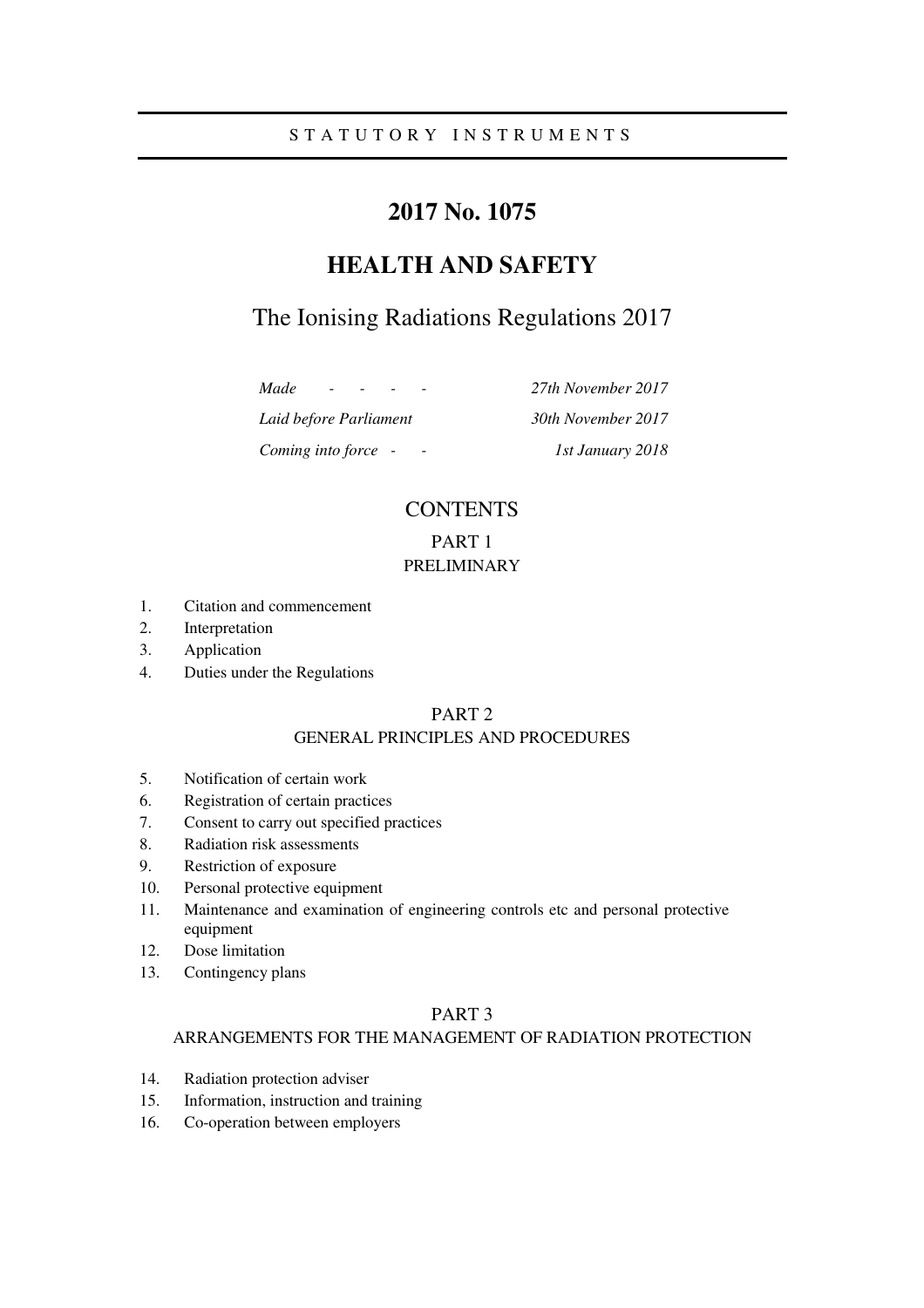## PART 4 DESIGNATED AREAS

- 17. Designation of controlled or supervised areas
- 18. Local rules and radiation protection supervisors
- 19. Additional requirements for designated areas
- 20. Monitoring of designated areas

## PART 5

## CLASSIFICATION AND MONITORING OF PERSONS

- 21. Designation of classified persons
- 22. Dose assessment and recording
- 23. Estimated and notional doses and special entries
- 24. Dosimetry for accidents etc
- 25. Medical surveillance
- 26. Investigation and notification of overexposure
- 27. Dose limitation for overexposed employees

#### PART 6

# ARRANGEMENTS FOR THE CONTROL OF RADIOACTIVE SUBSTANCES, ARTICLES AND EQUIPMENT

- 28. Sealed sources and articles containing or embodying radioactive substances
- 29. Accounting for radioactive substances
- 30. Keeping and moving of radioactive substances
- 31. Notification of certain occurrences
- 32. Duties of manufacturers etc of articles for use in work with ionising radiation
- 33. Equipment used for medical exposure
- 34. Misuse of or interference with sources of ionising radiation

## PART 7

# DUTIES OF EMPLOYEES AND MISCELLANEOUS

- 35. Duties of employees
- 36. Approval of dosimetry services
- 37. Defence on contravention
- 38. Exemption certificates
- 39. Extension outside Great Britain
- 40. Modifications relating to the Ministry of Defence etc
- 41. Transitional provisions and savings
- 42. Modifications and revocation
- 43. Review

| SCHEDULE $1 -$ Work not required to be notified under regulation 5             |
|--------------------------------------------------------------------------------|
| SCHEDULE $2$ — Consent to carry out a practice: indicative list of information |
| $SCHEDULE 3$ — Dose limits                                                     |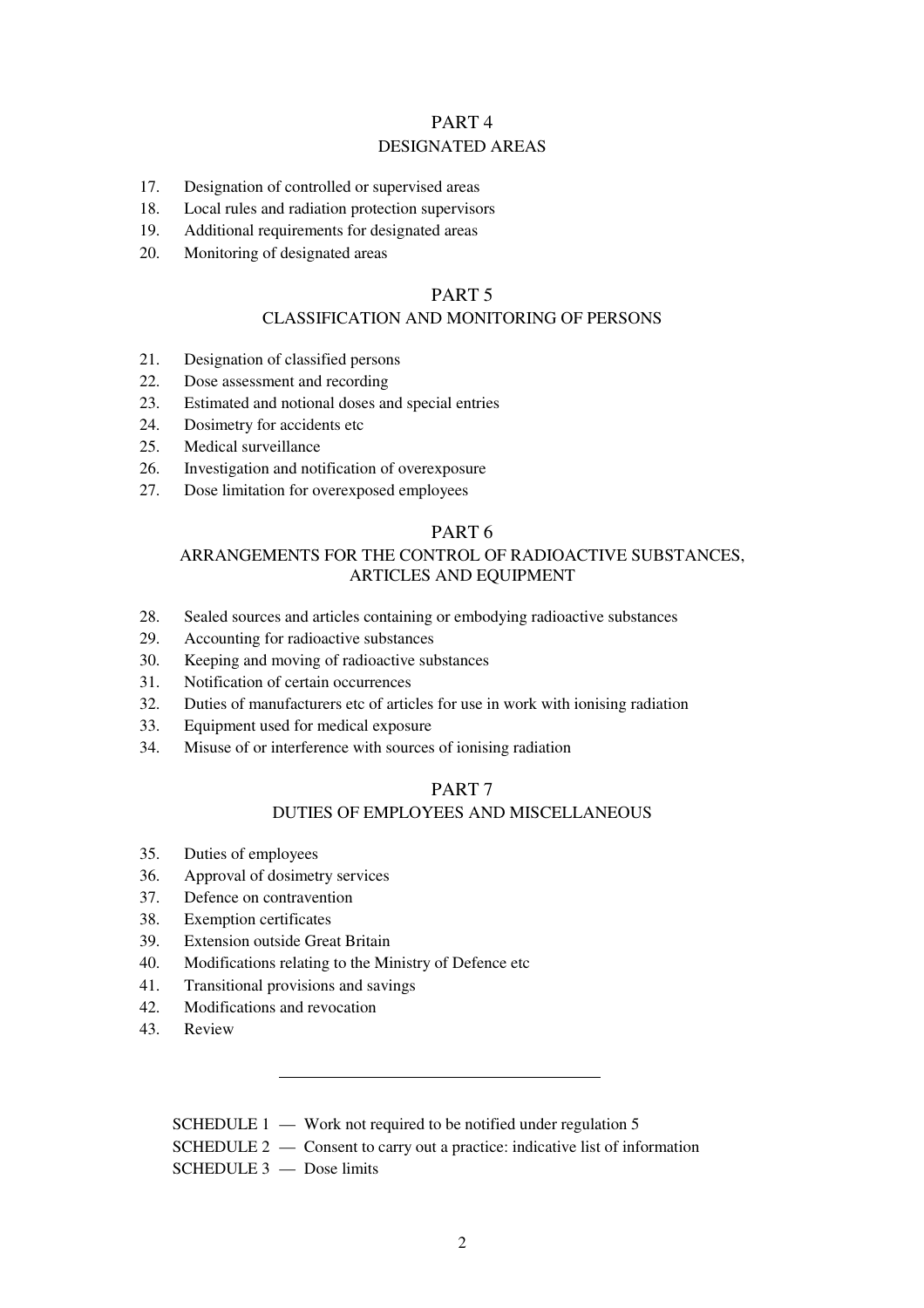|                              | PART 1 — Classes of persons to whom dose limits apply                                                                                                                    |
|------------------------------|--------------------------------------------------------------------------------------------------------------------------------------------------------------------------|
| PART <sub>2</sub>            |                                                                                                                                                                          |
|                              | SCHEDULE 4 — Matters in respect of which a radiation protection adviser must<br>be consulted                                                                             |
|                              | SCHEDULE $5$ — Particulars to be entered in the radiation passbook                                                                                                       |
|                              | $SCHEDULE 6$ — Particulars to be contained in a health record                                                                                                            |
|                              | SCHEDULE $7 -$ Quantities and concentrations of radionuclides                                                                                                            |
|                              | <b>PART 1</b> — Table of artificial radionuclides and naturally occurring<br>radionuclides (which are processed for their radioactive, fissile<br>or fertile properties) |
|                              | PART 2 — Table of naturally occurring radionuclides (which are not<br>processed for their radioactive, fissile or fertile properties)                                    |
|                              | PART 3 — Quantity and concentration ratios for more than one radionuclide                                                                                                |
|                              | PART 4 — Table of quantities of radioactive material defining high-activity<br>sealed sources                                                                            |
|                              | SCHEDULE 8 — Transitional provisions and savings                                                                                                                         |
| $SCHEDULE 9$ — Modifications |                                                                                                                                                                          |

The Secretary of State makes these Regulations in exercise of the powers conferred by sections 15(1), (2), (3)(a) and (c), (4)(a), (5)(b), (6)(b) and (9), 18(2)(za), 43(2), (4), (5) and (6), 52(2) and (3), 80(1) and 82(3)(a) of, and paragraphs 1(1) and (2), 3 to 9, 11, 13, 14, 15(1), 16, 20 and 21(**a**) and (**b**) of Schedule 3 to, the Health and Safety at Work etc. Act 1974(a) ("the 1974 Act").

The Secretary of State makes these Regulations for the purpose of giving effect without modifications to proposals submitted by—

- (a) the Health and Safety Executive under section  $11(3)(b)$  of the 1974 Act after consulting in accordance with section 50(3)(**c**) of that Act; and
- (b) the Office for Nuclear Regulation under section 81(1)(a)(iv) of the Energy Act 2013(**d**).

It appears to the Secretary of State that—

- (a) the modifications set out in paragraphs  $1, 2, 6, 8, 10, 11, 12, 15$  and  $17$  of Schedule 9 are expedient pursuant to section 80(1) of the 1974 Act; and
- (b) it is not appropriate to consult bodies in respect of such modifications in accordance with section 80(4) of that Act.

# PART 1

#### PRELIMINARY

#### **Citation and commencement**

**1.**—(1) These Regulations may be cited as the Ionising Radiations Regulations 2017.

<sup>(</sup>**a**) 1974 c. 37. Section 15(1) was substituted by paragraph 6 of Schedule 15 to the Employment Protection Act 1975 (c. 71) ("the 1975 Act") and amended by S.I. 2002/794. Section 15(2) and (3)(c) was amended by paragraph 5 of Schedule 12 to the Energy Act 2013 (c. 32) ("the 2013 Act"). Section 15(4)(a) was amended by S.I. 2008/960. Section 18(2)(za) was inserted by paragraph 6 of Schedule 12 to the 2013 Act. Sections 43(6) and 52(3) were substituted by paragraphs 12 and 17 respectively of Schedule 15 to the 1975 Act and amended by S.I. 2002/794.

<sup>(</sup>**b**) Section 11 was substituted by article 5 of S.I. 2008/960.

<sup>(</sup>**c**) Section 50(3) was amended by paragraph 16 of Schedule 15 to the Employment Protection Act 1975 (c.71), articles 3 and 16 of S.I. 2008/960, paragraphs 4 and 6 of Schedule 7 to the Health and Social Care Act 2012 (c.7), and paragraphs 1 and 11 of Schedule 12 to the Energy Act 2013 (c. 32).

<sup>(</sup>**d**) 2013 c. 32.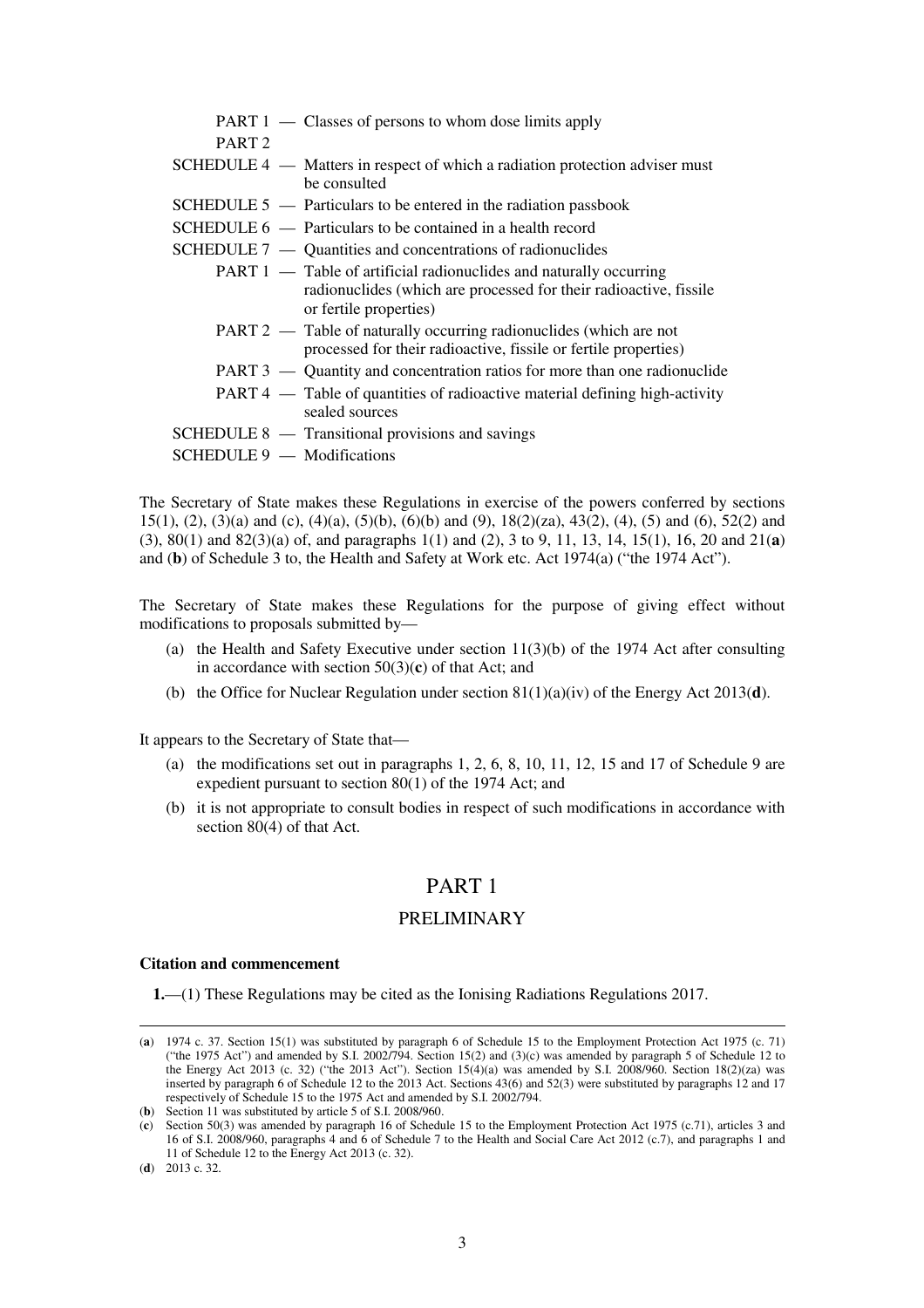(2) They come into force on 1st January 2018.

#### **Interpretation**

**2.**—(1) In these Regulations—

"the 1974 Act" means the Health and Safety at Work etc. Act 1974;

"accelerator" means an apparatus or installation in which particles are accelerated and which emits ionising radiation with an energy higher than 1MeV;

"appointed doctor" means a registered medical practitioner who meets such recognition criteria as may from time to time be specified in writing by the Executive(**a**);

"approved" means approved for the time being in writing for the purposes of these Regulations by the Executive or the ONR (as the case may be) and published in such form as that body considers appropriate;

"approved dosimetry service" means a dosimetry service approved in accordance with regulation 36;

"authorised defence site" has the meaning given by regulation 2(1) of the Health and Safety (Enforcing Authority) Regulations 1998(**b**);

"calendar year" means a period of 12 months beginning with the 1st January;

"classified outside worker" means a classified person who carries out services in the controlled area of any employer (other than the controlled area of their own employer);

"classified person" means—

- (a) a person designated as such pursuant to regulation 21(1); and
- (b) in the case of a classified outside worker employed by an undertaking in Northern Ireland or in another member State, a person who has been designated as a category A exposed worker within the meaning of Article 40 of the Directive;

"carers and comforters" means individuals knowingly and willingly incurring an exposure to ionising radiation by helping, other than as part of their occupation, in the support and comfort of individuals undergoing or having undergone medical exposure;

"contamination" means the unintended or undesirable presence of radioactive substances on surfaces or within solids, liquids or gases or on the human body, and "contaminated" is to be construed accordingly;

"controlled area" means—

- (a) in the case of an area situated in Great Britain, an area which has been so designated in accordance with regulation 17(1); and
- (b) in the case of an area situated in Northern Ireland or in another member State, an area subject to special rules for the purposes of protection against ionising radiation and to which access is controlled as specified in Article 37 of the Directive;

"the Directive" means Council Directive 2013/59/Euratom(**c**) laying down basic safety standards for protection against the dangers arising from exposure to ionising radiation, and repealing Directives 89/618/Euratom(**d**), 90/641/Euratom(**e**), 96/29/Euratom(**f**), 97/43/Euratom(**g**) and 2003/122/Euratom(**h**);

<sup>(</sup>**a**) "The Executive" means the Health and Safety Executive, established by section 10 (as amended by articles 3 and 4 of S.I. 2008/960) of the 1974 Act.

<sup>(</sup>**b**) S.I. 1998/494, amended by S.I. 2014/469; there are other amending instruments but none is relevant.

<sup>(</sup>**c**) OJ No L 13, 17.1.14, p1-73.

<sup>(</sup>**d**) OJ No L 357, 7.12.89, p31-34.

<sup>(</sup>**e**) OJ No L 349, 13.12.90, p21-25.

<sup>(</sup>**f**) OJ No L 159, 29.6.96, p1-114. (**g**) OJ No L 180, 9.7.97, p22-27.

<sup>(</sup>**h**) OJ No L 346, 31.12.03, p57-64.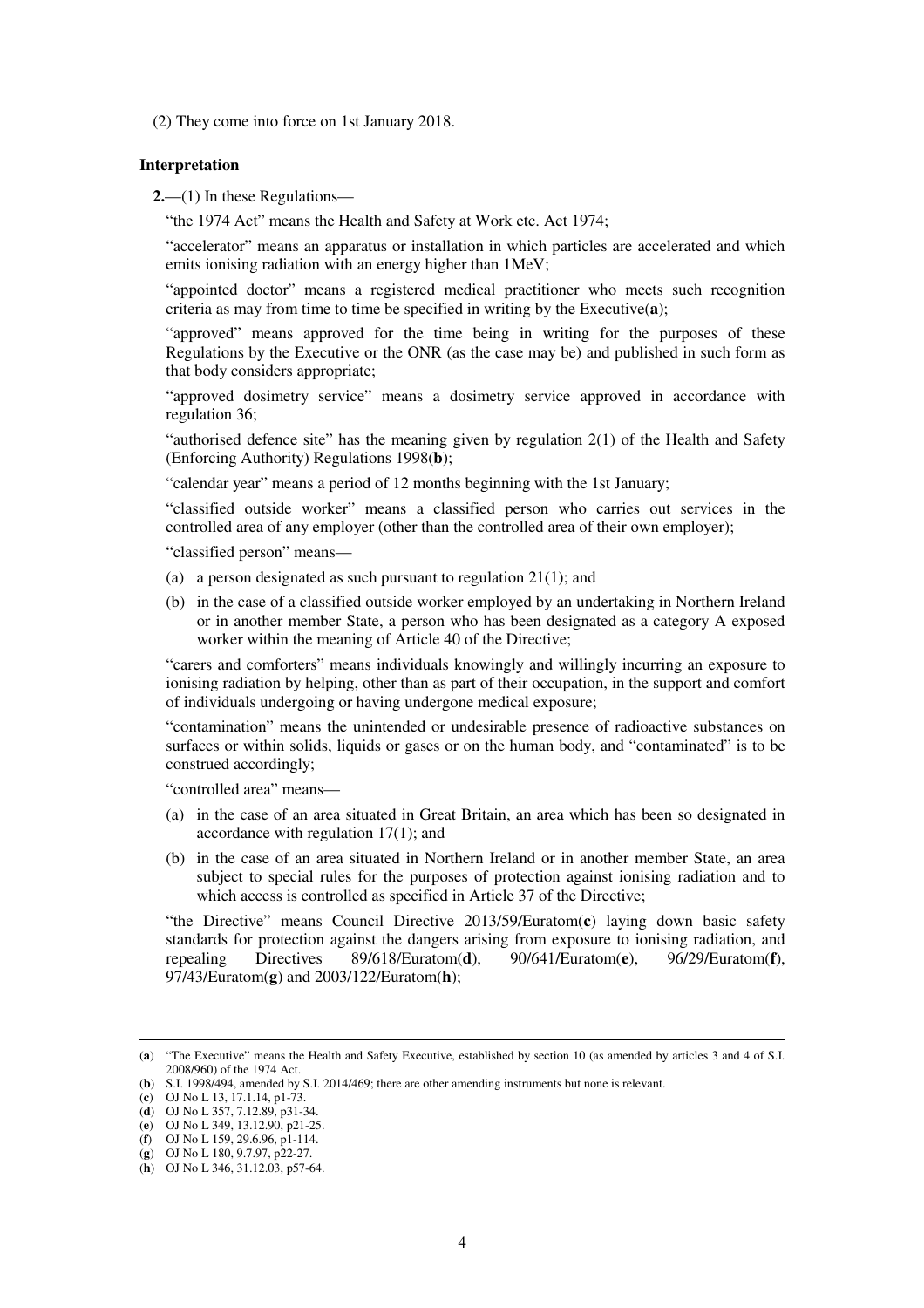"dose" means, in relation to ionising radiation, any dose quantity or sum of dose quantities mentioned in Schedule 3;

"dose assessment" means the dose assessment made and recorded by an approved dosimetry service in accordance with regulation 22;

"dose constraint" means a constraint set on the prospective doses of individuals which may result from a given radiation source**;**

"dose limit" means, in relation to persons of a specified class, the limit on effective dose or equivalent dose specified in Schedule 3 in relation to a person of that class;

"dose rate" means, in relation to a place, the rate at which a person or part of a person would receive a dose of ionising radiation from external radiation if that person were at that place, being a dose rate at that place averaged over one minute;

"dose record" means, in relation to a person, the record of the doses received by that person as a result of that person's exposure to ionising radiation, being the record made and maintained on behalf of their employer by the approved dosimetry service in accordance with regulation 22;

"employment medical adviser" means an employment medical adviser appointed under section 56 of the 1974 Act;

"external radiation" means, in relation to a person, ionising radiation coming from outside the body of that person;

"extremities" means a person's hands, forearms, feet and ankles;

"health record" means, in relation to an employee, the record of medical surveillance of that employee maintained by the employer in accordance with regulation 25(3);

"high-activity sealed source" means a sealed source for which the quantity of the radionuclide is equal to or exceeds the relevant quantity value set out in Part 4 of Schedule 7;

"industrial irradiation" means the use of ionising radiation to sterilise, process or alter the structure of products or materials;

"industrial radiography" means the use of ionising radiation for non-destructive testing purposes where an image of the item under test is formed (but excluding any such testing which is carried out in a cabinet which a person cannot enter);

"internal radiation" means, in relation to a person, ionising radiation coming from inside the body of that person;

"ionising radiation" means the transfer of energy in the form of particles or electromagnetic waves of a wavelength of 100 nanometres or less or a frequency of 3 x  $10^{15}$  hertz or more capable of producing ions directly or indirectly;

"local rules" means rules made pursuant to regulation 18(1);

"maintained", where the reference is to maintaining plant, apparatus, equipment or facilities, means maintained in an efficient state, in efficient working order and good repair;

"medical exposure" means the exposure to ionising radiation of—

- (a) patients and asymptomatic individuals as part of their own medical diagnosis or treatment;
- (b) individuals as part of health screening programmes;
- (c) patients or other persons voluntarily participating in medical or biomedical, diagnostic or therapeutic, research programmes;
- (d) individuals undergoing non-medical imaging using medical radiological equipment;

"member State" means a member State of the European Union;

"new nuclear build site" has the meaning given by regulation 2A of the Health and Safety (Enforcing Authority) Regulations 1998;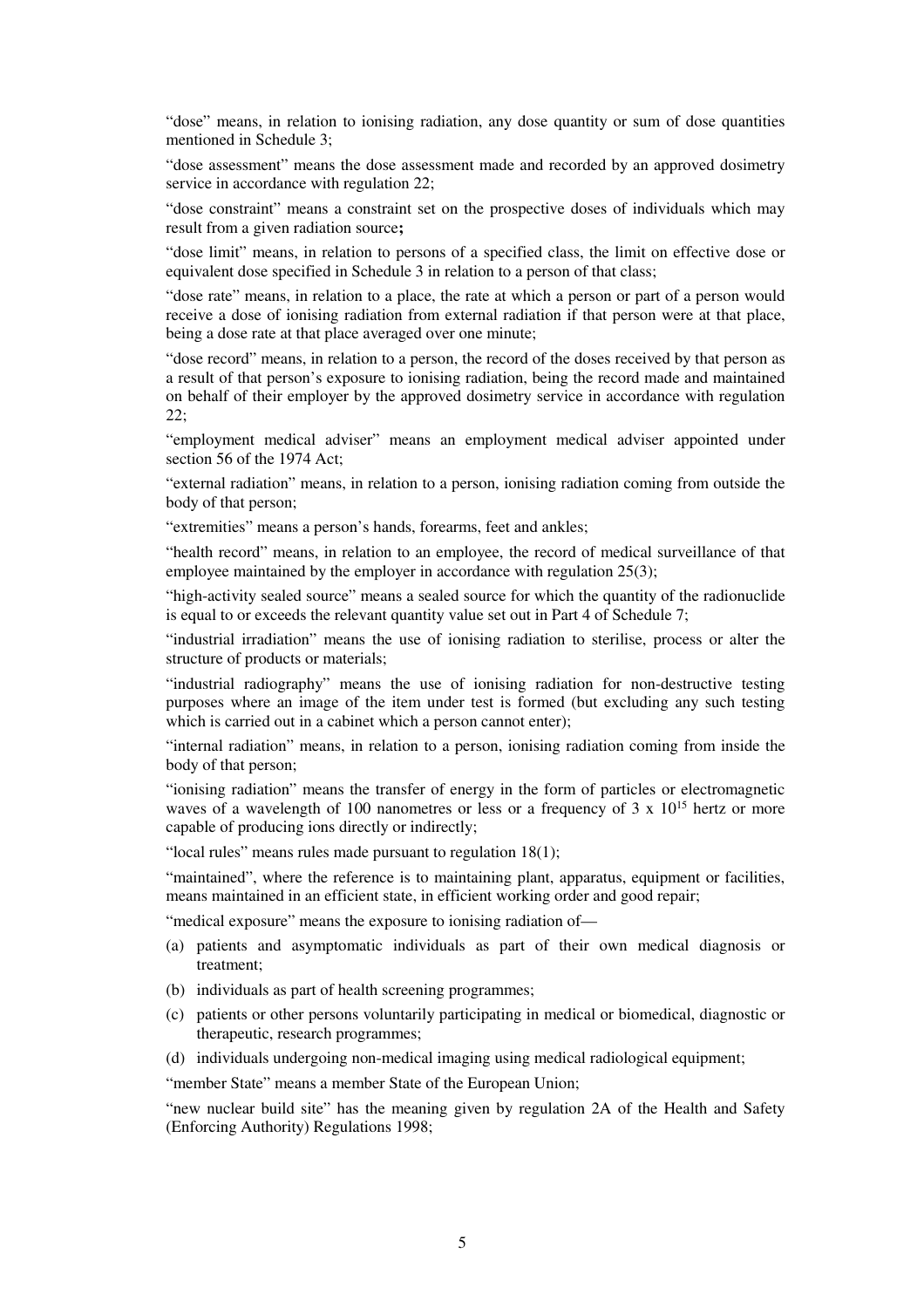"non-classified outside worker" means a person who is not a classified person who carries out services in the supervised or, pursuant to regulation  $19(3)(c)$ , controlled area of any employer (other than the supervised or controlled area of their own employer);

"nuclear premises" means premises which are or are on—

- (a) a GB nuclear site (within the meaning given by section 68 of the Energy Act 2013(**a**));
- (b) an authorised defence site;
- (c) a new nuclear build site; or
- (d) a nuclear warship site;

"nuclear warship site" has the meaning given by regulation 2B of the Health and Safety (Enforcing Authority) Regulations 1998;

"the ONR" means the Office for Nuclear Regulation;

"outside worker" means a classified outside worker and a non-classified outside worker;

"overexposure" means any exposure of a person to ionising radiation to the extent that the dose received by that person causes a dose limit relevant to that person to be exceeded or, in relation to regulation 27(2), causes a proportion of a dose limit relevant to any employee to be exceeded;

"practice" means work involving—

- (a) the production, processing, handling, disposal, use, storage, holding or transport of radioactive substances; or
- (b) the operation of any electrical equipment emitting ionising radiation and containing components operating at a potential difference of more than 5kV,

which can increase the exposure of individuals to ionising radiation;

"radiation accident" means an accident where immediate action would be required to prevent or reduce the exposure to ionising radiation of employees or any other persons;

"radiation generator" means a device capable of generating ionising radiation such as x-rays, neutrons, electrons or other charged particles;

"radiation passbook" means—

- (a) in the case of a classified outside worker employed by an employer in Great Britain—
	- (i) a passbook approved by the Executive for the purpose of these Regulations; or
	- (ii) a passbook to which paragraph 9 of Schedule 8 (transitional provisions) applies; and
- (b) in the case of a classified outside worker employed by an employer in Northern Ireland or in another member State, a passbook authorised by the competent authority for Northern Ireland or that member State, as the case may be;

"radiation protection adviser" means an individual who, or a body which, meets such criteria of competence as may from time to time be specified in writing by the Executive;

"radioactive material" means material incorporating radioactive substances;

"radioactive source" means an entity incorporating a radioactive substance (or substances) for the purpose of utilising the radioactivity of that substance (or substances);

"radioactive substance" means any substance which contains one or more radionuclides whose activity cannot be disregarded for the purposes of radiation protection;

"relevant doctor" means an appointed doctor or an employment medical adviser;

"sealed source" means a radioactive source whose structure is such as to prevent, under normal conditions of use, any dispersion of radioactive substances into the environment, but it does not include any radioactive substance inside a nuclear reactor or any nuclear fuel element;

<sup>(</sup>**a**) 2013 c. 32.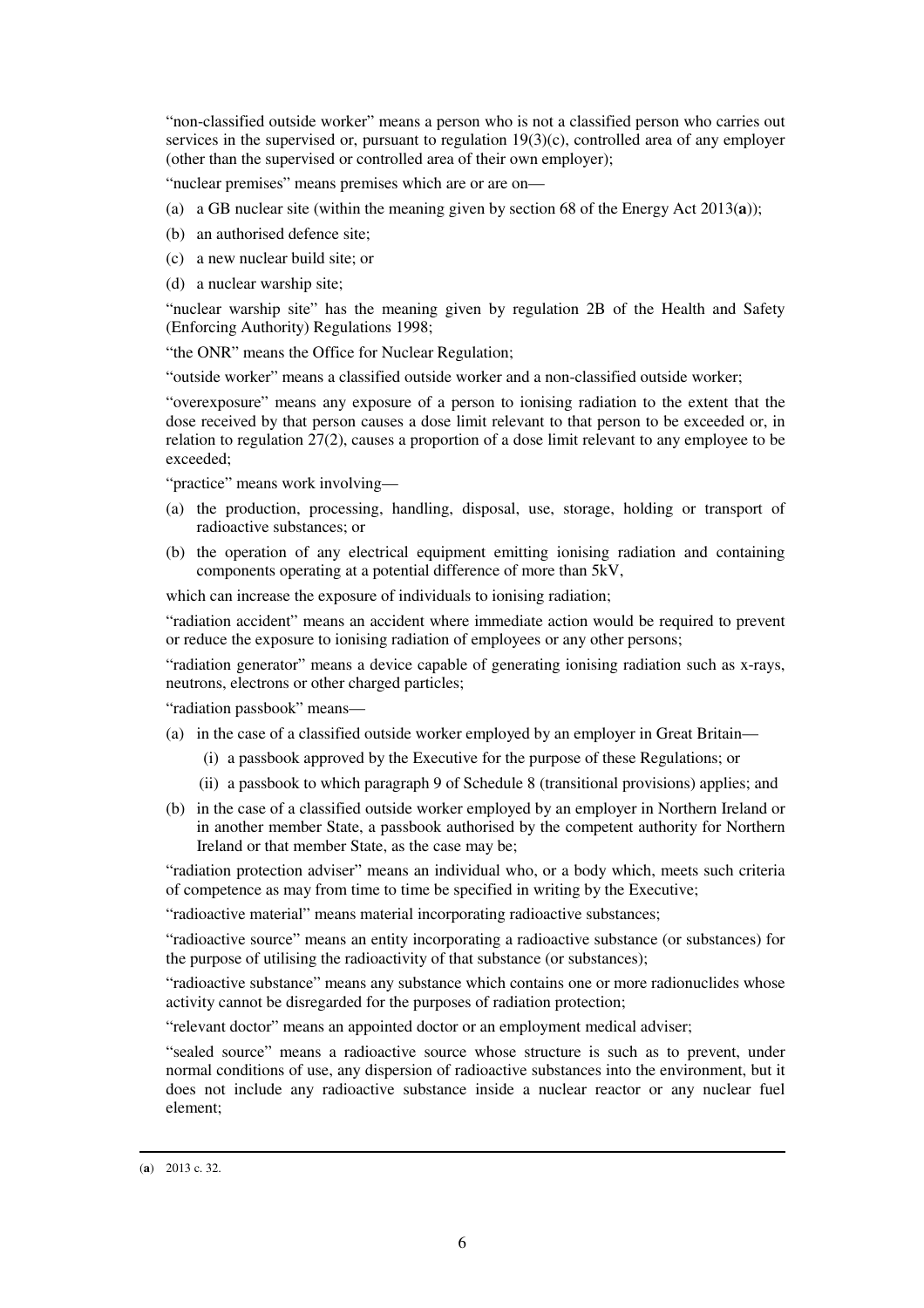"supervised area" means an area which has been so designated by the employer in accordance with regulation 17(3);

"trainee" means a person aged 16 years or over (including a student) who is undergoing instruction or training which involves operations which would, in the case of an employee, be work with ionising radiation;

"transport" means, in relation to a radioactive substance, carriage of that substance on a road within the meaning of, in relation to England and Wales, section 192 of the Road Traffic Act 1988(**a**) and, in relation to Scotland, section 151 of the Roads (Scotland) Act 1984(**b**) or through another public place (whether on a conveyance or not), or by rail, inland waterway, sea or air and, in the case of transport on a conveyance, a substance is deemed as being transported from the time that it is loaded onto the conveyance for the purpose of transporting it until it is unloaded from that conveyance, but a substance is not to be considered as being transported if—

- (a) it is transported by means of a pipeline or similar means; or
- (b) it forms an integral part of a conveyance and is used in connection with the operation of that conveyance;

"work with ionising radiation" means work to which these Regulations apply by virtue of regulation 3(1).

(2) In these Regulations any reference to—

- (a) an employer includes a reference to a self-employed person and any duty imposed by these Regulations on an employer in respect of that employer's employee extends to a self-employed person in respect of themselves;
- (b) an employee includes a reference to—
	- (i) a self-employed person, and
	- (ii) a trainee who but for the operation of this sub-paragraph and paragraph (3) would not be classed as an employee;
- (c) exposure to ionising radiation is a reference to exposure to ionising radiation arising from work with ionising radiation;
- (d) a person entering, remaining in or working in a controlled or supervised area includes a reference to any part of a person entering, remaining in or working in any such area.

(3) For the purposes of these Regulations and Part I of the 1974 Act—

- (a) the word "work" is extended to include any instruction or training which a person undergoes as a trainee and the meaning of "at work" is extended accordingly; and
- (b) a trainee, while undergoing instruction or training in respect of work with ionising radiation, is to be treated as the employee of the person whose undertaking (whether for profit or not) is providing that instruction or training and that person is to be treated as the employer of that trainee except that the duties to the trainee imposed upon the person providing instruction or training will only extend to matters under the control of that person.

(4) In these Regulations, where reference is made to a quantity or concentration specified in Schedule 7, that quantity or concentration is to be treated as being exceeded if—

- (a) where only one radionuclide is involved–
	- (i) the quantity of that radionuclide exceeds the quantity specified in the appropriate entry in Parts 1, 2 or 4 of Schedule 7; or
	- (ii) the concentration of that radionuclide exceeds the concentration specified in the appropriate entry in Parts 1 or 2 of Schedule 7; or

<sup>(</sup>**a**) 1988 c. 52.

<sup>(</sup>**b**) 1984 c. 54.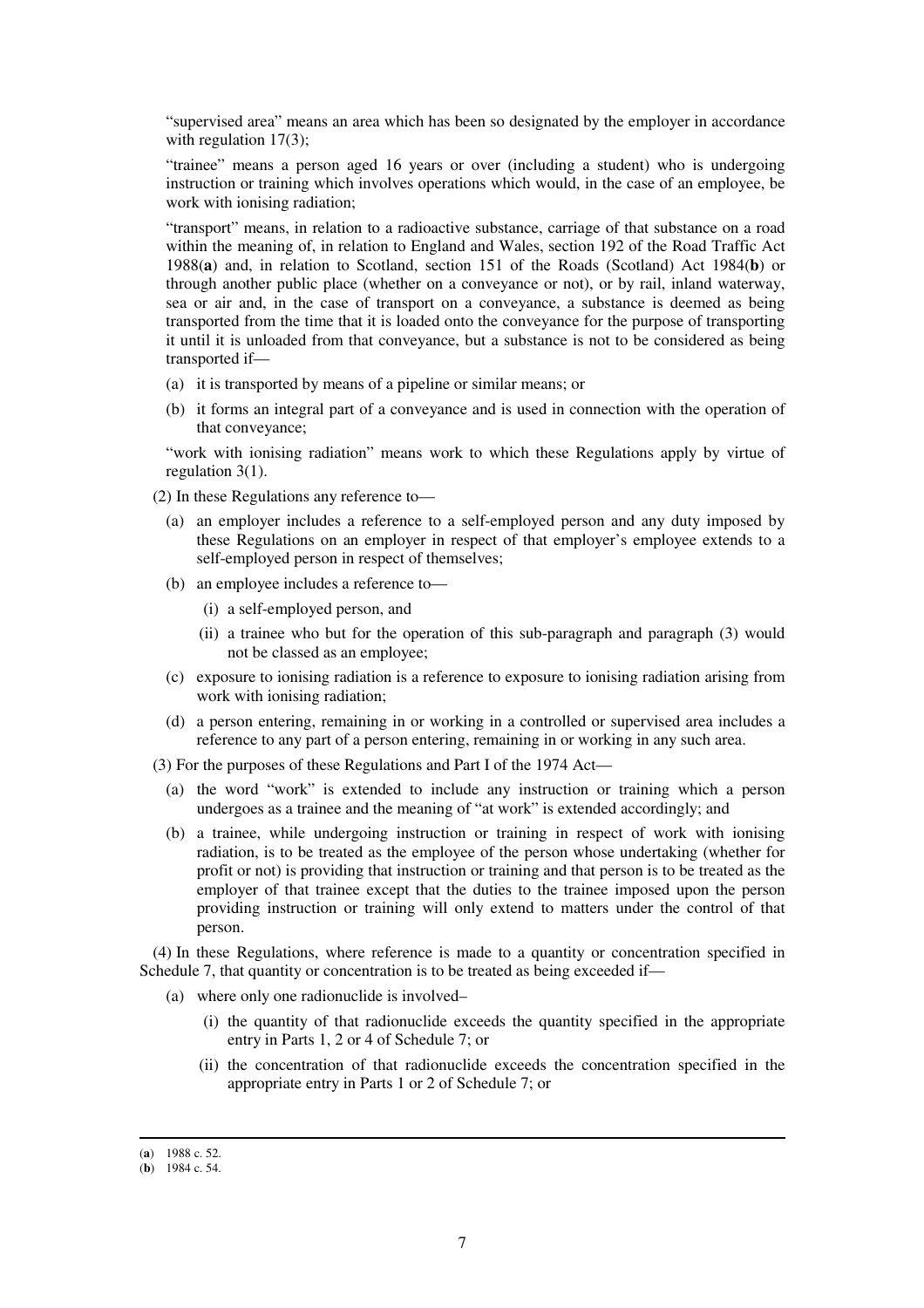(b) where more than one radionuclide is involved, the quantity or concentration ratio calculated in accordance with Part 3 of Schedule 7 exceeds one.

(5) Nothing in these Regulations is to be construed as preventing a person from entering or remaining in a controlled area or a supervised area where that person enters or remains in any such area—

- (a) in the due exercise of a power of entry conferred on that person by or under any enactment; or
- (b) for the purpose of undergoing a medical exposure.
- (6) In these Regulations—
	- (a) any reference to an effective dose means the sum of the effective dose to the whole body from external radiation and the committed effective dose from internal radiation; and
	- (b) any reference to equivalent dose to a human tissue or organ includes the committed equivalent dose to that tissue or organ from internal radiation.

#### **Application**

**3.**—(1) Subject to the provisions of this regulation and to regulation 5(1), these Regulations apply to—

- (a) any practice; and
- (b) any work (other than a practice) carried on in an atmosphere containing radon 222 gas at an annual average activity concentration in air exceeding  $300$  Bq m<sup>-3</sup>.

(2) The following regulations do not apply where the only work being undertaken is that referred to in paragraph (1)(b), namely regulations 24, 28 to 31, 33 and 34.

(3) The following regulations do not apply in relation to persons undergoing medical exposures, namely regulations 8, 9, 12, 17 to 19, 24, 26, 32(1) and 35(1).

(4) Regulation 12 does not apply in relation to carers and comforters.

(5) In the case of a classified outside worker (working in a controlled area situated in Great Britain) employed by an employer established in Northern Ireland or in another member State, it is sufficient compliance with regulation 22 (dose assessment and recording) and regulation 25 (medical surveillance) if the employer complies with—

- (a) where the employer is established in Northern Ireland, regulations 21 and 24 of the Ionising Radiations Regulations (Northern Ireland) 2000(**a**) or any other provision made for the purpose of implementing the relevant parts of Chapter VI of the Directive in Northern Ireland; or
- (b) where the employer is established in another member State, the legislation in that State implementing the relevant parts of Chapter VI of the Directive where such legislation exists.

#### **Duties under the Regulations**

**4.**—(1) Any duty imposed by these Regulations on an employer in respect of the exposure to ionising radiation of persons other than that employer's employees is imposed only in so far as the exposure of those persons to ionising radiation arises from work with ionising radiation undertaken by that employer.

(2) Duties under these Regulations imposed upon the employer are also imposed upon any person who is—

- (a) a mine operator; or
- (b) the operator of a quarry,

<sup>(</sup>**a**) S.R. (NI) 2000 No 375.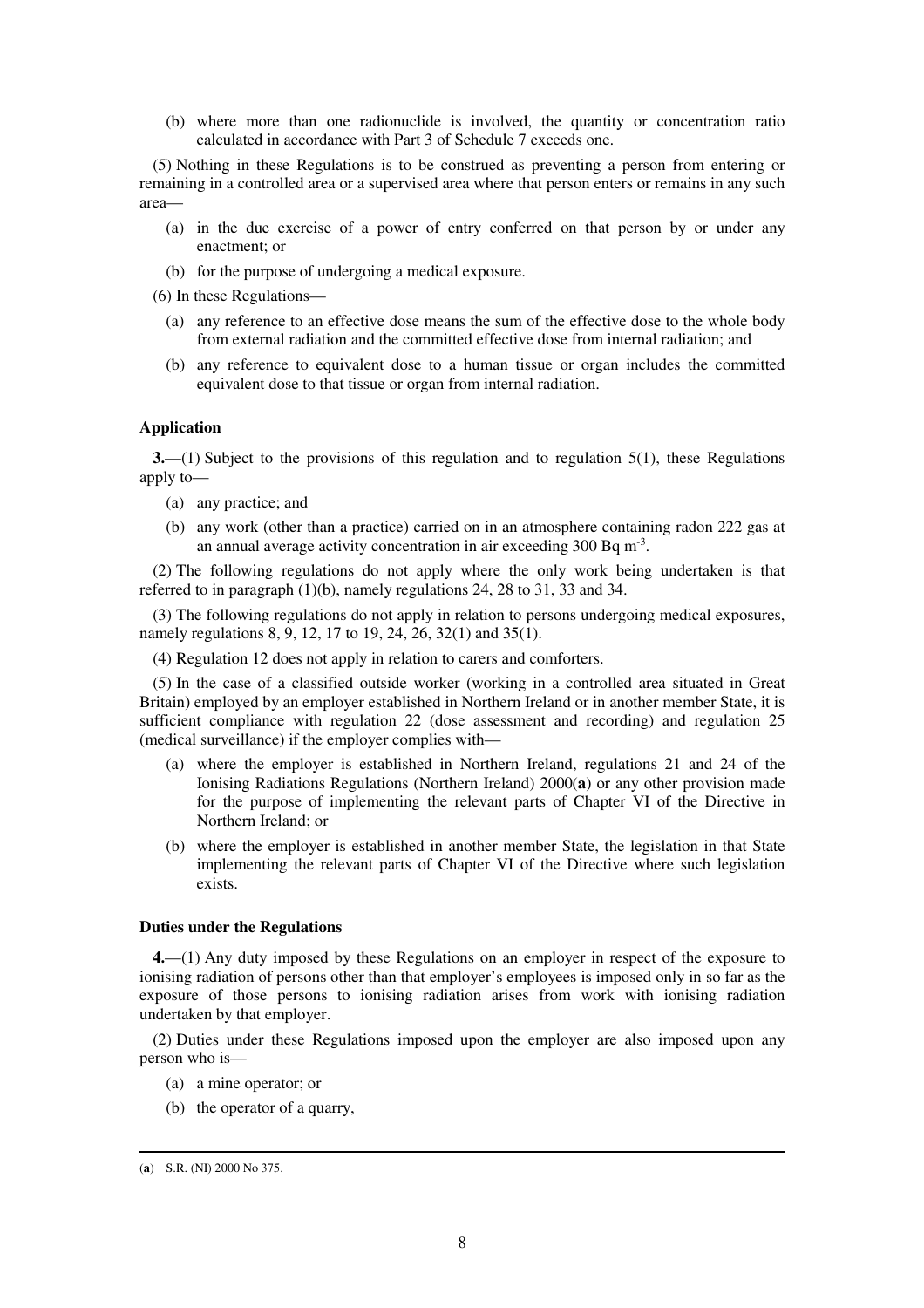in so far as those duties relate to the mine or part of the mine of which that person is the mine operator or the quarry of which that person is the operator and to matters within that person's control.

(3) Subject to regulations  $5(1)(c)$ ,  $6(2)(c)$  and (d) and  $7(1)(h)$ , duties under these Regulations imposed upon the employer are imposed on the holder of a nuclear site licence under the Nuclear Installations Act 1965(**a**) in so far as those duties relate to the licensed site.

(4) In this regulation—

- (a) "mine operator" has the meaning given by regulation 2(1) of the Mines Regulations 2014(**b**);
- (b) "operator", in relation to the operator of a quarry, has the meaning given by regulation 2(1) of the Quarries Regulations 1999(**c**).

# PART 2

# GENERAL PRINCIPLES AND PROCEDURES

#### **Notification of certain work**

**5.**—(1) This regulation applies to work with ionising radiation except—

- (a) work arising from the carrying out of a registrable practice under regulation 6 or a specified practice requiring consent under regulation 7;
- (b) work specified in Schedule 1; and
- (c) work carried on at a site licensed under section 1 of the Nuclear Installations Act 1965.

(2) Subject to paragraph 3 of Schedule 8 (which relates to transitional provisions), an employer must not carry out work with ionising radiation to which this regulation applies unless before the first occasion of commencing such work since the coming into force of this regulation the employer has notified that work to the appropriate authority in accordance with the notification procedure approved by the appropriate authority from time to time**.** 

(3) Where an employer has notified work in accordance with paragraph (2), the appropriate authority may, by notice in writing, require that employer to provide such additional particulars of that work as the appropriate authority may reasonably require in connection with the notification, and in such a case the employer must provide those particulars by such time as is specified in the notice or by such other time as the appropriate authority may subsequently agree**.** 

(4) A notice under paragraph (3) may require the employer to notify the appropriate authority of any of those additional particulars before each occasion on which the employer commences work with ionising radiation.

(5) Where an employer has notified work in accordance with this regulation and subsequently ceases that work, or makes a material change in the work which would affect the particulars provided to the appropriate authority in connection with the notification, the employer must immediately notify the appropriate authority of that cessation or material change.

(6) In this regulation "appropriate authority" means—

- (a) in relation to work carried on exclusively or primarily on premises which are or are on—
	- (i) an authorised defence site;
	- (ii) a new nuclear build site;
	- (iii) a nuclear warship site,

<sup>(</sup>**a**) 1965 c. 57; sections 1, 3 and 5 were amended by paragraphs 16 to 18 and 20 of Schedule 12 to the Energy Act 2013 (c. 32). There are other amendments not relevant to these Regulations.

<sup>(</sup>**b**) S.I. 2014/3248.

<sup>(</sup>**c**) S.I. 1999/2024, to which there are amendments not relevant to these Regulations.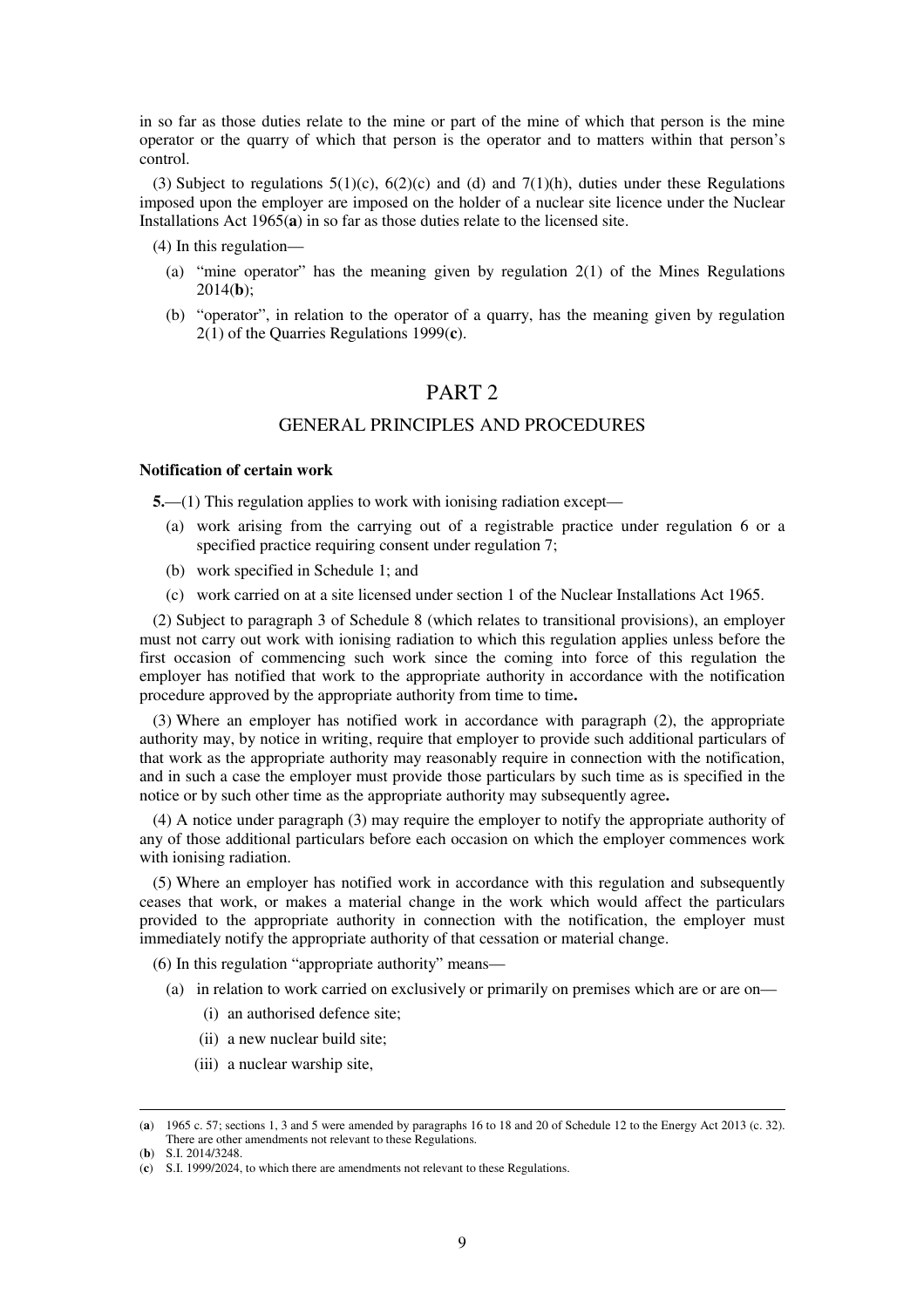the ONR;

(b) otherwise, the Executive.

#### **Registration of certain practices**

**6.**—(1) For the purposes of this regulation, all practices are registrable practices except those listed in paragraph (2).

(2) The following practices are not registrable practices—

- (a) a practice solely involving work with ionising radiation to which Schedule 1 applies;
- (b) a specified practice (within the meaning of regulation  $7(1)$ );
- (c) the operation or decommissioning of any nuclear installation**;**
- (d) the operation, decommissioning or closure of any facility for the long-term storage or disposal of radioactive waste (including facilities managing radioactive waste for this purpose) where such facility is situated on a site licensed under section 1 of the Nuclear Installations Act 1965;
- (e) any practice involving radioactive material where the amount of the radioactive material does not exceed 1,000kg and the activity concentration value of the radioactive substance in that material does not exceed the value specified in column 4 of Part 1 of Schedule 7 (for artificial radionuclides and naturally occurring radionuclides which are processed for their radioactive, fissile or fertile properties) or column 4 of Part 2 of Schedule 7 (for naturally occurring radionuclides which are not processed for their radioactive, fissile or fertile properties);
- (f) any practice involving radioactive material where the amount of the radioactive material exceeds 1,000kg and the activity concentration value of the radioactive substance in that material does not exceed the value in column 2 of Part 1 of Schedule 7 (for artificial radionuclides and naturally occurring radionuclides which are processed for their radioactive, fissile or fertile properties) or column 2 of Part 2 of Schedule 7 (for naturally occurring radionuclides which are not processed for their radioactive, fissile or fertile properties).

(3) Subject to paragraph 5 of Schedule 8 (which relates to transitional provisions), an employer must not carry out a registrable practice unless that employer has applied for, and has been issued with, a registration in connection with the practice by the appropriate authority.

(4) An employer applying for a registration under paragraph (3) must provide—

- (a) such information regarding the practice as is required by the registration procedure approved by the appropriate authority from time to time; and
- (b) upon notice in writing by the appropriate authority, such other information relating to the practice as the appropriate authority may reasonably require in connection with the registration.

(5) A registration under paragraph (3) may be issued subject to conditions (which may include a limit of time) and may be revoked in writing at any time.

(6) Where an employer has registered a practice in accordance with this regulation and subsequently ceases to carry out that practice, or makes a material change to the practice which would affect the particulars provided to the appropriate authority in connection with the registration, the employer must immediately notify the appropriate authority of that cessation or material change.

(7) An employer who is aggrieved by—

- (a) a decision of the appropriate authority refusing to issue a registration under paragraph (3) or revoking a registration under paragraph (5); or
- (b) the terms of any conditions attached to a registration under paragraph (5),

may appeal to the Secretary of State.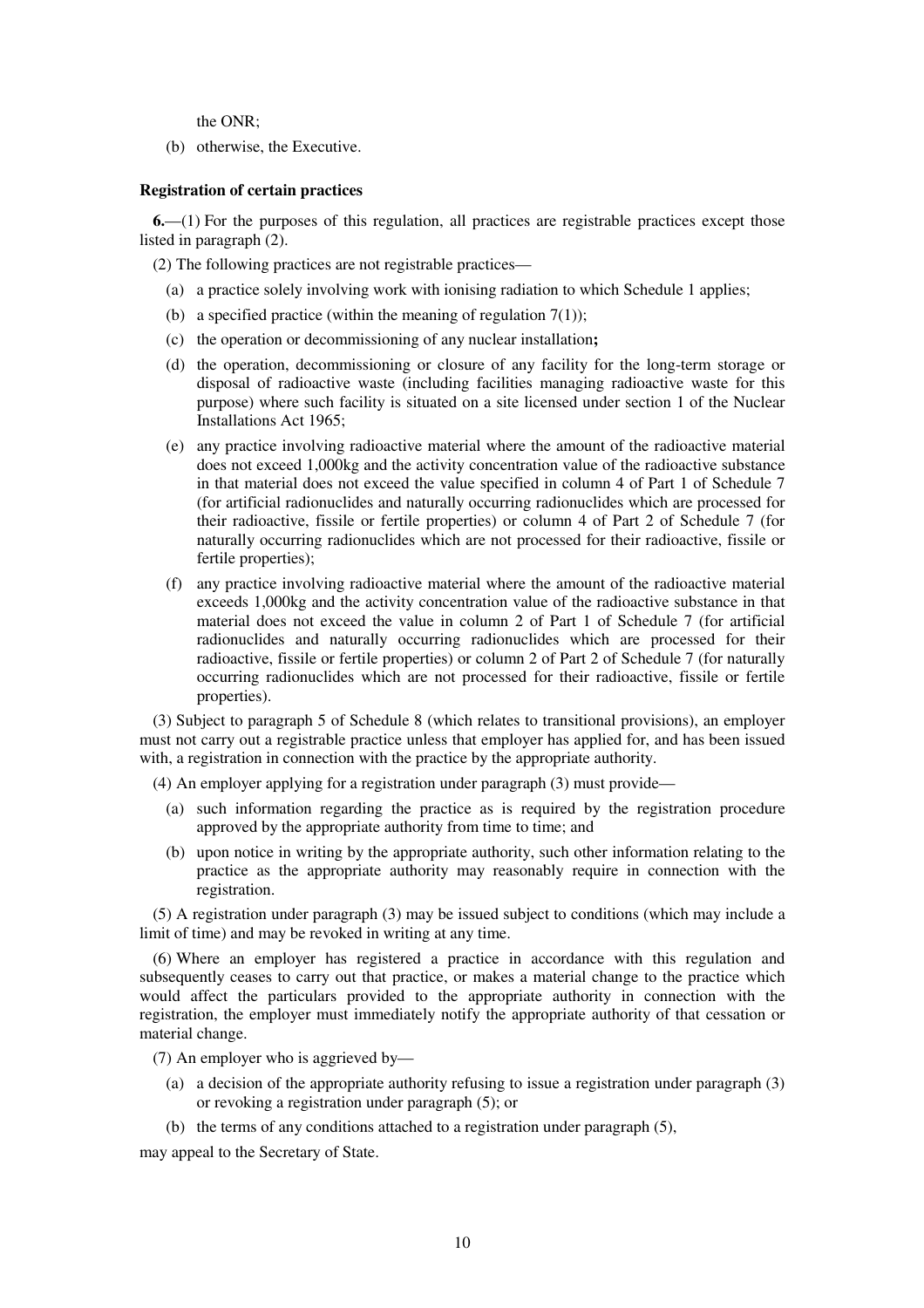(8) Sub-sections (2) to (6) of section 44 of the 1974 Act apply for the purposes of paragraph (7) as they apply to an appeal under section 44(1) of that Act.

(9) The Health and Safety Licensing Appeals (Hearings Procedure) Rules 1974(**a**), as respects England and Wales, and the Health and Safety Licensing Appeals (Hearings Procedure) (Scotland) Rules 1974(**b**), as respects Scotland, apply to an appeal under paragraph (7) as they apply to an appeal under sub-section (1) of section 44 of the 1974 Act, but with the modification that references to a licensing authority are to be read as references to the appropriate authority.

(10) In this regulation—

"appropriate authority" means—

- (a) in relation to practices carried out exclusively or primarily on nuclear premises, the ONR;
- (b) otherwise, the Executive;

"nuclear installation" has the meaning given by regulation 26(1) of the Nuclear Installations Act 1965.

#### **Consent to carry out specified practices**

**7.**—(1) In this regulation a "specified practice" means any of the following practices—

- (a) the deliberate administration of radioactive substances to persons and, in so far as the radiation protection of persons is concerned, animals for the purpose of medical or veterinary diagnosis, treatment or research;
- (b) the exploitation and closure of uranium mines;
- (c) the deliberate addition of radioactive substances in the production or manufacture of consumer products or other products, including medicinal products;
- (d) the operation of an accelerator (except when operated as part of a practice within subparagraph (e) or (f) below and except an electron microscope);
- (e) industrial radiography;
- (f) industrial irradiation;
- (g) any practice involving a high-activity sealed source (other than one within sub-paragraph (e) or (f) above);
- (h) the operation, decommissioning or closure of any facility for the long-term storage or disposal of radioactive waste (including facilities managing radioactive waste for this purpose) but not any such facility situated on a site licensed under section 1 of the Nuclear Installations Act 1965;
- (i) practices discharging significant amounts of radioactive material with airborne or liquid effluent into the environment.

(2) Subject to paragraph 6 of Schedule 8 (which relates to transitional provisions), an employer must not carry out a specified practice unless that employer has applied for, and has been granted, a consent to carry out the practice by the appropriate authority.

(3) An employer applying for a consent under paragraph (2) must provide—

- (a) such of the information set out in Schedule 2 as the appropriate authority may specify from time to time as necessary to determine an application for consent; and
- (b) upon notice in writing by the appropriate authority, such other information relating to the practice as the appropriate authority may reasonably require in connection with the application for consent.

(4) A consent under paragraph (2) may be granted subject to conditions (which may include a limit of time) and may be revoked in writing at any time**.** 

<sup>(</sup>**a**) S.I. 1974/2040.

<sup>(</sup>**b**) S.I. 1974/2068.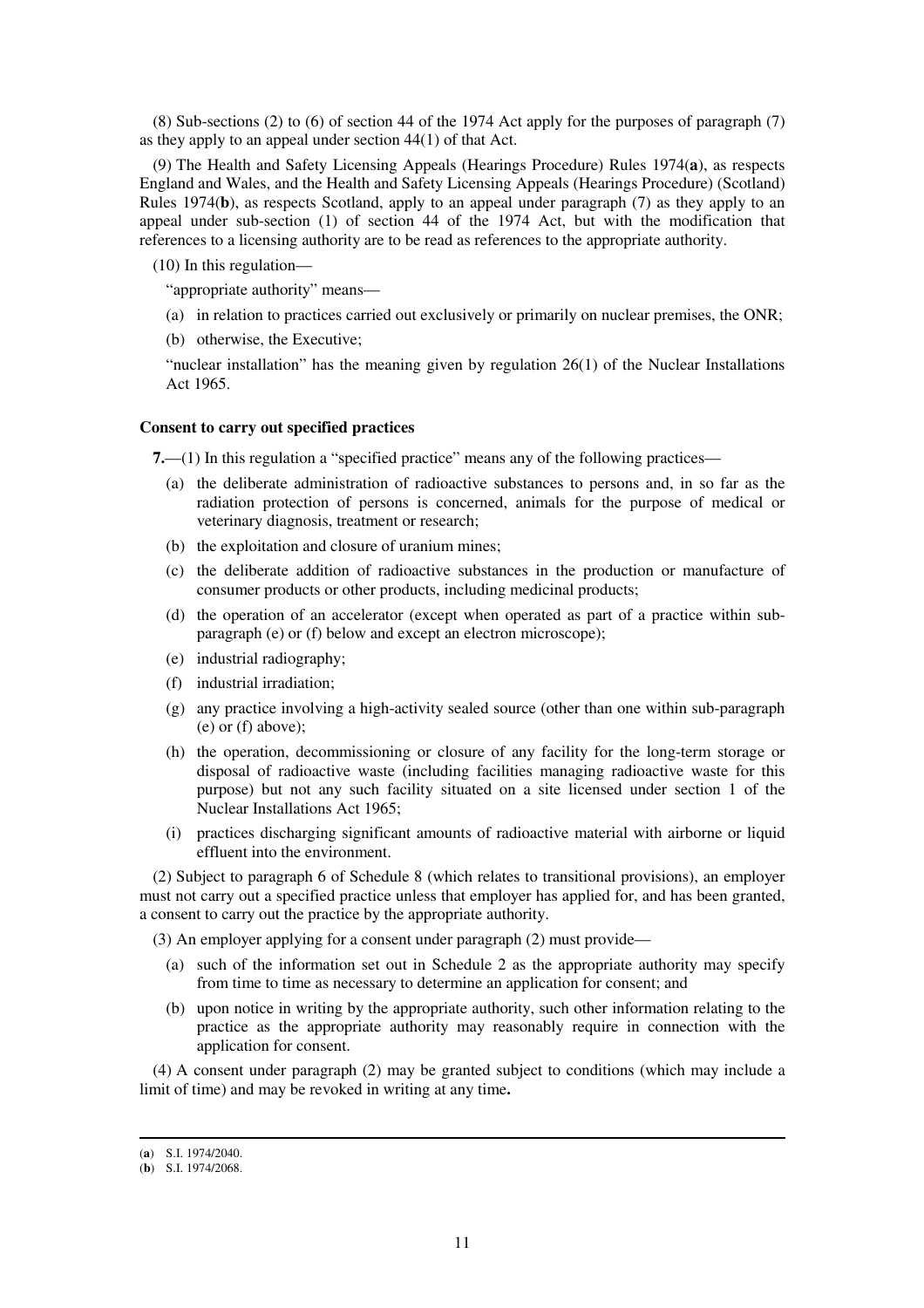(5) Where an employer has been granted consent under this regulation to carry out a practice and subsequently ceases to carry out that practice, or makes a material change to the practice which would affect the particulars provided to the appropriate authority in connection with the application for consent, the employer must immediately notify the appropriate authority of that cessation or material change.

(6) An employer who is aggrieved by—

- (a) a decision of the appropriate authority refusing to grant a consent under paragraph (2) or revoking a consent under paragraph (4); or
- (b) the terms of any conditions attached to a consent under paragraph (4),

may appeal to the Secretary of State.

(7) Sub-sections (2) to (6) of section 44 of the 1974 Act apply for the purposes of paragraph (6) as they apply to an appeal under section 44(1) of that Act.

(8) The Health and Safety Licensing Appeals (Hearings Procedure) Rules 1974, as respects England and Wales, and the Health and Safety Licensing Appeals (Hearings Procedure) (Scotland) Rules 1974, as respects Scotland, apply to an appeal under paragraph (6) as they apply to an appeal under sub-section (1) of section 44 of the 1974 Act, but with the modification that references to a licensing authority are to be read as references to the appropriate authority.

(9) In this regulation "appropriate authority" has the meaning given in regulation 6(10).

#### **Radiation risk assessments**

**8.**—(1) An employer, before commencing a new activity involving work with ionising radiation in respect of which no risk assessment has been made by that employer, must make a suitable and sufficient assessment of the risk to any employee and other person for the purpose of identifying the measures the employer needs to take to restrict the exposure of that employee or other person to ionising radiation.

(2) Without prejudice to paragraph (1), an employer must not carry out work with ionising radiation unless it has made an assessment sufficient to demonstrate that—

- (a) all hazards with the potential to cause a radiation accident have been identified; and
- (b) the nature and magnitude of the risks to employees and other persons arising from those hazards have been evaluated.

(3) Where the assessment made for the purposes of this regulation shows that a radiation risk to employees or other persons exists from an identifiable radiation accident, the employer who is subject to the obligation in paragraph (1) to make the risk assessment must take all reasonably practicable steps to—

- (a) prevent any such accident;
- (b) limit the consequences of any accident which does occur; and
- (c) provide employees with the information, instruction, training and equipment necessary to restrict their exposure to ionising radiation.

(4) The requirements of this regulation are without prejudice to the requirements of regulation 3 (Risk assessment) of the Management of Health and Safety at Work Regulations 1999(**a**).

#### **Restriction of exposure**

-

**9.**—(1) Every employer must, in relation to any work with ionising radiation that it undertakes, take all necessary steps to restrict so far as is reasonably practicable the extent to which its employees and other persons are exposed to ionising radiation.

<sup>(</sup>**a**) S.I. 1999/3242; relevant amending instruments are S.I. 2003/2457, S.I. 2005/1541, S.S.I. 2006/457, S.I. 2015/21 and S.I. 2015/1637.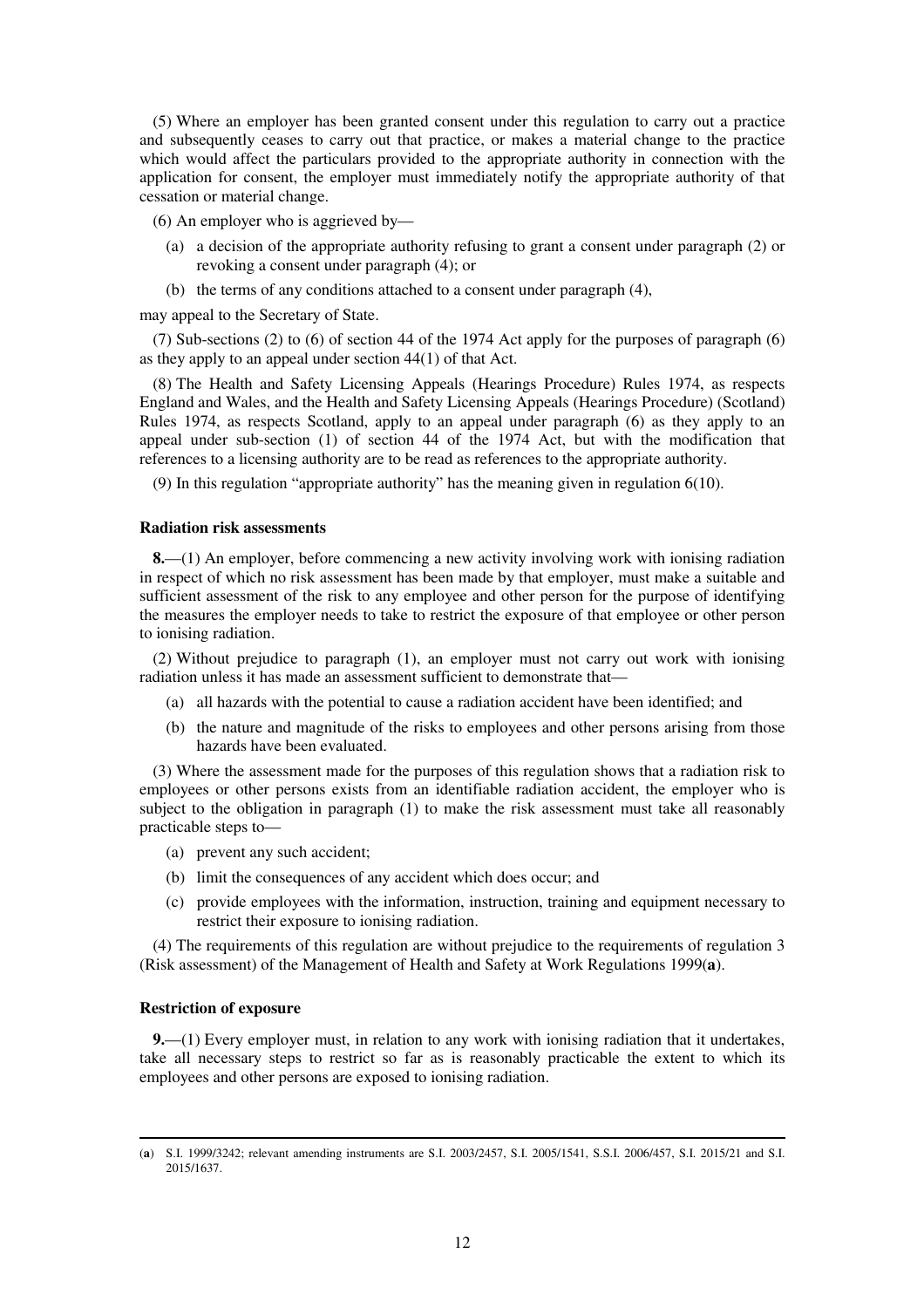(2) Without prejudice to the generality of paragraph (1), an employer in relation to any work with ionising radiation that it undertakes must—

- (a) so far as is reasonably practicable achieve the restriction of exposure to ionising radiation required under paragraph (1) by means of engineering controls, design features and by the provision and use of safety features and warning devices;
- (b) provide such systems of work as will, so far as is reasonably practicable, restrict the exposure to ionising radiation of employees and other persons; and
- (c) where it is reasonably practicable to further restrict exposure to ionising radiation by means of personal protective equipment, provide employees or other persons with adequate and suitable personal protective equipment (including respiratory protective equipment) unless the use of personal protective equipment of a particular kind is not appropriate having regard to the nature of the work or the circumstances of the particular case.

(3) An employer who provides any system of work or personal protective equipment pursuant to this regulation must take all reasonable steps to ensure that it is properly used or applied as the case may be.

(4) Where it is appropriate to do so at the planning stage of radiation protection, an employer, in relation to any work with ionising radiation that it undertakes, must use dose constraints in restricting exposure to ionising radiation pursuant to paragraph (1).

(5) An employer must establish the dose constraints referred to in paragraph (4) in terms of the effective or equivalent dose received by an individual over an appropriate period of time.

(6) Without prejudice to paragraph (1), an employer who undertakes work with ionising radiation must ensure that—

- (a) in relation to an employee who is pregnant, the conditions of exposure are such that, after the employee's employer has been notified of the pregnancy, the equivalent dose to the foetus is as low as is reasonably practicable and is unlikely to exceed 1 mSv during the remainder of the pregnancy; and
- (b) in relation to an employee who is breastfeeding, that employee must not be engaged in any work involving a significant risk of intake of radionuclides or of bodily contamination.

(7) Nothing in paragraph (6) requires the employer who undertakes work with ionising radiation to take any action in relation to an employee until that employee's employer has been notified in writing by the employee of the pregnancy or that the employee is breastfeeding and the employer who is undertaking the work with ionising radiation has been made aware, or should reasonably have been expected to be aware, of that notification.

(8) Every employer must, for the purpose of determining whether the requirements of paragraph (1) are being met, ensure that an investigation is carried out without delay when the effective dose of ionising radiation received by any of its employees for the first time in any calendar year exceeds 15 mSv or such other lower effective dose as the employer may specify, which dose must be specified in writing in local rules made pursuant to regulation 18(1) or, where local rules are not required, by other suitable means.

#### **Personal protective equipment**

**10.**—(1) Any personal protective equipment provided by an employer pursuant to regulation 9 must be suitable for its purpose and—

(a) comply with any provision of the Personal Protective Equipment Regulations 2002(**a**) which is applicable to that item of personal protective equipment; or

<sup>-</sup>(**a**) S.I. 2002/1144, amended by S.I. 2004/693, S.I. 2011/1043, S.I. 2012/1848 and S.I. 2015/1630.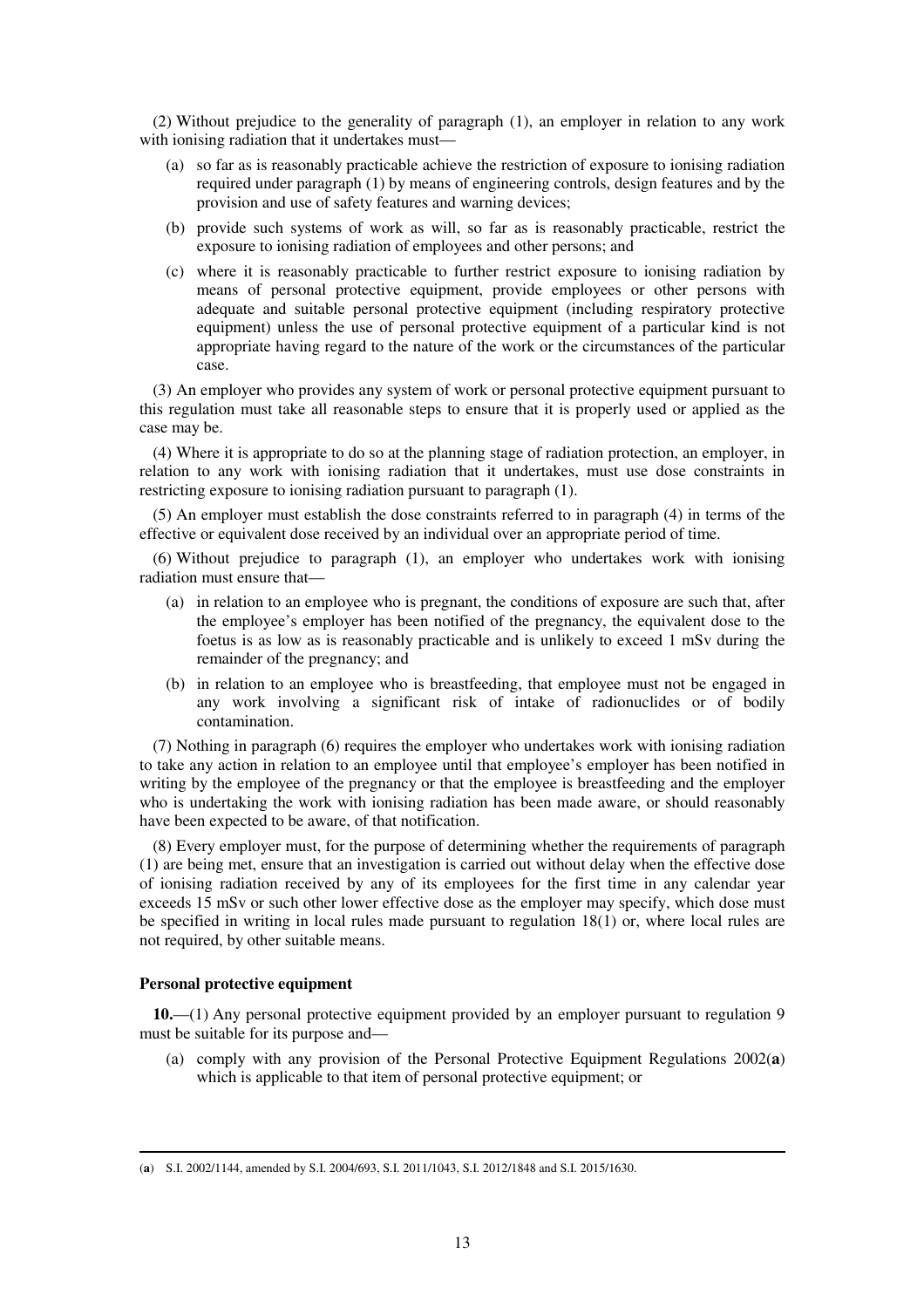(b) in the case of respiratory protective equipment where no provision referred to in subparagraph (a) applies, be of a type approved or conform to a standard approved, in either case, by the Executive.

(2) Every employer who provides personal protective equipment pursuant to regulation 9 must ensure that adequate facilities are provided for the storage of that equipment.

#### **Maintenance and examination of engineering controls etc and personal protective equipment**

**11.**—(1) An employer who provides any engineering control, design feature, safety feature or warning device to meet the requirements of regulation 9(2)(a) must ensure—

- (a) that any such control, feature or device is properly maintained; and
- (b) where appropriate, that thorough examinations and tests of such controls, features or devices are carried out at suitable intervals.

(2) Every employer must ensure that—

- (a) all personal protective equipment provided pursuant to regulation 9 is, where appropriate, thoroughly examined at suitable intervals and is properly maintained; and
- (b) in the case of respiratory protective equipment, a suitable record of that examination is made and kept for at least 2 years from the date on which the examination was made and that the record includes a statement of the condition of the equipment at the time of the examination.

#### **Dose limitation**

**12.**—(1) Subject to paragraph (2), every employer must ensure that its employees and other persons within a class specified in Schedule 3 are not exposed to ionising radiation to an extent that any dose limit specified in Part 1 of that Schedule for such class of person is exceeded in any calendar year.

(2) Where an employer is able to demonstrate to the appropriate authority that, in respect of an employee, the dose limit specified in paragraph 1 of Part 1 of Schedule 3 is impracticable having regard to the nature of the work undertaken by that employee, the appropriate authority may in respect of that employee authorise the employer to apply the dose limits set out in paragraphs 8 or 9 of Schedule 3 and in such case the provisions of Part 2 of that Schedule will have effect.

(3) The steps taken by a relevant employer to comply with paragraph (1) in respect of members of the public must include an estimation of doses to members of the public from the relevant practice or practices carried out by the relevant employer in accordance with requirements regarding the estimation of doses as approved by the Executive from time to time.

(4) In this regulation—

"appropriate authority" means—

- (a) in relation to any activity carried out exclusively or primarily on nuclear premises, the ONR;
- (b) otherwise, the Executive;

"relevant employer" means an employer who is carrying out, or who intends to carry out, a relevant practice;

"relevant practice" means a practice to which regulation 6 or 7 applies.

#### **Contingency plans**

**13.**—(1) Where an assessment made in accordance with regulation 8 shows that a radiation accident is reasonably foreseeable (having regard to the steps taken by the employer under paragraph (3) of that regulation), the employer must prepare a contingency plan designed to secure, so far as is reasonably practicable, the restriction of exposure to ionising radiation and the health and safety of persons who may be affected by such accident.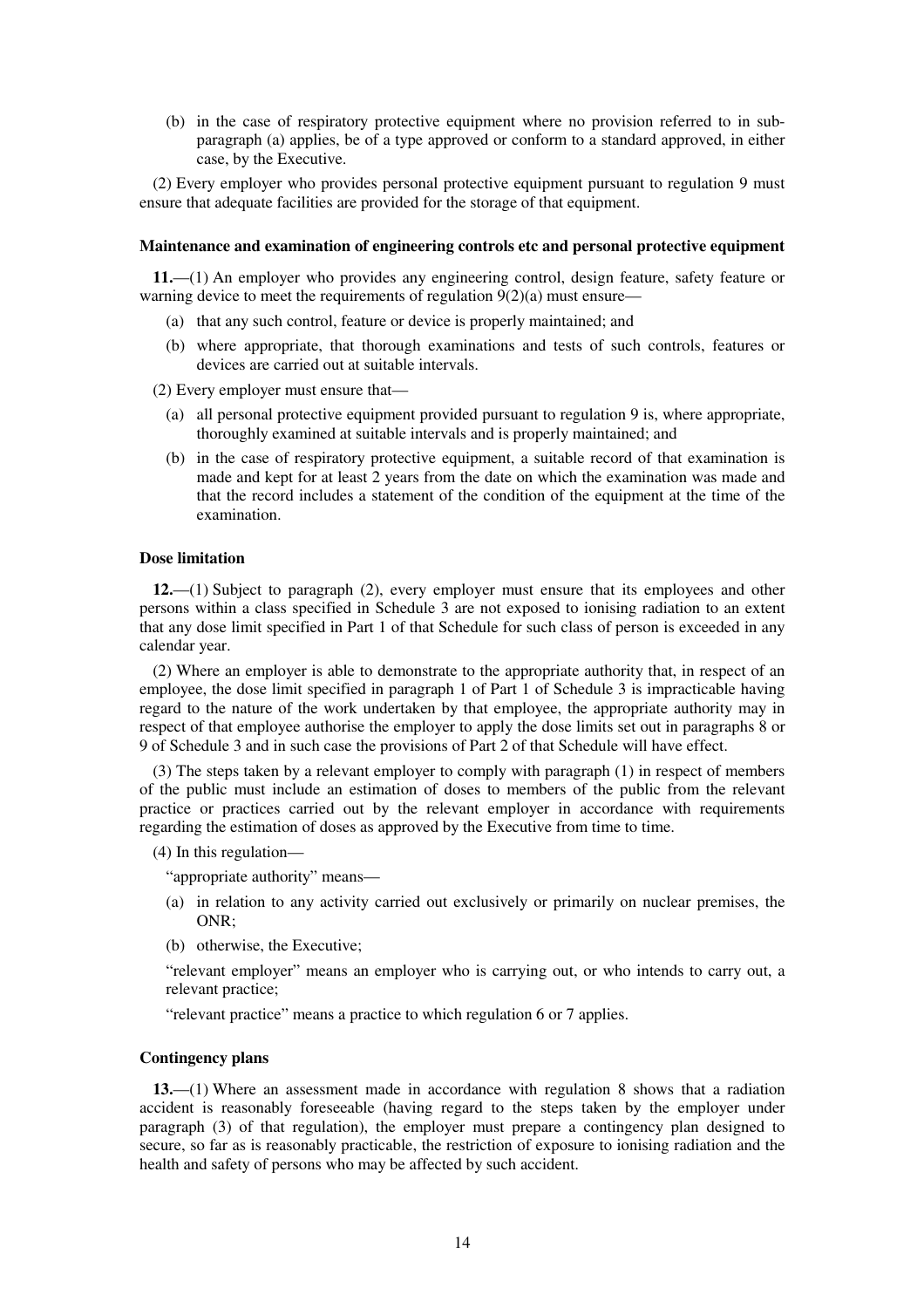- (2) An employer must ensure that—
	- (a) where local rules are required for the purposes of regulation 18, a copy of the contingency plan made in pursuance of paragraph  $(1)$  is identified in those rules and incorporated into them by way of summary or reference;
	- (b) any employee under the employer's control who may be involved with or affected by arrangements in the plan has been given suitable and sufficient instructions and where appropriate issued with suitable dosemeters or other devices;
	- (c) where appropriate, rehearsals of the arrangements in the plan are carried out at suitable intervals; and
	- (d) if circumstances arise where it is necessary for some or all of the arrangements in the plan to be carried out—
		- (i) the cause of those circumstances is analysed to determine, so far as is reasonably practicable, the measures, if any, required to prevent a recurrence of such circumstances;
		- (ii) a record of such analysis is made and kept for at least 2 years from the date on which it was made; and,
		- (iii) any exposure which occurs due to the above circumstances is noted on any relevant dose record.

# PART 3

# ARRANGEMENTS FOR THE MANAGEMENT OF RADIATION PROTECTION

#### **Radiation protection adviser**

**14.**—(1) Subject to paragraph (3), every employer engaged in work with ionising radiation must consult such suitable radiation protection advisers as are necessary for the purpose of advising the employer on the observance of these Regulations and must, in any event, consult one or more suitable radiation protection advisers with regard to the matters set out in Schedule 4.

(2) Where an employer consults a radiation protection adviser pursuant to the requirements of paragraph (1) (other than in respect of the observance of that paragraph), the employer must appoint that radiation protection adviser in writing and must include in that appointment the scope of the advice which the radiation protection adviser is required to give.

(3) Nothing in paragraph (1) requires an employer to consult a radiation protection adviser where the only work with ionising radiation undertaken by that employer is work specified in Schedule 1.

(4) The employer must provide any radiation protection adviser appointed by it with adequate information and facilities for the performance of the radiation protection adviser's functions arising from their consultation or appointment under this regulation.

#### **Information, instruction and training**

**15.**—(1) Every employer must ensure that—

- (a) those of its employees who are engaged in work with ionising radiation are given appropriate training in the field of radiation protection and receive such information and instruction as is suitable and sufficient for them to know—
	- (i) the risks to health created by exposure to ionising radiation as a result of their work;
	- (ii) the general and specific radiation protection procedures and precautions which should be taken in connection with the work with ionising radiation to which they may be assigned; and
	- (iii) the importance of complying with the medical, technical and administrative requirements of these Regulations;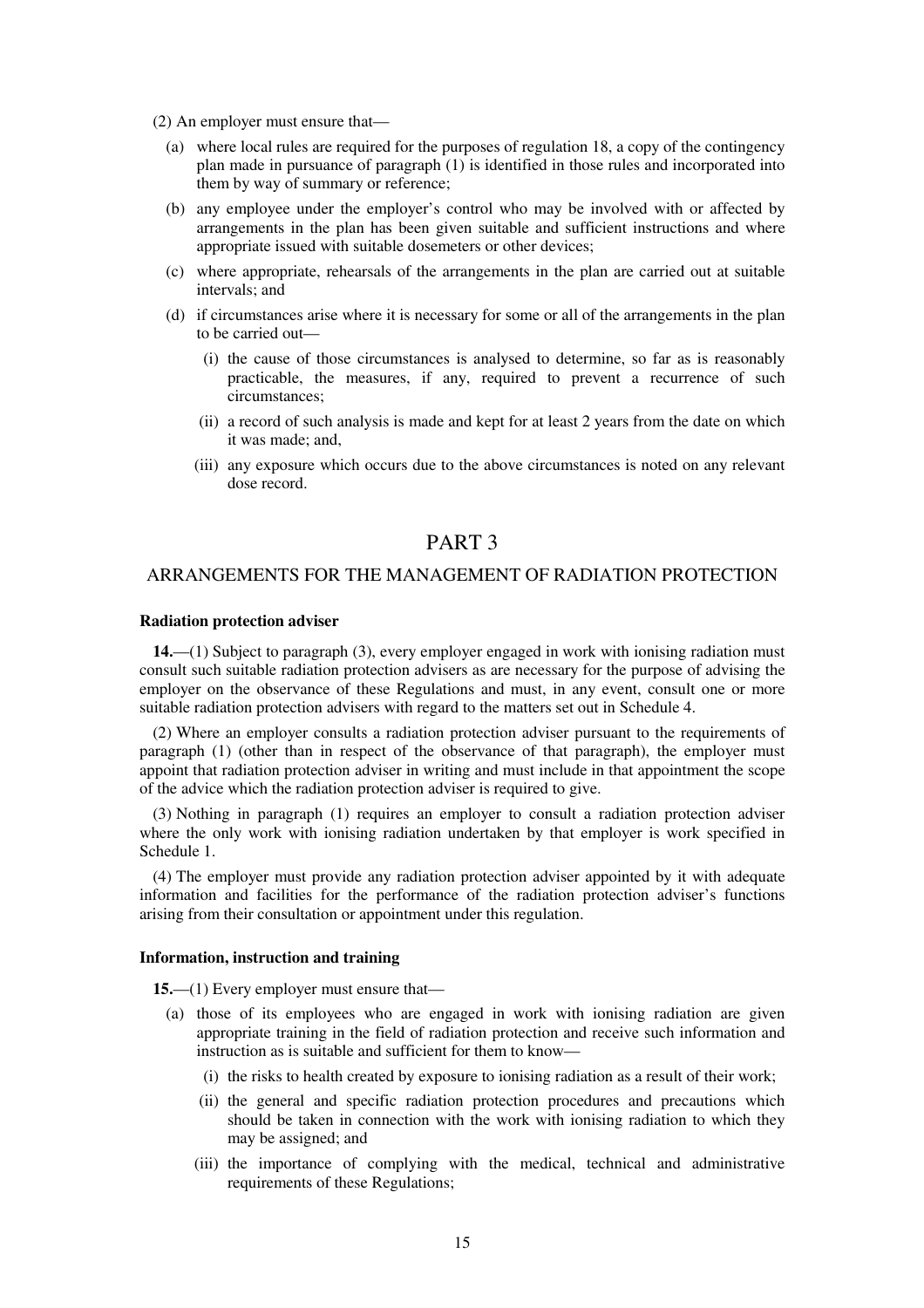- (b) adequate information is given to other persons who are directly concerned with the work with ionising radiation carried on by the employer to ensure their health and safety so far as is reasonably practicable;
- (c) its female employees who are engaged in work with ionising radiation are informed of the possible risk arising from ionising radiation to the foetus and to a nursing infant and of the importance of their informing their employer in writing as soon as possible—
	- (i) after becoming aware of their pregnancy; or
	- (ii) if they intend to breast feed an infant;
- (d) any employees engaged in work in a controlled area (as designated under regulation 17) are given specific training in connection with the characteristics of the workplace and the activities within it; and
- (e) the giving of training and information under this regulation is repeated at appropriate intervals and documented by the employer**.**

(2) In addition to the requirements in paragraph (1), every employer who is engaged in work with ionising radiation involving a high-activity sealed source must ensure that the information and training given to employees involved in such work includes—

- (a) specific requirements for the safe management and control of high-activity sealed sources for the purpose of preparing such employees for any events which may affect their radiation protection;
- (b) particular emphasis on the necessary safety requirements in connection with high-activity sealed sources; and
- (c) specific information on the possible consequences of the loss of adequate control of highactivity sealed sources.

#### **Co-operation between employers**

**16.** Where work with ionising radiation undertaken by one employer is likely to give rise to the exposure to ionising radiation of the employee of another employer, the employers concerned must co-operate by the exchange of information or otherwise to the extent necessary to ensure that each such employer—

- (a) has access to information on the possible exposure of their employees to ionising radiation; and
- (b) is enabled to comply with the requirements of these Regulations in so far as their ability to comply depends upon such co-operation.

# PART 4

## DESIGNATED AREAS

#### **Designation of controlled or supervised areas**

**17.**—(1) Every employer must designate as a controlled area any area under its control which has been identified by an assessment made by that employer (whether pursuant to regulation 8 or otherwise) as an area in which—

- (a) it is necessary for any person who enters or works in the area to follow special procedures designed to restrict significant exposure to ionising radiation in that area or prevent or limit the probability and magnitude of radiation accidents or their effects; or
- (b) any person working in the area is likely to receive an effective dose greater than 6 mSv a year or an equivalent dose greater than 15 mSv a year for the lens of the eye or greater than 150 mSv a year for the skin or the extremities.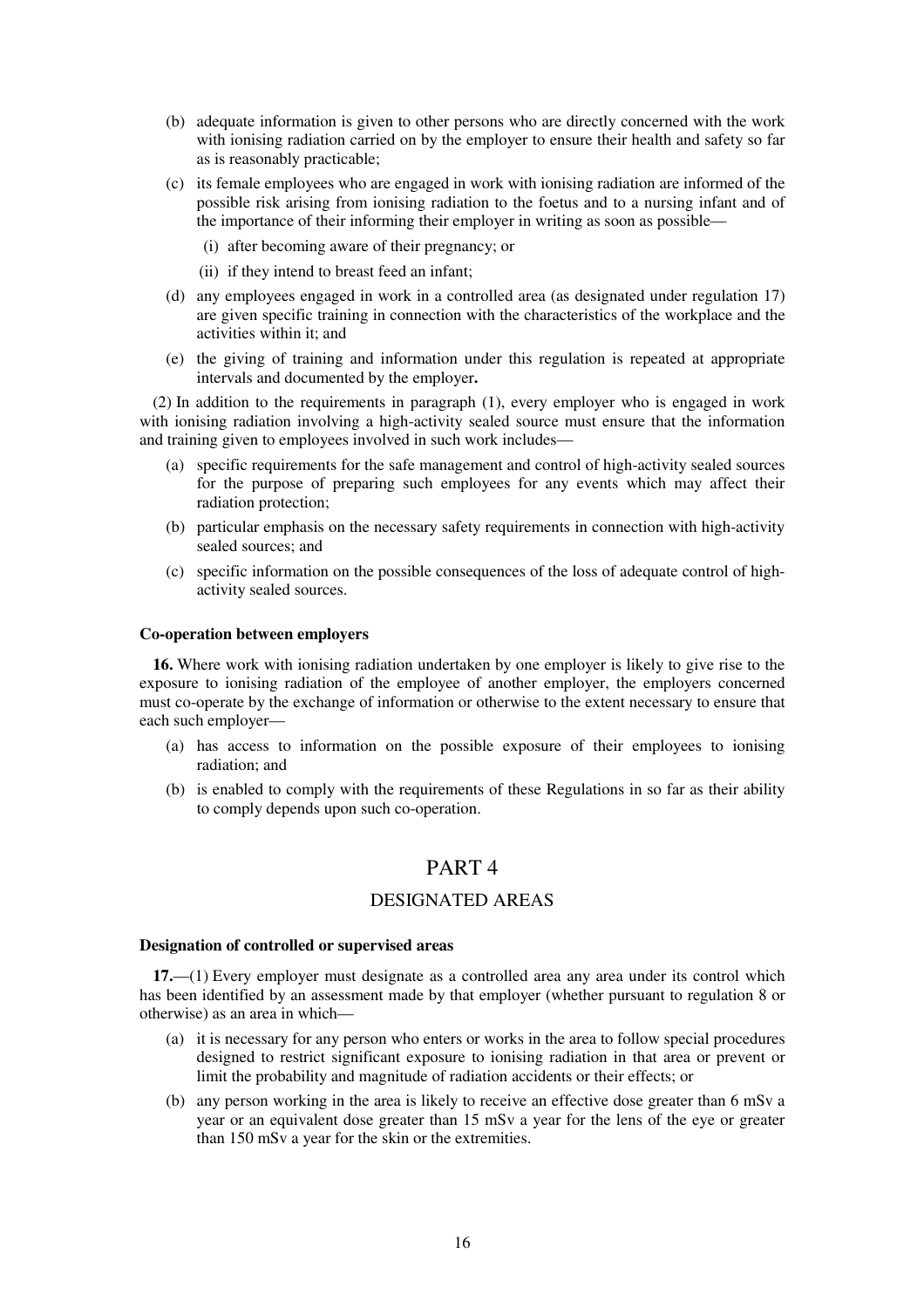(2) An employer must not intentionally create in any area conditions which would require that area to be designated as a controlled area unless that area is for the time being under the control of that employer.

(3) An employer must designate as a supervised area any area under its control, not being an area designated as a controlled area—

- (a) where it is necessary to keep the conditions of the area under review to determine whether the area should be designated as a controlled area; or
- (b) in which any person is likely to receive an effective dose greater than 1 mSv a year or an equivalent dose greater than 5 mSv a year for the lens of the eye or greater than 50 mSv a year for the skin or the extremities.

#### **Local rules and radiation protection supervisors**

**18.**—(1) For the purposes of enabling work with ionising radiation to be carried on in accordance with the requirements of these Regulations, every employer engaged in work with ionising radiation must, in respect of any controlled area or, where appropriate having regard to the nature of the work carried out there, any supervised area, make and set down in writing such local rules as are appropriate to the radiation risk and the nature of the operations undertaken in that area.

(2) Local rules must identify the main working instructions intended to restrict any exposure in that controlled or supervised area.

(3) An employer must take all reasonable steps to ensure that any local rules which are relevant to the work being carried out are observed.

(4) An employer must ensure that any relevant local rules are brought to the attention of those employees and other persons who may be affected by them.

(5) An employer must—

- (a) appoint one or more suitable radiation protection supervisors for the purpose of securing compliance with these Regulations in respect of work carried out in any area made subject to local rules;
- (b) set down in the local rules the names of such radiation protection supervisors; and
- (c) provide the means necessary for such radiation protection supervisors to perform their role.

#### **Additional requirements for designated areas**

**19.**—(1) Every employer who designates any area as a controlled or supervised area must ensure that any such designated area—

- (a) is adequately described in local rules; and
- (b) has suitable and sufficient signs displayed in suitable positions warning that the area has been so designated and indicating the nature of the radiation sources and the risks arising from such sources.

(2) A controlled area must be physically demarcated or, where this is not reasonably practicable, delineated by some other suitable means.

(3) The employer who has designated an area as a controlled area must not permit any person to enter or remain in that area unless they—

- (a) are a classified person who is not a classified outside worker;
- (b) are a classified outside worker in respect of whom that employer has taken all reasonable steps to ensure that the person—
	- (i) is subject to individual dose assessment pursuant to regulation 22;
	- (ii) has been provided with and has been trained to use any personal protective equipment that may be necessary pursuant to regulation 9(2)(c);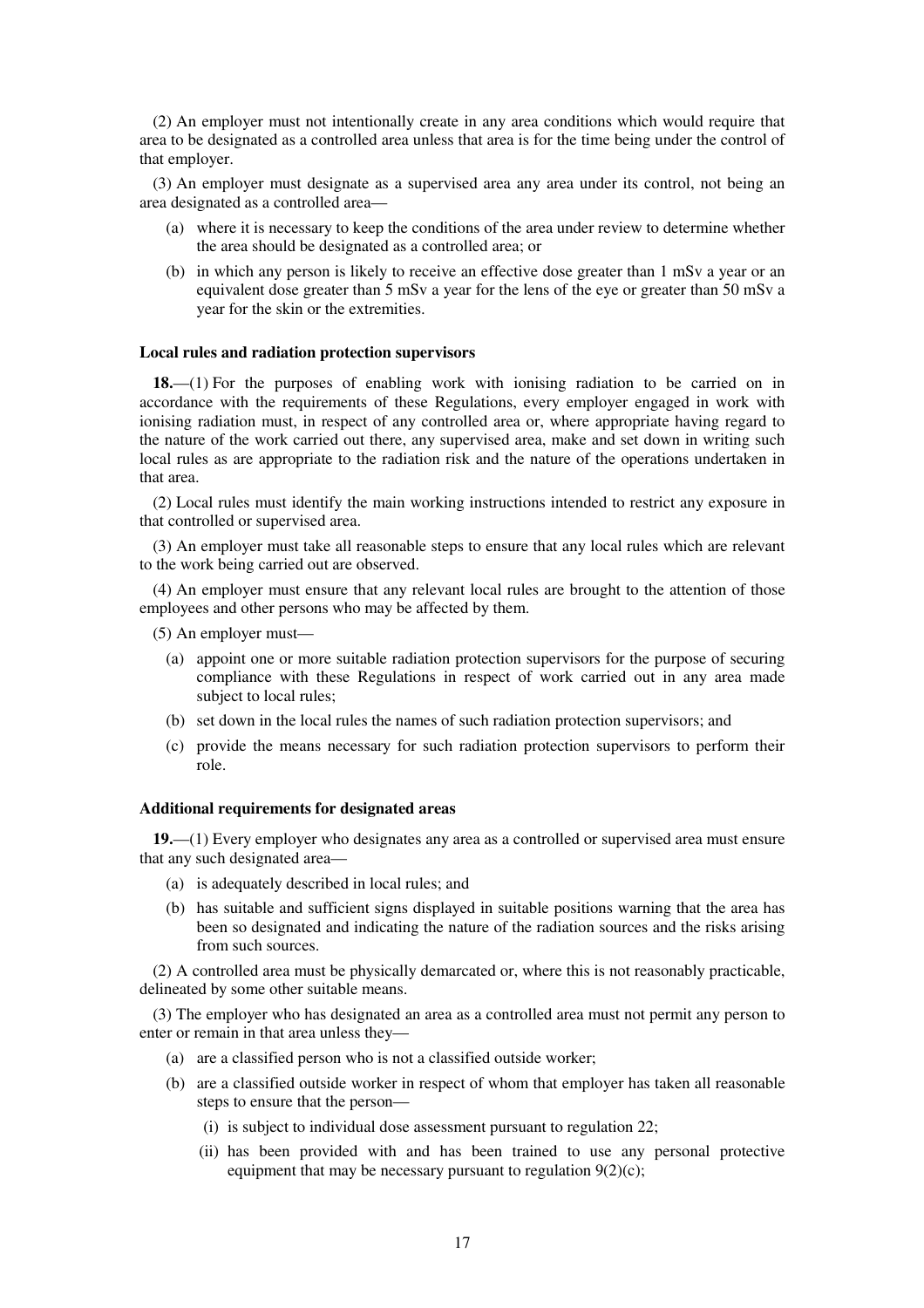- (iii) has received any specific training required pursuant to regulation 15; and
- (iv) has been certified fit pursuant to regulation 25 for the work with ionising radiation which the person is to carry out; or
- (c) not being a classified person, have entered or remain in the area in accordance with suitable written arrangements.
- (4) The written arrangements referred to in paragraph  $(3)(c)$  must ensure that—
	- (a) an employee or a non-classified outside worker aged 18 years or over does not receive in any calendar year a cumulative dose of ionising radiation which would require that person to be designated as a classified person; or
	- (b) any other person does not receive in any calendar year a dose of ionising radiation exceeding any relevant dose limit.

(5) A non-classified outside worker is not permitted to enter or remain in a controlled area pursuant to paragraph (3)(c) unless they have been provided with personal protective equipment and training pursuant to paragraph  $(3)(b)(ii)$  and  $(iii)$ .

(6) An employer who has designated an area as a controlled area must not permit a person to enter or remain in such area in accordance with written arrangements pursuant to paragraph (3)(c) unless the employer can demonstrate, by personal dose monitoring or other suitable measurements, that the doses are restricted in accordance with paragraph (4).

(7) An employer who has designated an area as a controlled area must, in relation to a classified outside worker, ensure that—

- (a) the classified outside worker is subject to arrangements for estimating the dose of ionising radiation received by that worker whilst in the controlled area;
- (b) as soon as is reasonably practicable after the services carried out by that classified outside worker in that controlled area are completed, an estimate of the dose received by that worker is entered into that worker's radiation passbook; and
- (c) when the radiation passbook of the classified outside worker is in the possession of that employer, the passbook is made available to that worker upon request.

(8) The employer who carries out the monitoring or measurements pursuant to paragraph (6) must keep the results of the monitoring or measurements referred to in that paragraph for a period of 2 years from the date they were recorded and must, at the request of the person to whom the monitoring or measurements relate and on reasonable notice being given, make the results available to that person.

(9) In any case where there is a significant risk of the spread of radioactive contamination from a controlled area, the employer who has designated that area as a controlled area must make adequate arrangements to restrict, so far as is reasonably practicable, the spread of such contamination.

(10) Without prejudice to the generality of paragraph (9), the arrangements required by that paragraph must, where appropriate, include—

- (a) the provision of suitable and sufficient washing and changing facilities for persons who enter or leave any controlled or supervised area;
- (b) the proper maintenance of such washing and changing facilities;
- (c) the prohibition of eating, drinking or smoking or any similar activity likely to result in the ingestion, inhalation or absorption of a radioactive substance by any employee or outside worker in a controlled area; and
- (d) the means for monitoring contamination—
	- (i) within a controlled area and, where appropriate, in the adjacent area; and
	- (ii) on any person, article or goods leaving a controlled area.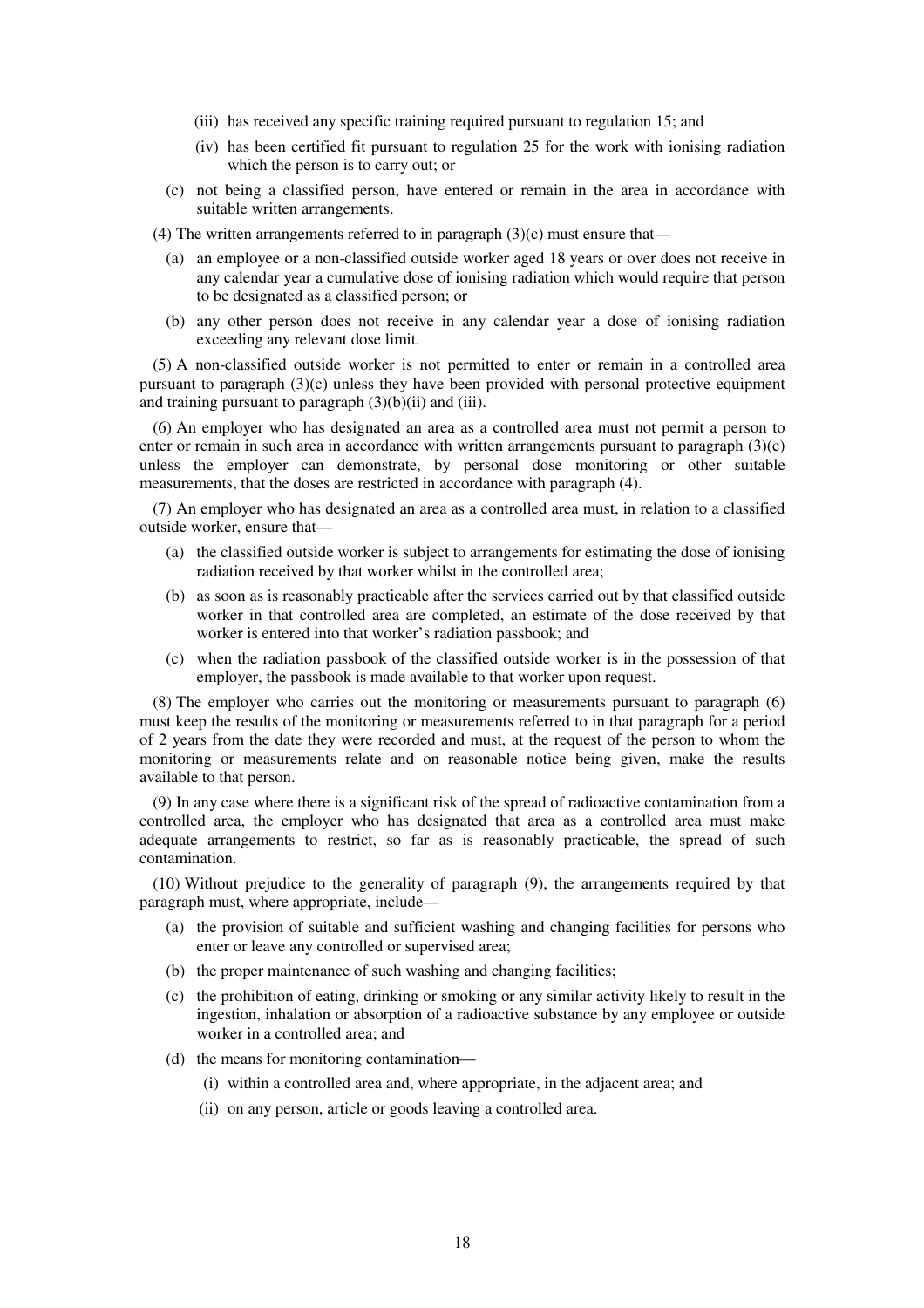#### **Monitoring of designated areas**

**20.**—(1) Every employer who designates an area as a controlled or supervised area must take such steps as are necessary (otherwise than by use of assessed doses of individuals), having regard to the nature and extent of the risks resulting from exposure to ionising radiation, to ensure that levels of ionising radiation are adequately monitored for each such area and that working conditions in those areas are kept under review.

(2) Adequate monitoring referred to in paragraph (1) must include—

- (a) in relation to areas designated on the basis of external radiation, measurement of dose rates (averaged over a suitable period if necessary); and
- (b) in relation to areas designated on the basis of internal radiation, measurements where appropriate of air activity and surface contamination taking into account the physical and chemical states of the radioactive contamination.

(3) The employer upon whom a duty is imposed by paragraph (1) must provide suitable and sufficient equipment for carrying out the monitoring required by that paragraph, which equipment must—

- (a) be properly maintained so that it remains fit for the purpose for which it was intended; and
- (b) be adequately tested and examined at appropriate intervals.

(4) Equipment provided pursuant to paragraph (3) will not be or remain suitable unless—

- (a) the performance of the equipment has been established by adequate tests before it has first been used; and
- (b) the tests and examinations carried out pursuant to paragraph (3) and sub-paragraph (a) have been carried out by or under the supervision of a suitably qualified person.

(5) The employer upon whom a duty is imposed by paragraph (1) must—

- (a) make suitable records of the results of the monitoring carried out in accordance with paragraph (1) and of the tests carried out in accordance with paragraphs (3) and (4);
- (b) ensure that the records of the tests carried out in accordance with paragraphs (3) and (4) are authorised by a suitably qualified person; and
- (c) keep the records referred to in sub-paragraph (a), or copies of those records, for at least 2 years from the respective dates on which they were made.
- (6) Suitable records of the results of the monitoring referred to in paragraph  $5(a)$  must include—
	- (a) in relation to areas designated on the basis of external radiation, an indication of the nature and quality of the radiation in question;
	- (b) in relation to areas designated on the basis of internal radiation, an indication, where appropriate, of the nature and physical and chemical states of the radioactive contamination.

# PART 5

### CLASSIFICATION AND MONITORING OF PERSONS

#### **Designation of classified persons**

**21.**—(1) Subject to paragraph (2), the employer must designate as classified persons those of its employees who are likely to receive an effective dose greater than 6 mSv per year or an equivalent dose greater than 15 mSv per year for the lens of the eye or greater than 150 mSv per year for the skin or the extremities and must immediately inform those employees that they have been so designated.

(2) The employer must not designate an employee as a classified person unless—

(a) that employee is aged 18 years or over; and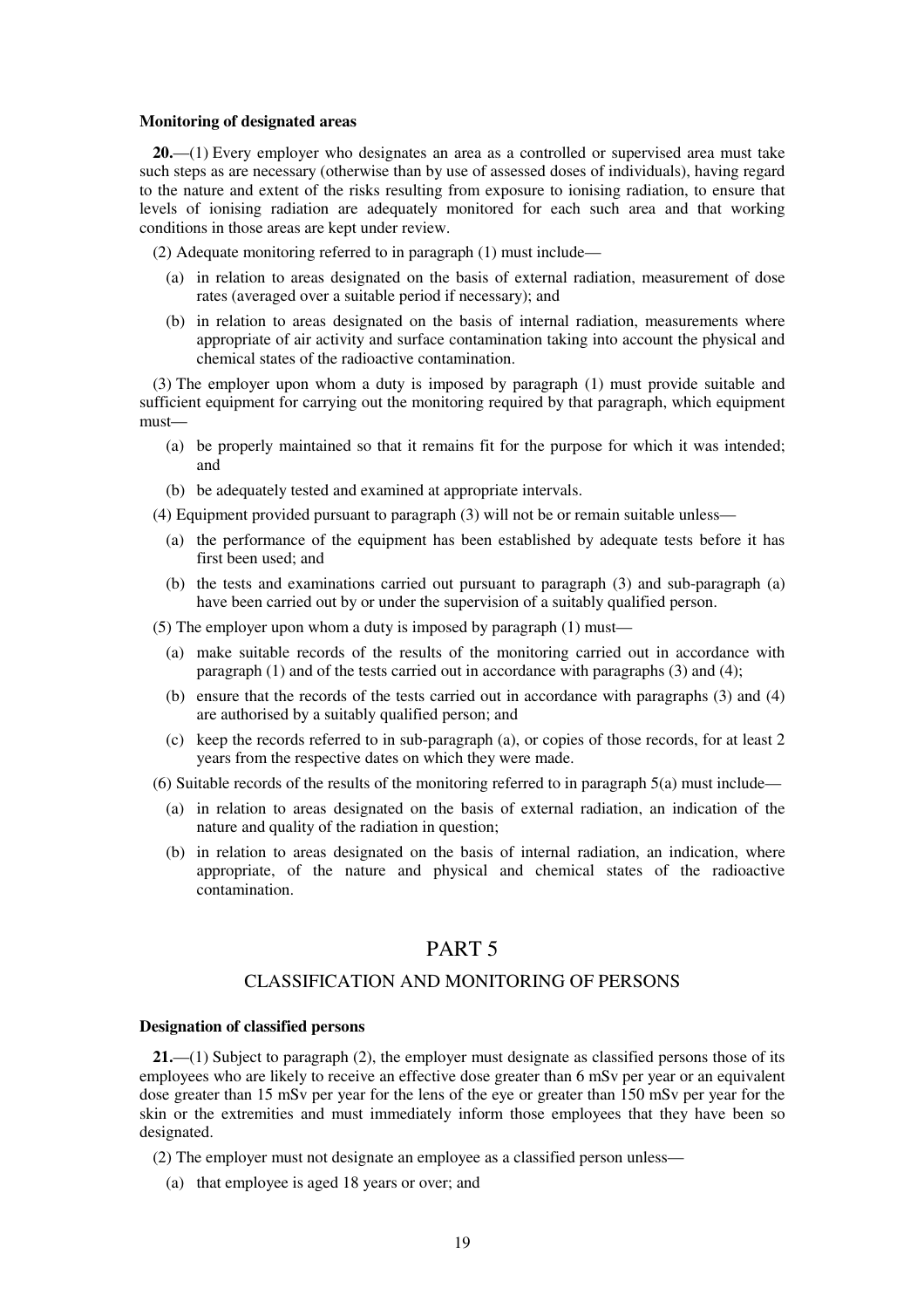(b) a relevant doctor has certified in the health record that that employee is fit for the work with ionising radiation which that employee is to carry out.

(3) The employer may cease to treat an employee as a classified person only at the end of a calendar year except where—

- (a) a relevant doctor so requires; or
- (b) the employee is no longer employed by the same employer in a capacity which is likely to result in significant exposure to ionising radiation during the remainder of the relevant calendar year.

#### **Dose assessment and recording**

**22.**—(1) Every employer must ensure that—

- (a) in respect of each of its employees who is designated as a classified person, an assessment is made of all doses of ionising radiation received by such employee which are likely to be significant; and
- (b) such assessments are recorded.

(2) For the purposes of paragraph (1), the employer must make suitable arrangements with one or more approved dosimetry service for—

- (a) the making of systematic assessments of such doses by the use of suitable individual measurement for appropriate periods or, where individual measurement is inappropriate, by means of other suitable measurements; and
- (b) the making and maintenance of dose records relating to each classified person.

(3) For the purposes of paragraph (2)(b), the arrangements that the employer makes with the approved dosimetry service must include requirements for that service—

- (a) to keep the records made and maintained pursuant to the arrangements, or a copy of those records, until the person to whom the record relates has or would have attained the age of 75 years but in any event for at least 30 years from when the record was made;
- (b) to provide the employer at appropriate intervals with suitable summaries of the maintained dose records;
- (c) when and as required by the employer, to provide the employer with copies of the dose record relating to any of the employer's employees;
- (d) when required by the employer, to make a record of the information concerning the dose assessment relating to a classified person who ceases to be an employee of the employer, and to send that record to the Executive and a copy of the record to the employer as soon as possible, and such a record is referred to in this regulation as a "termination record";
- (e) within 3 months, or such longer period as the Executive may agree, of the end of each calendar year to send to the Executive summaries of all current dose records relating to that year;
- (f) when required by the appropriate authority, to provide it with copies of any dose records;
- (g) where a dose is estimated pursuant to regulation 23, to make an entry in a dose record and retain the summary of the information used to estimate that dose;
- (h) where the employer employs a classified outside worker, to provide, where appropriate, a current radiation passbook in respect of that classified outside worker; and
- (i) where the employer employs a classified outside worker who works in Northern Ireland or another member State, to maintain a continuing record of the assessment of the dose received by that classified outside worker when working in such place.

(4) The employer must provide the approved dosimetry service with such information concerning its employees as is necessary for the approved dosimetry service to comply with the arrangements made for the purposes of paragraph (2).

(5) An employer must—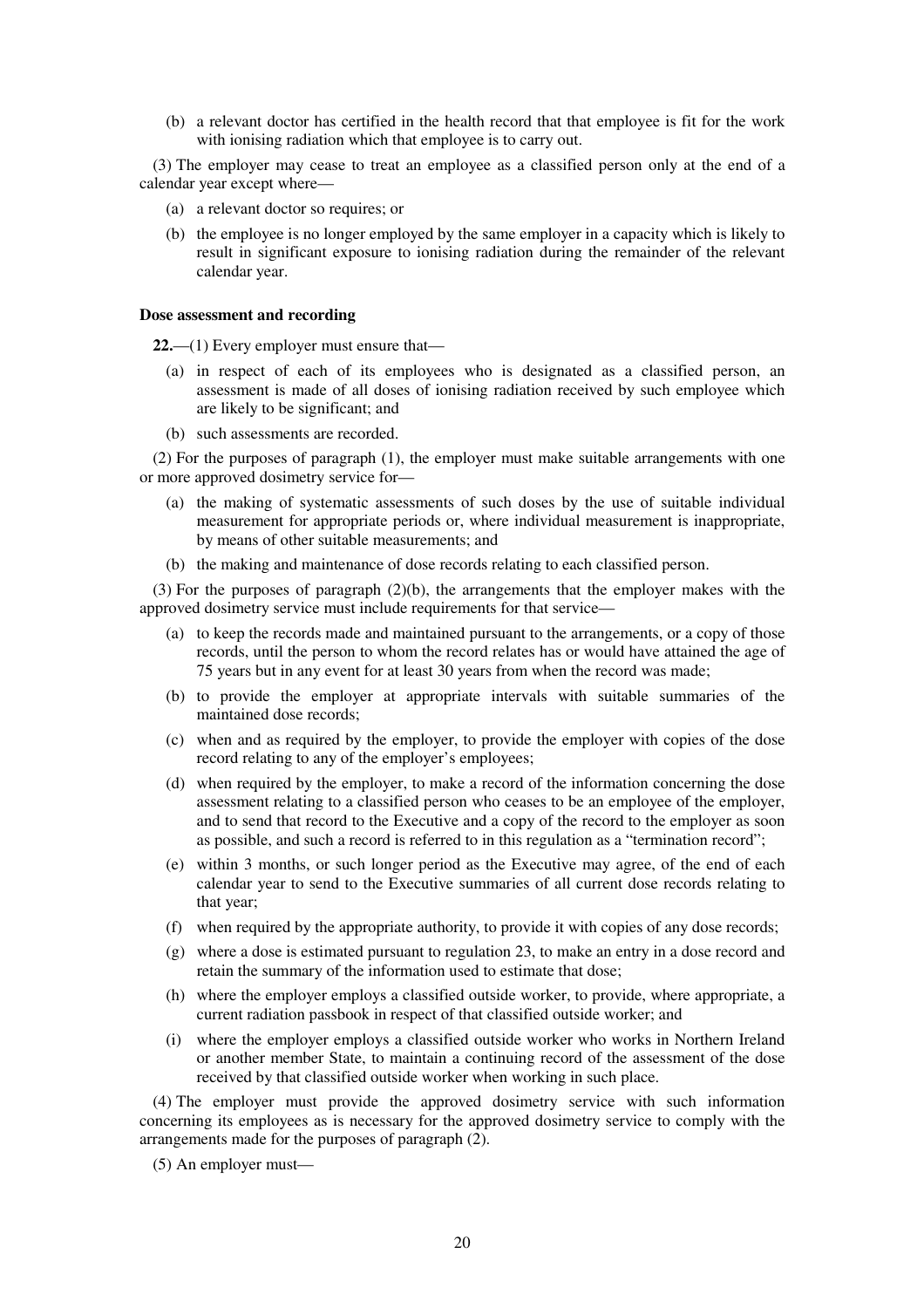- (a) ensure that each classified outside worker employed by it is provided with a current individual radiation passbook which must not be transferable to any other worker and in which must be entered the particulars set out in Schedule 5; and
- (b) make suitable arrangements to ensure that the particulars entered in the radiation passbook are kept up-to-date during the period of employment of the classified outside worker by that employer.
- (6) The employer must—
	- (a) at the request of a classified person employed by the employer (or of a person formerly employed by the employer as a classified person) and on reasonable notice being given, obtain (where necessary) from the approved dosimetry service and make available to that person—
		- (i) a copy of the dose summary provided for the purpose of paragraph (3)(b) relating to that person and made within a period of 2 years preceding the request; and
		- (ii) a copy of the dose record of that person; and
	- (b) when a classified person ceases to be employed by the employer, take all reasonable steps to provide that person with a copy of their termination record.

(7) The employer must keep a copy of the summary of the dose record received from the approved dosimetry service for at least 2 years from the end of the calendar year to which the summary relates.

(8) In this regulation, "appropriate authority" means—

- (a) in connection with the application of this regulation in relation to, or in relation to any activity carried out on, any nuclear premises, the ONR;
- (b) otherwise, the Executive.

#### **Estimated and notional doses and special entries**

**23.**—(1) Where a dosemeter or other device is used to make any individual measurement under regulation 22(2) and that dosemeter or device is lost, damaged or destroyed or it is not practicable to assess the dose received by a classified person over any period, the employer must—

- (a) make an adequate investigation of the circumstances of the case with a view to estimating the dose received by that person during that period and either—
	- (i) in a case where there is adequate information to estimate the dose received by that person, send to the approved dosimetry service an adequate summary of the information used to estimate that dose and arrange for the approved dosimetry service to enter the estimated dose in the dose record of that person; or
	- (ii) in a case where there is inadequate information to estimate the dose received by the classified person, arrange for the approved dosimetry service to enter a notional dose in the dose record of that person which must be the proportion of the total annual dose limit for the relevant period; and
- (b) in either case referred to in sub-paragraph (a), take reasonable steps to inform the classified person of the entry in their dose record and arrange for the approved dosimetry service to identify that entry as an estimated dose or a notional dose as the case may be.

(2) The employer must, at the request of the classified person (or a person formerly employed by that employer as a classified person) to whom the investigation made under paragraph (1) relates and on reasonable notice being given, make available to that person a copy of the summary sent to the approved dosimetry service under paragraph  $(1)(a)$ .

(3) Subject to paragraphs (5) and (8), where an employer has reasonable cause to believe that the dose received by a classified person is much greater or much less than that shown in the relevant entry of the dose record, the employer must make an adequate investigation of the circumstances of the exposure of that person to ionising radiation and, if that investigation confirms the employer's belief, the employer must, where there is adequate information to estimate the dose received by the classified person—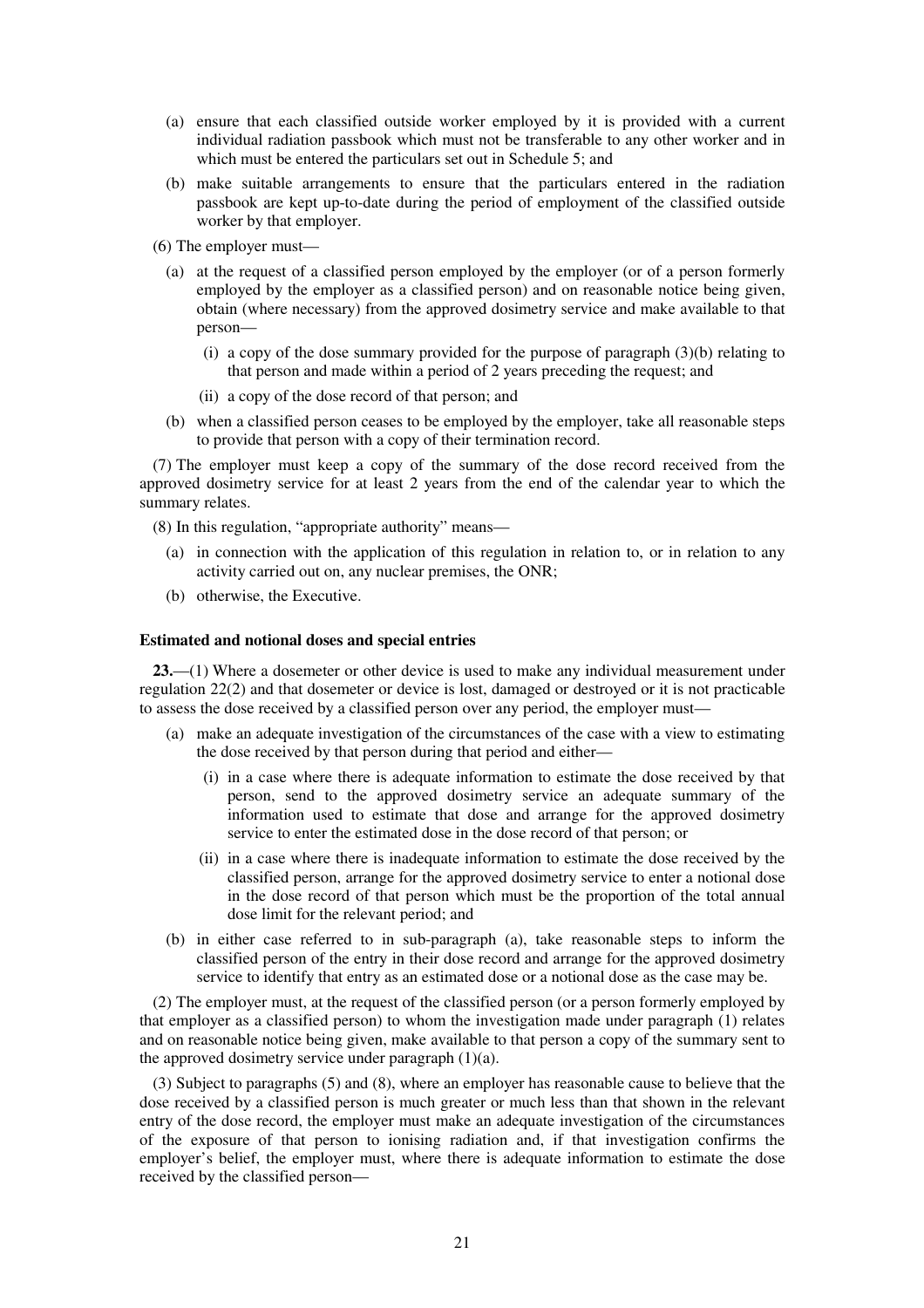- (a) send to the approved dosimetry service an adequate summary of the information used to estimate that dose;
- (b) arrange for the approved dosimetry service to enter that estimated dose in the dose record of that person and for the approved dosimetry service to identify the estimated dose in the dose record as a special entry; and
- (c) notify the classified person accordingly.

(4) The employer must make a report of any investigation carried out under paragraph (3) and must preserve a copy of that report for a period of 2 years from the date it was made.

(5) Paragraph (3) does not apply—

- (a) in respect of a classified person subject only to an annual dose limit, more than 12 months after the original entry was made in the record; and
- (b) in any other case, more than 5 years after the original entry was made in the record.

(6) Where a classified person is aggrieved by a decision to replace a recorded dose by an estimated dose pursuant to paragraph (3) that person may, by an application in writing to the appropriate authority made within 3 months of the date on which that person was notified of the decision, apply for that decision to be reviewed.

(7) Where the appropriate authority concludes (whether as a result of a review carried out pursuant to paragraph (6) or otherwise) that—

- (a) there is reasonable cause to believe the investigation carried out pursuant to paragraph (3) was inadequate; or
- (b) a reasonable estimated dose has not been established,

the employer must, if so directed by the appropriate authority, require the approved dosimetry service to re-instate the original entry in the dose record.

(8) The employer must not, without the consent of the appropriate authority, require the approved dosimetry service to enter an estimated dose in the dose record in any case where—

- (a) the cumulative recorded effective dose is 20 mSv or more in one calendar year; or
- (b) the cumulative recorded equivalent dose for the calendar year exceeds a relevant dose limit.
- (9) In this regulation "appropriate authority" means—
	- (a) in relation to a classified person employed wholly or mainly on nuclear premises, the ONR;
	- (b) otherwise, the Executive.

#### **Dosimetry for accidents etc**

**24.**—(1) Where any accident or other occurrence takes place which is likely to result in a person receiving an effective dose of ionising radiation greater than 6 mSv or an equivalent dose greater than 15 mSv for the lens of an eye or greater than 150 mSv for the skin or the extremities, the employer must—

- (a) in the case of a classified person, arrange for a dose assessment to be made by the approved dosimetry service as soon as possible;
- (b) in the case of an employee to whom a dosemeter or other device has been issued in accordance with regulation 13(2), arrange for that dosemeter or device to be examined and for the dose received to be assessed by the approved dosimetry service as soon as possible;
- (c) in any other case, arrange for the dose to be assessed by an appropriate means as soon as possible, having regard to the advice of the radiation protection adviser.

(2) In each such case, the employer must—

(a) take all reasonably practicable steps to inform each person for whom a dose assessment has been made of the result of that assessment;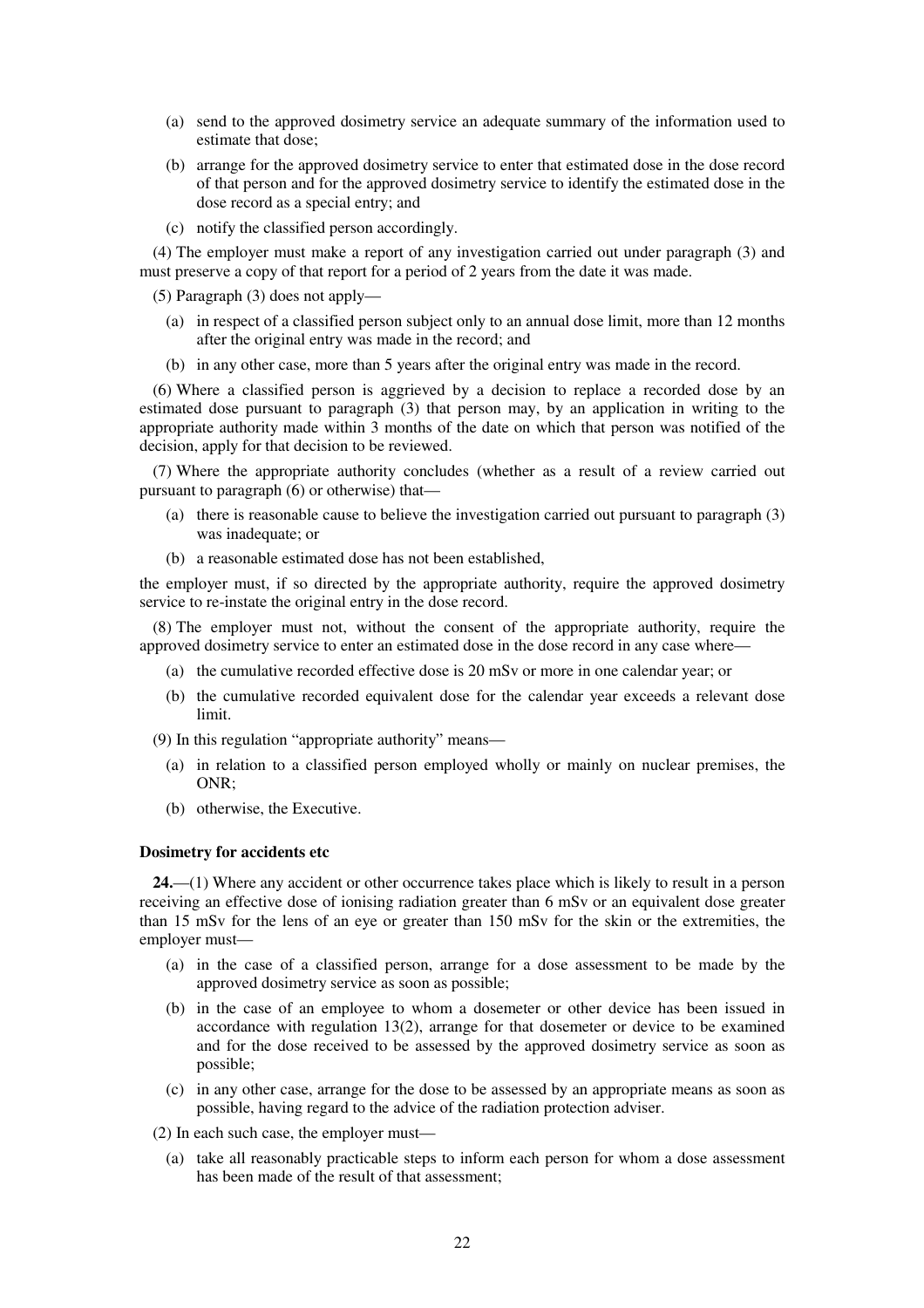- (b) notify the appropriate authority of the result of the dose assessment as soon as possible; and
- (c) keep a record or copy of the assessment until the person to whom the record relates has or would have attained the age of 75 years but in any event for at least 30 years from the date of the relevant accident.

(3) In this regulation "appropriate authority" means—

- (a) in relation to an accident or other occurrence as a result of work carried out on nuclear premises, the ONR;
- (b) otherwise, the Executive.

#### **Medical surveillance**

**25.**—(1) This regulation applies in relation to—

- (a) classified persons and persons whom an employer intends to designate as classified persons;
- (b) employees who have received an overexposure and are not classified persons;
- (c) employees in respect of whom a relevant doctor has made a certification under paragraph (5).

(2) An employer must ensure that—

- (a) each of its employees to whom this regulation relates is under adequate medical surveillance by a relevant doctor for the purpose of determining the fitness of each employee for the work with ionising radiation which that employee is to carry out;
- (b) a health record containing the particulars referred to in Schedule 6 is made and maintained in respect of such employees; and
- (c) the record or a copy of the record is kept until the person to whom the record relates has or would have attained the age of 75 years but in any event for at least 30 years from the date of the last entry made in it.

(3) Subject to paragraph (4), an employer must ensure that there is a valid entry made by a relevant doctor in the health record of each of its employees to whom this regulation relates (other than employees who have received an overexposure and who are not classified persons) and an entry in the health record is valid—

- (a) for 12 months from the date it was made or treated as made by virtue of paragraph (4);
- (b) for such shorter period as is specified in the entry by the relevant doctor; or
- (c) until cancelled by a relevant doctor by a further entry in the record.

(4) For the purposes of paragraph (3)(a), a further entry in the health record of the same employee, where made not less than 11 months nor more than 13 months after the start of the current period of validity, is to be treated as if made at the end of that period.

(5) Where a relevant doctor has certified in the health record of an employee that in their professional opinion that employee should not be engaged in work with ionising radiation or that the employee should only be so engaged under conditions specified by the relevant doctor in the health record, the employer must not permit that employee to be engaged in the work with ionising radiation, or only permit the employee to be engaged in the work in accordance with the conditions so specified, as the case may be.

(6) Where a relevant doctor requires to inspect any workplace for the purpose of carrying out their functions under these Regulations the employer must permit them to do so.

(7) An employer must make available to the relevant doctor the summary of the dose record kept by the employer pursuant to regulation 22(7) and such other records kept for the purposes of these Regulations as the relevant doctor may reasonably require.

(8) Where an employee is aggrieved by a decision recorded in the health record by a relevant doctor the employee may, by an application in writing to the Executive made within 28 days of the date on which the employee was notified of the decision, apply for that decision to be reviewed in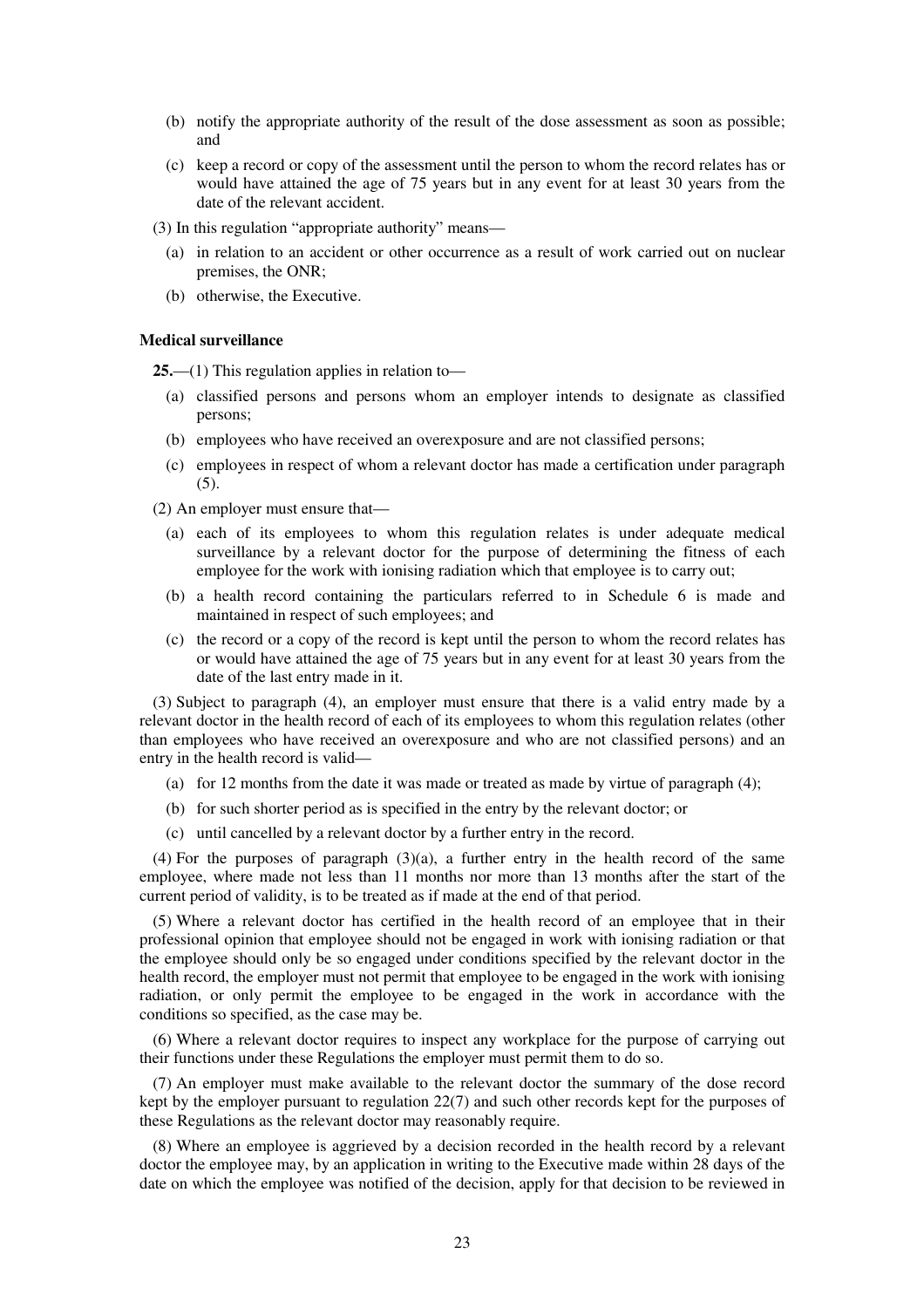accordance with a procedure approved for the purposes of this paragraph by the Executive, and the result of that review must be notified to the employee and entered in the employee's health record in accordance with the approved procedure.

#### **Investigation and notification of overexposure**

**26.**—(1) Where an employer suspects or has been informed that any person is likely to have received an overexposure as a result of work with ionising radiation carried out by that employer, that employer must make an immediate investigation to determine whether there are circumstances which show beyond reasonable doubt that no overexposure could have occurred and, unless this is shown, the employer must—

- (a) as soon as practicable notify the suspected overexposure to—
	- (i) the appropriate authority;
	- (ii) in the case of an employee of some other employer, that other employer; and
	- (iii) in the case of the employer's own employee, the relevant doctor;
- (b) as soon as practicable take reasonable steps to notify the suspected overexposure to the person affected;
- (c) make or arrange for such investigation of the circumstances of the exposure and an assessment of any relevant dose received as is necessary to determine, so far as is reasonably practicable, the measures, if any, required to be taken to prevent a recurrence of such overexposure; and
- (d) immediately notify the results of the investigation and assessment referred to in subparagraph (c) to the persons and authorities mentioned in sub-paragraph (a) and must—
	- (i) in the case of the employer's employee, immediately notify that employee of the results of the investigation and assessment; or
	- (ii) in the case of a person who is not the employer's employee, where the investigation has shown that that person has received an overexposure, take all reasonable steps to notify that person of their overexposure.

(2) An employer who makes any investigation pursuant to paragraph (1) must make a report of that investigation and must—

- (a) in respect of an immediate investigation, keep that report or a copy of the report for at least 2 years from the date on which it was made; and
- (b) in respect of an investigation made pursuant to paragraph  $(1)(c)$ , keep that report or a copy of the report until the person to whom the record relates has or would have attained the age of 75 years but in any event for at least 30 years from the date on which it was made.

(3) Where the person who received the overexposure is an employee who has a dose record, the employee's employer must arrange for the assessment of the dose received to be entered into that dose record.

(4) In this regulation "appropriate authority" means—

- (a) in relation to overexposure as a result of work carried out on nuclear premises, the ONR;
- (b) otherwise, the Executive.

#### **Dose limitation for overexposed employees**

**27.**—(1) Without prejudice to other requirements of these Regulations and in particular regulation 25(5), where an employee has been subjected to an overexposure paragraph (2) applies in relation to the employment of that employee on work with ionising radiation during the remainder of the dose limitation period, where that remaining period commences at the end of the personal dose assessment period in which that employee was subjected to the overexposure.

(2) The employer must ensure that an employee to whom this regulation relates does not, during the remainder of the dose limitation period, receive a dose of ionising radiation greater than that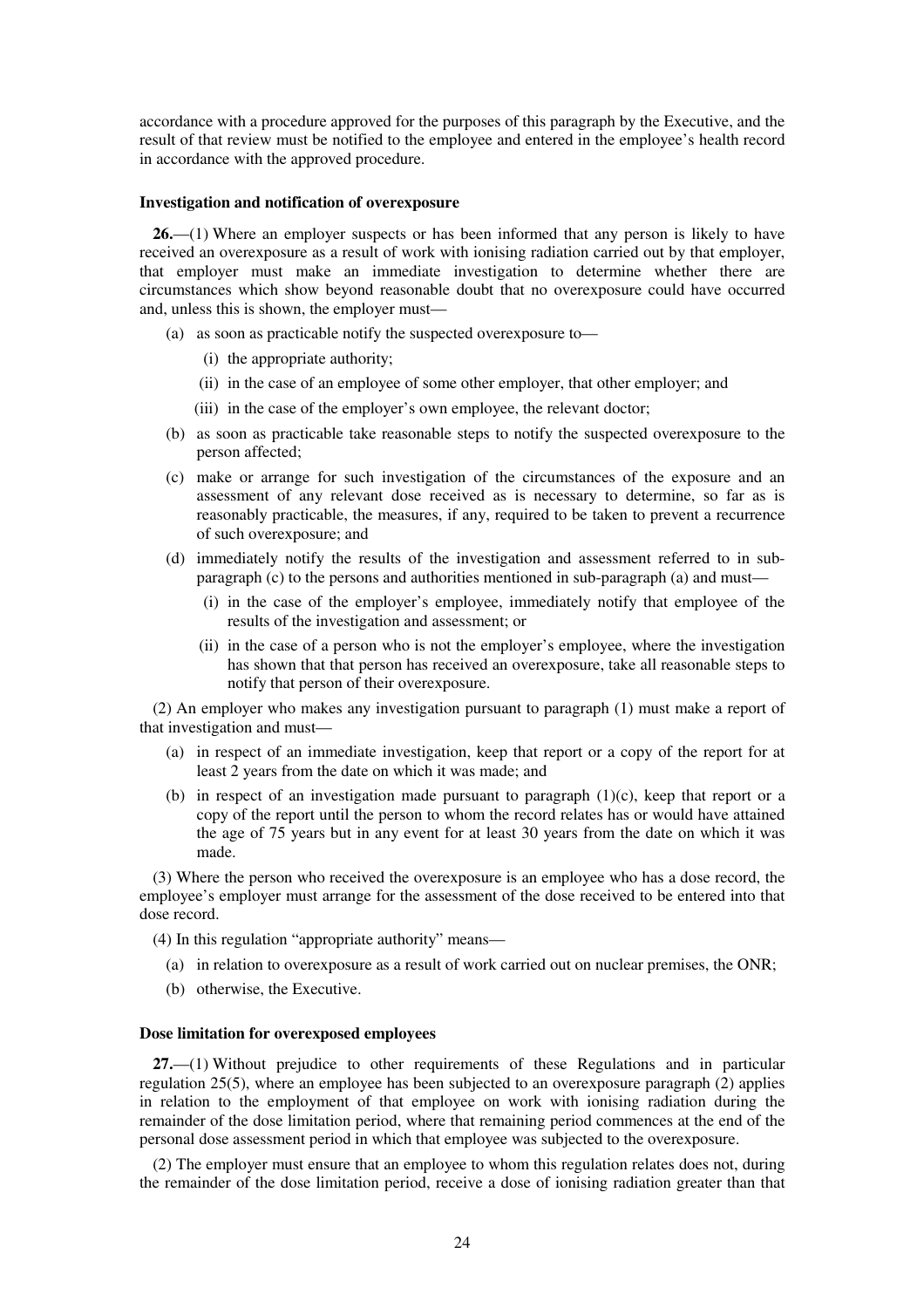proportion of any dose limit which is equal to the proportion that the remaining part of the dose limitation period bears to the whole of that period.

(3) The employer must inform an employee who has been subjected to an overexposure of the dose limit which is applicable to that employee for the remainder of the relevant dose limitation period.

(4) In this regulation, "dose limitation period" means, as appropriate, a calendar year or the period of five consecutive calendar years.

# PART 6

# ARRANGEMENTS FOR THE CONTROL OF RADIOACTIVE SUBSTANCES, ARTICLES AND EQUIPMENT

#### **Sealed sources and articles containing or embodying radioactive substances**

**28.**—(1) Where a radioactive substance is used as a source of ionising radiation in work with ionising radiation, the employer must ensure that, whenever reasonably practicable, the substance is in the form of a sealed source.

(2) The employer must ensure that the design, construction and maintenance of any article containing or embodying a radioactive substance, including its bonding, immediate container or other mechanical protection, is such as to prevent the leakage of any radioactive substance—

- (a) in the case of a sealed source, so far as is practicable; or
- (b) in the case of any other article, so far as is reasonably practicable.

(3) The employer must—

- (a) ensure that, where appropriate, suitable tests are carried out at suitable intervals to detect leakage of radioactive substances from any article to which paragraph (2) applies; and
- (b) make a suitable record of each such test and retain that record for at least 2 years after the article is disposed of or until a further record is made following a subsequent test to that article.

#### **Accounting for radioactive substances**

**29.** Every employer, for the purpose of controlling radioactive substances which are involved in work with ionising radiation undertaken by that employer, must—

- (a) take such steps as are appropriate to account for and keep records of the quantity and location of those substances; and
- (b) keep those records or a copy of the records for at least 2 years from the date on which they were made and, in addition, for at least 2 years from the date of disposal of that radioactive substance.

### **Keeping and moving of radioactive substances**

**30.**—(1) An employer must ensure, so far as is reasonably practicable, that any radioactive substance under its control which is not for the time being in use or being moved, transported or disposed of—

- (a) is kept in a suitable receptacle; and
- (b) is kept in a suitable store.

(2) An employer who causes or permits a radioactive substance to be moved (otherwise than by transporting it) must ensure that, so far as is reasonably practicable, the substance is kept in a suitable receptacle, suitably labelled, while it is being moved.

(3) Nothing in paragraphs (1) or (2) applies in relation to a radioactive substance while it is in or on the live body or corpse of a human being.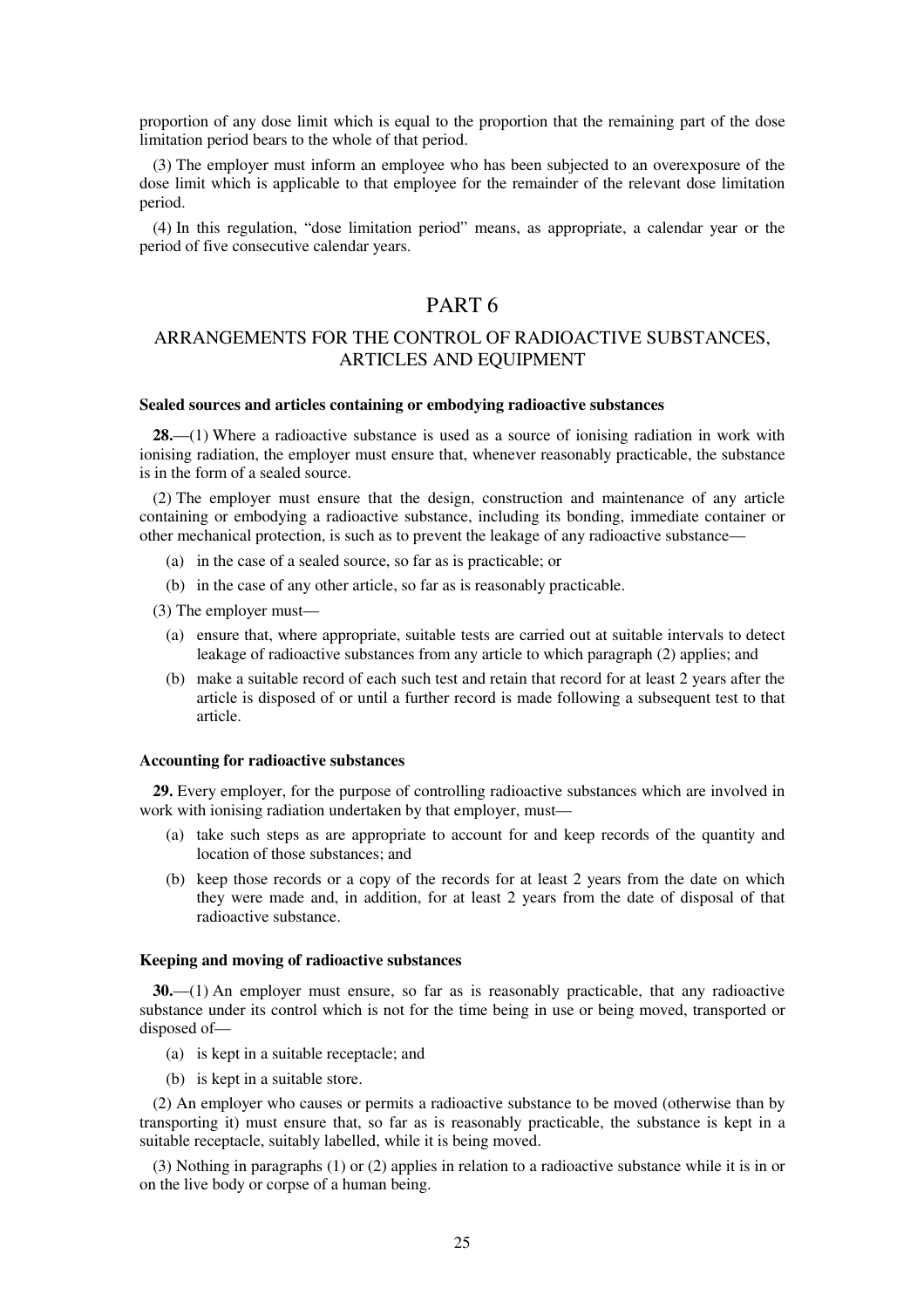#### **Notification of certain occurrences**

**31.**—(1) An employer must immediately notify the appropriate authority in any case where a quantity of a radioactive substance which was under its control and which exceeds the quantity specified for that substance in column 5 of Part 1 of Schedule 7—

- (a) has been released or is likely to have been released into the atmosphere as a gas, aerosol or dust; or
- (b) has been spilled or otherwise released in such a manner as to give rise to significant contamination.

(2) Paragraph (1) does not apply where such release—

- (a) in relation to England and Wales—
	- (i) was in accordance with an environmental permit under the Environmental Permitting (England and Wales) Regulations 2016(**a**) in respect of mobile radioactive apparatus within the meaning of those regulations;
	- (ii) was in a manner specified in such an environmental permit in respect of radioactive waste within the meaning of those regulations; or
	- (iii) did not, under regulation 12 of those regulations, require an environmental permit;
- (b) in relation to Scotland—
	- (i) was in accordance with a registration under section 10 of the Radioactive Substances Act 1993(**b**) or which was exempt from such registration by virtue of section 11 of that Act; or
	- (ii) was in a manner specified in an authorisation to dispose of radioactive waste under section 13 of that Act or which was exempt from such authorisation by virtue of section 15 of that Act.

(3) Where an employer has reasonable cause to believe that a quantity of a radioactive substance which exceeds the quantity for that substance specified in column 6 of Part 1 of Schedule 7 and which was under its control is lost or has been stolen, the employer must immediately notify the appropriate authority of that loss or theft, as the case may be.

(4) Where an employer suspects or has been informed that an occurrence notifiable under this regulation may have occurred, it must make an immediate investigation and, unless that investigation shows that no such occurrence has occurred, it must immediately make a notification under the relevant paragraph of this regulation.

(5) An employer who makes any investigation in accordance with paragraph (4) must make a report of that investigation and must, unless the investigation showed that no such occurrence occurred, keep that report or a copy of the report for at least 30 years from the date on which it was made or, in any other case, for at least 2 years from the date on which it was made.

(6) In this regulation "appropriate authority" means—

- (a) in relation to an occurrence notifiable under this regulation as a result of work carried out on nuclear premises, the ONR;
- (b) otherwise, the Executive.

#### **Duties of manufacturers etc of articles for use in work with ionising radiation**

**32.**—(1) In the case of articles for use at work, where that work is work with ionising radiation, section 6(1) of the 1974 Act (which imposes general duties on manufacturers etc. as regards articles and substances for use at work) is modified so that any duty imposed on any person by that subsection includes a duty to ensure that any such article is so designed and constructed as to

<sup>(</sup>**a**) S.I. 2016/1154.

<sup>(</sup>**b**) 1993 c.12; section 10 was amended by paragraphs 200 and 2004 of Schedule 22 to the Environment Act 1995 (c. 25). Relevant amendments were also made by S.I. 2005/2686 and S.S.I. 2011/207.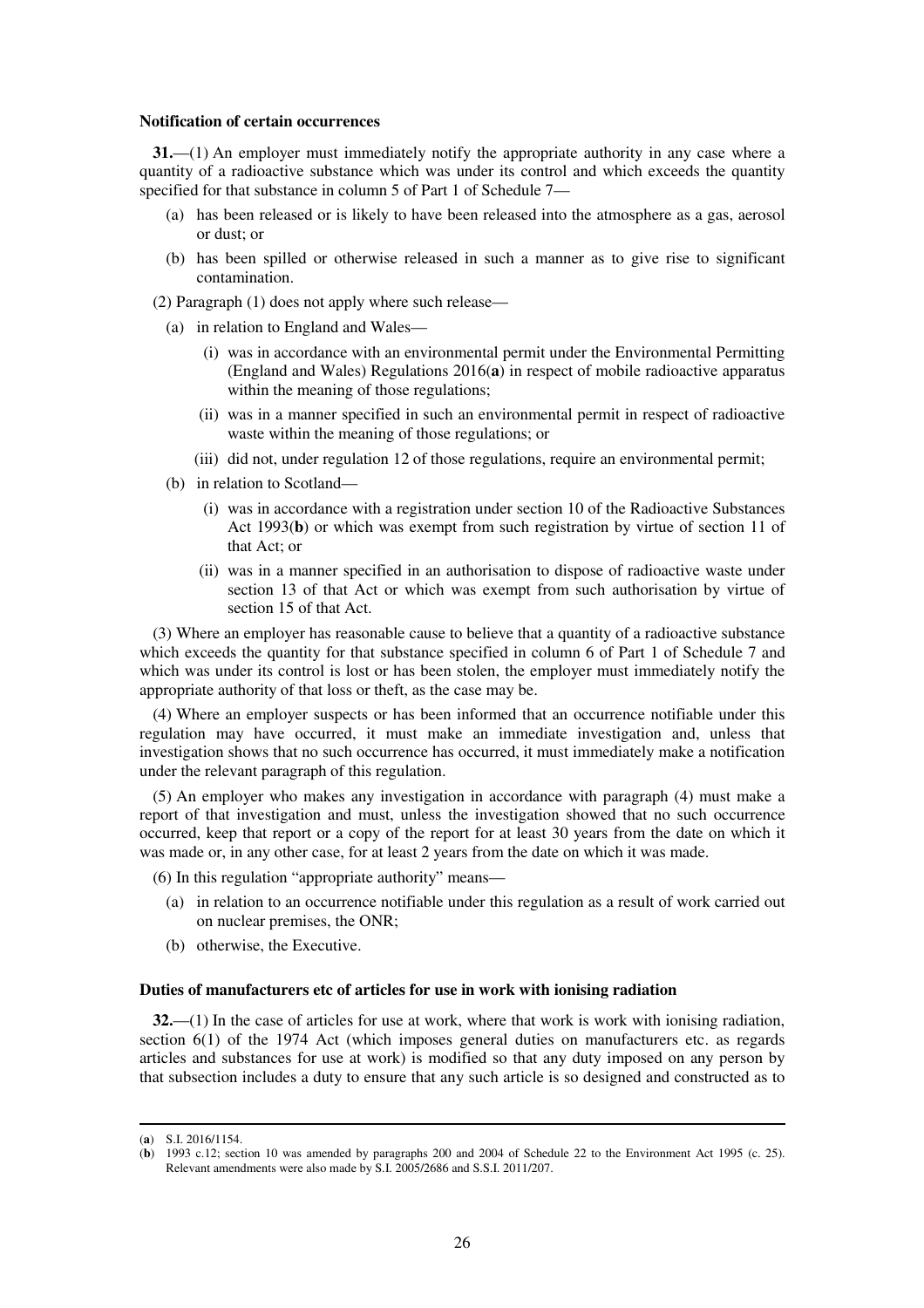restrict so far as is reasonably practicable the extent to which employees and other persons are or are likely to be exposed to ionising radiation.

(2) Where a person erects or installs an article for use at work, being work with ionising radiation, that person must—

- (a) undertake a critical examination of the way in which the article was erected or installed for the purpose of ensuring, in particular, that—
	- (i) any safety features and warning devices operate correctly; and
	- (ii) there is sufficient protection for persons from exposure to ionising radiation;
- (b) consult with the radiation protection adviser that they appointed, or that the employer engaged in work with ionising radiation appointed, with regard to the nature and extent of any critical examination and the results of that examination; and
- (c) provide the employer engaged in work with ionising radiation with adequate information about proper use, testing and maintenance of the article.

#### **Equipment used for medical exposure**

**33.**—(1) Every employer who has to any extent control of any equipment or apparatus which is used in connection with a medical exposure must, having regard to the extent of its control over the equipment, ensure that such equipment is of such design or construction and is so installed and maintained as to be capable of restricting so far as is reasonably practicable the exposure to ionising radiation of any person who is undergoing a medical exposure to the extent that this is compatible with the intended clinical purpose or research objective.

(2) An employer who has to any extent control of any radiation equipment which is used for the purpose of diagnosis and which is installed on or after the date of the coming into force of these Regulations must, having regard to the extent of the employer's control over the equipment, ensure that such equipment is provided, where practicable, with suitable means for informing the user of that equipment of the quantity of radiation produced by that equipment during a radiological procedure.

(3) Every employer in respect of whom a duty is imposed by paragraph (1) must, to the extent that it is reasonable for the employer to do so having regard to the extent of the employer's control over the equipment, make arrangements for a suitable quality assurance programme to be provided in respect of the equipment or apparatus for the purpose of ensuring that it remains capable of restricting so far as is reasonably practicable exposure to the extent that this is compatible with the intended clinical purpose or research objective.

(4) Without prejudice to the generality of paragraph (3), the quality assurance programme required by that paragraph must require the carrying out of—

- (a) in respect of equipment or apparatus first used on or after the date of the coming into force of this regulation, adequate testing of that equipment or apparatus before it is first used for clinical purposes;
- (b) adequate testing of the performance of the equipment or apparatus at appropriate intervals and after any major maintenance procedure to that equipment or apparatus;
- (c) where appropriate, such measurements at suitable intervals as are necessary to enable the assessment of representative doses from any radiation equipment to persons undergoing medical exposures.

(5) Every employer who has to any extent control of any radiation equipment must take all such steps as are reasonably practicable to prevent the failure of any such equipment where such failure could result in an exposure to ionising radiation greater than that intended and to limit the consequences of any such failure.

(6) Where an employer suspects or has been informed that an incident may have occurred in which a person while undergoing a medical exposure was, as the result of a malfunction of, or defect in, radiation equipment under the control of that employer, exposed to ionising radiation to an extent much greater than that intended, the employer must make an immediate investigation of the suspected incident.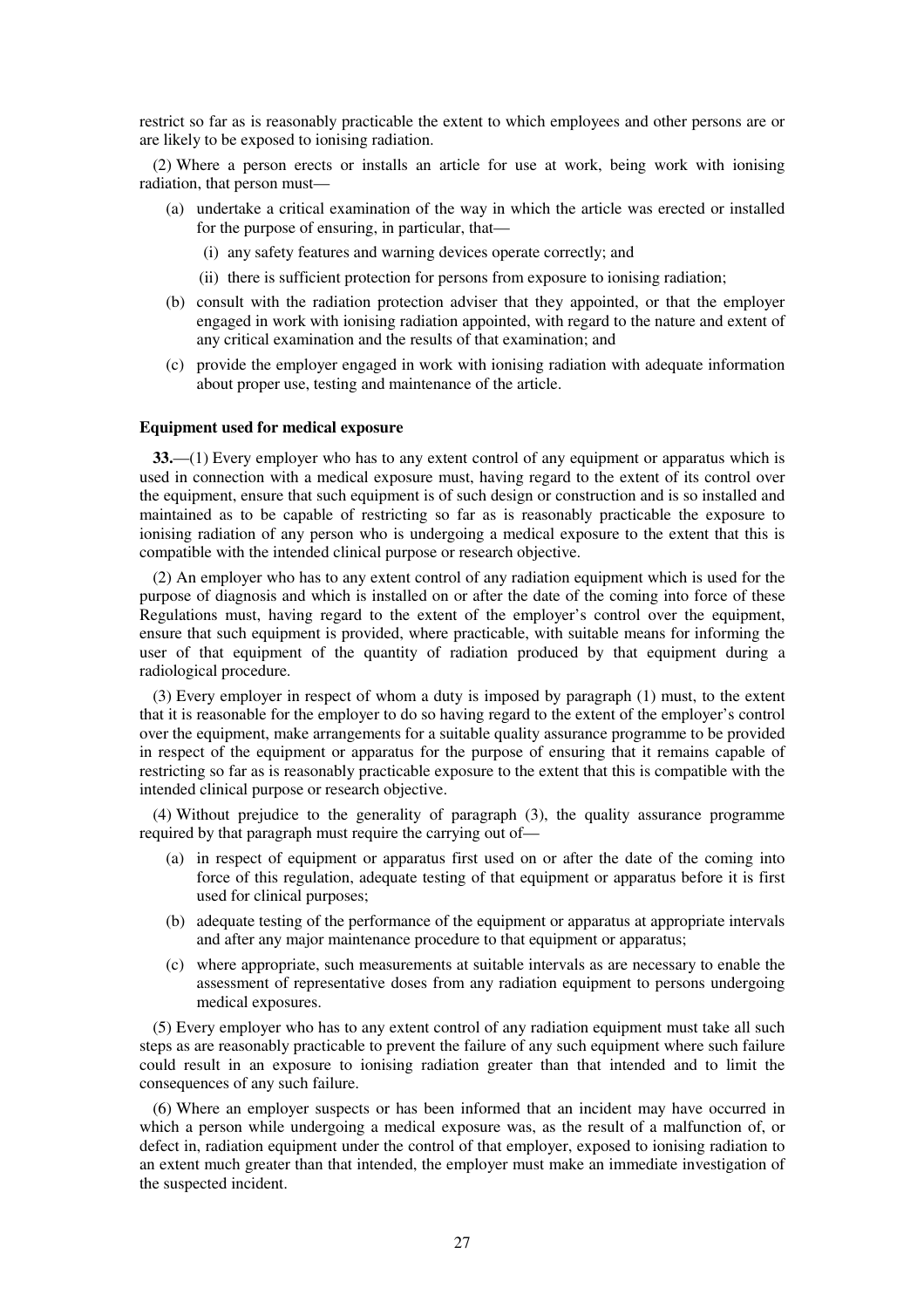(7) Unless the immediate investigation referred to in paragraph (6) shows beyond reasonable doubt that no such incident has occurred, the employer must immediately notify the appropriate authority of the incident and make or arrange for a detailed investigation of the circumstances of the exposure and an assessment of the dose received.

(8) An employer who makes an investigation in accordance with paragraph (6) or (7) must make a report of that investigation and must—

- (a) in relation to an investigation made under paragraph (6), keep the report or a copy of the report for a period of at least 2 years from the date on which it was made; and
- (b) in relation to an investigation made under paragraph (7), keep the report or a copy of the report for a period of at least 30 years from the date on which it was made.
- (9) In this regulation—

"appropriate authority" means—

- (a) in connection with the application of this regulation in relation to, or in relation to any activity carried out on, any nuclear premises, the ONR;
- (b) otherwise, the Executive;

"radiation equipment" means equipment which delivers ionising radiation to the person undergoing a medical exposure and equipment which directly controls the extent of the exposure.

#### **Misuse of or interference with sources of ionising radiation**

**34.** No person may intentionally or recklessly misuse or without reasonable excuse interfere with any radioactive substance or any electrical equipment in respect of which these Regulations apply.

# PART 7

## DUTIES OF EMPLOYEES AND MISCELLANEOUS

#### **Duties of employees**

**35.**—(1) An employee who is engaged in work with ionising radiation must not knowingly expose themselves or any other person to ionising radiation to an extent greater than is reasonably necessary for the purposes of their work, and must exercise reasonable care while carrying out such work.

(2) Every employee or outside worker for whom personal protective equipment is provided pursuant to regulation 9(2)(c) must—

- (a) make full and proper use of any such personal protective equipment;
- (b) immediately report to the employer who provided any such personal protective equipment any defect they discover in that equipment; and
- (c) take all reasonable steps to ensure that any such personal protective equipment is returned after use to the accommodation provided for it.

(3) It is the duty of every classified outside worker not to misuse the radiation passbook issued to that worker or falsify or attempt to falsify any of the information contained in it.

(4) Any employee to whom regulation  $22(1)$  or regulation  $13(2)(b)$  relates must comply with any reasonable requirement imposed on that person by that person's employer for the purposes of making the measurements and assessments required under regulation 22(1) and regulation 24(1).

(5) An employee who is subject to medical surveillance under regulation 25 must, when required by their employer and at the cost of the employer, present themselves during their working hours for such medical examination and tests as may be required for the purposes of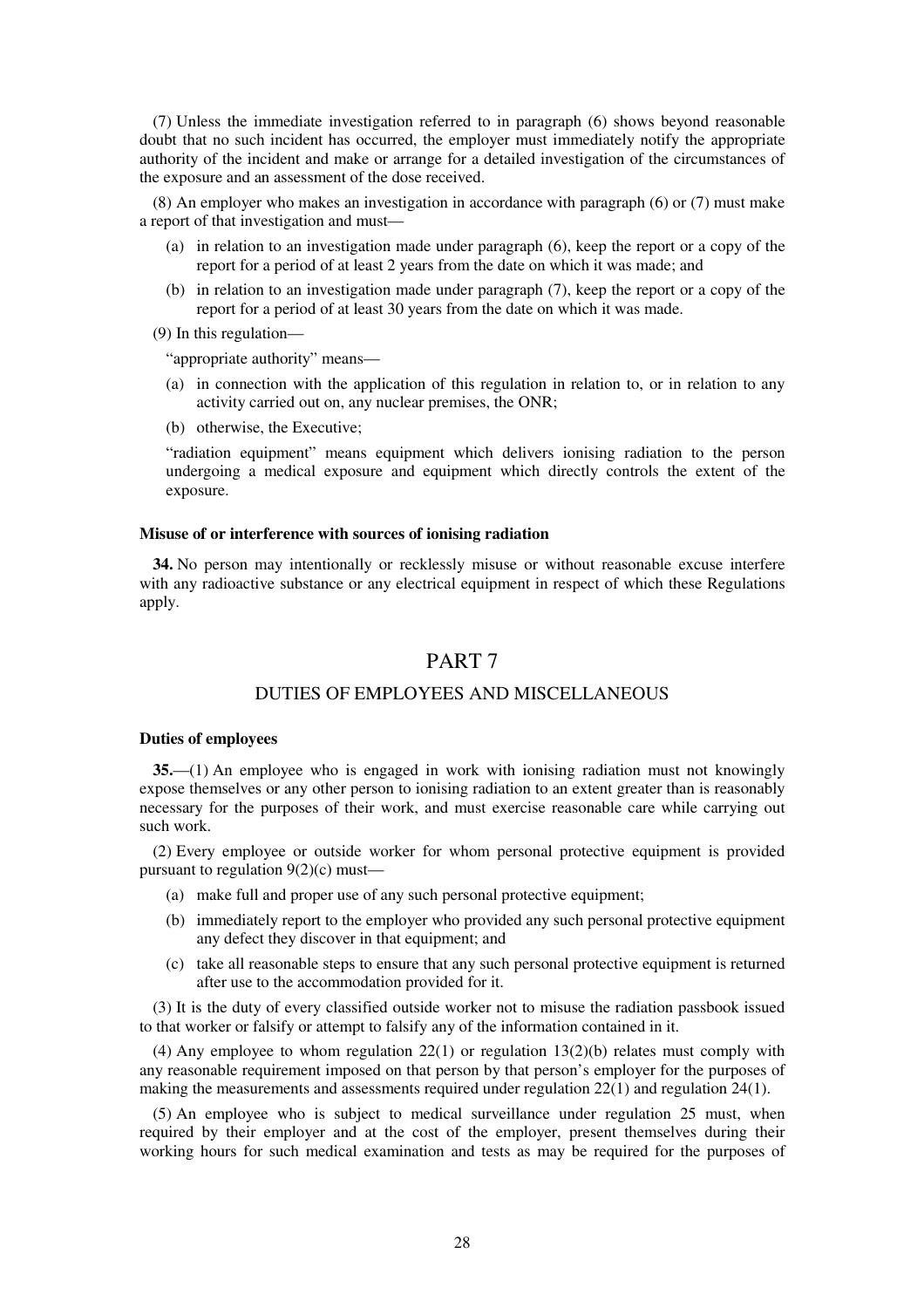regulation 25(2) and must provide the relevant doctor with such information concerning their health as the relevant doctor may reasonably require.

(6) Where an employee has reasonable cause to believe that—

- (a) they or some other person has received an overexposure;
- (b) an occurrence mentioned in paragraph (1) or (3) of regulation 31 has occurred; or
- (c) an incident mentioned in regulation 33(6) has occurred,

they must immediately notify their employer of that belief.

#### **Approval of dosimetry services**

**36.**—(1) The Executive (or such other person as may from time to time be specified in writing by the Executive) may, by a certificate in writing, approve (in accordance with such criteria as may from time to time be specified by the Executive) a suitable dosimetry service for such of the purposes of these Regulations or of the Radiation (Emergency Preparedness and Public Information) Regulations 2001(**a**) as are specified in the certificate.

(2) A certificate made pursuant to paragraph (1) may be made subject to conditions and may be revoked in writing at any time.

(3) The Executive (or such other person as may from time to time be specified in writing by the Executive) may at such periods as it considers appropriate carry out a re-assessment of any approval granted pursuant to paragraph (1).

#### **Defence on contravention**

**37.**—(1) In any proceedings against an employer for an offence under regulation 5(2) (notification),  $6(3)$  (registration) or  $7(2)$  (consent), it is a defence for that employer to prove that—

- (a) it neither knew nor had reasonable cause to believe that it had carried out or might be required to carry out work that required notification under regulation  $5(2)$ , registration under regulation  $6(3)$  or consent under regulation  $7(2)$  (as the case may be); and
- (b) in a case where it discovered that it had carried out or was carrying out such work, it had immediately notified, registered or applied for consent for such work (as the case may be) in accordance with those regulations.

(2) The defence in paragraph (1)—

-

- (a) in connection with an offence under regulation 6(3), does not apply in relation to the operation of a radiation generator; and
- (b) in connection with an offence under regulation  $7(2)$ , only applies in relation to a practice referred to in regulation  $7(1)(g)$ .

(3) In any proceedings against an employer for an offence under regulation 8, it is a defence for that employer to prove that—

- (a) it neither knew nor had reasonable cause to believe that it had commenced a new activity involving work with ionising radiation; and
- (b) in a case where it had discovered that it had commenced a new activity involving work with ionising radiation, it had as soon as practicable made an assessment as required by regulation 8.

(4) In any proceedings against an employer for an offence under regulation 28(2) it is a defence for that employer to prove that—

- (a) it had received and reasonably relied on a written undertaking from the supplier of the article concerned that the article complied with the requirements of that paragraph; and
- (b) it had complied with the requirements of paragraph (3) of that regulation.

<sup>(</sup>**a**) S.I. 2001/2975, amended by S.I. 2002/2099, S.I. 2002/2469, S.I. 2006/557, S.I. 2007/1573, S.I. 2013/235, S.I. 2013/1471, S.I. 2014/469 and S.I. 2015/1682.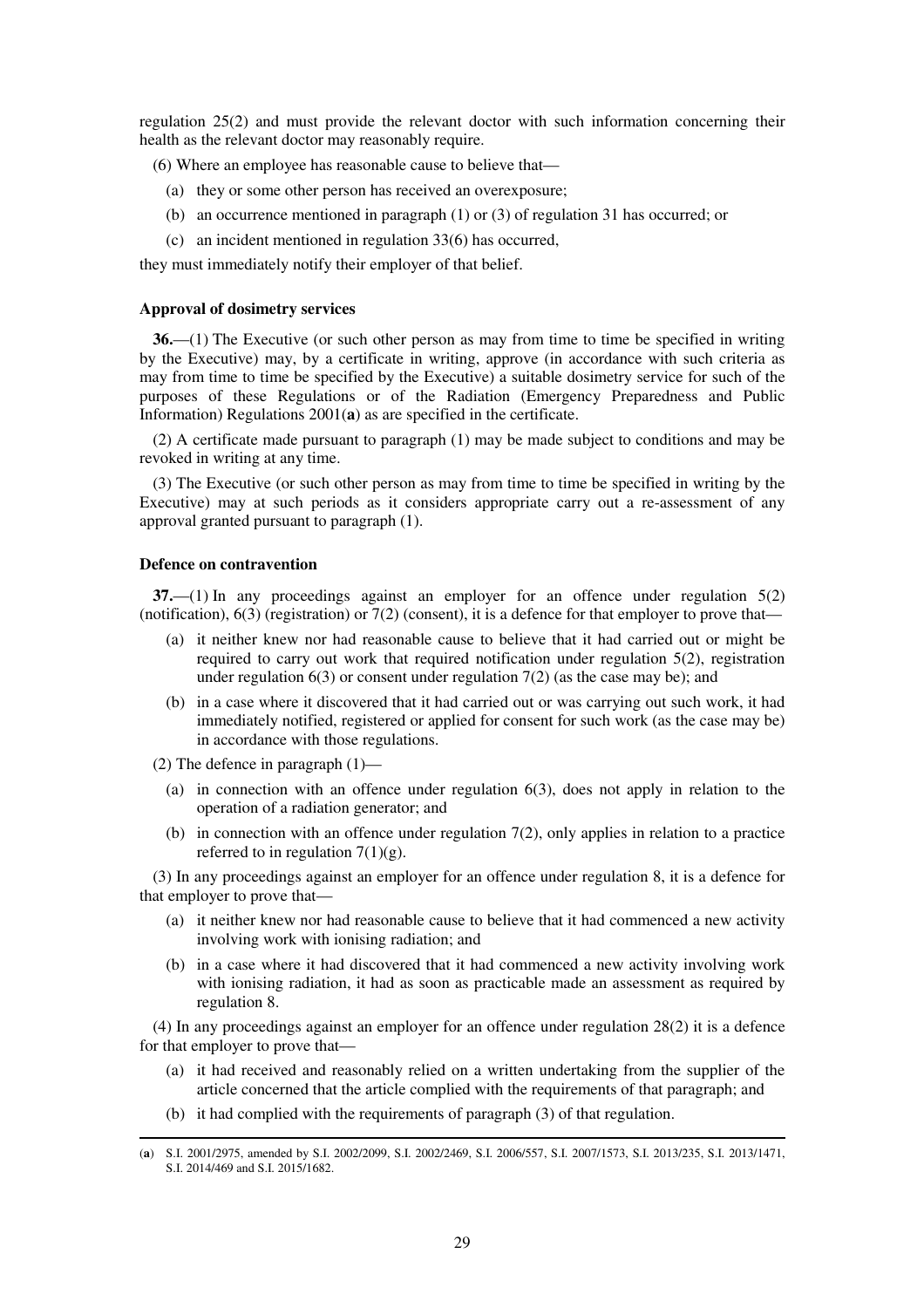(5) In any proceedings against an employer of an outside worker for a breach of a duty under these Regulations it is a defence for that employer to show that—

- (a) it had entered into a contract in writing with the employer who had designated an area as a controlled or supervised area and in which the outside worker was working or was to work for that employer to perform that duty on its behalf; and
- (b) the breach of duty was a result of the failure of the employer referred to in sub-paragraph (a) to fulfil that contract.

(6) In any proceedings against any employer who has designated a controlled or supervised area in which any outside worker is working or is to work for a breach of a duty under these Regulations it is a defence for that employer to show that—

- (a) it had entered into a contract in writing with the employer of an outside worker for that employer to perform that duty on its behalf; and
- (b) the breach of duty was a result of the failure of the employer referred to in sub-paragraph (a) to fulfil that contract.

(7) A person charged is not, without the permission of the court, entitled to rely on the defence referred to in paragraph (5) or (6) unless, within a period ending 7 clear days before the hearing, that person has served on the prosecutor a notice in writing of that person's intention to rely on the defence and the notice must be accompanied by a copy of the contract on which that person intends to rely and, if that contract is not in English, an accurate translation of that contract into English.

(8) Where a contravention of these Regulations by any person is due to the act or default of some other person, that other person will be guilty of the offence which would, but for any defence under this regulation available to the first-mentioned person, be constituted by the act or default.

(9) In this regulation, "appropriate authority" means—

- (a) in connection with the application of this regulation in relation to, or in relation to any activity carried out on, any nuclear premises, the ONR;
- (b) otherwise, the Executive.

#### **Exemption certificates**

**38.**—(1) Subject to paragraph (2), the appropriate authority may, by a certificate in writing, exempt—

- (a) any person or class of persons;
- (b) any premises or class of premises; or
- (c) any equipment, apparatus or substance or class of equipment, apparatus or substance,

from any requirement or prohibition imposed by these Regulations and any such exemption may be granted subject to conditions and to a limit of time and may be revoked by a certificate in writing at any time.

(2) The appropriate authority must not grant an exemption unless, having regard to the circumstances of the case and in particular to—

- (a) the conditions, if any, which it proposes to attach to the exemption; and
- (b) any other requirements imposed by or under any enactments which apply to the case,

it is satisfied that—

- (c) the health and safety of persons who are likely to be affected by the exemption will not be prejudiced in consequence of it; and
- (d) compliance with the fundamental radiation protection provisions underlying regulations 9(1) and (2)(a), 12, 13(1), 17(1) and (3), 20(1), 21(1), 22(1), 25(2) and 33(1) will be achieved.

(3) In this regulation, "appropriate authority" means—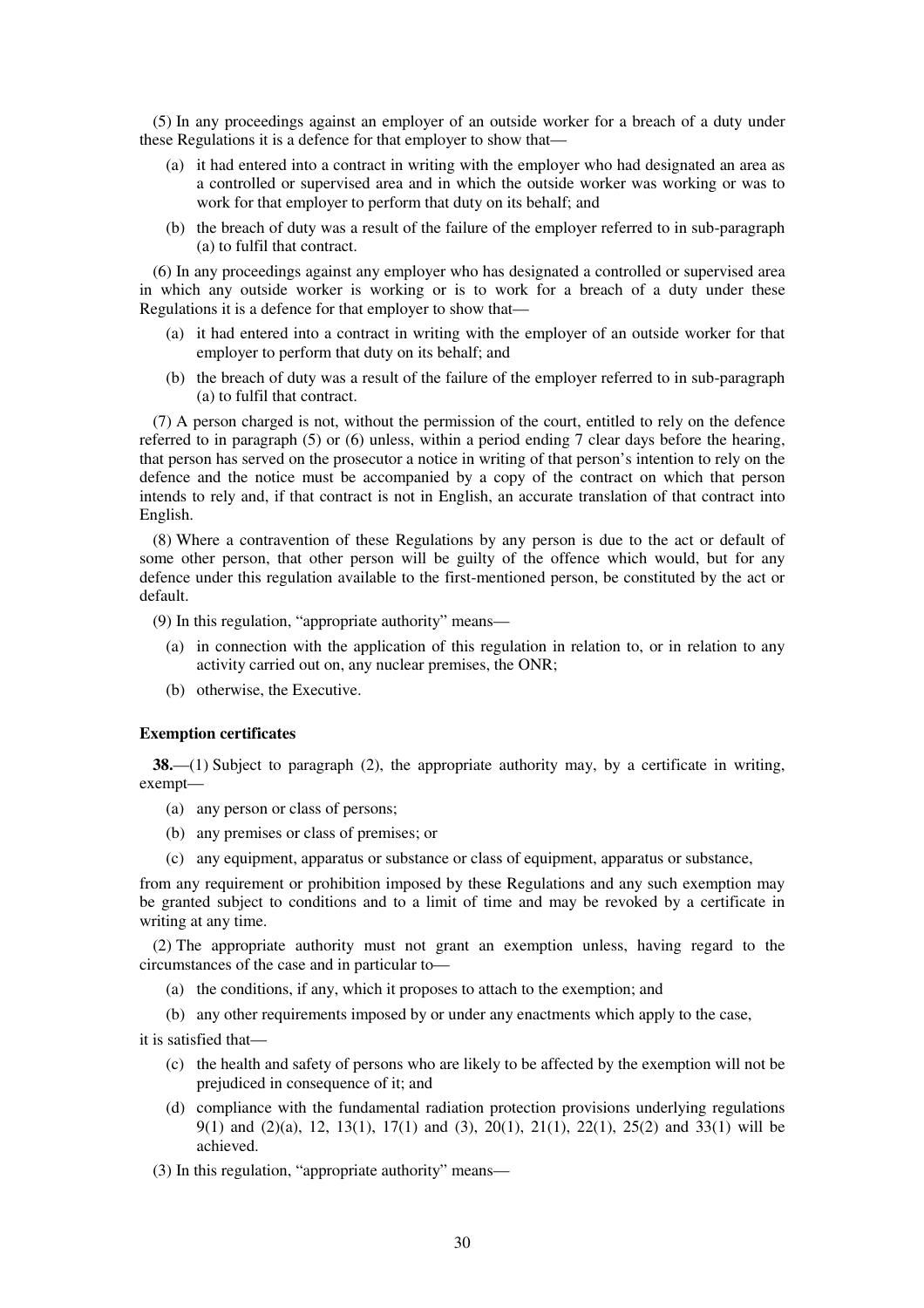- (a) in connection with the application of this regulation in relation to, or in relation to any activity carried out on, any nuclear premises, the ONR;
- (b) otherwise, the Executive.

#### **Extension outside Great Britain**

**39.**—(1) Subject to paragraph (2), these Regulations apply to any work outside Great Britain to which sections 1 to 59 and 80 to 82 of the 1974 Act apply by virtue of the Health and Safety at Work etc. Act 1974 (Application outside Great Britain) Order 2013(**a**) as they apply to work within Great Britain.

(2) For the purposes of paragraph (1), in any case where it is not reasonably practicable for an employer to comply with the requirements of these Regulations in so far as they relate to functions being performed by a relevant doctor or by an approved dosimetry service, it is sufficient compliance with any such requirements if the employer makes arrangements affording an equivalent standard of protection for its employees and those arrangements are set out in local rules.

#### **Modifications relating to the Ministry of Defence etc**

**40.**—(1) In this regulation, any reference to—

- (a) "visiting forces" is a reference to visiting forces within the meaning of any provision of Part 1 of the Visiting Forces Act 1952(**b**); and
- (b) "headquarters or organisation" is a reference to a headquarters or organisation designated for the purposes of the International Headquarters and Defence Organisations Act 1964(**c**).

(2) The Secretary of State for Defence may, in the interests of national security, by a certificate in writing exempt—

- (a) Her Majesty's Forces;
- (b) visiting forces;
- (c) any member of a visiting force working in or attached to any headquarters or organisation; or
- (d) any person engaged in work with ionising radiation for, or on behalf of, the Secretary of State for Defence,

from all or any of the requirements or prohibitions imposed by these Regulations and any such exemption may be granted subject to conditions and to a limit of time and may be revoked at any time by a certificate in writing, except that, where any such exemption is granted, suitable arrangements must be made for the assessment and recording of doses of ionising radiation received by persons to whom the exemption relates.

(3) Regulations 5, 6 and 7 do not apply in relation to work carried out by visiting forces or any headquarters or organisation on premises under the control of such visiting force, headquarters or organisation, as the case may be, or on premises under the control of the Secretary of State for Defence.

(4) With respect to any work with ionising radiation undertaken for, or on behalf of, the Secretary of State for Defence—

(a) the requirements of regulations  $5(2)$  and  $(3)$ ,  $6(4)(a)$  and  $(b)$ , and  $7(3)(a)$  and  $(b)$  to notify particulars specified by the appropriate authority (as defined for the purposes of those regulations) only apply in relation to the particulars that may be so specified from the list set out in paragraph (9); and

<sup>(</sup>**a**) S.I. 2013/240.

<sup>(</sup>**b**) 1952 c. 67. The definition of "visiting forces" was amended by paragraph 14 of Schedule 15 to the Criminal Justice Act 1988 (c. 33).

<sup>(</sup>**c**) 1964 c. 5.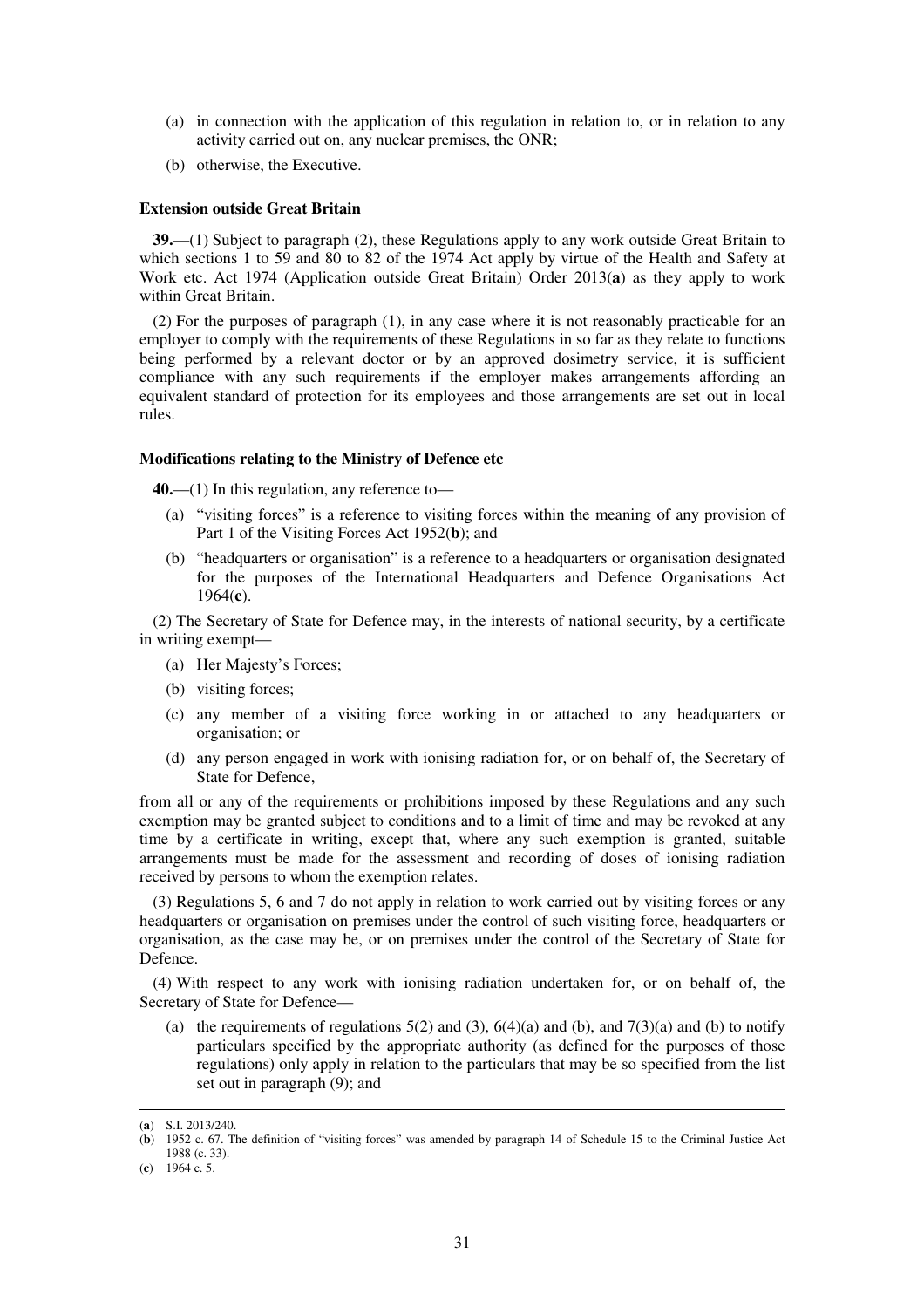- (b) any requirement to provide any of the particulars described in paragraphs  $(9)(d)$ ,  $(e)$ ,  $(f)$ ,  $(g)$ , (h) (i) and (k) does not apply where—
	- (i) the Secretary of State for Defence decides that the provision of such particulars will be contrary to the interests of national security; or
	- (ii) suitable alternative arrangements have been agreed with the appropriate authority (as defined in paragraph (10)).

(5) Regulation 5(4) does not apply to an employer in relation to work with ionising radiation undertaken for or on behalf of the Secretary of State for Defence, visiting forces or any headquarters or organisation.

(6) Sub-paragraph (i) of regulation 22(3) does not apply in relation to a practice carried out—

- (a) by or on behalf of the Secretary of State for Defence;
- (b) by a visiting force; or
- (c) by any member of a visiting force in or attached to any headquarters or organisation.

(7) Regulations 23(6), (7) and (8) and regulation 25(8) do not apply in relation to visiting forces or any member of a visiting force working in or attached to any headquarters or organisation.

(8) In regulation 26(1) the requirement to notify the appropriate authority (as defined for the purposes of that regulation) of a suspected overexposure and the results of the consequent investigation and assessment does not apply in relation to the exposure of—

- (a) a member of a visiting force; or
- (b) a member of a visiting force working in or attached to a headquarters or organisation.

(9) The particulars referred to in paragraph (4) are—

- (a) the name, address, telephone number and email address of the employer;
- (b) the address of the premises where or from where the work activity is to be carried out and a telephone number or email address for such premises;
- (c) the nature of the business of the employer;
- (d) a description of the work with ionising radiation;
- (e) particulars of the source or sources of ionising radiation including the type of electrical equipment used or operated and the nature of any radioactive substance;
- (f) the quantities of any radioactive substance used in the work;
- (g) the identity of any person engaged in the work;
- (h) whether or not any source is to be used at premises other than the address given in subparagraph (b);
- (i) the location and description of any premises at which the work is carried out on each occasion that it is so carried out;
- (j) the date of notification, registration or application for consent to carry out the work activity and the date of commencement of the work activity;
- (k) the duration of any period over which the work is carried out and the date of termination of the work activity.

(10) In paragraph  $(4)(b)(ii)$ , "appropriate authority" means—

- (a) in connection with the application of this regulation in relation to, or in relation to any activity carried out on, any nuclear premises, the ONR;
- (b) otherwise, the Executive.

#### **Transitional provisions and savings**

**41.** Schedule 8, which makes transitional provisions and savings, has effect.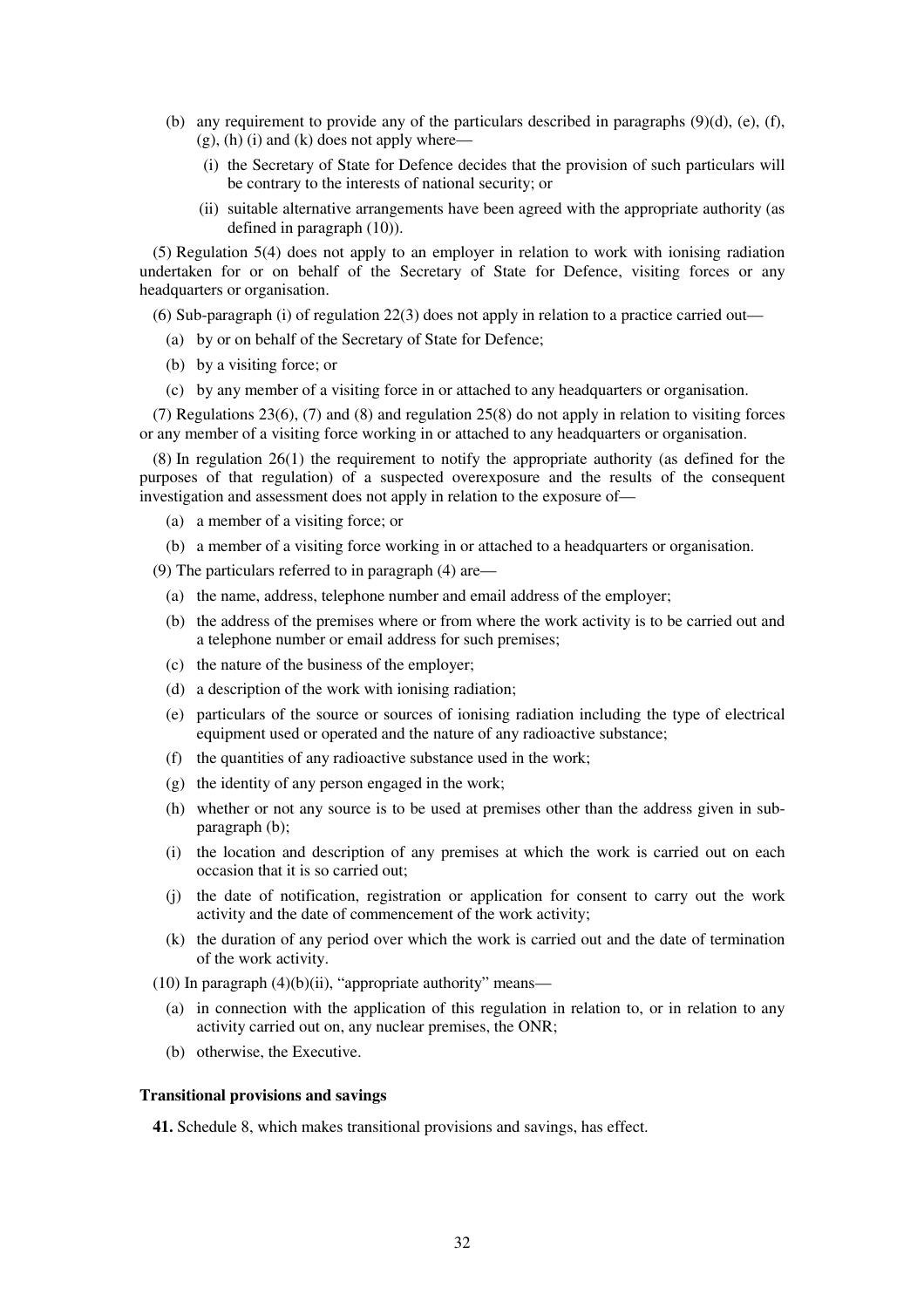#### **Modifications and revocation**

**42.**—(1) Schedule 9, which contains modifications to primary legislation and instruments, has effect.

(2) The Ionising Radiations Regulations 1999(**a**) are revoked.

#### **Review**

**43.**—(1) The Secretary of State must from time to time—

- (a) carry out a review of the regulatory provision contained in these Regulations; and
- (b) publish a report setting out the conclusions of the review.
- (2) The first report must be published before 1st January 2023.
- (3) Subsequent reports must be published at intervals not exceeding 5 years.

(4) Section 30(3) of the Small Business, Enterprise and Employment Act 2015(**b**) requires that a review carried out under this regulation must, so far as is reasonable, have regard to how the Directive is implemented in other member States.

(5) Section 30(4) of the Small Business, Enterprise and Employment Act 2015 requires that a report published under this regulation must, in particular—

- (a) set out the objectives intended to be achieved by the regulatory provision referred to in paragraph (1)(a);
- (b) assess the extent to which those objectives are achieved;
- (c) assess whether those objectives remain appropriate; and
- (d) if those objectives remain appropriate, assess the extent to which they could be achieved in another way which involves less onerous regulatory provision.

(6) In this regulation, "regulatory provision" has the same meaning as in sections 28 to 32 of the Small Business, Enterprise and Employment Act 2015 (see section 32 of that Act).

*Sarah Newton*  Minister of State 27th November 2017 Department for Work and Pensions

# **SCHEDULE 1** Regulations  $5(1)$ ,  $6(2)$

and 14(3)

# Work not required to be notified under regulation 5

**1.** Work with ionising radiation is not required to be notified in accordance with regulation 5 when the only such work being carried out is in one or more of the following categories—

(a) where the concentration of activity per unit mass of a radioactive substance does not exceed the concentration specified in column 2 of Part 1 of Schedule 7 (for artificial radionuclides and naturally occurring radionuclides which are processed for their radioactive, fissile or fertile properties) or column 2 of Part 2 of Schedule 7 (for naturally occurring radionuclides which are not processed for their radioactive, fissile or fertile properties);

<sup>-</sup>(**a**) S.I. 1999/3232, amended by S.I. 2001/2626, S.I. 2001/2975, S.I. 2002/2099, S.I. 2008/960, S.I. 2010/675, S.I. 2011/1043, S.I. 2013/755, S.I. 2013/1471, S.I. 2014/469, S.I. 2014/3248 and S.I. 2016/1154.

<sup>(</sup>**b**) 2015 c. 26. Section 30(3) was amended by section 19 of the Enterprise Act 2016 (c. 12).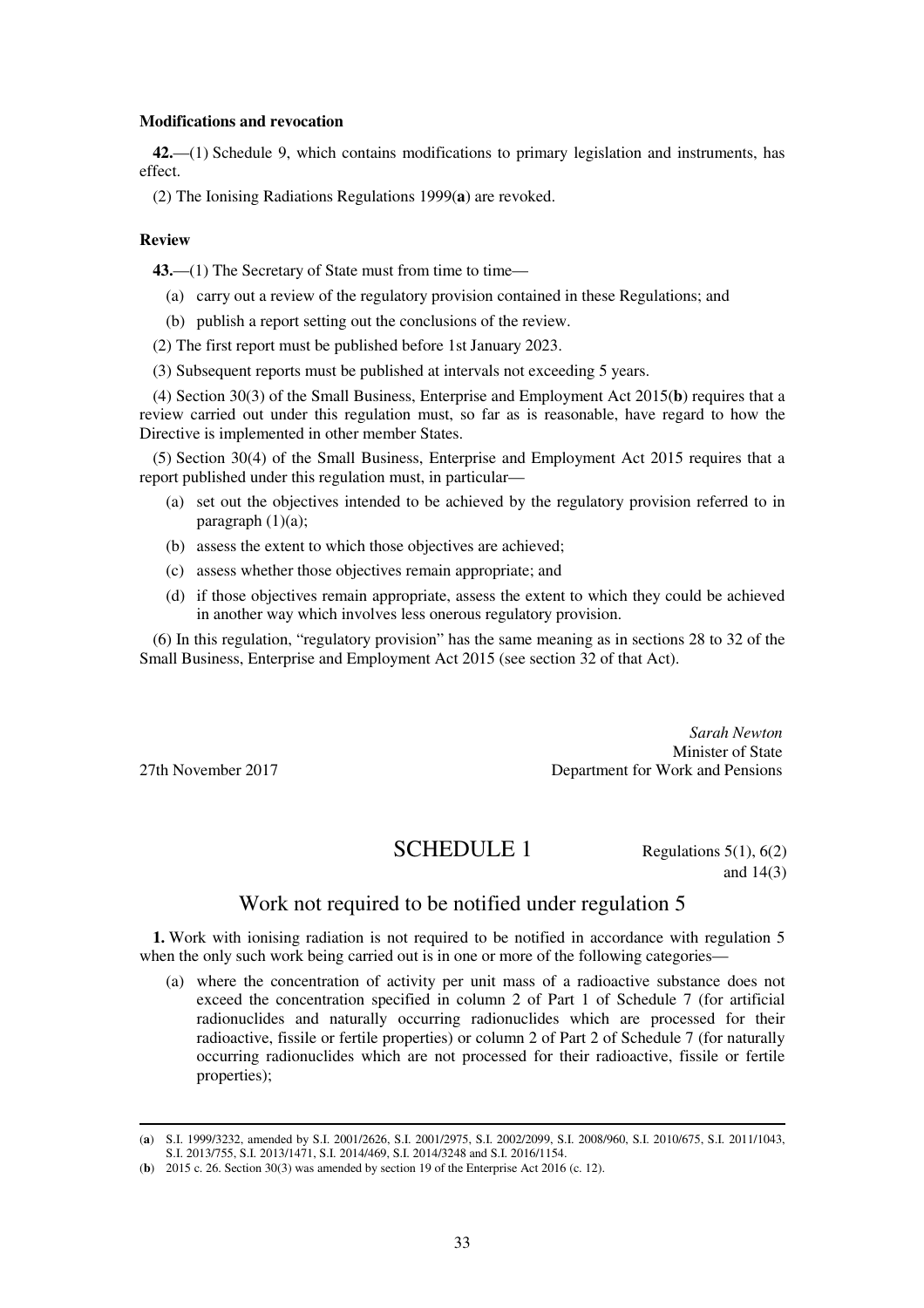- (b) where the quantity of radioactive substance involved does not exceed the quantity specified in column 3 of Part 1 of Schedule 7 (for artificial radionuclides and naturally occurring radionuclides which are processed for their radioactive, fissile or fertile properties) or column 3 of Part 2 of Schedule 7 (for naturally occurring radionuclides which are not processed for their radioactive, fissile or fertile properties);
- (c) where the concentration of activity per unit mass or quantity of a radioactive substance does not exceed values which may be approved by the appropriate authority for specific types of work and where such work satisfies the exemption criteria set out in paragraphs 2 and 3 below;
- (d) where apparatus contains radioactive substances in a quantity exceeding the values specified in sub-paragraphs (a) and (b) provided that—
	- (i) the apparatus is of a type approved by the Executive;
	- (ii) the apparatus is constructed in the form of a sealed source;
	- (iii) the apparatus does not under normal operating conditions cause a dose rate of more than  $1 \mu Svh^{-1}$  at a distance of 0.1 m from any accessible surface; and
	- (iv) conditions for the disposal of the apparatus have been specified by the relevant environmental body;
- (e) the operation of any electrical apparatus to which these Regulations apply other than apparatus referred to in sub-paragraph (f) provided that—
	- (i) the apparatus is of a type approved by the Executive; and
	- (ii) the apparatus does not under normal operating conditions cause a dose rate of more than  $1 \mu Sv h^{-1}$  at a distance of 0.1 m from any accessible surface;
- (f) the operation of—
	- (i) any cathode ray tube intended for the display of visual images; or
	- (ii) any other electrical apparatus operating at a potential difference not exceeding 30kV,

provided that the operation of the tube or apparatus does not under normal operating conditions cause a dose rate of more than  $1 \mu Svh^{-1}$  at a distance of 0.1 m from any accessible surface; or

(g) where the work involves contaminated material resulting from authorised releases which the relevant environmental body has declared not to be subject to further control.

**2.** The criteria for the exemption from notification of work with ionising radiation are as follows:

- (a) the radiological risks to individuals caused by such work are sufficiently low as to be of no regulatory concern;
- (b) work of such type has been found to be justified; and
- (c) such work is inherently safe.

**3.** Work with ionising radiation only meets the requirements of paragraph 2(a) if—

- (a) in relation to an employee, the effective dose caused by such work does not exceed 1 mSv in a calendar year; and
- (b) in relation to any other person, the following requirements are met in all circumstances where it is reasonably practicable to do so—
	- (i) the effective dose caused by such work from radionuclides which are not naturally occurring radionuclides does not exceed 10 µSv in a calendar year; and
	- (ii) the effective dose caused by such work from naturally occurring radionuclides does not exceed 1 mSv in a calendar year.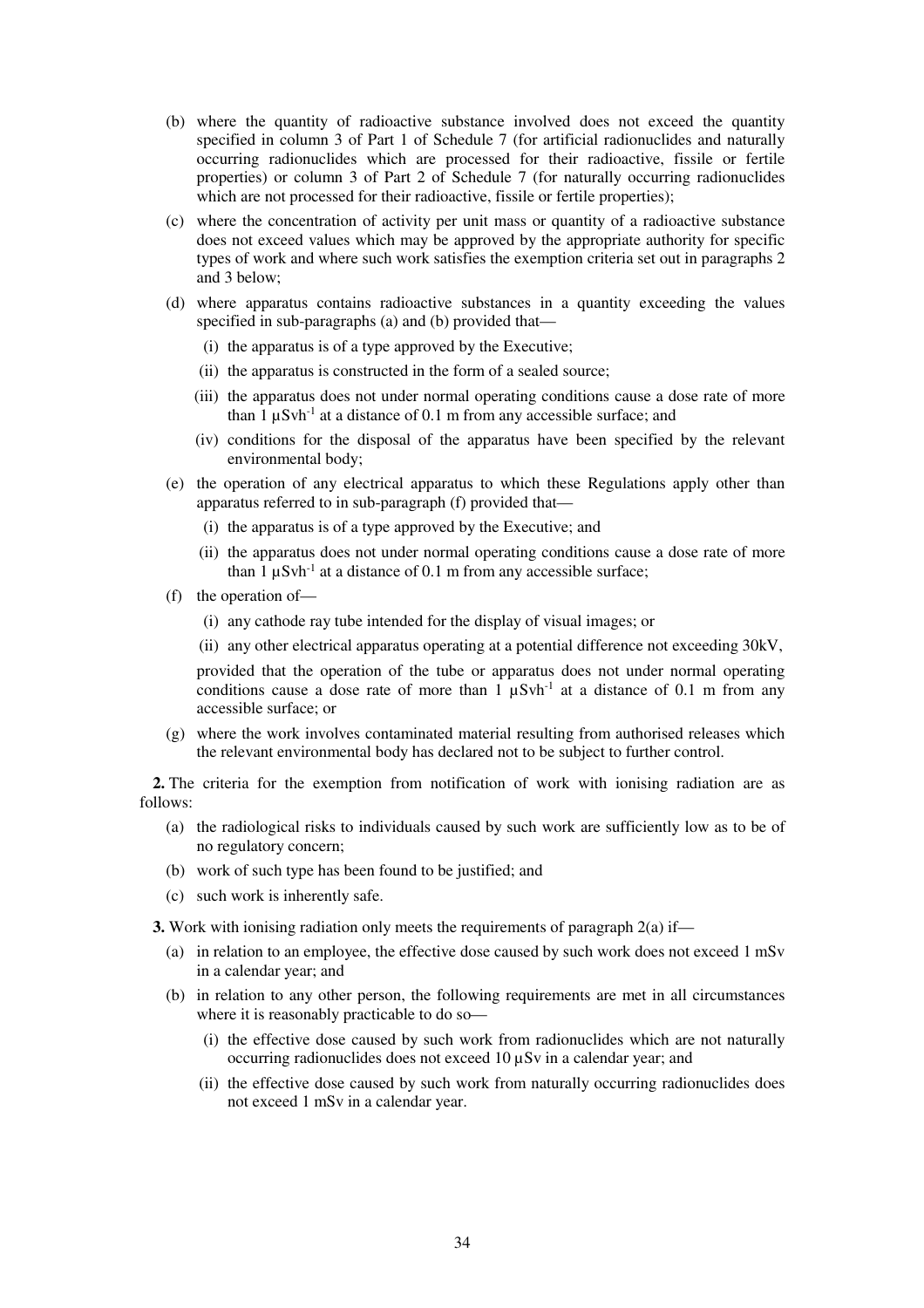**4.** In paragraph 2(b), "found to be justified" has the meaning given by regulation 4(4) of the Justification of Practices Involving Ionising Radiation Regulations 2004(**a**)**.** 

**5.** In this Schedule—

"appropriate authority" means—

- (a) in relation to any activity carried out exclusively or primarily on premises which are or are on–
	- (i) an authorised defence site;
	- (ii) a new nuclear build site;
	- (iii) a nuclear warship site,

the ONR;

(b) otherwise, the Executive;

"relevant environmental body"—

- (a) in relation to England, means the Environment Agency;
- (b) in relation to Wales, means the Natural Resources Body for Wales;
- (c) in relation to Scotland, means the Scottish Environment Protection Agency.

# SCHEDULE 2 Regulation 7(3)

## Consent to carry out a practice: indicative list of information

**1.** Responsibilities and organisational arrangements for protection and safety.

**2.** Staff competences, including information and training.

**3.** Design features of the facility and of radiation sources.

**4.** Anticipated occupational and public exposures in normal operation.

**5.** Safety assessment of the activities and the facility in order to—

- (a) identify ways in which potential exposures or accidental and unintended medical exposures could occur;
- (b) estimate, to the extent practicable, the probabilities and magnitude of potential exposures;
- (c) assess the quality and extent of protection and safety provisions, including engineering features, as well as administrative procedures;
- (d) define the operational limits and conditions of operation.

**6.** Emergency procedures.

**7.** Maintenance, testing, inspection and servicing so as to ensure that the radiation source and the facility continue to meet the design requirements, operational limits and conditions of operation throughout their lifetime.

**8.** Management of radioactive waste and arrangements for the disposal of such waste, in accordance with applicable regulatory requirements.

**9.** Management of disused sources.

**10.** Quality assurance.

<sup>(</sup>**a**) S.I. 2004/1769, to which there are amendments not relevant to these Regulations.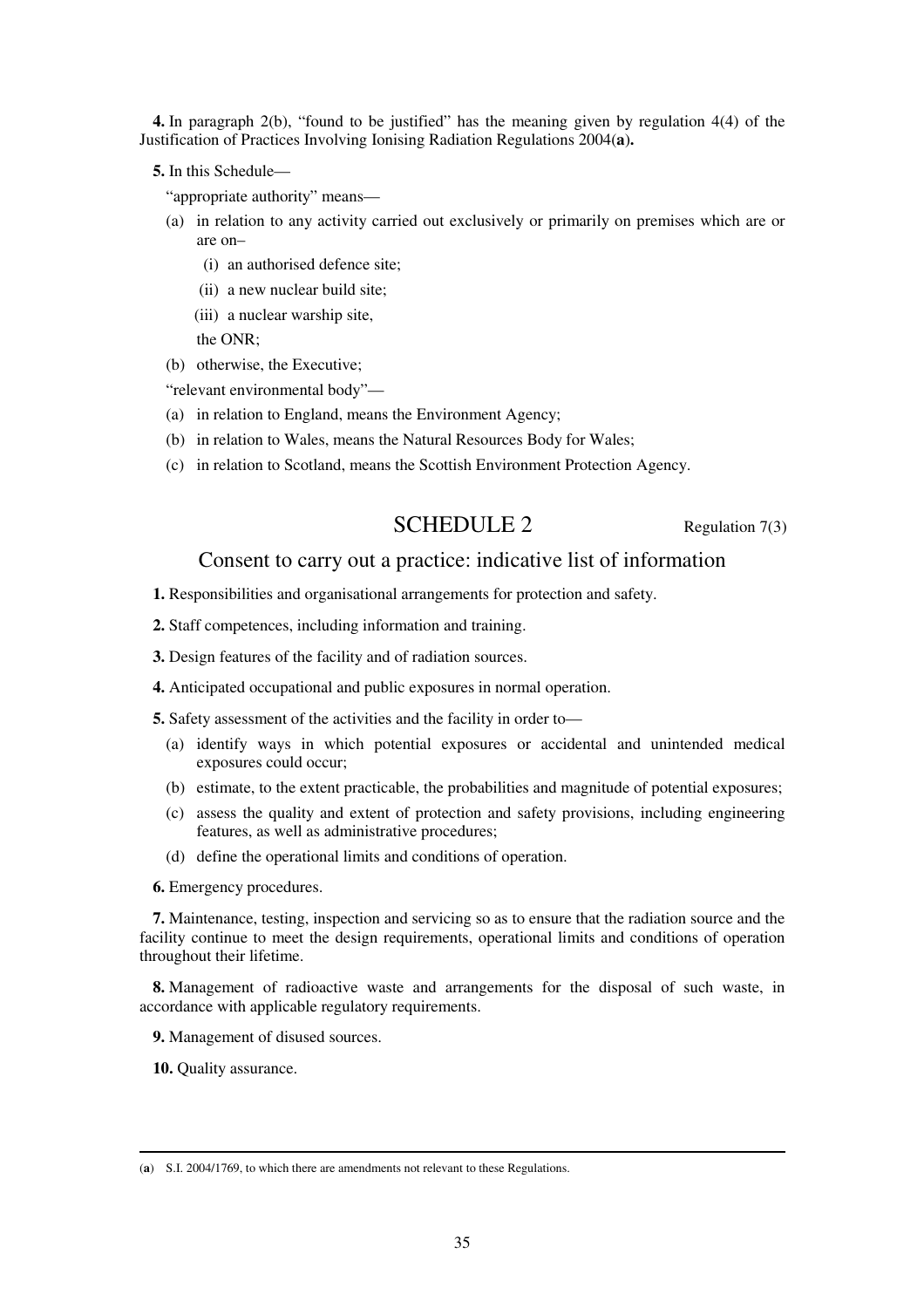# **SCHEDULE 3** Regulations  $2(1)$  and  $12$

# Dose limits

# PART 1

## Classes of persons to whom dose limits apply

#### **Employees and trainees of 18 years of age or above**

**1.** For the purposes of regulation 12(1), the limit on effective dose for any employee or trainee, being of 18 years of age or above, is 20 mSv in any calendar year.

**2.** Without prejudice to paragraph 1—

- (a) the limit on equivalent dose for the lens of the eye is—
	- (i) 20 mSv in a calendar year; or
	- (ii) in accordance with conditions approved by the Executive from time to time, 100 mSv in any period of five consecutive calendar years subject to a maximum equivalent dose of 50 mSv in any single calendar year**;**
- (b) the limit on equivalent dose for the skin is 500 mSv in a calendar year as applied to the dose averaged over any area of  $1 \text{ cm}^2$  regardless of the area exposed;
- (c) the limit on equivalent dose for the extremities is 500 mSv in a calendar year.

#### **Trainees aged under 18 years**

**3.** For the purposes of regulation 12(1), the limit on effective dose for any trainee under 18 years of age is 6 mSv in any calendar year.

**4.** Without prejudice to paragraph 3—

- (a) the limit on equivalent dose for the lens of the eye is 15 mSv in a calendar year;
- (b) the limit on equivalent dose for the skin is 150 mSv in a calendar year as applied to the dose averaged over any area of  $1 \text{ cm}^2$  regardless of the area exposed;
- (c) the limit on equivalent dose for the extremities is 150 mSv in a calendar year.

#### **Other persons**

**5.** Subject to paragraph 6, for the purposes of regulation 12(1) the limit on effective dose for any person other than an employee or trainee referred to in paragraph 1 or 3, including any person below the age of 16, is 1 mSv in any calendar year.

**6.** Paragraph 5 does not apply in relation to any person (not being a carer and comforter) who may be exposed to ionising radiation resulting from the medical exposure of another and in such a case the limit on effective dose for any such person is 5 mSv in any period of 5 consecutive calendar years.

**7.** Without prejudice to paragraphs 5 and 6—

- (a) the limit on equivalent dose for the lens of the eye is 15 mSv in any calendar year;
- (b) the limit on equivalent dose for the skin is 50 mSv in any calendar year averaged over any 1 cm<sup>2</sup> area regardless of the area exposed;
- (c) the limit on equivalent dose for the extremities is 50 mSv in a calendar year.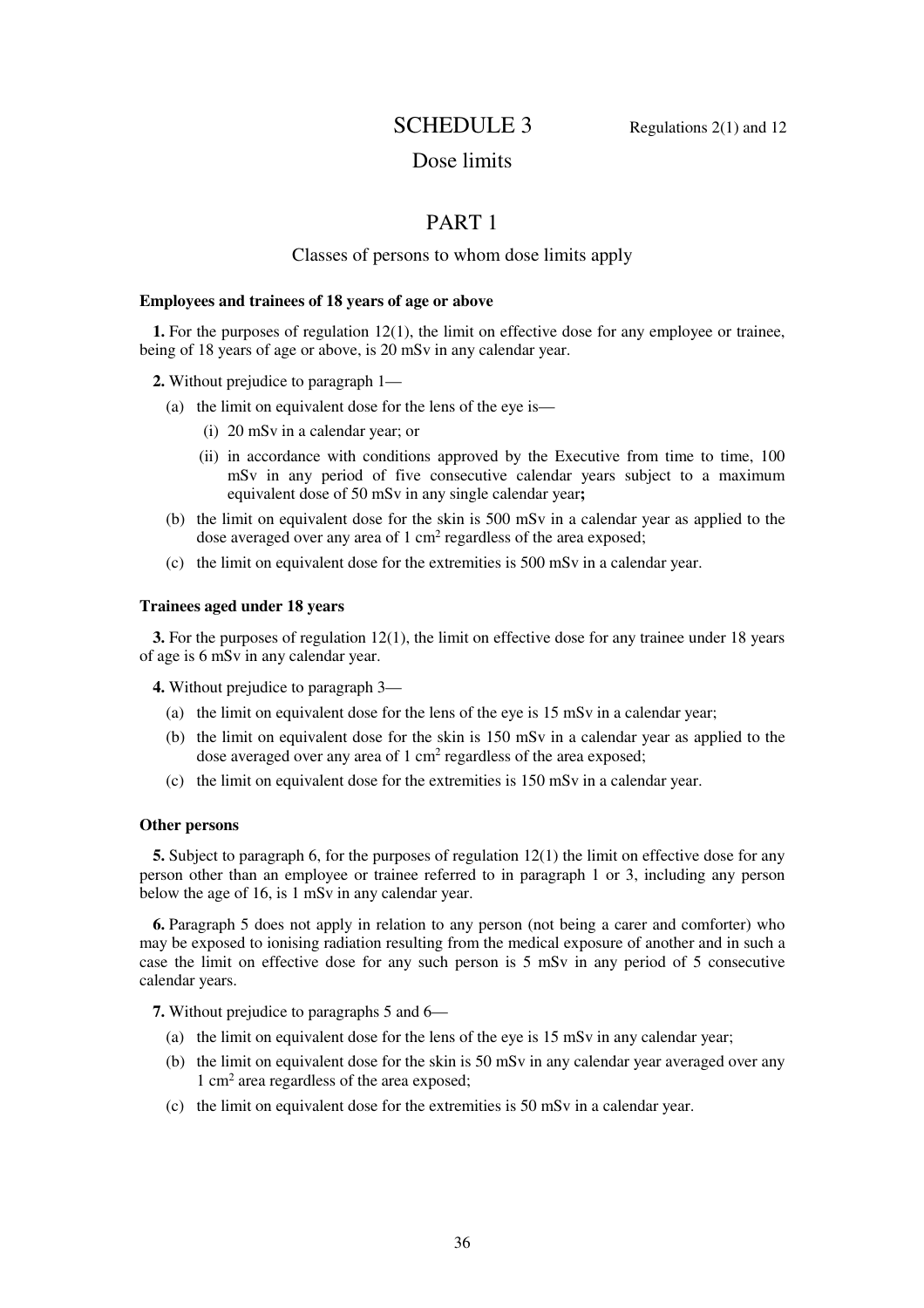## PART 2

**8.** For the purposes of regulation 12(2), the limit on effective dose for employees or trainees of 18 years or above is 100 mSv in any period of five consecutive calendar years subject to a maximum effective dose of 50 mSv in any single calendar year.

**9.** Without prejudice to paragraph 8—

- (a) the limit on equivalent dose for the lens of the eye is—
	- (i) 20 mSv in a calendar year; or
	- (ii) in accordance with conditions approved by the Executive from time to time, 100 mSv in any period of five consecutive calendar years subject to a maximum equivalent dose of 50 mSv in any single calendar year**;**
- (b) the limit on equivalent dose for the skin is 500 mSv in a calendar year as applied to the dose averaged over any area of  $1 \text{ cm}^2$  regardless of the area exposed;
- (c) the limit on equivalent dose for the extremities is 500 mSv in a calendar year.

**10.** The employer must ensure that any employee in respect of whom regulation 12(2) applies is not exposed to ionising radiation to an extent that any dose limit specified in paragraphs 8 or 9 is exceeded.

**11.** An employer must not put into effect a system of dose limitation pursuant to regulation 12(2) unless—

- (a) the radiation protection adviser and any employees who are affected have been consulted;
- (b) any employees affected and the approved dosimetry service have been informed in writing of the decision and of the reasons for that decision; and
- (c) notice has been given to the appropriate authority at least 28 days (or such shorter period as the appropriate authority may allow) before the decision is put into effect giving the reasons for the decision.

**12.** Where there is reasonable cause to believe that any employee has been exposed to an effective dose greater than 20 mSv in any calendar year, the employer must, as soon as is practicable—

- (a) undertake an investigation into the circumstances of the exposure for the purpose of determining whether the dose limit referred to in paragraph 8 is likely to be complied with; and
- (b) notify the appropriate authority of that suspected exposure.

**13.** An employer must review the decision to put into effect a system of dose limitation pursuant to regulation 12(2) at appropriate intervals and in any event not less than once every five years.

**14.** Where as a result of a review undertaken pursuant to paragraph 13 an employer proposes to revert to a system of annual dose limitation pursuant to regulation  $12(1)$ , the provisions of paragraph 11 apply as if the reference in that paragraph to regulation  $12(2)$  was a reference to regulation 12(1).

**15.** Where an employer puts into effect a system of dose limitation in pursuance of regulation 12(2), the employer must record the reasons for that decision and must ensure that the record is preserved until any person subject to the system of dose limitation under regulation 12(2) has or would have attained the age of 75 years but in any event for at least 30 years from the making of the record.

**16.** In any case where—

- (a) the dose limits specified in paragraph 8 are being applied by an employer in respect of an employee; and
- (b) the appropriate authority is not satisfied that it is impracticable for that employee to be subject to the dose limit specified in paragraph 1 of Part 1 of this Schedule,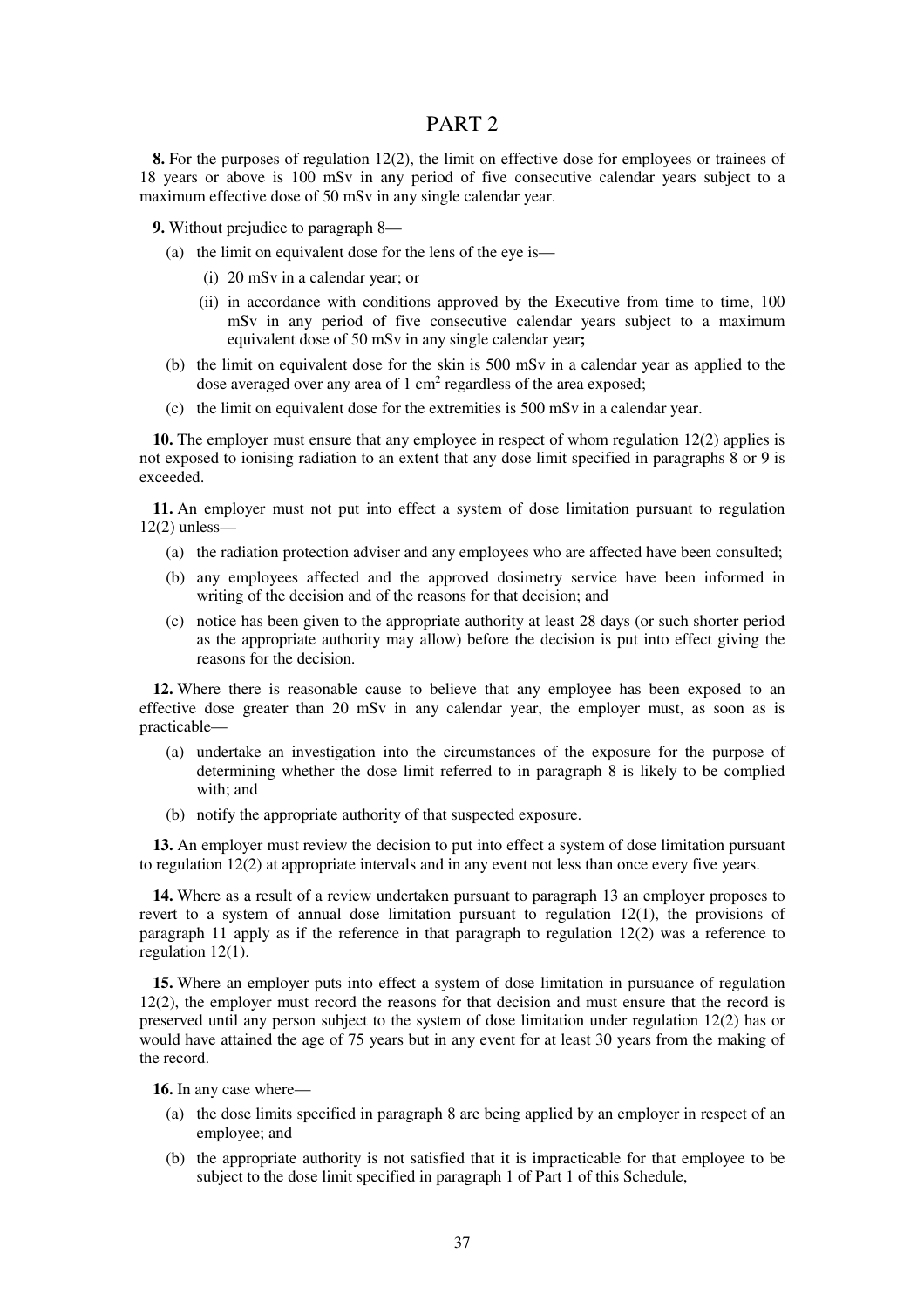the appropriate authority may require the employer to apply the dose limit specified in paragraph 1 of Part 1 with effect from such time as the appropriate authority may consider appropriate having regard to the interests of the employee concerned.

**17.** In any case where, as a result of a review undertaken pursuant to paragraph 13, an employer proposes to revert to an annual dose limitation in accordance with regulation  $12(1)$ , the appropriate authority may require the employer to defer the implementation of that decision to such time as the appropriate authority may consider appropriate having regard to the interests of the employee concerned.

**18.** Any person who is aggrieved by the decision of the appropriate authority taken pursuant to paragraphs 16 or 17 may appeal to the Secretary of State.

**19.** Sub-sections (2) to (6) of section 44 of the 1974 Act apply for the purposes of paragraph 18 as they apply to an appeal under section 44(1) of that Act.

**20.** The Health and Safety Licensing Appeals (Hearings Procedure) Rules 1974(**a**), as respects England and Wales, and the Health and Safety Licensing Appeals (Hearings Procedure) (Scotland) Rules 1974(**b**), as respects Scotland, apply to an appeal under paragraph 18 as they apply to an appeal under section 44(1) of the 1974 Act, but with the modification that references to a licensing authority are to be read as references to the appropriate authority.

**21.** In this Part, "appropriate authority" means—

- (a) in connection with the application of this Part in relation to, or in relation to any activity carried out on, any nuclear premises, the ONR;
- (b) otherwise, the Executive.

# SCHEDULE 4 Regulation 14(1)

# Matters in respect of which a radiation protection adviser must be consulted

**1.** The implementation of requirements as to controlled and supervised areas.

**2.** The prior examination of plans for installations and the acceptance into service of new or modified sources of ionising radiation in relation to any engineering controls, design features, safety features and warning devices provided to restrict exposure to ionising radiation.

**3.** The regular calibration of equipment provided for monitoring levels of ionising radiation and the regular checking that such equipment is serviceable and correctly used.

**4.** The periodic examination and testing of engineering controls, design features, safety features and warning devices and regular checking of systems of work provided to restrict exposure to ionising radiation.

# SCHEDULE 5 Regulation 22(5)

## Particulars to be entered in the radiation passbook

**1.** Individual serial number of the passbook.

**2.** A statement that the passbook has been approved by the Executive for the purpose of these Regulations.

<sup>(</sup>**a**) S.I. 1974/2040.

<sup>(</sup>**b**) S.I. 1974/2068.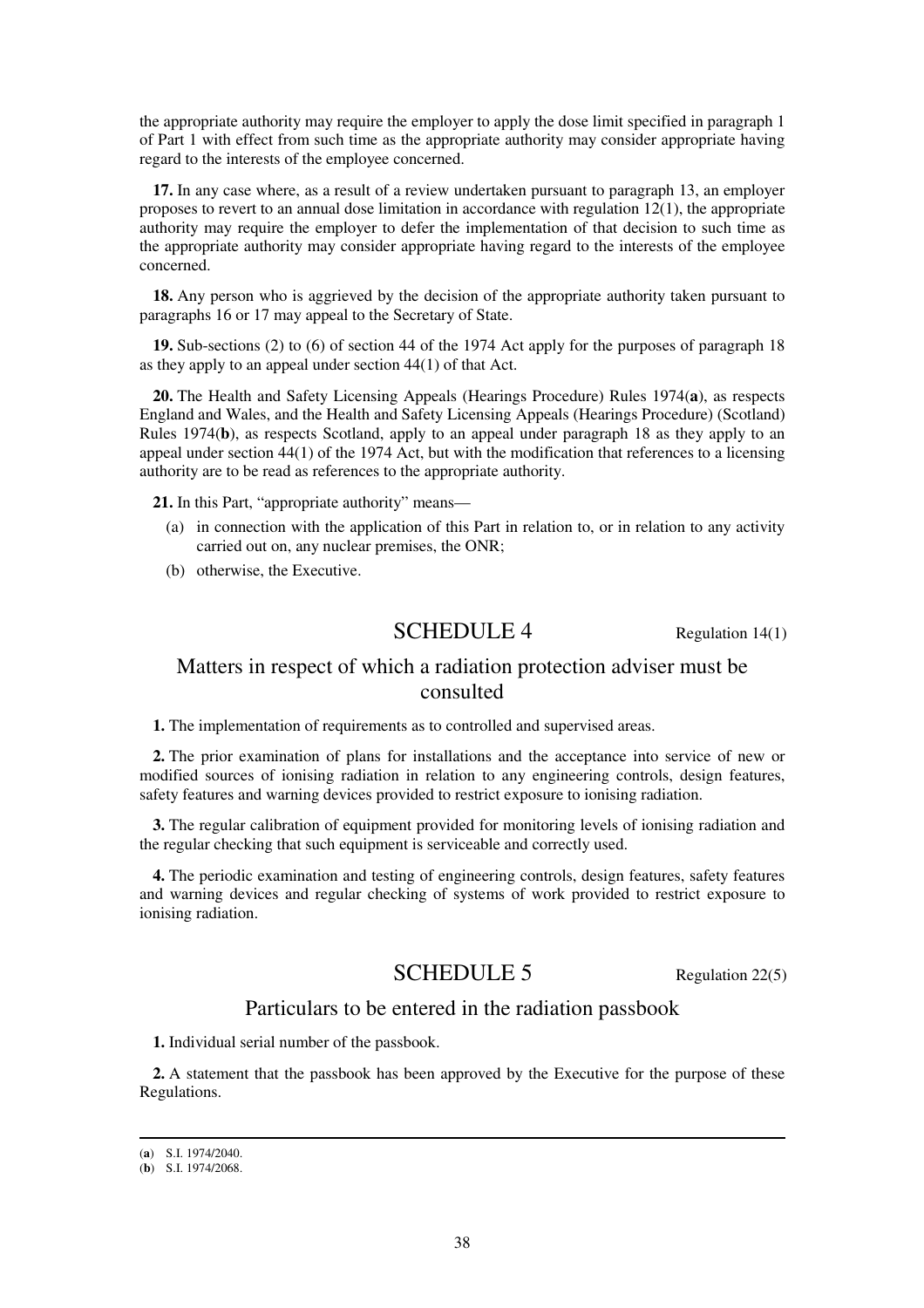**3.** Date of issue of the passbook by the approved dosimetry service.

**4.** The name, telephone number and mark of endorsement of the issuing approved dosimetry service.

**5.** The name, address, telephone number and e-mail address of the employer.

**6.** Full name (surname, forenames), date of birth, gender and national insurance number of the classified outside worker to whom the passbook has been issued.

**7.** Date of the last medical review of the classified outside worker and the relevant classification in the health record maintained under regulation 25 as fit, fit subject to conditions (which must be specified) or unfit.

**8.** The relevant dose limits applicable to the classified outside worker to whom the passbook has been issued.

**9.** The cumulative dose assessment in mSv for the year to date for the classified outside worker, external (whole body, organ or tissue) and/or internal as appropriate and the date of the end of the last assessment period.

**10.** In respect of services performed by the classified outside worker—

- (a) the name and address of the employer responsible for the controlled area;
- (b) the period covered by the performance of the services;
- (c) the following estimated dose information, as appropriate—
	- (i) an estimate of any whole body effective dose in mSv received by the classified outside worker;
	- (ii) in the event of non-uniform exposure, an estimate of the equivalent dose in mSv to organs and tissues as appropriate; and
	- (iii) in the event of internal contamination, an estimate of the activity taken in or the committed dose.

# $\text{SCHEDULE 6}$  Regulation 25(2)(b)

# Particulars to be contained in a health record

The following particulars must be contained in a health record made for the purposes of regulation  $25(2)(b)$ —

- (a) the employee's—
	- (i) full name;
	- (ii) sex;
	- (iii) date of birth;
	- (iv) permanent address; and
	- (v) National Insurance number;
- (b) the date of the employee's commencement as a classified person in present employment;
- (c) the nature of the employee's employment;
- (d) the date and type of the last medical examination or health review carried out in respect of the employee;
- (e) a statement by the relevant doctor made as a result of the last medical examination or health review carried out in respect of the employee classifying the employee as fit, fit subject to conditions (which should be specified) or unfit;
- (f) in relation to each medical examination and health review, the name and signature of the relevant doctor;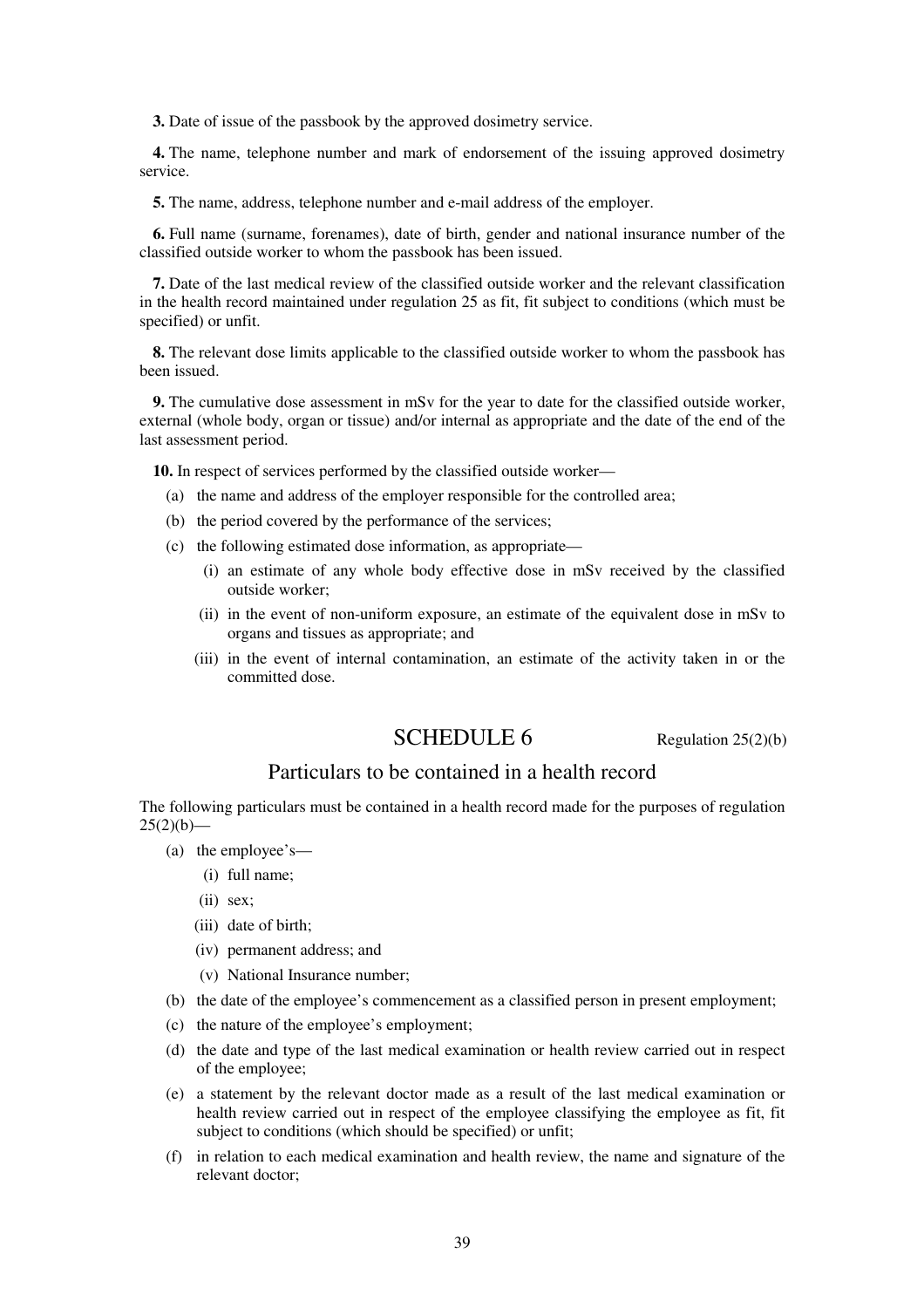(g) the name and address of the approved dosimetry service with whom arrangements have been made for maintaining the dose record in accordance with regulation 22.

# SCHEDULE 7

# Quantities and concentrations of radionuclides

# PART 1 Regulations 2(4), 6(2), 31(1), 31(3) and Schedule 1

# **Table of artificial radionuclides and naturally occurring radionuclides (which are processed for their radioactive, fissile or fertile properties)**

| $\boldsymbol{l}$                            | $\overline{2}$                                                                                                                                                                         | $\mathfrak{Z}$                                                              | $\overline{4}$                                                                                                         | 5                                                        | 6                                                        |
|---------------------------------------------|----------------------------------------------------------------------------------------------------------------------------------------------------------------------------------------|-----------------------------------------------------------------------------|------------------------------------------------------------------------------------------------------------------------|----------------------------------------------------------|----------------------------------------------------------|
| Radionuclide<br>name,<br>symbol,<br>isotope | Concentration<br>for:<br><b>Notification</b><br>(any amount of<br>radioactive<br>material);<br><b>Registration</b><br>(amounts of<br>radioactive<br>material that<br>exceed<br>1,000kg | <b>Quantity</b><br>for<br><b>Notification</b>                               | Concentration<br>for<br><b>Registration</b><br>(amounts of<br>radioactive<br>material that<br>do not exceed<br>1,000kg | <b>Quantity for</b><br>notification<br>of<br>occurrences | <b>Quantity for</b><br>notification<br>of<br>occurrences |
|                                             | <b>Regulation</b><br>$5(1)$ and<br>Schedule 1,<br>paragraph<br>$I(a);$ regulation<br>6(2)(f)<br>(Bq/g)                                                                                 | <b>Regulation</b><br>$5(1)$ and<br>Schedule 1,<br>paragraph<br>I(b)<br>(Bq) | <b>Regulation</b><br>6(2)(e)<br>(Bq/g)                                                                                 | <b>Regulation</b><br>3I(1)<br>(Bq)                       | <b>Regulation</b><br>31(3)<br>(Bq)                       |
| Hydrogen                                    |                                                                                                                                                                                        |                                                                             |                                                                                                                        |                                                          |                                                          |
| H-3 (tritiated<br>compounds)                | 10 <sup>2</sup>                                                                                                                                                                        | 10 <sup>9</sup>                                                             | 10 <sup>6</sup>                                                                                                        | $10^{12}$                                                | $10^{10}$                                                |
| <b>Beryllium</b>                            |                                                                                                                                                                                        |                                                                             |                                                                                                                        |                                                          |                                                          |
| Be-7                                        | 10                                                                                                                                                                                     | $107$                                                                       | 10 <sup>3</sup>                                                                                                        | $10^{12}$                                                | 10 <sup>8</sup>                                          |
| Carbon                                      |                                                                                                                                                                                        |                                                                             |                                                                                                                        |                                                          |                                                          |
| $C-11$                                      | 0.01                                                                                                                                                                                   | 10 <sup>6</sup>                                                             | 10                                                                                                                     | $10^{13}$                                                | 10 <sup>7</sup>                                          |
| $C-11$<br>(monoxide)                        | 0.01                                                                                                                                                                                   | 10 <sup>9</sup>                                                             | 10                                                                                                                     | $10^{12}$                                                | $10^{10}$                                                |
| $C-11$<br>(dioxide)                         | 0.01                                                                                                                                                                                   | 10 <sup>9</sup>                                                             | 10                                                                                                                     | $10^{12}$                                                | $10^{10}$                                                |
| $C-14$                                      | $\mathbf{1}$                                                                                                                                                                           | 10 <sup>7</sup>                                                             | 10 <sup>4</sup>                                                                                                        | $10^{11}$                                                | 10 <sup>8</sup>                                          |
| Oxygen                                      |                                                                                                                                                                                        |                                                                             |                                                                                                                        |                                                          |                                                          |
| $O-15$                                      | 0.01                                                                                                                                                                                   | 10 <sup>9</sup>                                                             | 10 <sup>2</sup>                                                                                                        | $10^{10}$                                                |                                                          |
| <b>Fluorine</b>                             |                                                                                                                                                                                        |                                                                             |                                                                                                                        |                                                          |                                                          |
| $F-18$                                      | 10                                                                                                                                                                                     | 10 <sup>6</sup>                                                             | 10                                                                                                                     | $10^{13}$                                                | 10 <sup>7</sup>                                          |
| Sodium                                      |                                                                                                                                                                                        |                                                                             |                                                                                                                        |                                                          |                                                          |
| $Na-22$                                     | 0.1                                                                                                                                                                                    | $10^6$                                                                      | 10                                                                                                                     | $10^{10}$                                                | 10 <sup>7</sup>                                          |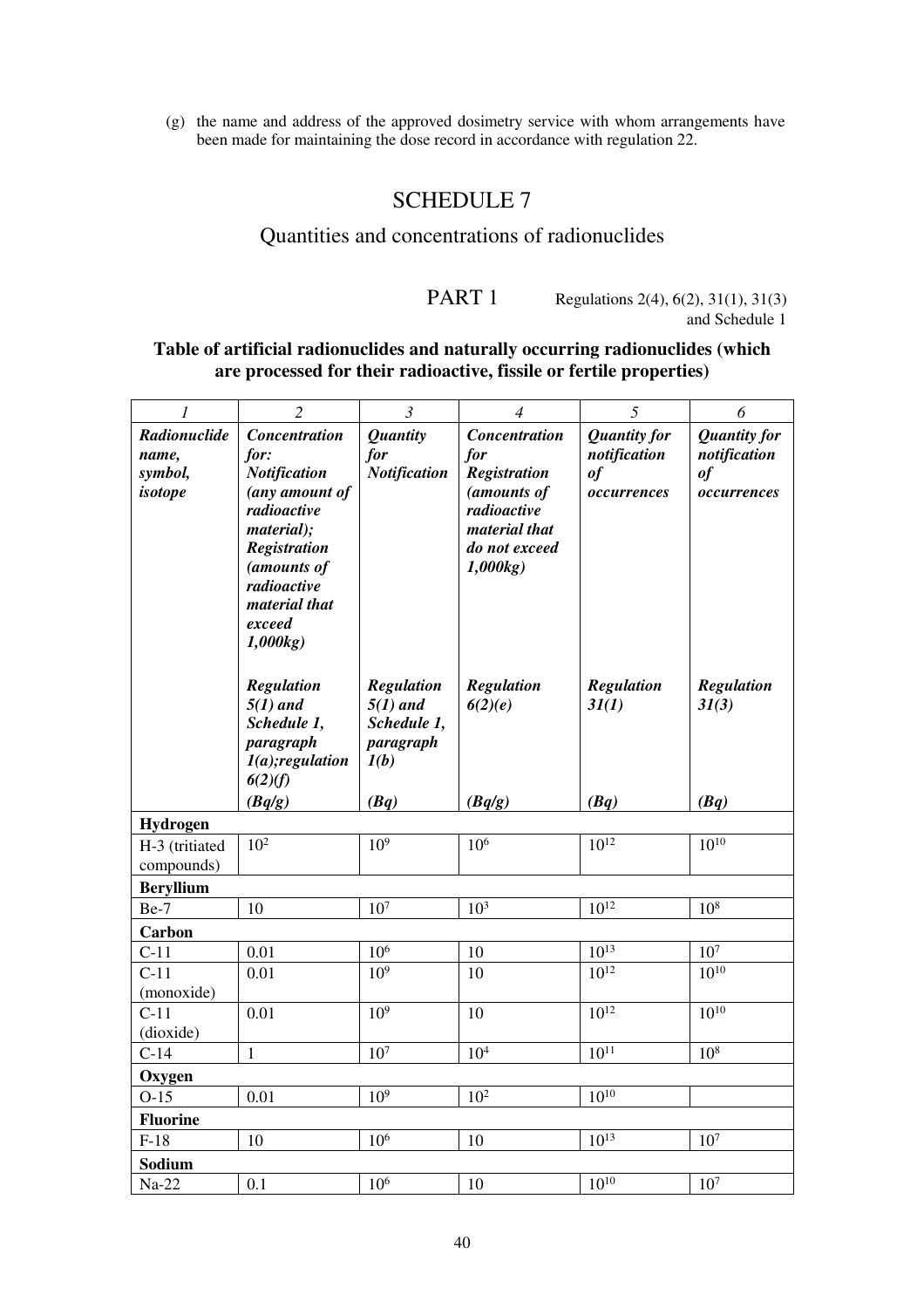| 1                        | $\overline{c}$                     | $\mathfrak{Z}$                     | $\overline{4}$                 | 5                      | 6                                  |
|--------------------------|------------------------------------|------------------------------------|--------------------------------|------------------------|------------------------------------|
| Radionuclide             | <b>Concentration</b>               | <b>Quantity</b>                    | <b>Concentration</b>           | <b>Quantity for</b>    | <b>Quantity for</b>                |
| name,                    | for:                               | for                                | for                            | notification           | notification                       |
| symbol,                  | <b>Notification</b>                | <b>Notification</b>                | <b>Registration</b>            | $\it of$               | $\it of$                           |
| isotope                  | (any amount of                     |                                    | (amounts of                    | occurrences            | occurrences                        |
|                          | radioactive                        |                                    | radioactive                    |                        |                                    |
|                          | material);<br><b>Registration</b>  |                                    | material that<br>do not exceed |                        |                                    |
|                          | (amounts of                        |                                    | 1,000kg                        |                        |                                    |
|                          | radioactive                        |                                    |                                |                        |                                    |
|                          | material that                      |                                    |                                |                        |                                    |
|                          | exceed                             |                                    |                                |                        |                                    |
|                          | 1,000kg                            |                                    |                                |                        |                                    |
|                          |                                    |                                    |                                |                        |                                    |
|                          | <b>Regulation</b><br>$5(1)$ and    | <b>Regulation</b>                  | Regulation                     | <b>Regulation</b>      | <b>Regulation</b>                  |
|                          | Schedule 1,                        | $5(1)$ and<br>Schedule 1,          | 6(2)(e)                        | 3I(1)                  | 3I(3)                              |
|                          | paragraph                          | paragraph                          |                                |                        |                                    |
|                          | $I(a);$ regulation                 | I(b)                               |                                |                        |                                    |
|                          | 6(2)(f)                            |                                    |                                |                        |                                    |
|                          | (Bq/g)                             | (Bq)                               | (Bq/g)                         | (Bq)                   | (Bq)                               |
| $Na-24$                  | 0.1                                | $10^{5}$                           | 10                             | $10^{11}$              | 10 <sup>6</sup>                    |
| <b>Silicon</b>           |                                    |                                    |                                |                        |                                    |
| $Si-31$                  | 10 <sup>3</sup>                    | 10 <sup>6</sup>                    | 10 <sup>3</sup>                | $10^{13}$              | 10 <sup>7</sup>                    |
| <b>Phosphorus</b>        |                                    |                                    |                                |                        |                                    |
| P-32                     | 10 <sup>3</sup><br>10 <sup>3</sup> | 10 <sup>5</sup><br>10 <sup>8</sup> | 10 <sup>3</sup>                | $10^{10}$<br>$10^{11}$ | 10 <sup>6</sup><br>10 <sup>9</sup> |
| P-33                     |                                    |                                    | 10 <sup>5</sup>                |                        |                                    |
| <b>Sulphur</b><br>$S-35$ | 10 <sup>2</sup>                    | 10 <sup>8</sup>                    | 10 <sup>5</sup>                | $10^{11}$              | 10 <sup>9</sup>                    |
| <b>Chlorine</b>          |                                    |                                    |                                |                        |                                    |
| $Cl-36$                  | $\mathbf{1}$                       | 10 <sup>6</sup>                    | 10 <sup>4</sup>                | $10^{10}$              | 10 <sup>7</sup>                    |
| $Cl-38$                  | 10                                 | 10 <sup>5</sup>                    | 10                             | $10^{13}$              | 10 <sup>6</sup>                    |
| Argon                    |                                    |                                    |                                |                        |                                    |
| $Ar-37$                  | 0.01                               | $10^{8}$                           | 10 <sup>6</sup>                | $10^{13}$              |                                    |
| $Ar-41$                  | 0.01                               | 10 <sup>9</sup>                    | 10 <sup>2</sup>                | 10 <sup>9</sup>        |                                    |
| Potassium                |                                    |                                    |                                |                        |                                    |
| $K-40^{(1)}$             | $\mathbf{1}$                       | 10 <sup>6</sup>                    | $10^{2}$                       | $10^{10}$              | 10 <sup>7</sup>                    |
| $K-42$                   | 10 <sup>2</sup>                    | 10 <sup>6</sup>                    | $10^{2}$                       | $10^{12}$              | 10 <sup>7</sup>                    |
| $K-43$                   | 10                                 | $10^{6}$                           | 10                             | $10^{11}$              | 10 <sup>7</sup>                    |
| Calcium                  |                                    |                                    |                                |                        |                                    |
| $Ca-45$                  | 10 <sup>2</sup>                    | 10 <sup>7</sup>                    | 10 <sup>4</sup>                | $10^{10}$              | 10 <sup>8</sup>                    |
| $Ca-47$                  | 10                                 | 10 <sup>6</sup>                    | 10                             | $10^{11}$              | 10 <sup>7</sup>                    |
| <b>Scandium</b>          |                                    |                                    |                                |                        |                                    |
| $Sc-46$                  | 0.1                                | 10 <sup>6</sup>                    | 10                             | $10^{10}$              | 10 <sup>7</sup>                    |
| $Sc-47$                  | 10 <sup>2</sup>                    | 10 <sup>6</sup>                    | 10 <sup>2</sup>                | $10^{11}$              | 10 <sup>7</sup>                    |
| $Sc-48$                  | $\mathbf{1}$                       | 10 <sup>5</sup>                    | 10                             | $10^{11}$              | 10 <sup>6</sup>                    |
| <b>Vanadium</b>          |                                    |                                    |                                |                        |                                    |
| $V-48$                   | $\mathbf{1}$                       | 10 <sup>5</sup>                    | 10                             | $10^{10}$              | $10^{6}$                           |
| <b>Chromium</b>          |                                    |                                    |                                |                        |                                    |
| $Cr-51$                  | $10^{2}$                           | 10 <sup>7</sup>                    | 10 <sup>3</sup>                | $10^{12}$              | 10 <sup>8</sup>                    |
| <b>Manganese</b>         |                                    |                                    |                                |                        |                                    |
| $Mn-51$                  | 10                                 | 10 <sup>5</sup>                    | 10                             | $10^{13}$              | 10 <sup>6</sup>                    |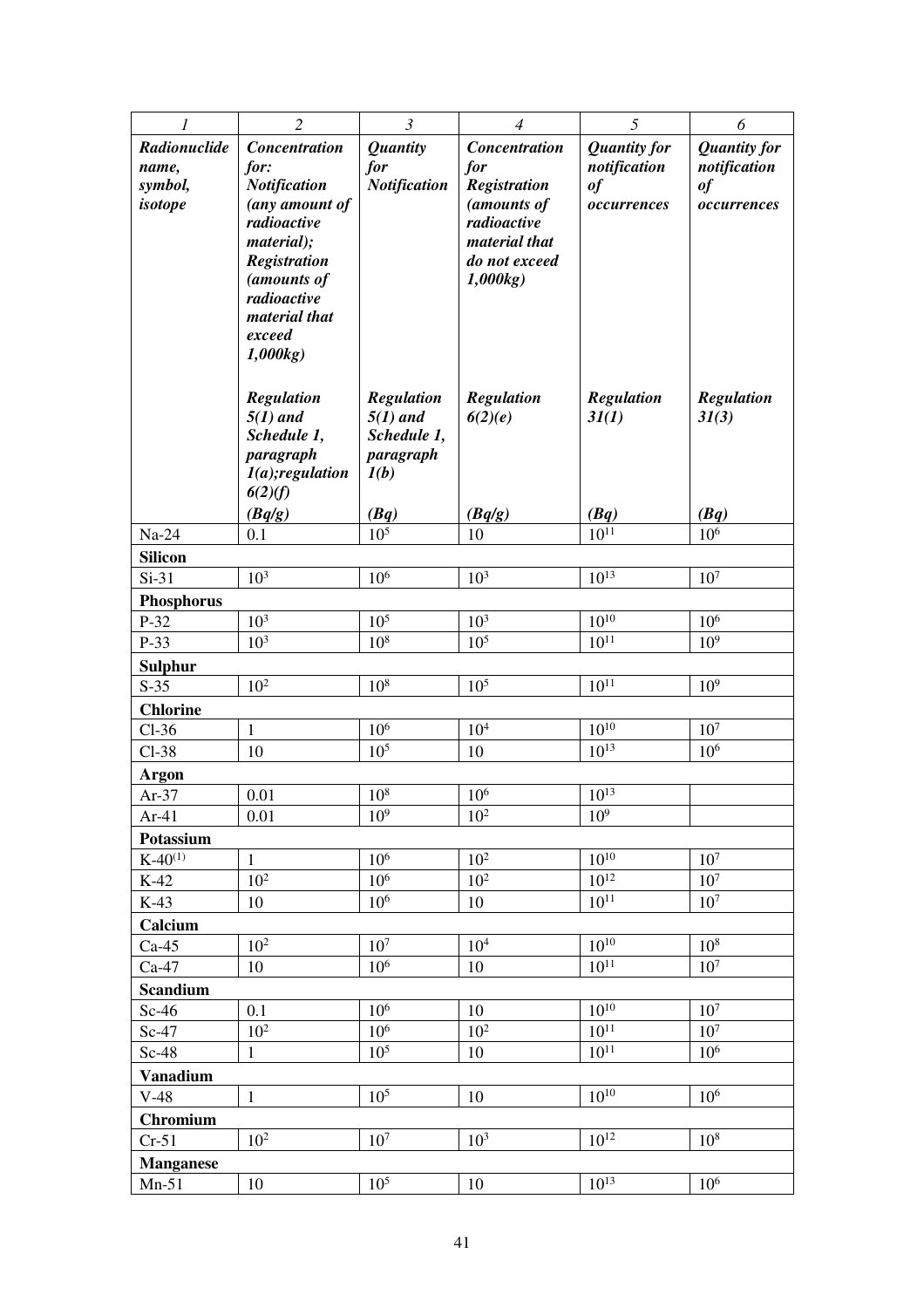| 1                   | $\overline{2}$                    | $\mathfrak{Z}$                     | $\overline{4}$                 | 5                          | 6                                  |
|---------------------|-----------------------------------|------------------------------------|--------------------------------|----------------------------|------------------------------------|
| Radionuclide        | <b>Concentration</b>              | <b>Quantity</b>                    | <b>Concentration</b>           | <b>Quantity for</b>        | <b>Quantity for</b>                |
| name,               | for:                              | for                                | for                            | notification               | notification                       |
| symbol,             | <b>Notification</b>               | <b>Notification</b>                | <b>Registration</b>            | of                         | $\it of$                           |
| isotope             | (any amount of                    |                                    | (amounts of                    | occurrences                | occurrences                        |
|                     | radioactive                       |                                    | radioactive                    |                            |                                    |
|                     | material);<br><b>Registration</b> |                                    | material that<br>do not exceed |                            |                                    |
|                     | (amounts of                       |                                    | 1,000kg                        |                            |                                    |
|                     | radioactive                       |                                    |                                |                            |                                    |
|                     | material that                     |                                    |                                |                            |                                    |
|                     | exceed                            |                                    |                                |                            |                                    |
|                     | 1,000kg                           |                                    |                                |                            |                                    |
|                     |                                   |                                    |                                |                            |                                    |
|                     | <b>Regulation</b><br>$5(1)$ and   | <b>Regulation</b><br>$5(1)$ and    | <b>Regulation</b><br>6(2)(e)   | <b>Regulation</b><br>3I(1) | <b>Regulation</b><br>3I(3)         |
|                     | Schedule 1,                       | Schedule 1,                        |                                |                            |                                    |
|                     | paragraph                         | paragraph                          |                                |                            |                                    |
|                     | $I(a);$ regulation                | I(b)                               |                                |                            |                                    |
|                     | 6(2)(f)                           |                                    |                                |                            |                                    |
|                     | (Bq/g)                            | (Bq)                               | (Bq/g)                         | (Bq)                       | (Bq)                               |
| $Mn-52$             | 1                                 | $10^{5}$                           | 10                             | $10^{10}$                  | 10 <sup>6</sup>                    |
| $Mn-52m$            | 10<br>10 <sup>2</sup>             | 10 <sup>5</sup><br>10 <sup>9</sup> | 10<br>$10^4$                   | $10^{13}$<br>$10^{12}$     | 10 <sup>6</sup><br>$10^{10}$       |
| $Mn-53$<br>$Mn-54$  | 0.1                               | 10 <sup>6</sup>                    | 10                             | $10^{11}$                  | 10 <sup>7</sup>                    |
| $Mn-56$             | 10                                | 10 <sup>5</sup>                    | 10                             | $10^{12}$                  | 10 <sup>6</sup>                    |
| <b>Iron</b>         |                                   |                                    |                                |                            |                                    |
| $Fe-52+$            | 10                                | 10 <sup>6</sup>                    | 10                             | $10^{12}$                  | 10 <sup>7</sup>                    |
| $Fe-55$             | 10 <sup>3</sup>                   | 10 <sup>6</sup>                    | 10 <sup>4</sup>                | $10^{11}$                  | 10 <sup>7</sup>                    |
| Fe-59               | $\mathbf{1}$                      | 10 <sup>6</sup>                    | 10                             | $10^{10}$                  | 10 <sup>7</sup>                    |
| Cobalt              |                                   |                                    |                                |                            |                                    |
| $Co-55$             | 10                                | $10^6$                             | 10                             | $10^{11}$                  | 10 <sup>7</sup>                    |
| $Co-56$             | 0.1                               | 10 <sup>5</sup>                    | 10                             | $10^{10}$                  | 10 <sup>6</sup>                    |
| $Co-57$             | 1                                 | 10 <sup>6</sup>                    | 10 <sup>2</sup>                | $10^{11}$                  | 10 <sup>7</sup>                    |
| $Co-58$             | $\mathbf{1}$                      | $10^6$                             | 10                             | $10^{10}$                  | $10^7\,$                           |
| $Co-58m$            | 10 <sup>4</sup>                   | 10 <sup>7</sup>                    | $10^4\,$                       | $10^{13}$                  | 10 <sup>8</sup>                    |
| $Co-60$             | 0.1                               | 10 <sup>5</sup>                    | 10                             | $10^{10}$                  | 10 <sup>6</sup>                    |
| $Co-60m$            | 10 <sup>3</sup><br>$10^{2}$       | 10 <sup>6</sup><br>10 <sup>6</sup> | 10 <sup>3</sup><br>$10^{2}$    | $10^{16}$<br>$10^{13}$     | 10 <sup>7</sup><br>10 <sup>7</sup> |
| $Co-61$<br>$Co-62m$ | 10                                | 10 <sup>5</sup>                    | 10                             | $10^{13}$                  | 10 <sup>6</sup>                    |
| <b>Nickel</b>       |                                   |                                    |                                |                            |                                    |
| $Ni-59$             | 10 <sup>2</sup>                   | 10 <sup>8</sup>                    | 10 <sup>4</sup>                | $10^{11}$                  | 10 <sup>9</sup>                    |
| $Ni-63$             | 10 <sup>2</sup>                   | 10 <sup>8</sup>                    | 10 <sup>5</sup>                | $10^{11}$                  | 10 <sup>9</sup>                    |
| $Ni-65$             | 10                                | 10 <sup>6</sup>                    | 10                             | $10^{13}$                  | 10 <sup>7</sup>                    |
| Copper              |                                   |                                    |                                |                            |                                    |
| $Cu-64$             | $10^{2}$                          | 10 <sup>6</sup>                    | $10^{2}$                       | $10^{12}$                  | 10 <sup>7</sup>                    |
| Zinc                |                                   |                                    |                                |                            |                                    |
| $Zn-65$             | 0.1                               | 10 <sup>6</sup>                    | 10                             | $10^{10}$                  | 10 <sup>7</sup>                    |
| $Zn-69$             | 10 <sup>3</sup>                   | 10 <sup>6</sup>                    | 10 <sup>4</sup>                | $10^{14}$                  | $10^7$                             |
| $Zn-69m+$           | 10                                | 10 <sup>6</sup>                    | $10^{2}$                       | $10^{12}$                  | 10 <sup>7</sup>                    |
| Gallium             |                                   |                                    |                                |                            |                                    |
| $Ga-68$             | 0.01                              | 10 <sup>5</sup>                    | 10                             | $10^{13}$                  | 10 <sup>6</sup>                    |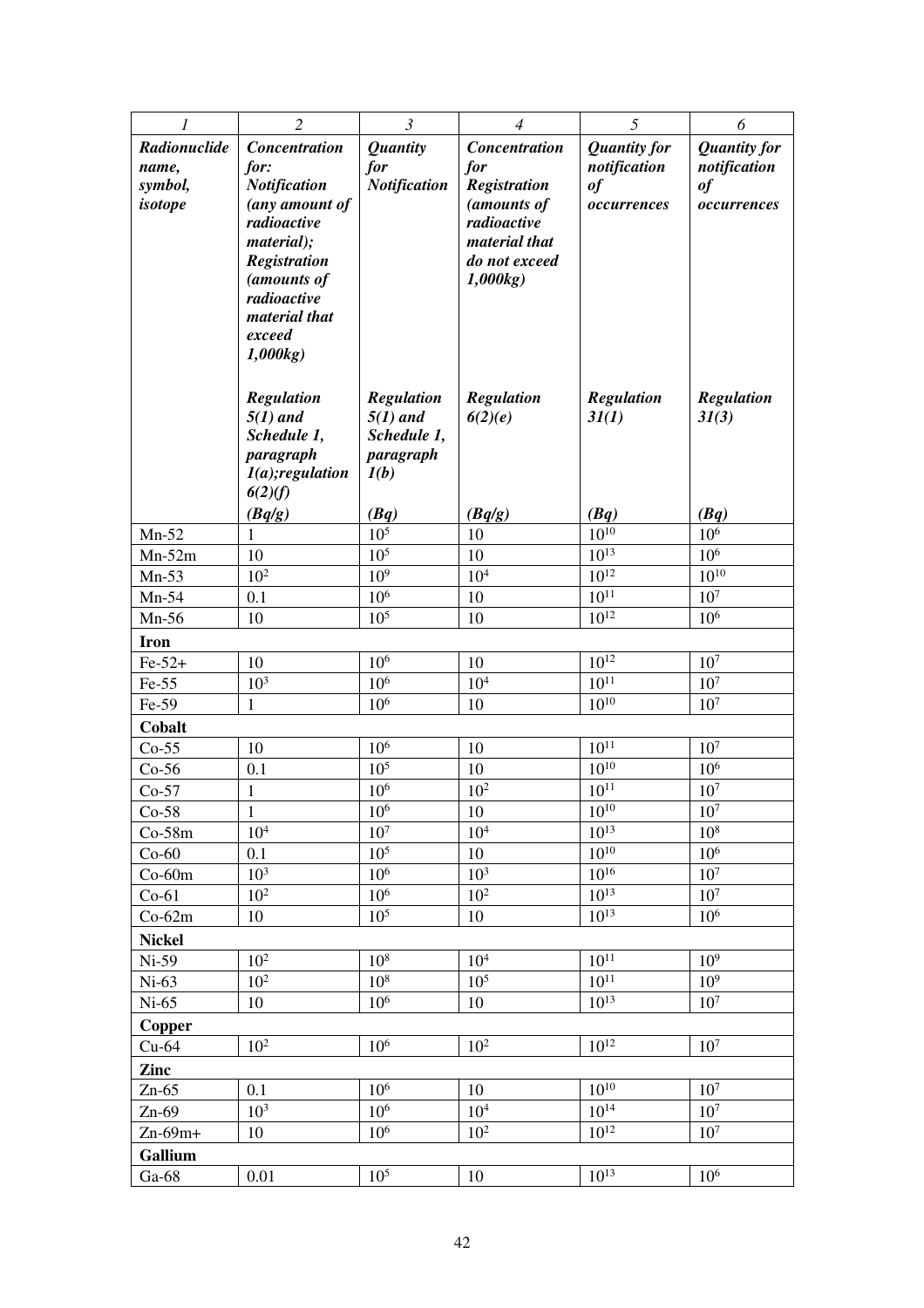| 1                | $\overline{2}$            | $\mathfrak{Z}$                     | $\overline{4}$               | 5                   | 6                       |
|------------------|---------------------------|------------------------------------|------------------------------|---------------------|-------------------------|
| Radionuclide     | <b>Concentration</b>      | <b>Quantity</b>                    | <b>Concentration</b>         | <b>Quantity for</b> | <b>Quantity for</b>     |
| name,            | for:                      | for                                | for                          | notification        | notification            |
| symbol,          | <b>Notification</b>       | <b>Notification</b>                | <b>Registration</b>          | of                  | $\it of$                |
| isotope          | (any amount of            |                                    | (amounts of                  | occurrences         | occurrences             |
|                  | radioactive<br>material); |                                    | radioactive<br>material that |                     |                         |
|                  | <b>Registration</b>       |                                    | do not exceed                |                     |                         |
|                  | (amounts of               |                                    | 1,000kg                      |                     |                         |
|                  | radioactive               |                                    |                              |                     |                         |
|                  | material that             |                                    |                              |                     |                         |
|                  | exceed                    |                                    |                              |                     |                         |
|                  | 1,000kg                   |                                    |                              |                     |                         |
|                  | <b>Regulation</b>         | <b>Regulation</b>                  | <b>Regulation</b>            | <b>Regulation</b>   | <b>Regulation</b>       |
|                  | $5(1)$ and                | $5(1)$ and                         | 6(2)(e)                      | 3I(1)               | 3I(3)                   |
|                  | Schedule 1,               | Schedule 1,                        |                              |                     |                         |
|                  | paragraph                 | paragraph                          |                              |                     |                         |
|                  | $I(a);$ regulation        | I(b)                               |                              |                     |                         |
|                  | 6(2)(f)                   |                                    |                              |                     |                         |
| Ga-72            | (Bq/g)<br>10              | (Bq)<br>$10^{5}$                   | (Bq/g)<br>10                 | (Bq)<br>$10^{11}$   | (Bq)<br>10 <sup>6</sup> |
| Germanium        |                           |                                    |                              |                     |                         |
| $Ge-68+$         | 0.01                      | 10 <sup>5</sup>                    | 10                           | $10^{10}$           | 10 <sup>6</sup>         |
| Ge-71            | 10 <sup>4</sup>           | 10 <sup>8</sup>                    | 10 <sup>4</sup>              | $10^{13}$           | 10 <sup>9</sup>         |
| Arsenic          |                           |                                    |                              |                     |                         |
| As- $73$         | 10 <sup>3</sup>           | $107$                              | $10^3\,$                     | $10^{11}\,$         | 10 <sup>8</sup>         |
| As- $74$         | 10                        | $10^{6}$                           | 10                           | $10^{11}$           | 10 <sup>7</sup>         |
| As- $76$         | 10                        | 10 <sup>5</sup>                    | $10^{2}$                     | $10^{11}$           | $10^{6}$                |
| $As-77$          | $10^{3}$                  | 10 <sup>6</sup>                    | 10 <sup>3</sup>              | $10^{12}$           | 10 <sup>7</sup>         |
| <b>Selenium</b>  |                           |                                    |                              |                     |                         |
| Se-75            | $\mathbf{1}$              | 10 <sup>6</sup>                    | $10^{2}$                     | $10^{11}$           | 10 <sup>7</sup>         |
| <b>Bromine</b>   |                           |                                    |                              |                     |                         |
| $Br-82$          | 1                         | 10 <sup>6</sup>                    | 10                           | $10^{11}$           | 10 <sup>7</sup>         |
| <b>Krypton</b>   |                           |                                    | $10^2$                       | 10 <sup>9</sup>     |                         |
| Kr-74<br>Kr-76   | 0.01<br>0.01              | 10 <sup>9</sup><br>10 <sup>9</sup> | 10 <sup>2</sup>              | $10^{10}$           |                         |
| Kr-77            | 0.01                      | 10 <sup>9</sup>                    | $10^{2}$                     | 10 <sup>9</sup>     |                         |
| Kr-79            | 0.01                      | 10 <sup>5</sup>                    | 10 <sup>3</sup>              | $10^{10}$           |                         |
| $Kr-81$          | 0.01                      | $10^7$                             | $10^4\,$                     | $10^{11}$           |                         |
| $Kr-83m$         | 0.01                      | $10^{12}$                          | $10^{5}$                     | $10^{12}$           |                         |
| $Kr-85$          | 0.01                      | 10 <sup>4</sup>                    | 10 <sup>5</sup>              | $10^{12}$           |                         |
| $Kr-85m$         | 0.01                      | $10^{10}$                          | 10 <sup>3</sup>              | $10^{10}$           |                         |
| Kr-87            | 0.01                      | 10 <sup>9</sup>                    | $10^2$                       | $10^9$              |                         |
| <b>Kr-88</b>     | 0.01                      | 10 <sup>9</sup>                    | $10^{2}$                     | 10 <sup>9</sup>     |                         |
| <b>Rubidium</b>  |                           |                                    |                              |                     |                         |
| <b>Rb-86</b>     | 10 <sup>2</sup>           | $10^{\overline{5}}$                | 10 <sup>2</sup>              | $10^{11}$           | $10^{6}$                |
| <b>Strontium</b> |                           |                                    |                              |                     |                         |
| $Sr-85$          | $\mathbf{1}$              | $10^{6}$                           | $10^{2}$                     | $10^{11}$           | 10 <sup>7</sup>         |
| $Sr-85m$         | 10 <sup>2</sup>           | 10 <sup>7</sup>                    | $10^{2}$                     | $10^{13}$           | 10 <sup>8</sup>         |
| $Sr-87m$         | 10 <sup>2</sup>           | 10 <sup>6</sup>                    | 10 <sup>2</sup>              | $10^{13}$           | $10^7$                  |
| Sr-89            | 10 <sup>3</sup>           | 10 <sup>6</sup>                    | $10^{3}$                     | $10^{10}$           | 10 <sup>7</sup>         |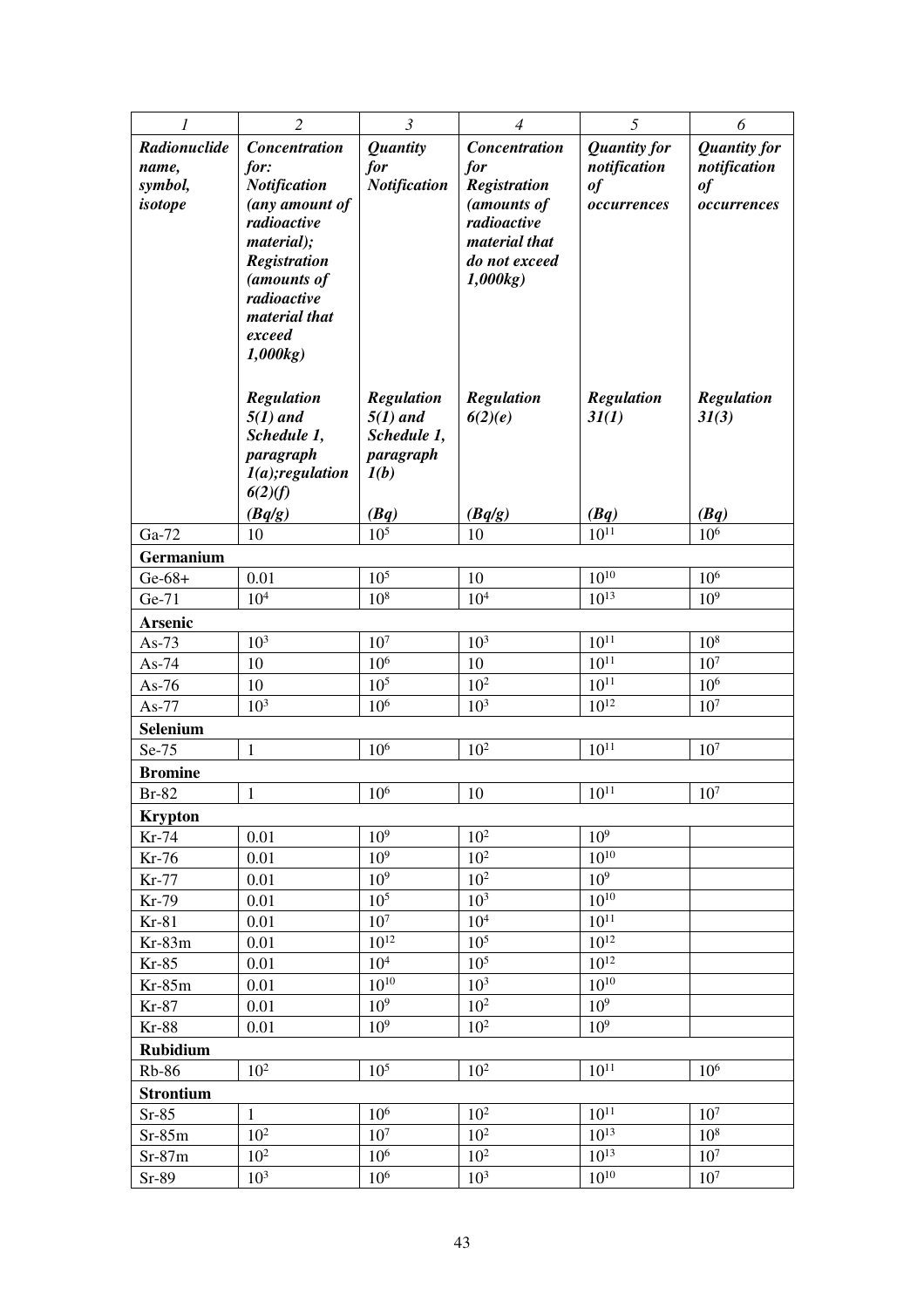| 1                 | $\overline{2}$                | $\mathfrak{Z}$          | $\overline{4}$             | 5                   | 6                   |  |  |
|-------------------|-------------------------------|-------------------------|----------------------------|---------------------|---------------------|--|--|
| Radionuclide      | <b>Concentration</b>          | <b>Quantity</b>         | <b>Concentration</b>       | <b>Quantity for</b> | <b>Quantity for</b> |  |  |
| name,             | for:                          | for                     | for                        | notification        | notification        |  |  |
| symbol,           | <b>Notification</b>           | <b>Notification</b>     | <b>Registration</b>        | of                  | $\it of$            |  |  |
| isotope           | (any amount of<br>radioactive |                         | (amounts of<br>radioactive | occurrences         | occurrences         |  |  |
|                   | material);                    |                         | material that              |                     |                     |  |  |
|                   | <b>Registration</b>           |                         | do not exceed              |                     |                     |  |  |
|                   | (amounts of                   |                         | 1,000kg)                   |                     |                     |  |  |
|                   | radioactive                   |                         |                            |                     |                     |  |  |
|                   | material that                 |                         |                            |                     |                     |  |  |
|                   | exceed                        |                         |                            |                     |                     |  |  |
|                   | 1,000kg                       |                         |                            |                     |                     |  |  |
|                   | <b>Regulation</b>             | <b>Regulation</b>       | <b>Regulation</b>          | <b>Regulation</b>   | <b>Regulation</b>   |  |  |
|                   | $5(1)$ and                    | $5(1)$ and              | 6(2)(e)                    | 3I(1)               | 3I(3)               |  |  |
|                   | Schedule 1,                   | Schedule 1,             |                            |                     |                     |  |  |
|                   | paragraph                     | paragraph               |                            |                     |                     |  |  |
|                   | $I(a);$ regulation            | I(b)                    |                            |                     |                     |  |  |
|                   | 6(2)(f)                       |                         |                            |                     |                     |  |  |
| $Sr-90+$          | (Bq/g)<br>1                   | (Bq)<br>10 <sup>4</sup> | (Bq/g)<br>10 <sup>2</sup>  | (Bq)<br>$10^{9}$    | (Bq)<br>$10^{5}$    |  |  |
| $Sr-91+$          | 10                            | 10 <sup>5</sup>         | 10                         | $10^{12}$           | 10 <sup>6</sup>     |  |  |
| $Sr-92$           | 10                            | 10 <sup>6</sup>         | 10                         | $10^{12}$           | 10 <sup>7</sup>     |  |  |
| <b>Yttrium</b>    |                               |                         |                            |                     |                     |  |  |
| $Y-90$            | 10 <sup>3</sup>               | 10 <sup>5</sup>         | 10 <sup>3</sup>            | $10^{11}$           | 10 <sup>6</sup>     |  |  |
| $Y-91$            | 10 <sup>2</sup>               | 10 <sup>6</sup>         | 10 <sup>3</sup>            | $10^{10}$           | 10 <sup>7</sup>     |  |  |
| $Y-91m$           | 10 <sup>2</sup>               | 10 <sup>6</sup>         | 10 <sup>2</sup>            | $10^{13}$           | 10 <sup>7</sup>     |  |  |
| $Y-92$            | $10^{2}$                      | 10 <sup>5</sup>         | $10^{2}$                   | $10^{12}$           | 10 <sup>6</sup>     |  |  |
| $Y-93$            | $10^{2}$                      | 10 <sup>5</sup>         | $10^{2}$                   | $10^{12}$           | $10^{6}$            |  |  |
| <b>Zirconium</b>  |                               |                         |                            |                     |                     |  |  |
| $Zr-93+$          | 10                            | 10 <sup>7</sup>         | 10 <sup>3</sup>            | 10 <sup>9</sup>     | 10 <sup>8</sup>     |  |  |
| $Zr-95+$          | $\mathbf{1}$                  | 10 <sup>6</sup>         | 10                         | $10^{10}$           | 10 <sup>7</sup>     |  |  |
| $Zr-97+$          | 10                            | 10 <sup>5</sup>         | 10                         | $10^{11}$           | 10 <sup>6</sup>     |  |  |
| Niobium           |                               | 10 <sup>7</sup>         | 10 <sup>4</sup>            | $10^{11}$           | 10 <sup>8</sup>     |  |  |
| $Nb-93m$<br>Nb-94 | 10<br>0.1                     | 10 <sup>6</sup>         | 10                         | 10 <sup>9</sup>     | 10 <sup>7</sup>     |  |  |
| $Nb-95$           | $\mathbf{1}$                  | 10 <sup>6</sup>         | 10                         | $10^{11}$           | 10 <sup>7</sup>     |  |  |
| $Nb-97+$          | 10                            | 10 <sup>6</sup>         | 10                         | $10^{13}$           | 10 <sup>7</sup>     |  |  |
| Nb-98             | 10                            | 10 <sup>5</sup>         | 10                         | $10^{13}$           | 10 <sup>6</sup>     |  |  |
| Molvbdenum        |                               |                         |                            |                     |                     |  |  |
| $Mo-90$           | 10                            | 10 <sup>6</sup>         | 10                         | $10^{12}$           | 10 <sup>7</sup>     |  |  |
| $Mo-93$           | 10                            | 10 <sup>8</sup>         | 10 <sup>3</sup>            | $10^{11}$           | 10 <sup>9</sup>     |  |  |
| $Mo-99+$          | 10                            | 10 <sup>6</sup>         | 10 <sup>2</sup>            | $10^{11}$           | 10 <sup>7</sup>     |  |  |
| $Mo-101+$         | 10                            | $10^{6}$                | 10                         | $10^{13}$           | $10^7$              |  |  |
| <b>Technetium</b> |                               |                         |                            |                     |                     |  |  |
| Tc-96             | $\mathbf{1}$                  | 10 <sup>6</sup>         | 10                         | $10^{11}$           | $10^7\,$            |  |  |
| Tc-96m            | 10 <sup>3</sup>               | $10^7$                  | $10^{3}$                   | $10^{14}$           | 10 <sup>8</sup>     |  |  |
| Tc-97             | 10                            | 10 <sup>8</sup>         | 10 <sup>3</sup>            | $10^{12}$           | 10 <sup>9</sup>     |  |  |
| $Tc-97m$          | 10 <sup>2</sup>               | 10 <sup>7</sup>         | $10^{3}$                   | $10^{10}$           | 10 <sup>8</sup>     |  |  |
| Tc-99             | $\mathbf{1}$                  | 10 <sup>7</sup>         | $10^{4}$                   | $10^{10}$           | 10 <sup>8</sup>     |  |  |
| Tc-99m            | 10 <sup>2</sup>               | $10^7\,$                | 10 <sup>2</sup>            | $10^{13}$           | 10 <sup>8</sup>     |  |  |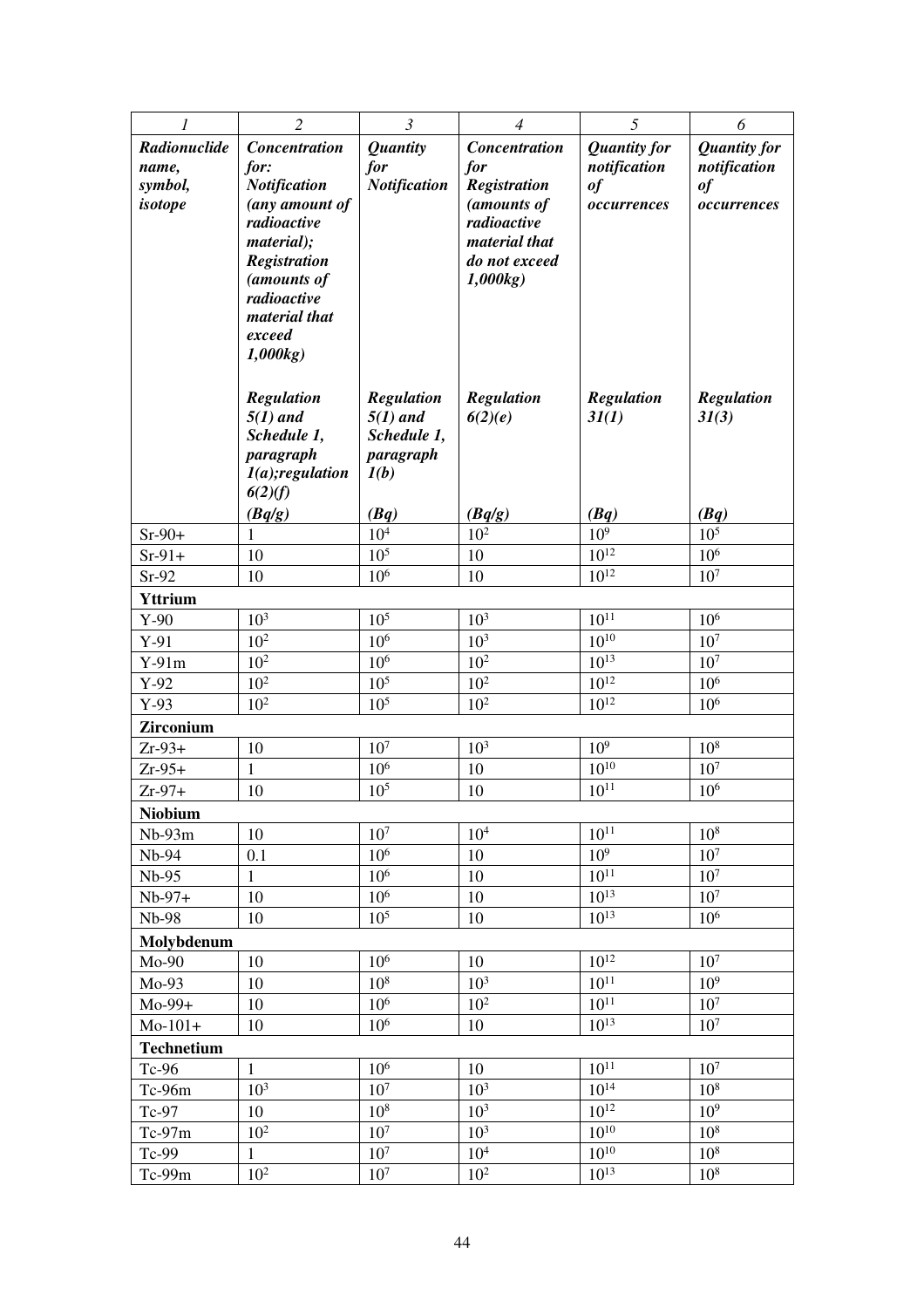| 1                 | $\overline{c}$                | $\mathfrak{Z}$                     | $\overline{4}$             | 5                      | 6                                  |  |  |
|-------------------|-------------------------------|------------------------------------|----------------------------|------------------------|------------------------------------|--|--|
| Radionuclide      | <b>Concentration</b>          | <b>Quantity</b>                    | <b>Concentration</b>       | <b>Quantity for</b>    | <b>Quantity for</b>                |  |  |
| name,             | for:                          | for                                | for                        | notification           | notification                       |  |  |
| symbol,           | <b>Notification</b>           | <b>Notification</b>                | <b>Registration</b>        | $\boldsymbol{\theta}$  | $\it of$                           |  |  |
| isotope           | (any amount of<br>radioactive |                                    | (amounts of<br>radioactive | occurrences            | occurrences                        |  |  |
|                   | material);                    |                                    | material that              |                        |                                    |  |  |
|                   | <b>Registration</b>           |                                    | do not exceed              |                        |                                    |  |  |
|                   | (amounts of                   |                                    | 1,000kg                    |                        |                                    |  |  |
|                   | radioactive                   |                                    |                            |                        |                                    |  |  |
|                   | material that                 |                                    |                            |                        |                                    |  |  |
|                   | exceed<br>1,000kg             |                                    |                            |                        |                                    |  |  |
|                   |                               |                                    |                            |                        |                                    |  |  |
|                   | <b>Regulation</b>             | <b>Regulation</b>                  | <b>Regulation</b>          | <b>Regulation</b>      | <b>Regulation</b>                  |  |  |
|                   | $5(1)$ and                    | $5(1)$ and                         | 6(2)(e)                    | 3I(1)                  | 3I(3)                              |  |  |
|                   | Schedule 1,                   | Schedule 1,                        |                            |                        |                                    |  |  |
|                   | paragraph                     | paragraph                          |                            |                        |                                    |  |  |
|                   | $I(a);$ regulation            | I(b)                               |                            |                        |                                    |  |  |
|                   | 6(2)(f)<br>(Bq/g)             |                                    |                            | (Bq)                   | (Bq)                               |  |  |
| Ruthenium         |                               | (Bq)                               | (Bq/g)                     |                        |                                    |  |  |
| <b>Ru-97</b>      | 10                            | 10 <sup>7</sup>                    | 10 <sup>2</sup>            | $10^{12}$              | 10 <sup>8</sup>                    |  |  |
| Ru-103+           | $\mathbf{1}$                  | 10 <sup>6</sup>                    | 10 <sup>2</sup>            | $10^{10}$              | 10 <sup>7</sup>                    |  |  |
| $Ru-105+$         | 10                            | 10 <sup>6</sup>                    | 10                         | $10^{12}$              | 10 <sup>7</sup>                    |  |  |
| $Ru-106+$         | 0.1                           | 10 <sup>5</sup>                    | $10^{2}$                   | 10 <sup>9</sup>        | 10 <sup>6</sup>                    |  |  |
| <b>Rhodium</b>    |                               |                                    |                            |                        |                                    |  |  |
| Rh-103m           | 10 <sup>4</sup>               | 10 <sup>8</sup>                    | 10 <sup>4</sup>            | $10^{15}$              | 10 <sup>9</sup>                    |  |  |
| Rh-105            | 10 <sup>2</sup>               | $10^7$                             | 10 <sup>2</sup>            | $10^{12}$              | $10^{8}$                           |  |  |
| Palladium         |                               |                                    |                            |                        |                                    |  |  |
| $Pd-103+$         | 10 <sup>3</sup>               | $10^8\,$                           | $10^{3}$                   | $10^{11}$              | 10 <sup>9</sup>                    |  |  |
| Pd-109+           | $10^{2}$                      | 10 <sup>6</sup>                    | 10 <sup>3</sup>            | $10^{12}$              | 10 <sup>7</sup>                    |  |  |
| <b>Silver</b>     |                               |                                    |                            |                        |                                    |  |  |
| Ag- $105$         | $\mathbf{1}$                  | 10 <sup>6</sup>                    | 10 <sup>2</sup>            | $10^{11}$              | 10 <sup>7</sup>                    |  |  |
| $Ag-108m+$        | 0.1                           | $10^{6}$                           | 10                         | $10^{10}$<br>$10^{10}$ | $10^{7}$                           |  |  |
| $Ag-110m+$        | 0.1<br>$10^{2}$               | 10 <sup>6</sup><br>10 <sup>6</sup> | 10<br>10 <sup>3</sup>      | $10^{11}$              | 10 <sup>7</sup><br>10 <sup>7</sup> |  |  |
| Ag-111<br>Cadmium |                               |                                    |                            |                        |                                    |  |  |
| $Cd-109+$         | $\mathbf{1}$                  | $10^6$                             | 10 <sup>4</sup>            | $10^{10}$              | $10^7$                             |  |  |
| $Cd-115+$         | 10                            | 10 <sup>6</sup>                    | 10 <sup>2</sup>            | $10^{11}$              | 10 <sup>7</sup>                    |  |  |
| $Cd-115m+$        | $10^{2}$                      | 10 <sup>6</sup>                    | 10 <sup>3</sup>            | $10^{10}$              | 10 <sup>7</sup>                    |  |  |
| Indium            |                               |                                    |                            |                        |                                    |  |  |
| $In-111$          | 10                            | 10 <sup>6</sup>                    | 10 <sup>2</sup>            | $10^{11}$              | 10 <sup>7</sup>                    |  |  |
| $In-113m$         | $10^{2}$                      | 10 <sup>6</sup>                    | 10 <sup>2</sup>            | $10^{13}$              | $10^7$                             |  |  |
| $In-114m+$        | 10                            | 10 <sup>6</sup>                    | 10 <sup>2</sup>            | $10^{10}$              | 10 <sup>7</sup>                    |  |  |
| $In-115m$         | 10 <sup>2</sup>               | 10 <sup>6</sup>                    | 10 <sup>2</sup>            | $10^{13}$              | 10 <sup>7</sup>                    |  |  |
| Tin               |                               |                                    |                            |                        |                                    |  |  |
| $Sn-113+$         | $\mathbf{1}$                  | 10 <sup>7</sup>                    | $10^{3}$                   | $10^{11}$              | $10^{8}$                           |  |  |
| $Sn-125$          | 10                            | 10 <sup>5</sup>                    | 10 <sup>2</sup>            | $10^{10}$              | 10 <sup>6</sup>                    |  |  |
| <b>Antimony</b>   |                               |                                    |                            |                        |                                    |  |  |
| $Sb-122$          | 10                            | $10^4\,$                           | $10^{2}$                   | $10^{11}$              | 10 <sup>5</sup>                    |  |  |
| Sb-124            | $\mathbf{1}$                  | 10 <sup>6</sup>                    | 10                         | $10^{10}$              | 10 <sup>7</sup>                    |  |  |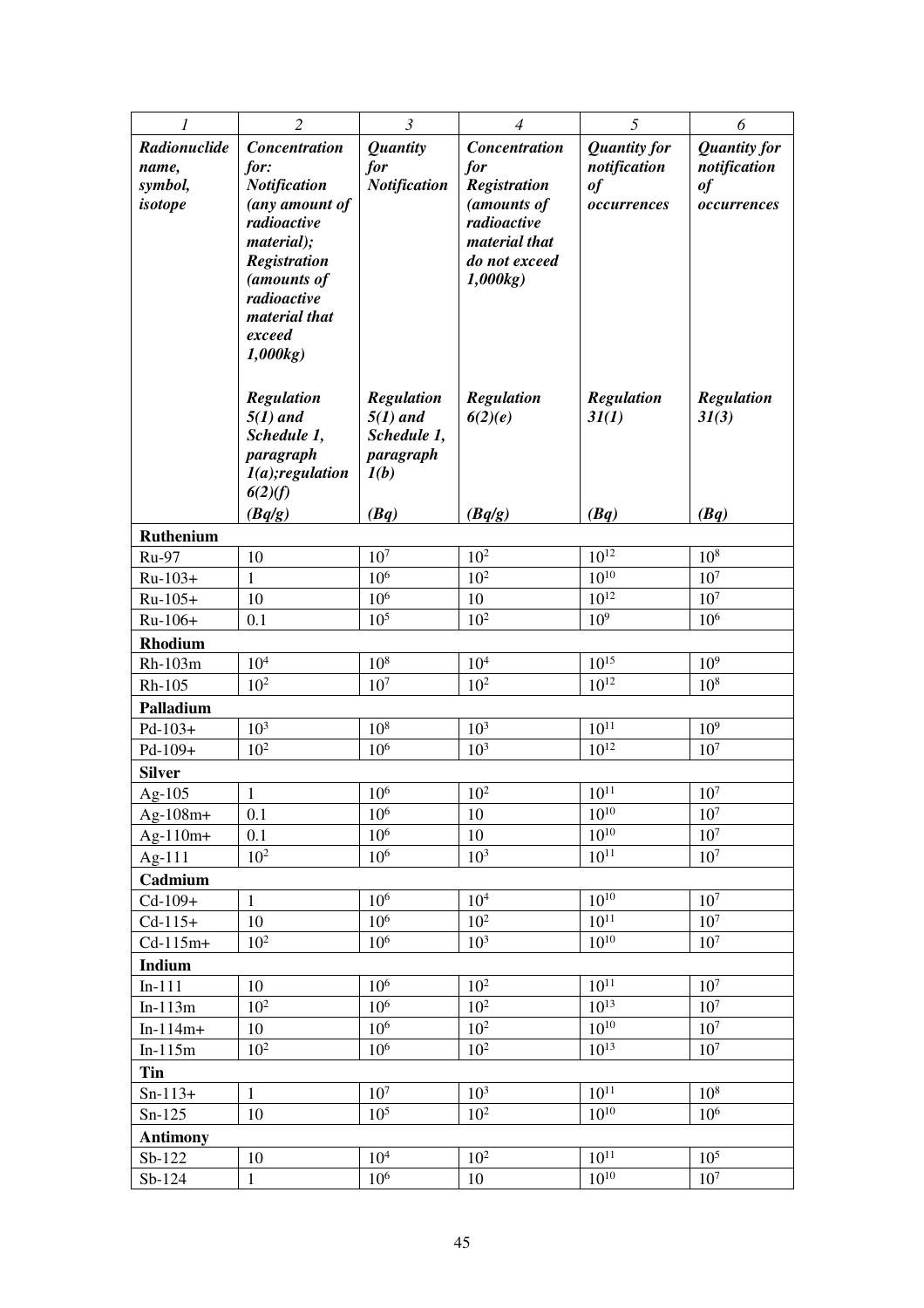| 1                         | $\overline{2}$                    | $\mathfrak{Z}$                     | $\overline{4}$                 | 5                      | 6                                  |
|---------------------------|-----------------------------------|------------------------------------|--------------------------------|------------------------|------------------------------------|
| Radionuclide              | <b>Concentration</b>              | <b>Quantity</b>                    | <b>Concentration</b>           | <b>Quantity for</b>    | <b>Quantity for</b>                |
| name,                     | for:                              | for                                | for                            | notification           | notification                       |
| symbol,                   | <b>Notification</b>               | <b>Notification</b>                | <b>Registration</b>            | of                     | $\it of$                           |
| isotope                   | (any amount of                    |                                    | (amounts of                    | occurrences            | occurrences                        |
|                           | radioactive                       |                                    | radioactive                    |                        |                                    |
|                           | material);<br><b>Registration</b> |                                    | material that<br>do not exceed |                        |                                    |
|                           | (amounts of                       |                                    | 1,000kg)                       |                        |                                    |
|                           | radioactive                       |                                    |                                |                        |                                    |
|                           | material that                     |                                    |                                |                        |                                    |
|                           | exceed                            |                                    |                                |                        |                                    |
|                           | 1,000kg                           |                                    |                                |                        |                                    |
|                           |                                   |                                    |                                |                        |                                    |
|                           | <b>Regulation</b>                 | <b>Regulation</b><br>$5(1)$ and    | Regulation                     | <b>Regulation</b>      | <b>Regulation</b>                  |
|                           | $5(1)$ and<br>Schedule 1,         | Schedule 1,                        | 6(2)(e)                        | 3I(1)                  | 31(3)                              |
|                           | paragraph                         | paragraph                          |                                |                        |                                    |
|                           | $I(a);$ regulation                | I(b)                               |                                |                        |                                    |
|                           | 6(2)(f)                           |                                    |                                |                        |                                    |
|                           | (Bq/g)                            | (Bq)                               | (Bq/g)                         | (Bq)                   | (Bq)                               |
| $Sb-125+$                 | 0.1                               | 10 <sup>6</sup>                    | $10^{2}$                       | $10^{10}$              | 10 <sup>7</sup>                    |
| <b>Tellurium</b>          |                                   |                                    |                                |                        |                                    |
| Te-123m                   | $\mathbf{1}$<br>$10^{3}$          | 10 <sup>7</sup>                    | $10^{2}$<br>$10^{3}$           | $10^{10}$<br>$10^{10}$ | 10 <sup>8</sup><br>10 <sup>8</sup> |
| Te-125m                   | 10 <sup>3</sup>                   | 10 <sup>7</sup><br>10 <sup>6</sup> | $10^{3}$                       | $10^{12}$              | 10 <sup>7</sup>                    |
| Te-127<br>$Te-127m+$      | 10                                | 10 <sup>7</sup>                    | 10 <sup>3</sup>                | $10^{10}$              | 10 <sup>8</sup>                    |
| Te-129                    | 10 <sup>2</sup>                   | 10 <sup>6</sup>                    | 10 <sup>2</sup>                | $10^{14}$              | 10 <sup>7</sup>                    |
| Te-129m+                  | 10                                | 10 <sup>6</sup>                    | $10^{3}$                       | $10^{10}$              | 10 <sup>7</sup>                    |
| Te-131                    | 10 <sup>2</sup>                   | 10 <sup>5</sup>                    | 10 <sup>2</sup>                | $10^{14}$              | 10 <sup>6</sup>                    |
| $Te-131m+$                | 10                                | 10 <sup>6</sup>                    | 10                             | $10^{11}$              | 10 <sup>7</sup>                    |
| $Te-132+$                 | 1                                 | 10 <sup>7</sup>                    | $10^{2}$                       | $10^{11}$              | 10 <sup>8</sup>                    |
| Te-133                    | 10                                | $10^{5}$                           | 10                             | $10^{14}$              | 10 <sup>6</sup>                    |
| Te-133m                   | 10                                | 10 <sup>5</sup>                    | 10                             | $10^{13}$              | 10 <sup>6</sup>                    |
| Te-134                    | $10\,$                            | $10^{6}$                           | $10\,$                         | $10^{13}$              | $10^7\,$                           |
| <b>Iodine</b>             |                                   |                                    |                                |                        |                                    |
| $I-123$                   | $10^{2}$                          | 10 <sup>7</sup>                    | $10^{2}$                       | $10^{12}$              | $10^{8}$                           |
| $I-125$                   | $10^{2}$                          | 10 <sup>6</sup>                    | 10 <sup>3</sup>                | $10^{10}$              | 10 <sup>7</sup>                    |
| $I-126$                   | 10                                | 10 <sup>6</sup>                    | 10 <sup>2</sup>                | $10^{10}$              | 10 <sup>7</sup>                    |
| $I-129$                   | 0.01                              | 10 <sup>5</sup>                    | $10^{2}$                       | 10 <sup>9</sup>        | 10 <sup>6</sup>                    |
| $I-130$                   | 10                                | 10 <sup>6</sup>                    | 10                             | $10^{11}$              | 10 <sup>7</sup>                    |
| $I-131$                   | 10                                | 10 <sup>6</sup>                    | 10 <sup>2</sup>                | $10^{10}$              | 10 <sup>7</sup>                    |
| $I-132$                   | 10                                | 10 <sup>5</sup>                    | 10                             | $10^{12}$              | 10 <sup>6</sup>                    |
| $I-133$                   | 10                                | 10 <sup>6</sup><br>10 <sup>5</sup> | 10                             | $10^{11}$<br>$10^{13}$ | 10 <sup>7</sup><br>10 <sup>6</sup> |
| $I-134$<br>$I-135$        | 10<br>10                          | 10 <sup>6</sup>                    | 10<br>10                       | $10^{12}$              | 10 <sup>7</sup>                    |
|                           |                                   |                                    |                                |                        |                                    |
| <b>Xenon</b><br>$Xe-131m$ | 0.01                              | 10 <sup>4</sup>                    | 10 <sup>4</sup>                | $10^{11}$              |                                    |
| Xe-133                    | 0.01                              | 10 <sup>4</sup>                    | $10^{3}$                       | $10^{11}$              |                                    |
| Xe-135                    | 0.01                              | $10^{10}$                          | 10 <sup>3</sup>                | $10^{10}$              |                                    |
| Caesium                   |                                   |                                    |                                |                        |                                    |
| $Cs-129$                  | 10                                | 10 <sup>5</sup>                    | 10 <sup>2</sup>                | $10^{12}$              | $10^{6}$                           |
|                           |                                   |                                    |                                |                        |                                    |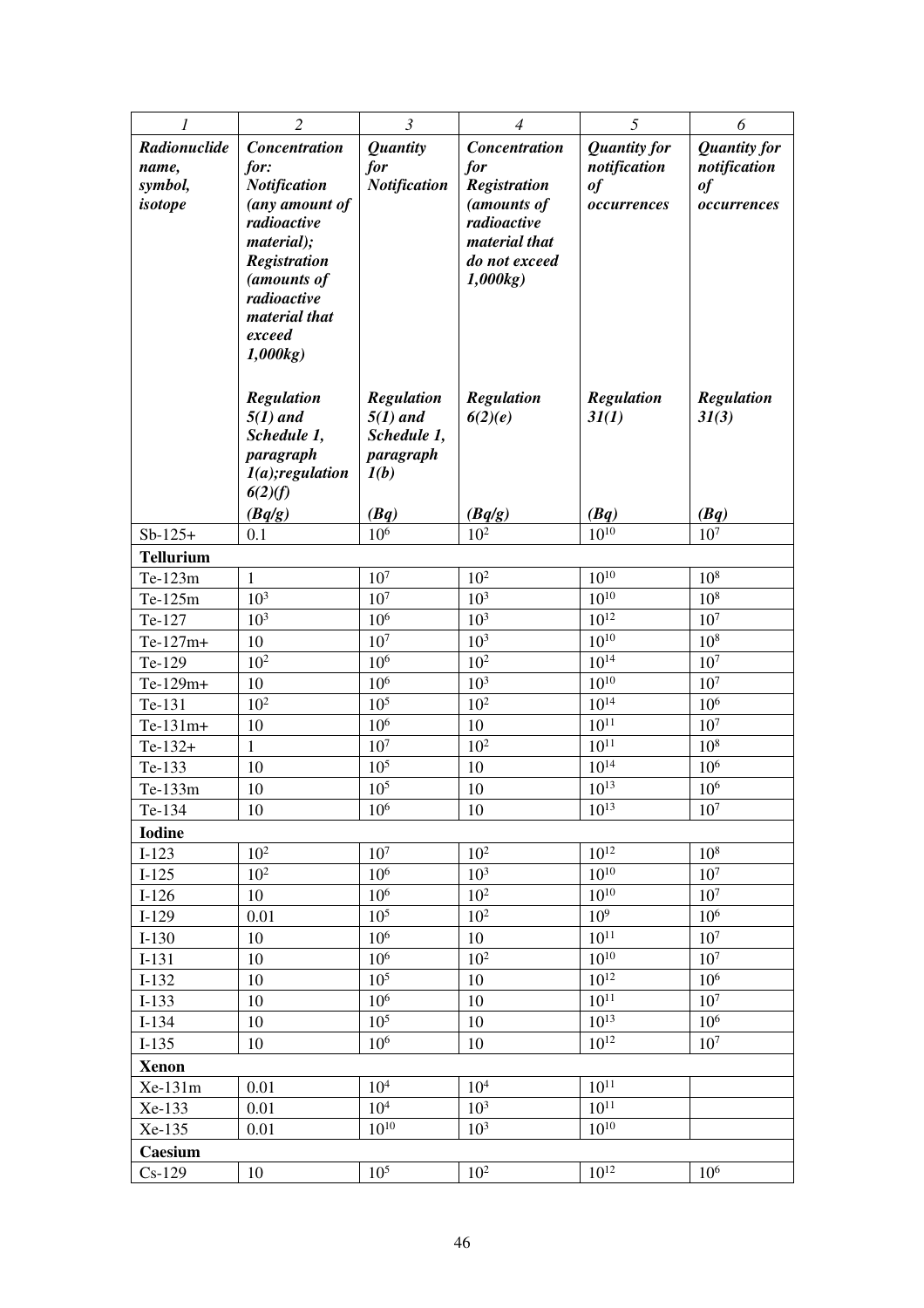| 1                     | $\overline{2}$                    | $\mathfrak{Z}$                  | $\overline{4}$               | 5                      | 6                                  |
|-----------------------|-----------------------------------|---------------------------------|------------------------------|------------------------|------------------------------------|
| Radionuclide          | <b>Concentration</b>              | <b>Quantity</b>                 | <b>Concentration</b>         | <b>Quantity for</b>    | <b>Quantity for</b>                |
| name,                 | for:                              | for                             | for                          | notification           | notification                       |
| symbol,               | <b>Notification</b>               | <b>Notification</b>             | <b>Registration</b>          | of                     | of                                 |
| isotope               | (any amount of                    |                                 | (amounts of                  | occurrences            | occurrences                        |
|                       | radioactive                       |                                 | radioactive<br>material that |                        |                                    |
|                       | material);<br><b>Registration</b> |                                 | do not exceed                |                        |                                    |
|                       | (amounts of                       |                                 | 1,000kg)                     |                        |                                    |
|                       | radioactive                       |                                 |                              |                        |                                    |
|                       | material that                     |                                 |                              |                        |                                    |
|                       | exceed                            |                                 |                              |                        |                                    |
|                       | 1,000kg                           |                                 |                              |                        |                                    |
|                       |                                   |                                 |                              |                        |                                    |
|                       | <b>Regulation</b><br>$5(1)$ and   | <b>Regulation</b><br>$5(1)$ and | <b>Regulation</b><br>6(2)(e) | Regulation<br>3I(1)    | <b>Regulation</b><br>31(3)         |
|                       | Schedule 1,                       | Schedule 1,                     |                              |                        |                                    |
|                       | paragraph                         | paragraph                       |                              |                        |                                    |
|                       | $I(a);$ regulation                | I(b)                            |                              |                        |                                    |
|                       | 6(2)(f)                           |                                 |                              |                        |                                    |
|                       | (Bq/g)                            | (Bq)                            | (Bq/g)                       | (Bq)                   | (Bq)                               |
| $Cs-131$              | $10^3\,$                          | $10^{6}$<br>$105$               | $10^{3}$<br>10               | $10^{12}$<br>$10^{11}$ | 10 <sup>7</sup><br>10 <sup>6</sup> |
| $Cs-132$              | 10<br>0.1                         | $10^4\,$                        | 10                           | $10^{10}$              | $10^{5}$                           |
| $Cs-134$<br>$Cs-134m$ | $10^{3}$                          | 10 <sup>5</sup>                 | 10 <sup>3</sup>              | $10^{14}$              | 10 <sup>6</sup>                    |
| $Cs-135$              | 10 <sup>2</sup>                   | 10 <sup>7</sup>                 | $10^4\,$                     | $10^{11}$              | $10^{8}$                           |
| $Cs-136$              | $\mathbf{1}$                      | 10 <sup>5</sup>                 | 10                           | $10^{10}$              | 10 <sup>6</sup>                    |
| $Cs - 137 +$          | 0.1                               | $10^4\,$                        | 10                           | $10^{10}$              | 10 <sup>5</sup>                    |
| $Cs-138$              | 10                                | 10 <sup>4</sup>                 | 10                           | $10^{13}$              | 10 <sup>5</sup>                    |
| <b>Barium</b>         |                                   |                                 |                              |                        |                                    |
| Ba-131                | 10                                | $10^6$                          | 10 <sup>2</sup>              | $10^{11}$              | 10 <sup>7</sup>                    |
| Ba-140+               | 1                                 | 10 <sup>5</sup>                 | 10                           | $10^{11}$              | 10 <sup>6</sup>                    |
| Lanthanum             |                                   |                                 |                              |                        |                                    |
| $La-140$              | $\mathbf{1}$                      | 10 <sup>5</sup>                 | 10                           | $10^{11}$              | $10^{6}$                           |
| <b>Cerium</b>         |                                   |                                 |                              |                        |                                    |
| Ce-139                | $\mathbf{1}$                      | $10^{6}$                        | $10^{2}$                     | $10^{11}$              | 10 <sup>7</sup>                    |
| Ce-141                | 10 <sup>2</sup>                   | 10 <sup>7</sup>                 | 10 <sup>2</sup>              | $10^{10}$              | 10 <sup>8</sup>                    |
| Ce-143                | 10                                | 10 <sup>6</sup>                 | 10 <sup>2</sup>              | $10^{11}$              | 10 <sup>7</sup>                    |
| $Ce-144+$             | 10                                | 10 <sup>5</sup>                 | 10 <sup>2</sup>              | 10 <sup>9</sup>        | 10 <sup>6</sup>                    |
| Praseodymium          | 10 <sup>2</sup>                   | 10 <sup>5</sup>                 | 10 <sup>2</sup>              | $10^{12}$              |                                    |
| Pr-142<br>Pr-143      | $10^{3}$                          | 10 <sup>6</sup>                 | 10 <sup>4</sup>              | $10^{11}$              | $10^{6}$<br>10 <sup>7</sup>        |
|                       |                                   |                                 |                              |                        |                                    |
| Neodymium<br>Nd-147   | 10 <sup>2</sup>                   | $10^6$                          | $10^2\,$                     | $10^{11}$              | $10^7\,$                           |
| Nd-149                | $10^{2}$                          | 10 <sup>6</sup>                 | $10^{2}$                     | $10^{13}$              | 10 <sup>7</sup>                    |
| Promethium            |                                   |                                 |                              |                        |                                    |
| Pm-147                | 10 <sup>3</sup>                   | $10^7$                          | $10^4\,$                     | $10^{10}$              | $10^8\,$                           |
| Pm-149                | 10 <sup>3</sup>                   | 10 <sup>6</sup>                 | 10 <sup>3</sup>              | $10^{11}$              | 10 <sup>7</sup>                    |
| <b>Samarium</b>       |                                   |                                 |                              |                        |                                    |
| $Sm-151$              | 10 <sup>3</sup>                   | 10 <sup>8</sup>                 | 10 <sup>4</sup>              | $10^{10}$              | 10 <sup>9</sup>                    |
| $Sm-153$              | $10^{2}$                          | 10 <sup>6</sup>                 | $10^{2}$                     | $10^{11}$              | 10 <sup>7</sup>                    |
| <b>Europium</b>       |                                   |                                 |                              |                        |                                    |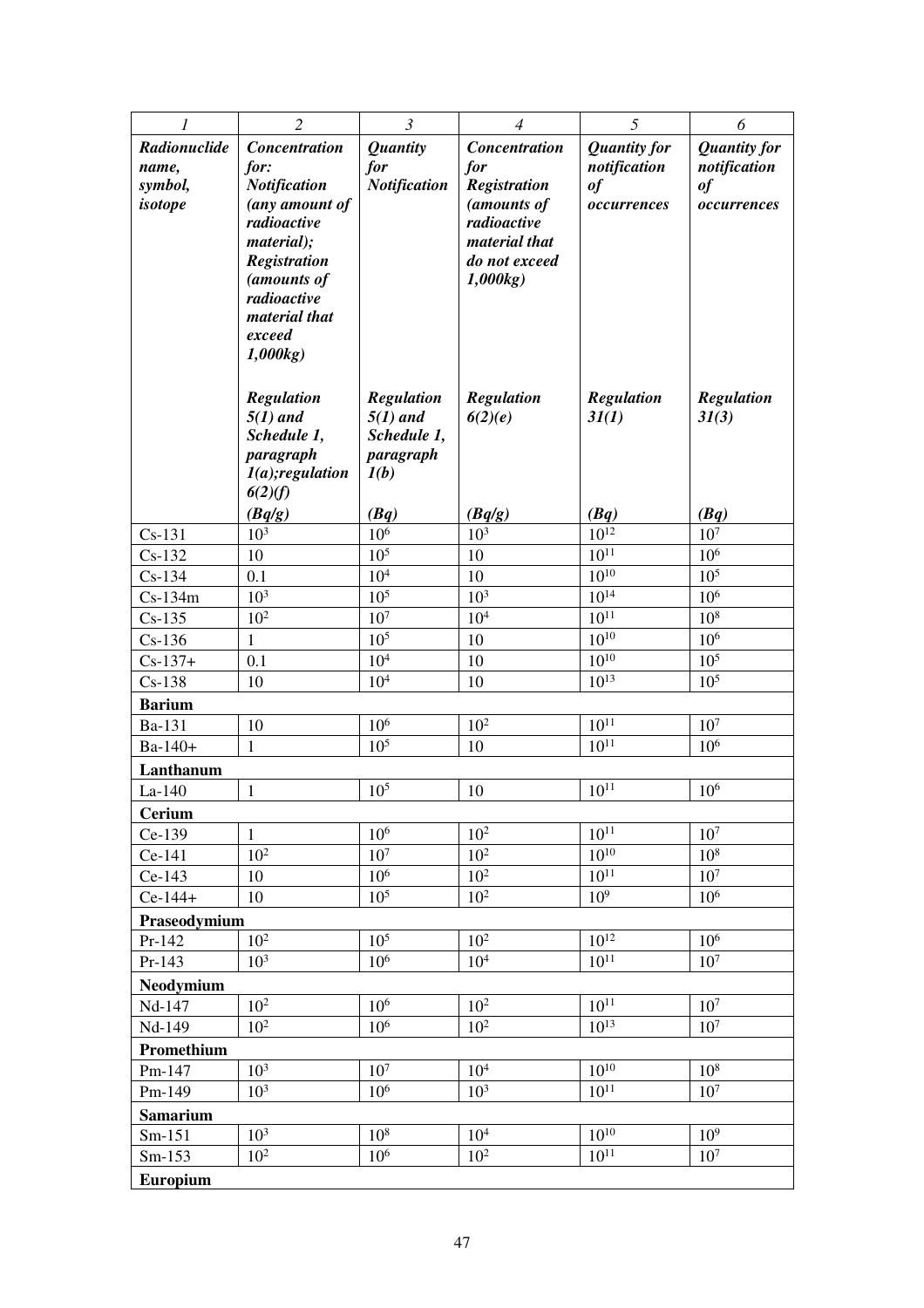| 1                         | $\overline{2}$              | $\mathfrak{Z}$                     | $\overline{4}$               | 5                   | 6                       |
|---------------------------|-----------------------------|------------------------------------|------------------------------|---------------------|-------------------------|
| Radionuclide              | <b>Concentration</b>        | <b>Quantity</b>                    | <b>Concentration</b>         | <b>Quantity for</b> | <b>Quantity for</b>     |
| name,                     | for:                        | for                                | for                          | notification        | notification            |
| symbol,                   | <b>Notification</b>         | <b>Notification</b>                | Registration                 | of                  | $\it of$                |
| isotope                   | (any amount of              |                                    | (amounts of                  | occurrences         | occurrences             |
|                           | radioactive<br>material);   |                                    | radioactive<br>material that |                     |                         |
|                           | <b>Registration</b>         |                                    | do not exceed                |                     |                         |
|                           | (amounts of                 |                                    | 1,000kg                      |                     |                         |
|                           | radioactive                 |                                    |                              |                     |                         |
|                           | material that               |                                    |                              |                     |                         |
|                           | exceed                      |                                    |                              |                     |                         |
|                           | 1,000kg                     |                                    |                              |                     |                         |
|                           | <b>Regulation</b>           | <b>Regulation</b>                  | <b>Regulation</b>            | <b>Regulation</b>   | <b>Regulation</b>       |
|                           | $5(1)$ and                  | $5(1)$ and                         | 6(2)(e)                      | 3I(1)               | 3I(3)                   |
|                           | Schedule 1,                 | Schedule 1,                        |                              |                     |                         |
|                           | paragraph                   | paragraph                          |                              |                     |                         |
|                           | $I(a);$ regulation          | I(b)                               |                              |                     |                         |
|                           | 6(2)(f)                     |                                    |                              |                     |                         |
| Eu-152                    | (Bq/g)<br>0.1               | (Bq)<br>$10^{6}$                   | (Bq/g)<br>10                 | (Bq)<br>$10^{9}$    | (Bq)<br>10 <sup>7</sup> |
| Eu-152m                   | 10 <sup>2</sup>             | $10^6$                             | 10 <sup>2</sup>              | $10^{12}$           | 10 <sup>7</sup>         |
| Eu-154                    | 0.1                         | 10 <sup>6</sup>                    | 10                           | 10 <sup>9</sup>     | 10 <sup>7</sup>         |
| Eu-155                    | 1                           | 10 <sup>7</sup>                    | $10^{2}$                     | $10^{10}$           | 10 <sup>8</sup>         |
| Gadolinium                |                             |                                    |                              |                     |                         |
| Gd-153                    | 10                          | $10^7\,$                           | 10 <sup>2</sup>              | $10^{10}$           | 10 <sup>8</sup>         |
| Gd-159                    | 10 <sup>2</sup>             | 10 <sup>6</sup>                    | 10 <sup>3</sup>              | $10^{12}$           | 10 <sup>7</sup>         |
| <b>Terbium</b>            |                             |                                    |                              |                     |                         |
| $Tb-160$                  | 1                           | 10 <sup>6</sup>                    | 1                            | $10^{10}$           | 10 <sup>7</sup>         |
| <b>Dysprosium</b>         |                             |                                    |                              | $10^{13}$           | 10 <sup>7</sup>         |
| Dy-165<br>Dy-166          | $10^{3}$<br>10 <sup>2</sup> | 10 <sup>6</sup><br>10 <sup>6</sup> | $10^{3}$<br>10 <sup>3</sup>  | $10^{11}$           | 10 <sup>7</sup>         |
| Holmium                   |                             |                                    |                              |                     |                         |
| Ho-166                    | $10^{2}$                    | $10^{5}$                           | $10^{3}$                     | $10^{11}$           | $10^{6}$                |
| <b>Erbium</b>             |                             |                                    |                              |                     |                         |
| Er-169                    | 10 <sup>3</sup>             | $10^7\,$                           | 10 <sup>4</sup>              | $10^{11}$           | 10 <sup>8</sup>         |
| Er-171                    | $10^{2}$                    | 10 <sup>6</sup>                    | 10 <sup>2</sup>              | $10^{12}$           | 10 <sup>7</sup>         |
| <b>Thulium</b>            |                             |                                    |                              |                     |                         |
| $Tm-170$                  | 10 <sup>2</sup>             | $10^6$                             | 10 <sup>3</sup>              | $10^{10}$           | $10^7$                  |
| $Tm-171$                  | 10 <sup>3</sup>             | 10 <sup>8</sup>                    | 10 <sup>4</sup>              | $10^{11}$           | $10^{9}$                |
| Ytterbium                 |                             |                                    |                              |                     |                         |
| $Yb-175$                  | $10^{2}$                    | 10 <sup>7</sup>                    | 10 <sup>3</sup>              | $10^{11}$           | 10 <sup>8</sup>         |
| Lutetium                  |                             |                                    |                              |                     |                         |
| Lu-177                    | 10 <sup>2</sup>             | 10 <sup>7</sup>                    | 10 <sup>3</sup>              | $10^{11}$           | 10 <sup>8</sup>         |
| <b>Hafnium</b>            |                             |                                    |                              | $10^{10}$           |                         |
| Hf-181                    | $\mathbf{1}$                | 10 <sup>6</sup>                    | 10                           |                     | 10 <sup>7</sup>         |
| <b>Tantalum</b><br>Ta-182 | 0.1                         | 10 <sup>4</sup>                    | 10                           | $10^{10}$           | $10^{5}$                |
| <b>Tungsten</b>           |                             |                                    |                              |                     |                         |
| W-181                     | 10                          | 10 <sup>7</sup>                    | 10 <sup>3</sup>              | $10^{12}$           | 10 <sup>8</sup>         |
| W-185                     | 10 <sup>3</sup>             | 10 <sup>7</sup>                    | 10 <sup>4</sup>              | $10^{11}$           | 10 <sup>8</sup>         |
|                           |                             |                                    |                              |                     |                         |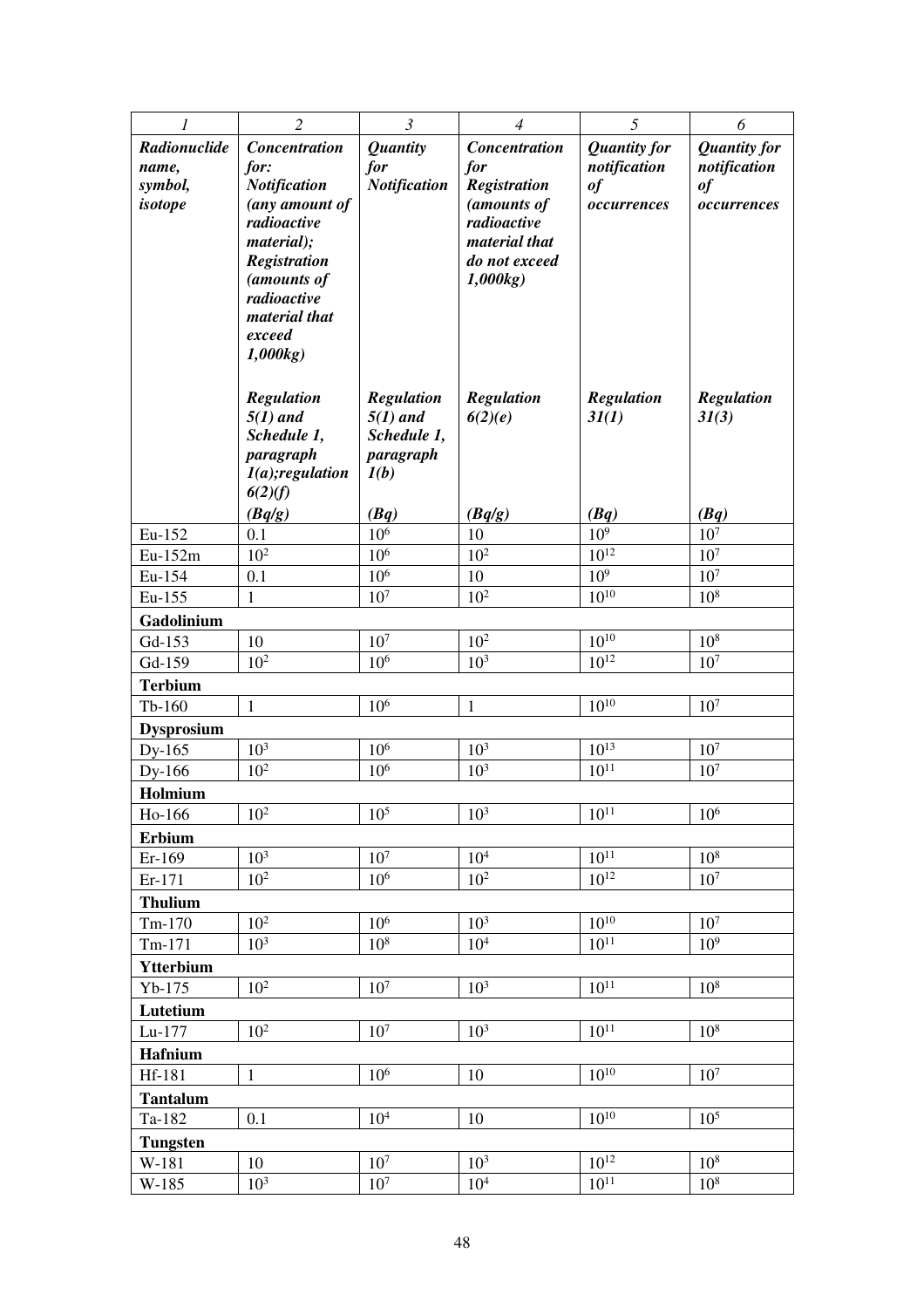| 1                 | $\overline{2}$                     | $\mathfrak{Z}$      | $\overline{4}$           | 5                      | 6                   |
|-------------------|------------------------------------|---------------------|--------------------------|------------------------|---------------------|
| Radionuclide      | <b>Concentration</b>               | <b>Quantity</b>     | <b>Concentration</b>     | <b>Quantity for</b>    | <b>Quantity for</b> |
| name,             | for:                               | for                 | for                      | notification           | notification        |
| symbol,           | <b>Notification</b>                | <b>Notification</b> | Registration             | of                     | $\it of$            |
| isotope           | (any amount of                     |                     | (amounts of              | occurrences            | occurrences         |
|                   | radioactive                        |                     | radioactive              |                        |                     |
|                   | material);                         |                     | material that            |                        |                     |
|                   | <b>Registration</b><br>(amounts of |                     | do not exceed<br>1,000kg |                        |                     |
|                   | radioactive                        |                     |                          |                        |                     |
|                   | material that                      |                     |                          |                        |                     |
|                   | exceed                             |                     |                          |                        |                     |
|                   | 1,000kg                            |                     |                          |                        |                     |
|                   |                                    |                     |                          |                        |                     |
|                   | <b>Regulation</b>                  | <b>Regulation</b>   | <b>Regulation</b>        | <b>Regulation</b>      | <b>Regulation</b>   |
|                   | $5(1)$ and                         | $5(1)$ and          | 6(2)(e)                  | 3I(1)                  | 3I(3)               |
|                   | Schedule 1,                        | Schedule 1,         |                          |                        |                     |
|                   | paragraph                          | paragraph           |                          |                        |                     |
|                   | $I(a);$ regulation<br>6(2)(f)      | I(b)                |                          |                        |                     |
|                   | (Bq/g)                             | (Bq)                | (Bq/g)                   | (Bq)                   | (Bq)                |
| W-187             | 10                                 | 10 <sup>6</sup>     | 10 <sup>2</sup>          | $10^{12}$              | $10^7$              |
| Rhenium           |                                    |                     |                          |                        |                     |
| Re-186            | 10 <sup>3</sup>                    | 10 <sup>6</sup>     | $10^{3}$                 | $10^{11}$              | 10 <sup>7</sup>     |
| Re-188            | $10^{2}$                           | 10 <sup>5</sup>     | $10^{2}$                 | $10^{12}$              | $10^{6}$            |
| Osmium            |                                    |                     |                          |                        |                     |
| Os-185            | $\mathbf{1}$                       | $10^{6}$            | 10                       | $10^{11}$              | 10 <sup>7</sup>     |
| Os-191            | $10^{2}$                           | 10 <sup>7</sup>     | $10^{2}$                 | $10^{11}$              | 10 <sup>8</sup>     |
| Os-191m           | $10^{3}$                           | $107$               | $10^{3}$                 | $10^{12}$              | 10 <sup>8</sup>     |
| Os-193            | $10^{2}$                           | 10 <sup>6</sup>     | 10 <sup>2</sup>          | $10^{11}$              | 10 <sup>7</sup>     |
| <b>Iridium</b>    |                                    |                     |                          |                        |                     |
| $Ir-190$          | $\mathbf{1}$                       | 10 <sup>6</sup>     | 10                       | $10^{10}$<br>$10^{10}$ | 10 <sup>7</sup>     |
| $Ir-192$          | $\mathbf{1}$                       | 10 <sup>4</sup>     | 10                       |                        | 10 <sup>5</sup>     |
| $Ir-194$          | $10^{2}$                           | 10 <sup>5</sup>     | $10^{2}$                 | $10^{11}$              | 10 <sup>6</sup>     |
| Platinum          | 10                                 | 10 <sup>6</sup>     | $10^{2}$                 | $10^{11}$              | 10 <sup>7</sup>     |
| Pt-191<br>Pt-193m | 10 <sup>3</sup>                    | 10 <sup>7</sup>     | 10 <sup>3</sup>          | $10^{12}$              | 10 <sup>8</sup>     |
|                   |                                    |                     |                          |                        |                     |
| Pt-197            | 10                                 | 10 <sup>6</sup>     | 10 <sup>3</sup>          | $10^{12}$              | 10 <sup>7</sup>     |
| Pt-197m           | $10^{2}$                           | 10 <sup>6</sup>     | $10^{2}$                 | $10^{14}$              | 10 <sup>7</sup>     |
| Gold              |                                    |                     |                          |                        |                     |
| Au-198            | 10                                 | 10 <sup>6</sup>     | $10^{2}$                 | $10^{11}$              | 10 <sup>7</sup>     |
| Au-199            | $10^2$                             | 10 <sup>6</sup>     | 10 <sup>2</sup>          | $10^{11}$              | 10 <sup>7</sup>     |
| <b>Mercury</b>    |                                    |                     |                          |                        |                     |
| Hg-197            | $10^{2}$                           | 10 <sup>7</sup>     | $10^{2}$                 | $10^{12}$              | 10 <sup>8</sup>     |
| Hg-197m           | $10^{2}$                           | 10 <sup>6</sup>     | 10 <sup>2</sup>          | $10^{12}$              | 10 <sup>7</sup>     |
| Hg-203            | 10                                 | 10 <sup>5</sup>     | 10 <sup>2</sup>          | $10^{11}$              | 10 <sup>6</sup>     |
| <b>Thallium</b>   |                                    |                     |                          |                        |                     |
| Tl-200            | 10                                 | 10 <sup>6</sup>     | 10                       | $10^{11}$              | 10 <sup>7</sup>     |
| $Tl-201$          | 10 <sup>2</sup>                    | 10 <sup>6</sup>     | 10 <sup>2</sup>          | $10^{12}$              | $10^7$              |
| $Tl-202$          | 10                                 | $10^{6}$            | $10^{2}$                 | $10^{11}$              | 10 <sup>7</sup>     |
| Tl-204            | $\mathbf{1}$                       | 10 <sup>4</sup>     | 10 <sup>4</sup>          | $10^{11}$              | 10 <sup>5</sup>     |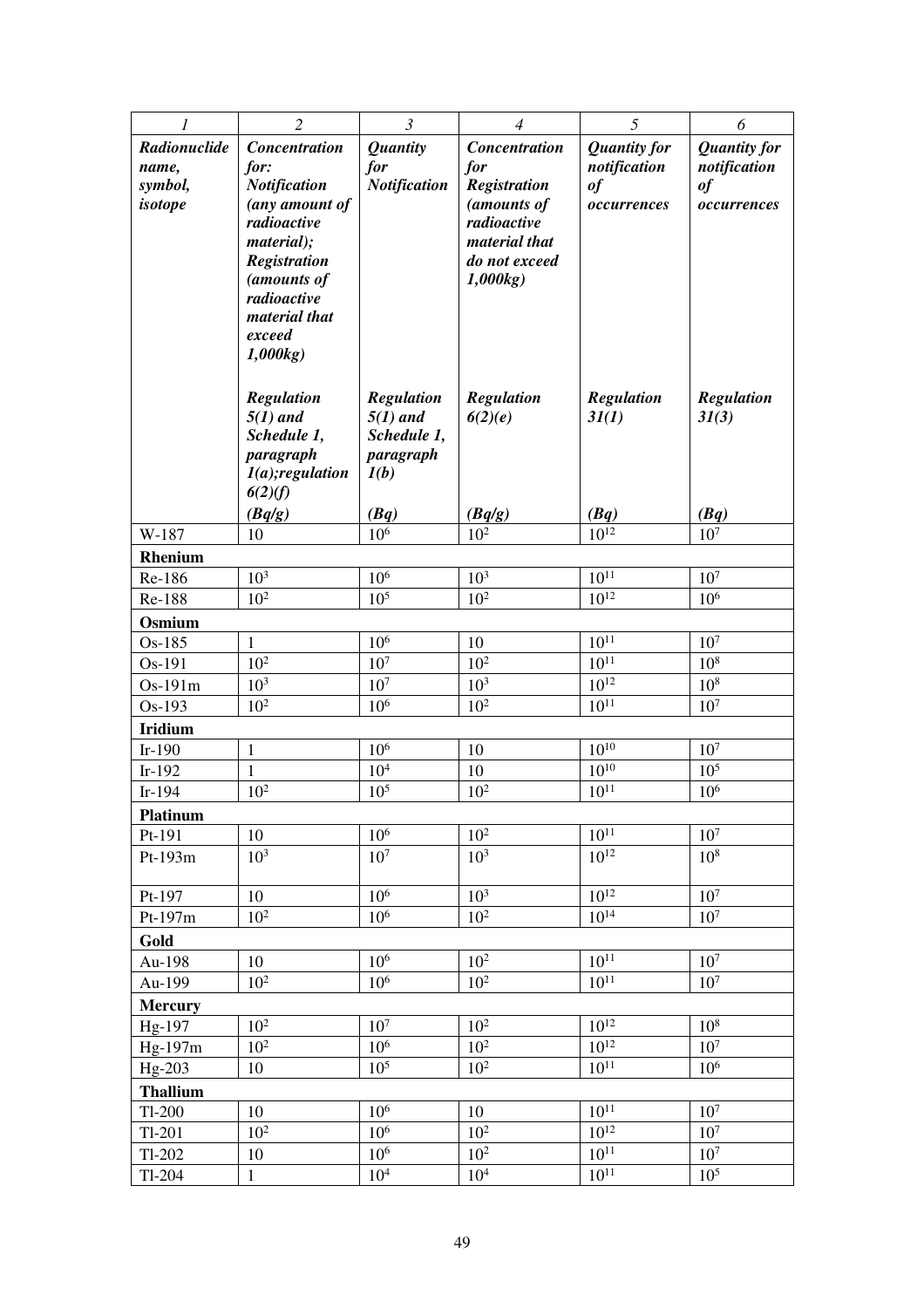| 1                            | $\overline{2}$                | $\mathfrak{Z}$      | $\overline{4}$             | 5                   | 6                   |
|------------------------------|-------------------------------|---------------------|----------------------------|---------------------|---------------------|
| Radionuclide                 | <b>Concentration</b>          | <b>Quantity</b>     | <b>Concentration</b>       | <b>Quantity for</b> | <b>Quantity for</b> |
| name,                        | for:                          | for                 | for                        | notification        | notification        |
| symbol,                      | <b>Notification</b>           | <b>Notification</b> | Registration               | of                  | $\it of$            |
| isotope                      | (any amount of<br>radioactive |                     | (amounts of<br>radioactive | occurrences         | occurrences         |
|                              | material);                    |                     | material that              |                     |                     |
|                              | <b>Registration</b>           |                     | do not exceed              |                     |                     |
|                              | (amounts of                   |                     | 1,000kg                    |                     |                     |
|                              | radioactive                   |                     |                            |                     |                     |
|                              | material that                 |                     |                            |                     |                     |
|                              | exceed<br>1,000kg             |                     |                            |                     |                     |
|                              |                               |                     |                            |                     |                     |
|                              | <b>Regulation</b>             | <b>Regulation</b>   | <b>Regulation</b>          | <b>Regulation</b>   | <b>Regulation</b>   |
|                              | $5(1)$ and                    | $5(1)$ and          | 6(2)(e)                    | 3I(1)               | 3I(3)               |
|                              | Schedule 1,                   | Schedule 1,         |                            |                     |                     |
|                              | paragraph                     | paragraph           |                            |                     |                     |
|                              | $I(a);$ regulation            | I(b)                |                            |                     |                     |
|                              | 6(2)(f)<br>(Bq/g)             | (Bq)                |                            | (Bq)                | (Bq)                |
| Lead                         |                               |                     | (Bq/g)                     |                     |                     |
| Pb-203                       | 10                            | 10 <sup>6</sup>     | $10^{2}$                   | $10^{12}$           | 10 <sup>7</sup>     |
| $Pb-210+$                    | 0.01                          | $10^{4}$            | 10                         | 10 <sup>8</sup>     | $10^{5}$            |
| $Pb-212+$                    | 1                             | 10 <sup>5</sup>     | 10                         | $10^{10}$           | $10^{6}$            |
| <b>Bismuth</b>               |                               |                     |                            |                     |                     |
| <b>Bi-206</b>                | $\mathbf{1}$                  | 10 <sup>5</sup>     | 10                         | $10^{10}$           | $10^{6}$            |
| <b>Bi-207</b>                | 0.1                           | 10 <sup>6</sup>     | 10                         | $10^{10}$           | 10 <sup>7</sup>     |
| <b>Bi-210</b>                | 10                            | 10 <sup>6</sup>     | $10^{3}$                   | 10 <sup>9</sup>     | 10 <sup>7</sup>     |
| $Bi-212+$                    | 1                             | 10 <sup>5</sup>     | 10                         | $10^{11}$           | $10^{6}$            |
| Polonium                     |                               |                     |                            |                     |                     |
| Po-203                       | 10                            | 10 <sup>6</sup>     | 10                         | $10^{13}$           | 10 <sup>7</sup>     |
| Po-205                       | 10                            | 10 <sup>6</sup>     | 10                         | $10^{12}$           | 10 <sup>7</sup>     |
| Po-207                       | 10                            | $10^{6}$            | 10                         | $10^{12}$           | 10 <sup>7</sup>     |
| $Po-210$                     | 0.01                          | $10^{4}$            | 10                         | $10^{7}$            | $10^{5}$            |
| <b>Astatine</b><br>At- $211$ | 10 <sup>3</sup>               | $10^7$              | 10 <sup>3</sup>            | $10^{10}$           | 10 <sup>8</sup>     |
| Radon                        |                               |                     |                            |                     |                     |
| $Rn-220+$                    | 0.01                          | 10 <sup>7</sup>     | 10 <sup>4</sup>            | 10 <sup>8</sup>     | 10 <sup>8</sup>     |
| $Rn-222+$                    | 0.01                          | 10 <sup>8</sup>     | 10                         | 10 <sup>9</sup>     | 10 <sup>9</sup>     |
| Radium                       |                               |                     |                            |                     |                     |
| $Ra - 223 +$                 | $\mathbf{1}$                  | 10 <sup>5</sup>     | $10^{2}$                   | 10 <sup>7</sup>     | 10 <sup>6</sup>     |
| Ra-224+                      | $\mathbf{1}$                  | 10 <sup>5</sup>     | 10                         | 10 <sup>8</sup>     | $10^{6}$            |
| Ra-225                       | 10                            | 10 <sup>5</sup>     | 10 <sup>2</sup>            | 10 <sup>7</sup>     | 10 <sup>6</sup>     |
| $Ra - 226 +$                 | 0.01                          | 10 <sup>4</sup>     | 10                         | 10 <sup>7</sup>     | $10^5$              |
| Ra-227                       | 10 <sup>2</sup>               | 10 <sup>6</sup>     | 10 <sup>2</sup>            | $10^{13}$           | 10 <sup>7</sup>     |
| $Ra - 228 +$                 | 0.01                          | 10 <sup>5</sup>     | 10                         | 10 <sup>8</sup>     | 10 <sup>6</sup>     |
| <b>Actinium</b>              |                               |                     |                            |                     |                     |
| Ac-228                       | $\mathbf{1}$                  | 10 <sup>6</sup>     | 10                         | $10^{10}$           | 10 <sup>7</sup>     |
| <b>Thorium</b>               |                               |                     |                            |                     |                     |
| $Th-226+$                    | $10^{3}$                      | 10 <sup>7</sup>     | 10 <sup>3</sup>            | $10^{11}$           | 10 <sup>8</sup>     |
| Th-227                       | $\mathbf{1}$                  | 10 <sup>4</sup>     | 10                         | 10 <sup>7</sup>     | 10 <sup>5</sup>     |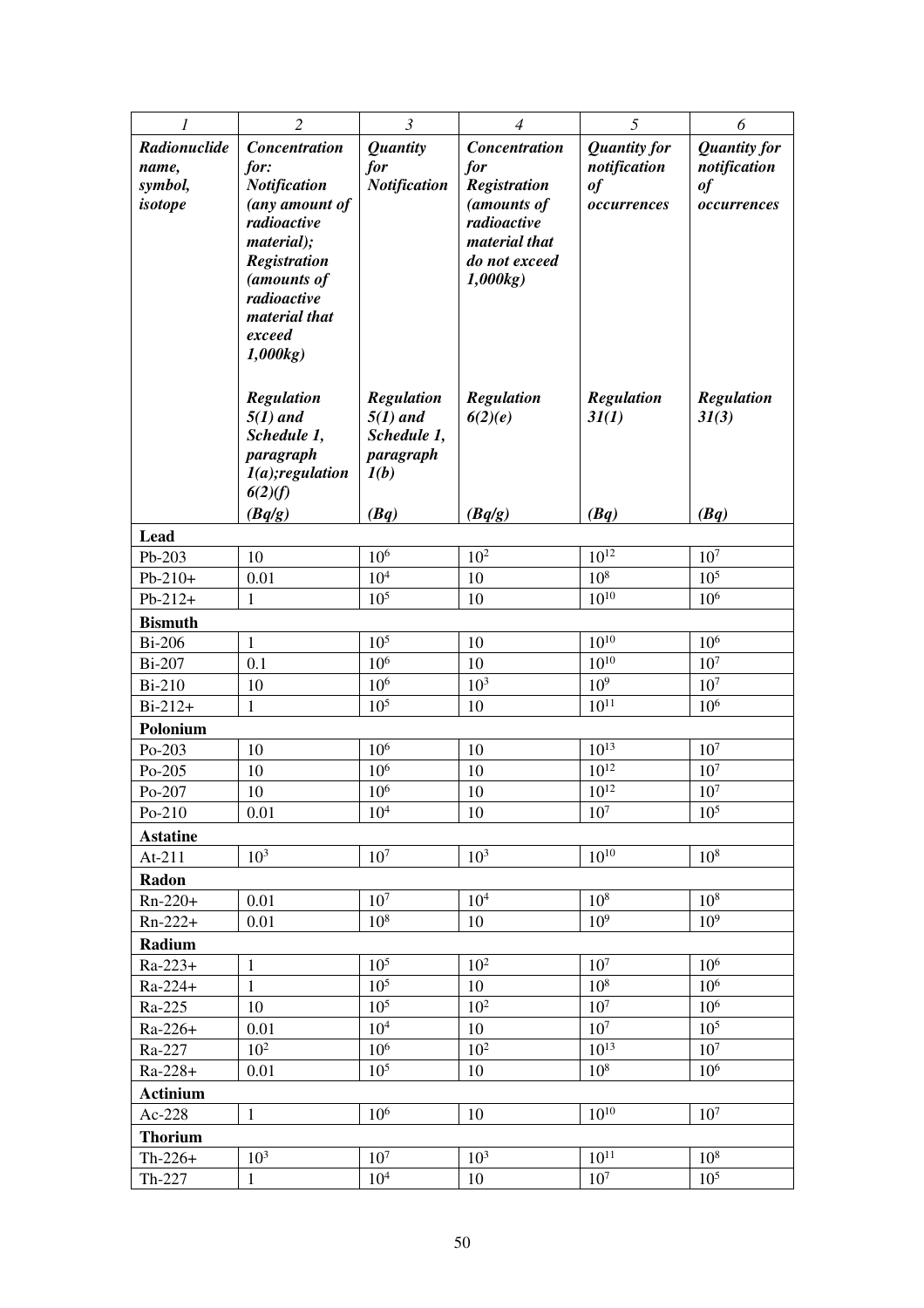| 1                  | $\overline{2}$            | $\mathfrak{Z}$                     | $\overline{4}$               | 5                        | 6                                  |
|--------------------|---------------------------|------------------------------------|------------------------------|--------------------------|------------------------------------|
| Radionuclide       | <b>Concentration</b>      | <b>Quantity</b>                    | <b>Concentration</b>         | <b>Quantity for</b>      | <b>Quantity</b> for                |
| name,              | for:                      | for                                | for                          | notification             | notification                       |
| symbol,            | <b>Notification</b>       | <b>Notification</b>                | <b>Registration</b>          | of                       | of                                 |
| isotope            | (any amount of            |                                    | (amounts of                  | occurrences              | occurrences                        |
|                    | radioactive<br>material); |                                    | radioactive<br>material that |                          |                                    |
|                    | <b>Registration</b>       |                                    | do not exceed                |                          |                                    |
|                    | (amounts of               |                                    | 1,000kg                      |                          |                                    |
|                    | radioactive               |                                    |                              |                          |                                    |
|                    | material that             |                                    |                              |                          |                                    |
|                    | exceed                    |                                    |                              |                          |                                    |
|                    | 1,000kg                   |                                    |                              |                          |                                    |
|                    | <b>Regulation</b>         | <b>Regulation</b>                  | Regulation                   | Regulation               | <b>Regulation</b>                  |
|                    | $5(1)$ and                | $5(1)$ and                         | 6(2)(e)                      | 3I(1)                    | 31(3)                              |
|                    | Schedule 1,               | Schedule 1,                        |                              |                          |                                    |
|                    | paragraph                 | paragraph                          |                              |                          |                                    |
|                    | $I(a);$ regulation        | I(b)                               |                              |                          |                                    |
|                    | 6(2)(f)                   |                                    |                              |                          |                                    |
| $Th-228+$          | (Bq/g)<br>0.1             | (Bq)<br>10 <sup>4</sup>            | (Bq/g)<br>1                  | (Bq)<br>10 <sup>6</sup>  | (Bq)<br>$10^{5}$                   |
| $Th-229+$          | 0.1                       | 10 <sup>3</sup>                    | $\mathbf{1}$                 | 10 <sup>6</sup>          | 10 <sup>4</sup>                    |
| Th-230             | 0.1                       | 10 <sup>4</sup>                    | $\mathbf{1}$                 | 10 <sup>6</sup>          | $10^{5}$                           |
| $Th-231$           | $10^{2}$                  | 10 <sup>7</sup>                    | 10 <sup>3</sup>              | $10^{12}$                | $10^{8}$                           |
| Th-232             | 0.01                      | 10 <sup>4</sup>                    | 10                           | 10 <sup>6</sup>          | 10 <sup>5</sup>                    |
| $Th-234+$          | 10                        | 10 <sup>5</sup>                    | 10 <sup>3</sup>              | $10^{10}$                | 10 <sup>6</sup>                    |
| Protactinium       |                           |                                    |                              |                          |                                    |
| Pa-230             | 10                        | 10 <sup>6</sup>                    | 10                           | 10 <sup>8</sup>          | $10^7$                             |
| Pa-231             | 0.01                      | 10 <sup>3</sup>                    | $\mathbf{1}$                 | 10 <sup>6</sup>          | 10 <sup>4</sup>                    |
| Pa-233             | 10                        | 10 <sup>7</sup>                    | 10 <sup>2</sup>              | $10^{10}$                | 10 <sup>8</sup>                    |
| <b>Uranium</b>     |                           |                                    |                              |                          |                                    |
| $U-230+$           | 10                        | 10 <sup>5</sup>                    | 10                           | 10 <sup>7</sup>          | $10^{6}$                           |
| $U-231$            | $10^{2}$                  | $107$                              | 10 <sup>2</sup>              | $10^{11}$                | $10^{8}$                           |
| $U-232+$           | 0.1                       | 10 <sup>3</sup>                    | $\mathbf{I}$                 | $10^6\,$                 | 10 <sup>4</sup>                    |
| $U-233$            | $\mathbf{1}$              | 10 <sup>4</sup>                    | 10                           | $10^{7}$                 | 10 <sup>5</sup>                    |
| $U-234$            | 1                         | 10 <sup>4</sup>                    | 10                           | 10 <sup>7</sup>          | 10 <sup>5</sup>                    |
| $U-235+$           | $\mathbf{1}$              | 10 <sup>4</sup>                    | 10                           | 10 <sup>7</sup><br>$107$ | 10 <sup>5</sup><br>10 <sup>5</sup> |
| $U-236$<br>$U-237$ | 10<br>$10^{2}$            | 10 <sup>4</sup><br>10 <sup>6</sup> | 10<br>$10^{2}$               | $10^{11}$                | 10 <sup>7</sup>                    |
| $U-238+$           | $\mathbf{1}$              | 10 <sup>4</sup>                    | 10                           | 10 <sup>7</sup>          | 10 <sup>5</sup>                    |
| U-239              | $10^2$                    | $10^{6}$                           | $10^2\,$                     | $10^{14}\,$              | 10 <sup>7</sup>                    |
| $U-240$            | 0.01                      | 10 <sup>7</sup>                    | 10 <sup>3</sup>              | $10^{12}$                | $10^{8}$                           |
| $U-240+$           | 10 <sup>2</sup>           | 10 <sup>6</sup>                    | 10                           | $10^{11}$                | 10 <sup>7</sup>                    |
| Neptunium          |                           |                                    |                              |                          |                                    |
| $Np-237+$          | $\mathbf{1}$              | 10 <sup>3</sup>                    | $\mathbf{1}$                 | 10 <sup>7</sup>          | 10 <sup>4</sup>                    |
| Np-239             | 10 <sup>2</sup>           | 10 <sup>7</sup>                    | $10^{2}$                     | $10^{11}$                | 10 <sup>8</sup>                    |
| $Np-240$           | 10                        | 10 <sup>6</sup>                    | 10                           | $10^{13}$                | 10 <sup>7</sup>                    |
| Plutonium          |                           |                                    |                              |                          |                                    |
| Pu-234             | $10^{2}$                  | 10 <sup>7</sup>                    | $10^{2}$                     | $10^{10}$                | 10 <sup>8</sup>                    |
| Pu-235             | $10^{2}$                  | 10 <sup>7</sup>                    | $10^{2}$                     | $10^{14}$                | 10 <sup>8</sup>                    |
| Pu-236             | $\mathbf{1}$              | $10^{4}$                           | 10                           | 10 <sup>7</sup>          | 10 <sup>5</sup>                    |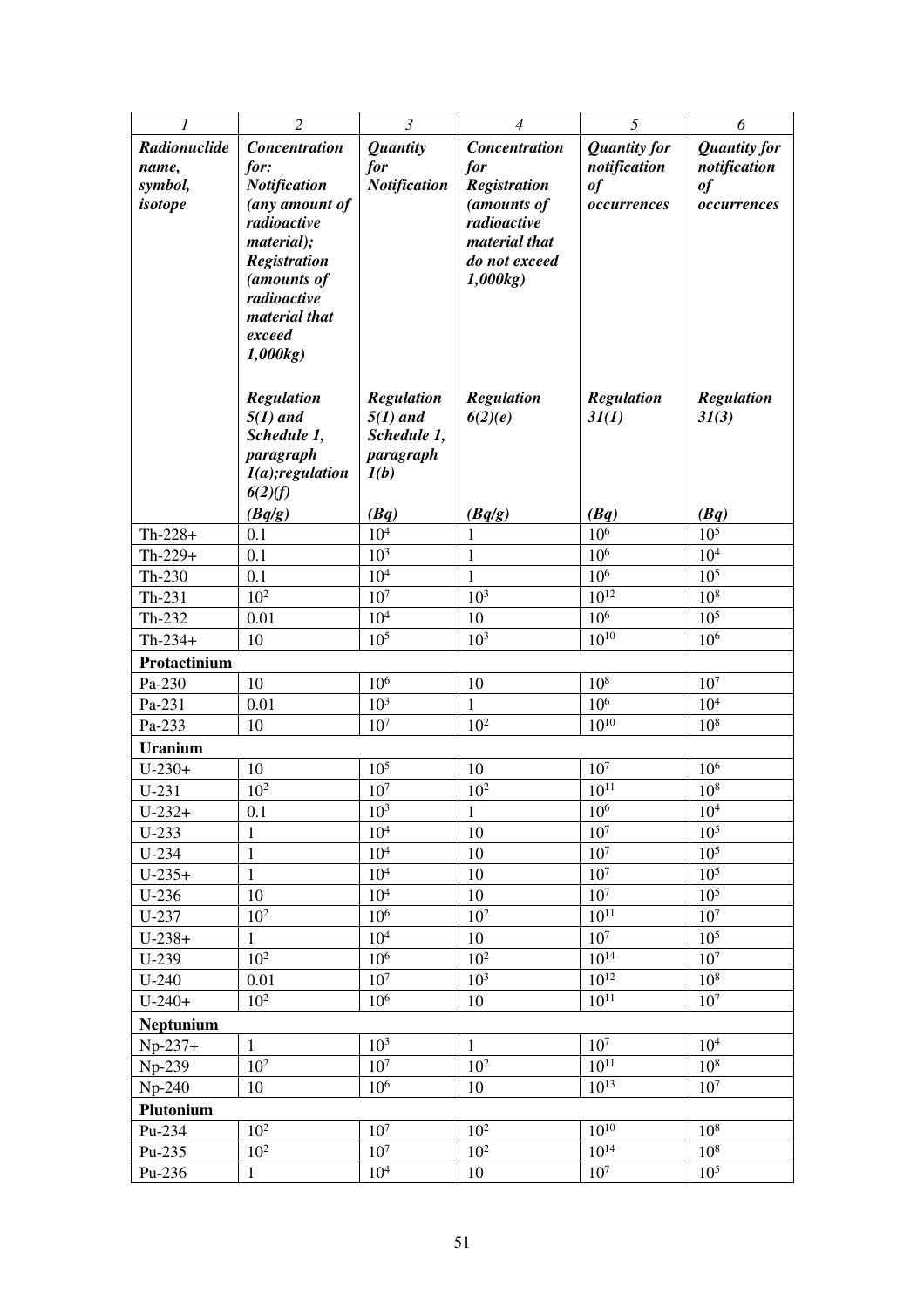| 1                       | $\overline{2}$                     | $\mathfrak{Z}$          | $\overline{4}$           | 5                   | 6                   |
|-------------------------|------------------------------------|-------------------------|--------------------------|---------------------|---------------------|
| Radionuclide            | <b>Concentration</b>               | <b>Quantity</b>         | <b>Concentration</b>     | <b>Quantity for</b> | <b>Quantity for</b> |
| name,                   | for:                               | for                     | for                      | notification        | notification        |
| symbol,                 | <b>Notification</b>                | <b>Notification</b>     | <b>Registration</b>      | of                  | of                  |
| isotope                 | (any amount of                     |                         | (amounts of              | occurrences         | occurrences         |
|                         | radioactive                        |                         | radioactive              |                     |                     |
|                         | material);                         |                         | material that            |                     |                     |
|                         | <b>Registration</b><br>(amounts of |                         | do not exceed<br>1,000kg |                     |                     |
|                         | radioactive                        |                         |                          |                     |                     |
|                         | material that                      |                         |                          |                     |                     |
|                         | exceed                             |                         |                          |                     |                     |
|                         | 1,000kg                            |                         |                          |                     |                     |
|                         |                                    |                         |                          |                     |                     |
|                         | <b>Regulation</b>                  | <b>Regulation</b>       | <b>Regulation</b>        | <b>Regulation</b>   | <b>Regulation</b>   |
|                         | $5(1)$ and                         | $5(1)$ and              | 6(2)(e)                  | 3I(1)               | 31(3)               |
|                         | Schedule 1,                        | Schedule 1,             |                          |                     |                     |
|                         | paragraph                          | paragraph               |                          |                     |                     |
|                         | $I(a);$ regulation                 | I(b)                    |                          |                     |                     |
|                         | 6(2)(f)                            |                         |                          | (Bq)                | (Bq)                |
| Pu-237                  | (Bq/g)<br>$10^{2}$                 | (Bq)<br>10 <sup>7</sup> | (Bq/g)<br>$10^{3}$       | $10^{11}$           | $10^{8}$            |
| Pu-238                  | 0.1                                | 10 <sup>4</sup>         | $\mathbf{1}$             | 10 <sup>6</sup>     | 10 <sup>5</sup>     |
| Pu-239                  | 0.1                                | 10 <sup>4</sup>         | $\mathbf{1}$             | 10 <sup>6</sup>     | $10^{5}$            |
| Pu-240                  | 0.1                                | 10 <sup>3</sup>         | $\mathbf{1}$             | 10 <sup>6</sup>     | 10 <sup>4</sup>     |
| Pu-241                  | 10                                 | 10 <sup>5</sup>         | $10^{2}$                 | 10 <sup>8</sup>     | 10 <sup>6</sup>     |
| Pu-242                  | 0.1                                | 10 <sup>4</sup>         | $\mathbf{1}$             | 10 <sup>6</sup>     | 10 <sup>5</sup>     |
| Pu-243                  | 10 <sup>3</sup>                    | $107$                   | 10 <sup>3</sup>          | $10^{13}$           | 10 <sup>8</sup>     |
| $Pu-244+$               | 0.1                                | $10^{4}$                | $\mathbf{1}$             | 10 <sup>6</sup>     | $10^{5}$            |
| Americium               |                                    |                         |                          |                     |                     |
| Am-241                  | 0.1                                | 10 <sup>4</sup>         | $\mathbf{1}$             | 10 <sup>6</sup>     | $10^5$              |
| Am-242                  | $10^{3}$                           | 10 <sup>6</sup>         | 10 <sup>3</sup>          | $10^{10}$           | 10 <sup>7</sup>     |
| $Am-242m+$              | 0.1                                | 10 <sup>4</sup>         | $\mathbf{1}$             | 10 <sup>6</sup>     | $10^{5}$            |
| $Am-243+$               | 0.1                                | 10 <sup>3</sup>         | $\mathbf{1}$             | 10 <sup>6</sup>     | 10 <sup>4</sup>     |
| Curium                  |                                    |                         |                          |                     |                     |
| $Cm-242$                | 10                                 | $10^{5}$                | 10 <sup>2</sup>          | 10 <sup>7</sup>     | 10 <sup>6</sup>     |
| $Cm-243$                | $\mathbf{1}$                       | $10^{4}$                | $\mathbf{1}$             | 10 <sup>7</sup>     | 10 <sup>5</sup>     |
| $Cm-244$                | $\mathbf{1}$                       | 10 <sup>4</sup>         | 10                       | 10 <sup>7</sup>     | 10 <sup>5</sup>     |
| $Cm-245$                | 0.1                                | 10 <sup>3</sup>         | $\mathbf{1}$             | 10 <sup>6</sup>     | 10 <sup>4</sup>     |
| $Cm-246$                | 0.1                                | 10 <sup>3</sup>         | $\mathbf{1}$             | 10 <sup>6</sup>     | $10^4\,$            |
| $Cm-247+$               | 0.1                                | 10 <sup>4</sup>         | $\mathbf{1}$             | 10 <sup>6</sup>     | 10 <sup>5</sup>     |
| $Cm-248$                | 0.1                                | 10 <sup>3</sup>         | $\,1\,$                  | 10 <sup>6</sup>     | 10 <sup>4</sup>     |
| <b>Berkelium</b>        |                                    |                         |                          |                     |                     |
| <b>Bk-249</b>           | $10^{2}$                           | $10^{6}$                | 10 <sup>3</sup>          | 10 <sup>9</sup>     | 10 <sup>7</sup>     |
| Californium<br>$Cf-246$ | $10^{3}$                           | 10 <sup>6</sup>         | $10^{3}$                 | 10 <sup>9</sup>     | 10 <sup>7</sup>     |
| $Cf-248$                | $\mathbf{1}$                       | 10 <sup>4</sup>         | 10                       | 10 <sup>7</sup>     | 10 <sup>5</sup>     |
| Cf-249                  | 0.1                                | 10 <sup>3</sup>         | $\mathbf{1}$             | 10 <sup>6</sup>     | $10^4\,$            |
| $Cf-250$                | $\mathbf{1}$                       | 10 <sup>4</sup>         | 10                       | 10 <sup>6</sup>     | 10 <sup>5</sup>     |
| $Cf-251$                | 0.1                                | $10^{3}$                | $\mathbf{1}$             | 10 <sup>6</sup>     | 10 <sup>4</sup>     |
| $Cf-252$                | $\mathbf{1}$                       | 10 <sup>4</sup>         | 10                       | 10 <sup>7</sup>     | 10 <sup>5</sup>     |
| $Cf-253$                | $10^{2}$                           | 10 <sup>5</sup>         | $10^{2}$                 | 10 <sup>8</sup>     | $10^{6}$            |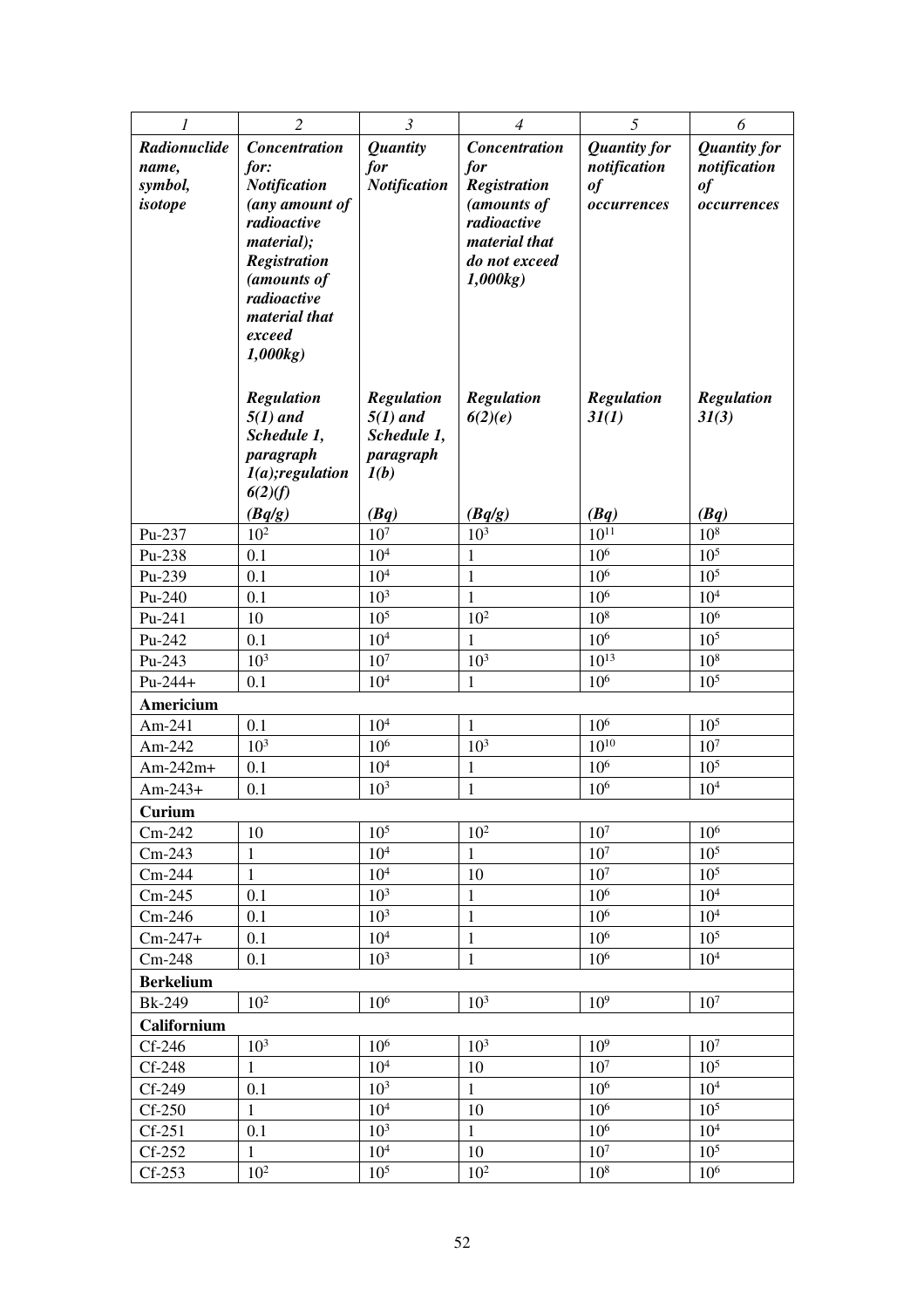| 1                                                                                                                                                                                                                            | $\overline{2}$                                                                                                                                                                                | $\mathfrak{Z}$                                                              | $\overline{4}$                                                                                                                | 5                                                        | 6                                                              |  |
|------------------------------------------------------------------------------------------------------------------------------------------------------------------------------------------------------------------------------|-----------------------------------------------------------------------------------------------------------------------------------------------------------------------------------------------|-----------------------------------------------------------------------------|-------------------------------------------------------------------------------------------------------------------------------|----------------------------------------------------------|----------------------------------------------------------------|--|
| Radionuclide<br>name,<br>symbol,<br>isotope                                                                                                                                                                                  | <b>Concentration</b><br>for:<br><b>Notification</b><br>(any amount of<br>radioactive<br>material);<br><b>Registration</b><br>(amounts of<br>radioactive<br>material that<br>exceed<br>1,000kg | <b>Quantity</b><br>for<br><b>Notification</b>                               | <b>Concentration</b><br>for<br><b>Registration</b><br>(amounts of<br>radioactive<br>material that<br>do not exceed<br>1,000kg | <b>Quantity for</b><br>notification<br>of<br>occurrences | <b>Quantity for</b><br>notification<br>$\it of$<br>occurrences |  |
|                                                                                                                                                                                                                              | Regulation<br>$5(1)$ and<br>Schedule 1,<br>paragraph<br>$I(a);$ regulation<br>6(2)(f)<br>(Bq/g)                                                                                               | <b>Regulation</b><br>$5(1)$ and<br>Schedule 1,<br>paragraph<br>I(b)<br>(Bq) | <b>Regulation</b><br>6(2)(e)<br>(Bq/g)                                                                                        | <b>Regulation</b><br>3I(1)<br>(Bq)                       | <b>Regulation</b><br>3I(3)<br>(Bq)                             |  |
| $Cf-254$                                                                                                                                                                                                                     | $\mathbf{1}$                                                                                                                                                                                  | 10 <sup>3</sup>                                                             | 1                                                                                                                             | 10 <sup>7</sup>                                          | 10 <sup>4</sup>                                                |  |
| Einsteinium                                                                                                                                                                                                                  |                                                                                                                                                                                               |                                                                             |                                                                                                                               |                                                          |                                                                |  |
| Es-253                                                                                                                                                                                                                       | 10 <sup>2</sup>                                                                                                                                                                               | 10 <sup>5</sup>                                                             | 10 <sup>2</sup>                                                                                                               | 10 <sup>8</sup>                                          | 10 <sup>6</sup>                                                |  |
| $Es-254+$                                                                                                                                                                                                                    | 0.1                                                                                                                                                                                           | 10 <sup>4</sup>                                                             | 10                                                                                                                            | 10 <sup>7</sup>                                          | 10 <sup>5</sup>                                                |  |
| Es-254m+                                                                                                                                                                                                                     | 10                                                                                                                                                                                            | 10 <sup>6</sup>                                                             | 10 <sup>2</sup>                                                                                                               | 10 <sup>9</sup>                                          | 10 <sup>7</sup>                                                |  |
| Fermium                                                                                                                                                                                                                      |                                                                                                                                                                                               |                                                                             |                                                                                                                               |                                                          |                                                                |  |
| Fm-254                                                                                                                                                                                                                       | 10 <sup>4</sup>                                                                                                                                                                               | 10 <sup>7</sup>                                                             | 10 <sup>4</sup>                                                                                                               | $10^{10}$                                                | $10^{8}$                                                       |  |
| Fm-255                                                                                                                                                                                                                       | $10^{2}$                                                                                                                                                                                      | 10 <sup>6</sup>                                                             | 10 <sup>3</sup>                                                                                                               | 10 <sup>9</sup>                                          | 10 <sup>7</sup>                                                |  |
| Other radionuclides not listed above (see Note 1)                                                                                                                                                                            |                                                                                                                                                                                               |                                                                             |                                                                                                                               |                                                          |                                                                |  |
|                                                                                                                                                                                                                              | 0.01                                                                                                                                                                                          | 10 <sup>3</sup>                                                             | 0.1                                                                                                                           | 10 <sup>5</sup>                                          | 10 <sup>4</sup>                                                |  |
| Note 1<br>In the case of radionuclides not specified elsewhere in this Part, the quantities specified in this<br>entry are to be used unless the Executive has approved some other quantity for that radionuclide.<br>Note 2 |                                                                                                                                                                                               |                                                                             |                                                                                                                               |                                                          |                                                                |  |
|                                                                                                                                                                                                                              | Nuclides carrying the suffix " $\pm$ " in the above table represent parent nuclides and their progeny as                                                                                      |                                                                             |                                                                                                                               |                                                          |                                                                |  |

Nuclides carrying the suffix "+" in the above table represent parent nuclides and their progeny as listed in the table below. The dose contributions for those progeny are taken into account in the dose calculation (thus requiring only the exemption level of the parent radionuclide to be considered).

 $(1)$  Potassium salts in quantities less than 1,000kg are exempt.

# **List of parent nuclides and their progeny as referred to in Note 2 above**

| Parent radionuclide | <b>Progeny</b> |
|---------------------|----------------|
| $Fe-52$             | $Mn-52m$       |
| $Zn-69m$            | $Zn-69$        |
| $Ge-68$             | Ga-68          |
| $Sr-90$             | $Y-90$         |
| $Sr-91$             | $Y-91m$        |
| $Zr-93$             | $Nb-93m$       |
| $Zr-95$             | $Nb-95$        |
| $Zr-97$             | Nb-97m, Nb-97  |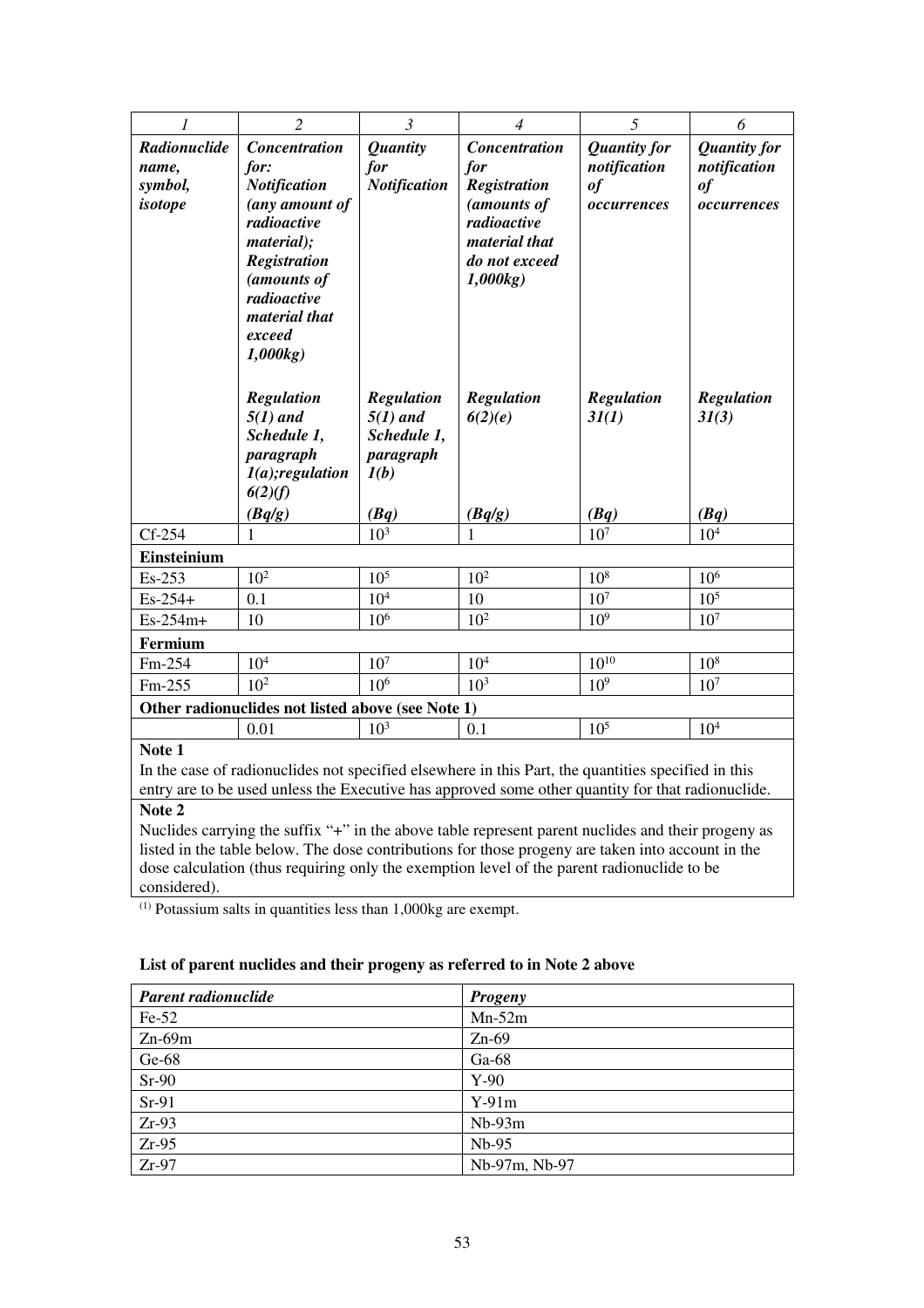| Parent radionuclide | <b>Progeny</b>                                                     |
|---------------------|--------------------------------------------------------------------|
| Nb-97               | $Nb-97m$                                                           |
| Mo-99               | Tc-99m                                                             |
| Mo-101              | Tc-101                                                             |
| Ru-103              | Rh-103m                                                            |
| Ru-105              | Rh-105m                                                            |
| Ru-106              | Rh-106                                                             |
| Pd-103              | Rh-103m                                                            |
| Pd-109              | $Ag-109m$                                                          |
| Ag-108m             | Ag- $108$                                                          |
| Ag- $110m$          | Ag- $110$                                                          |
| $Cd-109$            | Ag-109m                                                            |
| $Cd-115$            | $In-115m$                                                          |
| $Cd-115m$           | $In-115m$                                                          |
| $In-114m$           | $In-114$                                                           |
| $Sn-113$            | $In-113m$                                                          |
| $Sb-125$            | Te-125m                                                            |
| Te-127m             | Te-127                                                             |
| Te-129m             | Te-129                                                             |
| Te-131m             | Te-131                                                             |
| Te-132              | $I-132$                                                            |
| $Cs-137$            | Ba-137m                                                            |
| Ba-140              | La-140                                                             |
| Ce-144              | Pr-144, Pr-144m                                                    |
| Pb-210              | Bi-210, Po-210                                                     |
| Pb-212              | Bi-212, Tl-208, Po-212                                             |
| Bi-212              | Tl-208, Po-212                                                     |
| Rn-220              | Po-216                                                             |
| Rn-222              | Po-218, Pb-214, Bi-214, Po-214                                     |
| Ra-223              | Rn-219, Po-215, Pb-211, Bi-211, Tl-207                             |
| Ra-224              | Rn-220, Po-216, Pb-212, Bi-212, Tl-208, Po-<br>212                 |
| Ra-226              | Rn-222, Po-218, Pb-214, Bi-214, Po-214, Pb-<br>210, Bi-210, Po-210 |
| Ra-228              | Ac-228                                                             |
| $Th-226$            | Ra-222, Rn-218, Po-214                                             |
| Th-228              | Ra-224, Rn-220, Po-216, Pb-212, Bi-212, Tl-<br>208, Po-212         |
| Th-229              | Ra-225, Ac-225, Fr-221, At-217, Bi-213, Po-<br>213, Pb-209         |
| Th-234              | Pa-234m                                                            |
| $U-230$             | Th-226, Ra-222, Rn-218, Po-214                                     |
| $U-232$             | Th-228, Ra-224, Rn-220, Po-216, Pb-212, Bi-<br>212, Tl-208, Po-212 |
| $U-235$             | Th-231                                                             |
| $U-238$             | Th-234, Pa-234m                                                    |
| $U-240$             | Np-240m, Np-240                                                    |
| Np-237              | Pa-233                                                             |
| Pu-244              | U-240, Np-240m, Np-240                                             |
| Am- $242m$          | Am-242, Np-238                                                     |
| Am-243              | Np-239                                                             |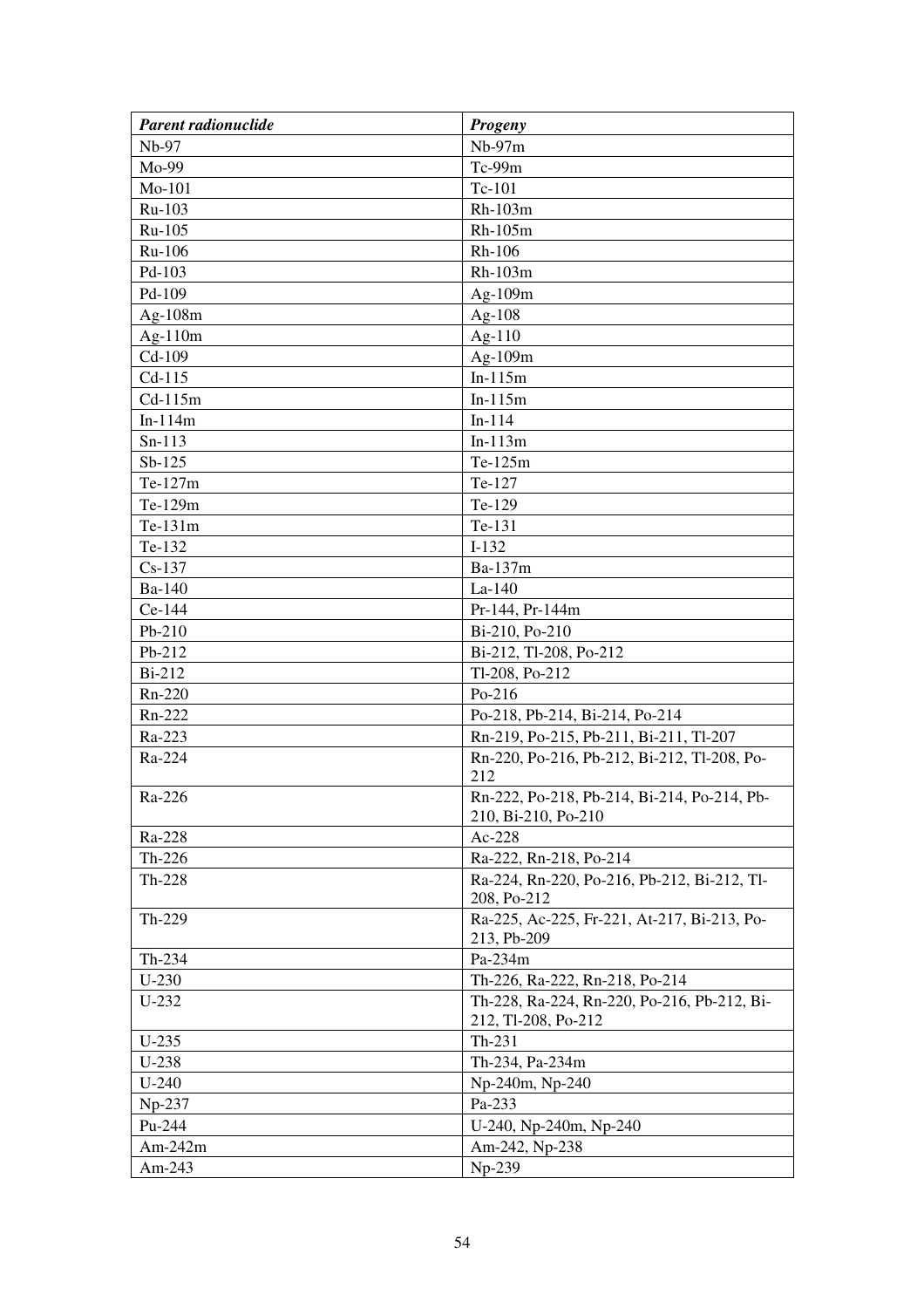| <b>Parent radionuclide</b> | <b>Progeny</b> |
|----------------------------|----------------|
| $Cm-247$                   | $Pu-243$       |
| $Es-254$                   | $Bk-250$       |
| $Es-254m$                  | $Fm-254$       |

PART 2 Regulations  $2(4)$ ,  $6(2)$ and Schedule 1

# **Table of naturally occurring radionuclides (which are not processed for their radioactive, fissile or fertile properties)**

**Values for exemption from notification and registration for naturally occurring radionuclides in solid materials (which are not processed for their radioactive, fissile or fertile properties), which apply whether or not the radionuclide is in secular equilibrium with its progeny** 

|                    | $\overline{2}$                      | 3                     | 4                        |
|--------------------|-------------------------------------|-----------------------|--------------------------|
| Radionuclide name, | <b>Concentration for:</b>           | <b>Quantity for</b>   | <b>Concentration for</b> |
| symbol, isotope    | <b>Notification</b> (any            | <b>Notification</b>   | Registration             |
|                    | amount of radioactive               |                       | (amounts of              |
|                    | <i>material</i> );                  |                       | radioactive material     |
|                    | Registration                        |                       | that do not exceed       |
|                    | (amounts of<br>radioactive material |                       | 1,000kg                  |
|                    | that exceed $1,000kg$ )             |                       |                          |
|                    |                                     |                       |                          |
|                    | Regulation $5(1)$ and               | Regulation $5(1)$ and | Regulation $6(2)(e)$     |
|                    | Schedule 1,                         | Schedule 1,           |                          |
|                    | paragraph $1(a)$ ;                  | paragraph $l(b)$      |                          |
|                    | regulation $6(2)(f)$                |                       |                          |
|                    | (Bq/g)                              | (Bq)                  | (Bq/g)                   |
| $K-40^{(1)}$       | 10                                  | 10 <sup>6</sup>       | $10^{2}$                 |
| $Rb-87$            | 1                                   | 10 <sup>7</sup>       | $10^{4}$                 |
| $Pb-210+$          | 1                                   | 10 <sup>4</sup>       | 10                       |
| Po-210             | 1                                   | 10 <sup>4</sup>       | 10                       |
| $Ra-226+$          | 1                                   | 10 <sup>4</sup>       | 10                       |
| Ra-228+            | 1                                   | $10^{5}$              | 10                       |
| $Th-228+$          | 1                                   | 10 <sup>4</sup>       | 1                        |
| $Th-232$ sec       | 1                                   | $10^{3}$              | 1                        |
| U-238 sec          | 1                                   | $10^{3}$              | $\mathbf{1}$             |
|                    |                                     |                       |                          |

Nuclides carrying the suffix "+" in the above table represent parent nuclides and their progeny as listed in the table below. The dose contributions of those progeny are taken into account in the dose calculation (thus requiring only the exemption level of the parent radionuclide to be considered).

 $(1)$  Potassium salts in quantities less than 1,000kg are exempt.

## **List of parent nuclides and their progeny as referred to in the Note above**

| <b>Parent radionuclide</b> | Progeny                                                              |
|----------------------------|----------------------------------------------------------------------|
| $Pb-210$                   | $Bi-210$ , Po-210                                                    |
| Ra-226                     | Rn-222, Po-218, Pb-214, Bi-214, Po-214, Pb-<br>$210, Bi-210, Po-210$ |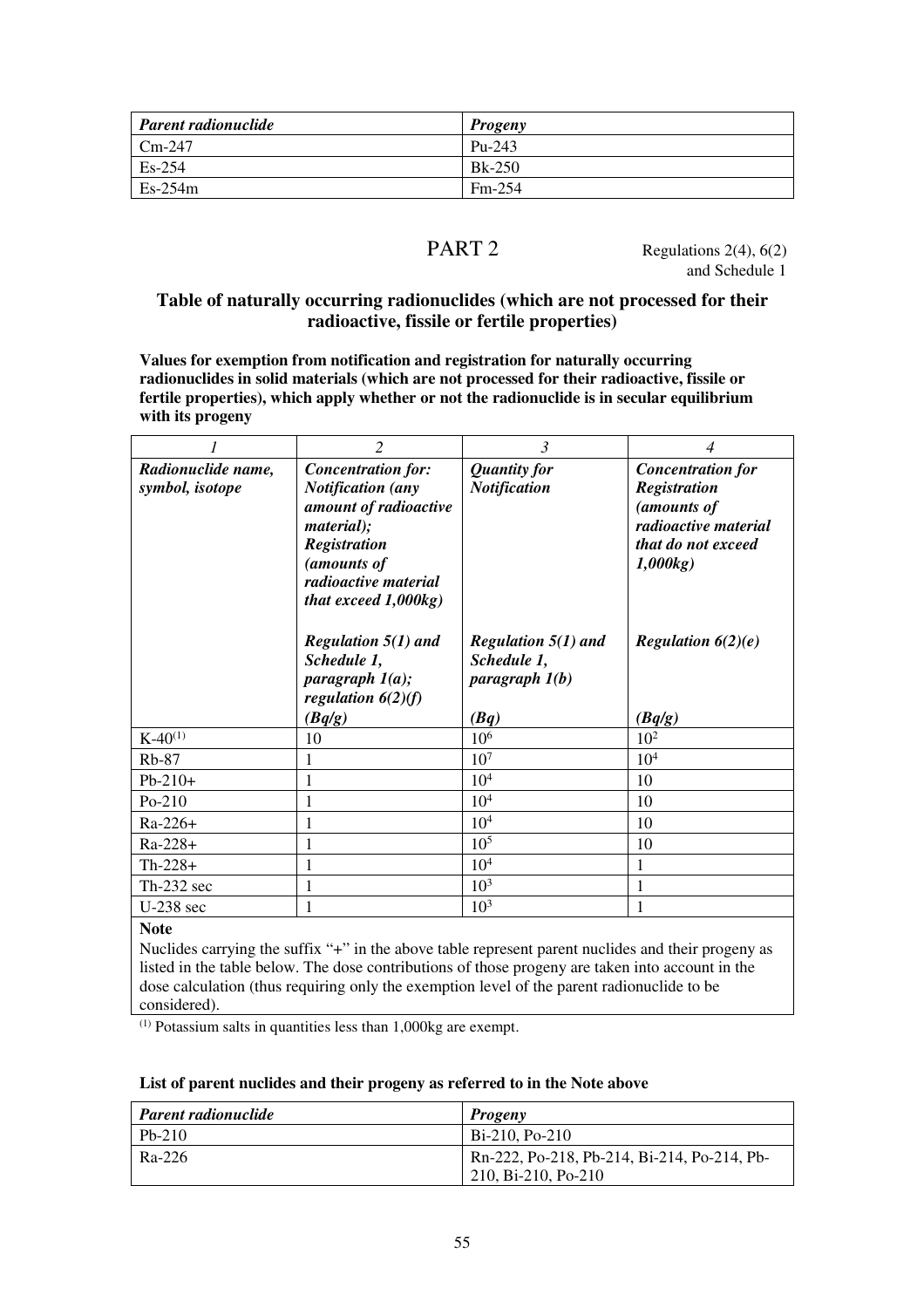| <b>Parent radionuclide</b> | <b>Progeny</b>                              |
|----------------------------|---------------------------------------------|
| Ra-228                     | $Ac-228$                                    |
| Th-228                     | Ra-224, Rn-220, Po-216, Pb-212, Bi-212, Tl- |
|                            | 208, Po-212                                 |

PART 3 Regulation 2(4)

## **Quantity and concentration ratios for more than one radionuclide**

**1.** For the purpose of Regulation 2(4)—

(a) the quantity ratio for more than one radionuclide is the sum of the quotients of the quantity of a radionuclide present  $Q_p$  divided by the quantity of that radionuclide specified in the appropriate entry in Parts 1, 2 or 4 of this Schedule  $Q_{\text{lim}}$ , namely—

$$
\sum\,\tfrac{\varrho_{p}}{\varrho_{lim}}
$$

(b) the concentration ratio for more than one radionuclide is the sum of the quotients of the concentration of a radionuclide present  $C_p$  divided by the concentration of that radionuclide specified in the appropriate entry in Parts 1 or 2 of this Schedule  $C_{lim}$ , namely—

$$
\sum\ {c_p\over c_{lim}}
$$

**2.** In any case where the isotopic composition of a radioactive substance is not known or is only partially known, the quantity or concentration ratio for that substance is to be calculated by using the values specified in the appropriate column in Part 1 of this Schedule for "other radionuclides not listed above" for any radionuclide that has not been identified or where the quantity or concentration of a radionuclide is uncertain, unless the employer can show that the use of some other value is appropriate in the circumstances of a particular case, when the employer may use that value.

PART 4 Regulations 2(1) and 2(4)

#### **Table of quantities of radioactive material defining high-activity sealed sources**

**For radionuclides not listed in the table below, the relevant quantity value is the same as the D-value defined in section 2 Table 1 of the IAEA publication: Dangerous quantities of radioactive material (D-values), (EPR-D-VALUES 2006)** 

| Radionuclide   | <i>Quantity</i> $(Bq)$ |
|----------------|------------------------|
| $Co-60$        | $3 \times 10^{10}$     |
| $Se-75$        | $2 \times 10^{11}$     |
| $Sr-90 (Y-90)$ | $1 \times 10^{12}$     |
| $Cs-137$       | $1 \times 10^{11}$     |
| Pm-147         | $4 \times 10^{13}$     |
| Gd-153         | $1 \times 10^{12}$     |
| $Tm-170$       | $2 \times 10^{13}$     |
| $Yb-169$       | $3 \times 10^{11}$     |
| $Ir-192$       | $8 \times 10^{10}$     |
| Ra-226         | $4 \times 10^{10}$     |
| Pu-238         | $6 \times 10^{10}$     |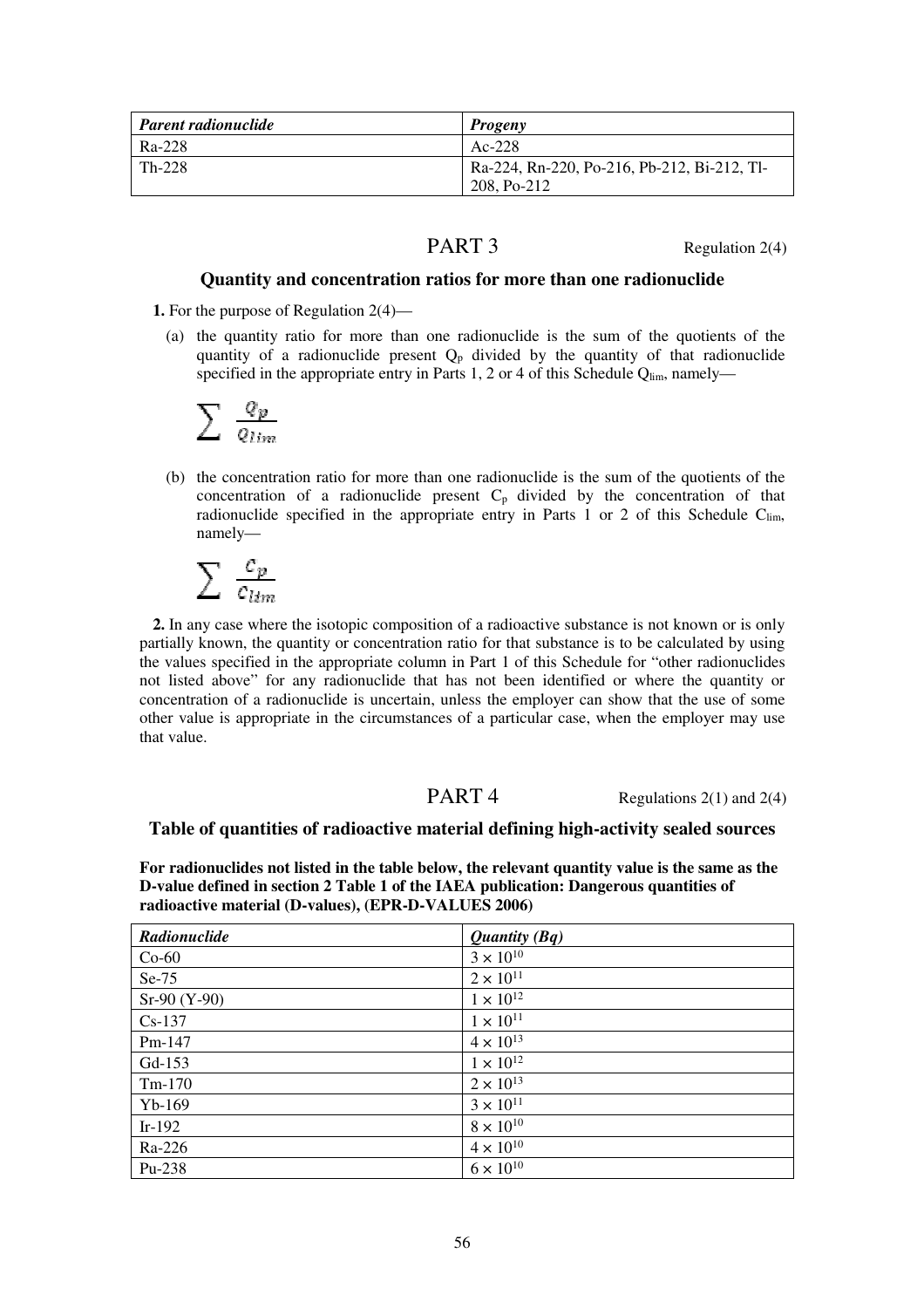| Radionuclide               | <i>Quantity</i> $(Bq)$ |
|----------------------------|------------------------|
| Pu-239/Be-9 <sup>(*)</sup> | $6 \times 10^{10}$     |
| $Am-241$                   | $6 \times 10^{10}$     |
| Am-241/Be-9(*)             | $6 \times 10^{10}$     |
| $Cm-244$                   | $5 \times 10^{10}$     |
| $Cf-252$                   | $2 \times 10^{10}$     |

 $(*)$  The activity given is that of the alpha-emitting radionuclide.

# SCHEDULE 8 Regulation 41

# Transitional provisions and savings

**1.**—(1) In this Schedule—

-

"the 1999 Regulations" means the Ionising Radiations Regulations 1999(**a**);

"restated provision" means any provision of these Regulations so far as it corresponds (with or without modification) to a provision of the 1999 Regulations;

"superseded provision" means any provision of the 1999 Regulations as it has effect immediately before 1st January 2018 so far as it corresponds (with or without modification) to a provision of these Regulations.

(2) In this Schedule references to things done include references to things omitted to be done.

**2.**—(1) Any thing done, or having effect as if done, under or for the purposes of any superseded provision, if effective immediately before 1st January 2018, has effect, so far as is required for continuing its effect on and after that date, as if done under or for the purposes of the corresponding restated provision.

(2) Paragraph (1) does not apply in relation to an authorisation granted or notification made under the 1999 Regulations.

(3) The specific provisions in paragraphs 3 to 10 are not to be taken to affect the generality of paragraph (1).

**3.** Where on or before 5th February 2018 an employer commences work in respect of which a notification is required under regulation  $5(2)$ , it will be sufficient compliance with that regulation if the employer notifies the appropriate authority and provides the particulars required under regulation 5(2) on or before 5th February 2018.

**4.** In paragraph 3 "appropriate authority" has the same meaning as set out in regulation 5(6).

**5.** Where on or before 5th February 2018 a person carries out a registrable practice (within the meaning of regulation  $6(1)$ ) it will be sufficient compliance with regulation  $6(3)$  if the person completes the registration procedure under that regulation on or before 5th February 2018.

**6.** A person who carries out a practice requiring consent under regulation 7 on or before 5th February 2018 is deemed to have been granted consent to carry out that practice under regulation 7(2) until 5th February 2018.

**7.** Where an employer has, in respect of an employee, applied the dose limits set out in paragraphs 9 to 11 of Schedule 4 to the 1999 Regulations in accordance with the requirements of regulation 11(2) of those Regulations and those dose limits have effect immediately before 1st January 2018, the appropriate authority is deemed to have approved, for the purposes of regulation

<sup>(</sup>**a**) S.I. 1999/3232; relevant amending instruments are S.I. 2001/2626, S.I. 2001/2975, S.I.2008//960, S.I. 2010/675, S.I. 2011/1043, S.I. 2013/755, S.I. 2014/469, S.I. 2014/3248 and S.I. 2016/1154.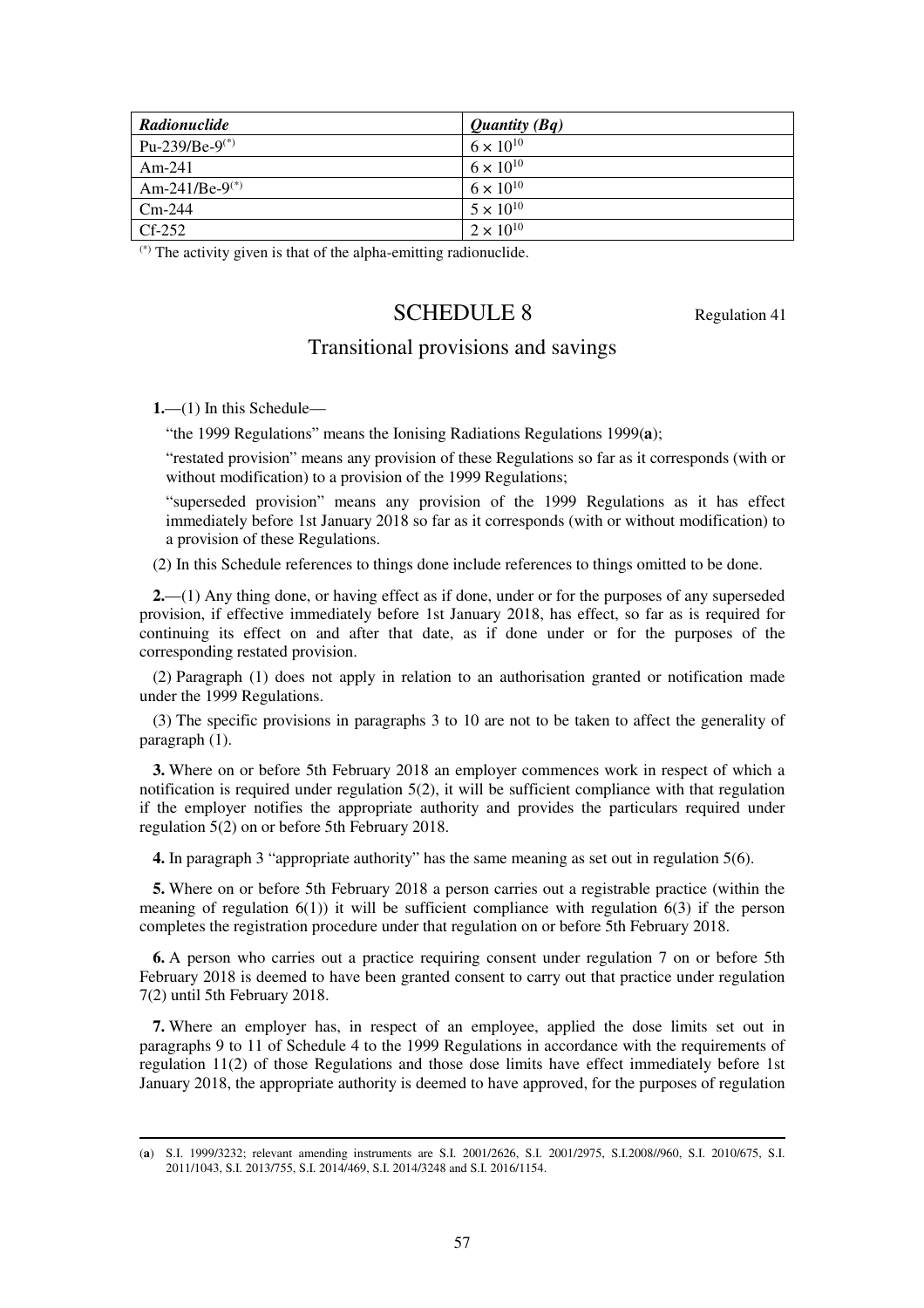12(2) of these Regulations, the application of the dose limits, in respect of that employee, set out in paragraphs 9 to 11 of Schedule 3 to these Regulations.

**8.** In paragraph 7—

- (a) "appropriate authority" has the same meaning as set out in regulation 12(4);
- (b) the deemed approval granted by that paragraph is valid until the end of 5th February 2018.

**9.** A radiation passbook approved for the purposes of the 1999 Regulations and issued on or before 30th April 2018 in respect of a classified outside worker employed by an employer in Great Britain and which was at that date valid remains valid for such time as the worker to whom the passbook relates continues to be employed by the same employer.

**10.** Where a superseded provision provides a period of time within which an aggrieved person may apply for a decision to be reviewed, that period of time continues to apply on and after 1st January 2018 in relation to any decision notified to the aggrieved person before 1 January 2018.

# SCHEDULE 9 Regulation 42

## Modifications

#### **The Employment Act 1989**

-

**1.** In Schedule 1 to the Employment Act 1989(**a**), omit "Paragraphs 5 and 11 of Schedule 4 to the Ionising Radiations Regulations 1999 [SI 1999/3232]".

#### **The Employment Rights Act 1996**

**2.** In section 64(3) of the Employment Rights Act 1996(**b**), for "Regulation 24 of the Ionising Radiations Regulations 1999 [SI 1999/3232]" substitute "Regulation 25 of the Ionising Radiations Regulation 2017 [SI 2017/1075]".

#### **The Personal Protective Equipment at Work Regulations 1992**

**3.** In regulation 3(3)(b) of the Personal Protective Equipment at Work Regulations 1992(**c**), for "the Ionising Radiations Regulations 1999 [SI 1999/3232]" substitute "the Ionising Radiations Regulations 2017 [SI 2017/1075]".

#### **The Health and Safety (Enforcing Authority) Regulations 1998**

**4.**—(1) The Health and Safety (Enforcing Authority) Regulations 1998(**d**) are amended as follows.

(2) In regulation 2(1), in the definition of "ionising radiation", for "the Ionising Radiations Regulations 1999 [SI 1999/3232]" substitute "the Ionising Radiations Regulations 2017 [SI 2017/1075]".

(3) In regulation 4A (the Office for Nuclear Regulation)—

- (a) in paragraph  $(2)$ , for sub-paragraph  $(a)$  substitute—
	- "(a) the provisions of the Ionising Radiations Regulations 2017 in so far as they apply—

<sup>(</sup>**a**) 1989 c. 38, amended by S.I. 1999/3232; there is other amending legislation but none is relevant.

<sup>(</sup>**b**) 1996 c. 18, amended by S.I.1999/3232; there is other amending legislation but none is relevant.

<sup>(</sup>**c**) S.I. 1992/2966, amended by S.I.1999/3232; there are other amending instruments but none is relevant.

<sup>(</sup>**d**) S.I. 1998/494; relevant amending instruments are S.I.1999/3232 and S.I. 2014/469.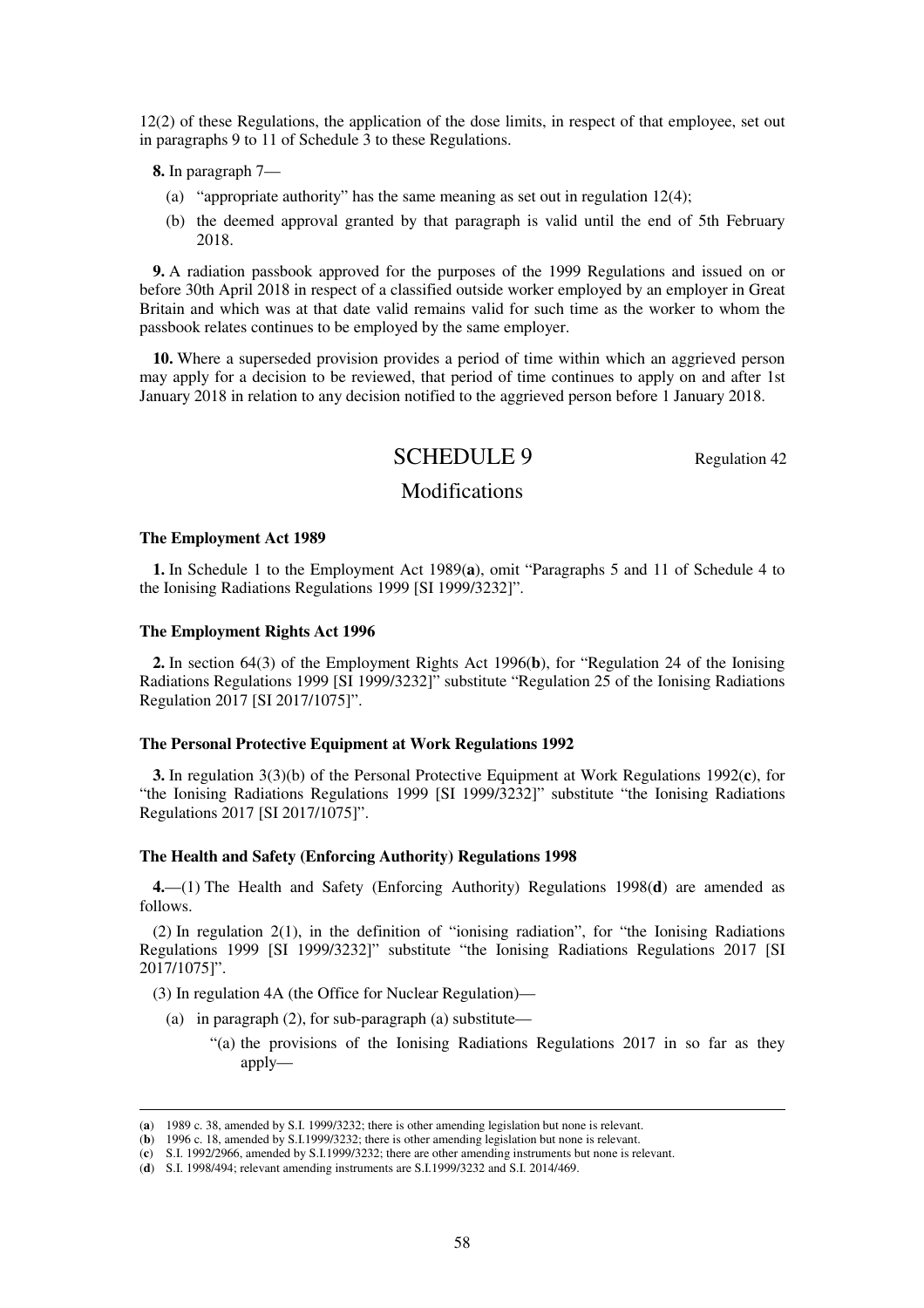- (i) in relation to the civil transport of radioactive material by road, railway or inland waterway; and
- (ii) to premises which are or are on a nuclear warship site;
- (aa) the provisions of the Radiation (Emergency Preparedness and Public Information) Regulations 2001 in so far as they apply to premises which are or are on a nuclear warship site;"
- (b) for paragraph (3) substitute—
	- "(3) For the purposes of—
		- (a) paragraph  $(2)(a)$ 
			- (i) "civil transport" means transport otherwise than for the purposes of the department of the Secretary of State with responsibility for defence;
			- (ii) "radioactive material" has the same meaning as given in regulation 2(1) of the Ionising Radiations Regulations 2017 [S.I. 2017/1075];
			- (iii) the transport of material begins with any preparatory process (such as packaging) and continues until the material has been unloaded at its destination;
		- (b) paragraphs (2)(a) and (aa) "premises" includes a nuclear powered warship during any period it is berthed or anchored at a nuclear warship site."
- (4) In Schedule 2—
	- (a) in paragraph 4(d), for "Schedule 1 of the Ionising Radiations Regulations 1999 [SI 1999/3232]" substitute "Schedule 1 to the Ionising Radiations Regulations 2017 [SI 2017/1075]";
	- (b) in paragraph 5, for "the Ionising Radiations Regulations 1999 [SI 1999/3232]" substitute "the Ionising Radiations Regulations 2017 [SI 2017/1075]".

#### **The Radiation (Emergency Preparedness and Public Information) Regulations 2001**

**5.**—(1) The Radiation (Emergency Preparedness and Public Information) Regulations 2001(**a**) are amended as follows.

(2) In regulation  $2(1)$ —

-

(a) for the definition of "the 1999 Regulations" substitute—

""the 2017 Regulations" means the Ionising Radiations Regulations 2017;";

- (b) in the definition of "approved dosimetry service", for "the 1999 Regulations" substitute "the 2017 Regulations";
- (c) in the definition of "dose assessment", for "regulation 21 of the 1999 Regulations" substitute "regulation 22 of the 2017 Regulations";
- (d) in the definition of "dose record", for "regulation 21 of the 1999 Regulations" substitute "regulation 22 of the 2017 Regulations";
- (e) in the definition of "emergency exposure", for "Schedule 4 to the 1999 Regulations" substitute "Schedule 3 to the 2017 Regulations";
- (f) in the definition of "medical surveillance", for "regulation 24 of the 1999 Regulations" substitute "regulation 25 of the 2017 Regulations".

(3) In regulation 4(3), for "regulation 7 (Prior risk assessment etc) of the 1999 Regulations" substitute "regulation 8 (Radiation risk assessments) of the 2017 Regulations".

(4) In regulations 7(7)(b) and 8(8)(b), for "regulation 21 of the 1999 Regulations" substitute "regulation 22 of the 2017 Regulations" in each case.

<sup>(</sup>**a**) S.I. 2001/2975, to which there are amendments not relevant to these Regulations.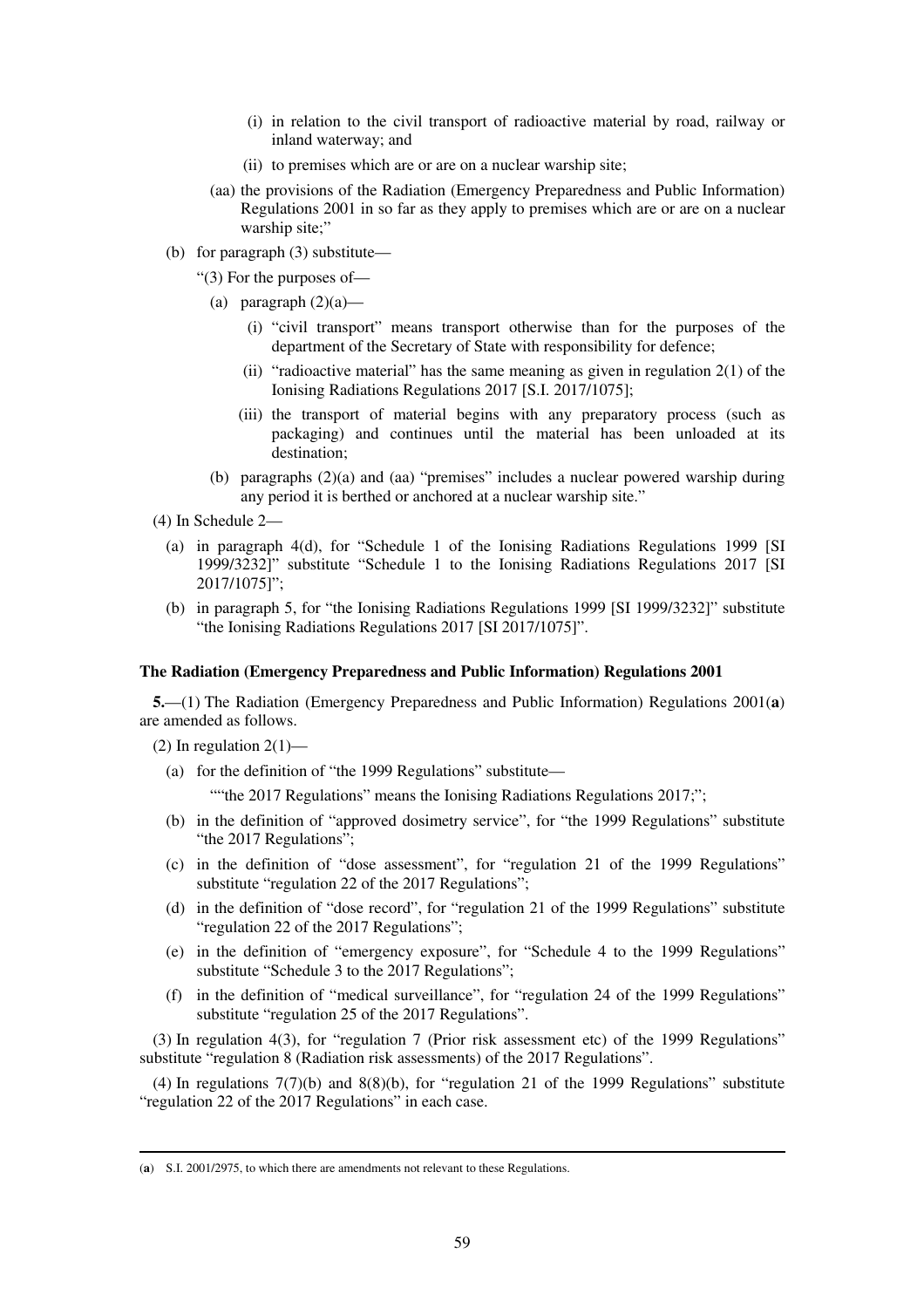(5) In regulation 15, for "regulation 11 of the 1999 Regulations" substitute "regulation 12 of the 2017 Regulations".

(6) In Schedule 11 omit paragraphs 2 to 9.

#### **The High-activity Sealed Radioactive Sources and Orphan Sources Regulations 2005**

**6.** In the High-activity Sealed Radioactive Sources and Orphan Sources Regulations 2005(**a**), omit regulation 19.

#### **The Health and Safety (Enforcing Authority for Railways and Other Guided Transport Systems) Regulations 2006**

**7.**—(1) The Health and Safety (Enforcing Authority for Railways and Other Guided Transport Systems) Regulations 2006(**b**) are amended as follows.

(2) In regulation 3 (enforcing authority)—

(a) after paragraph (4) insert—

"(4A) The Office of Rail and Road has no responsibility for the enforcement of the Ionising Radiations Regulations 2017."

- (b) in paragraph  $(5)$ 
	- (i) for "regulation 93(4)" substitute "regulation 32(4)"**;**
	- (ii) for "2007 (defence and enforcement)" substitute "2009 (enforcement)".

#### **The Legislative Reform (Health and Safety Executive) Order 2008**

**8.** In Schedule 3 to the Legislative Reform (Health and Safety Executive) Order 2008(**c**) omit the entry relating to the Ionising Radiations Regulations 1999.

#### **The REACH Enforcement Regulations 2008**

**9.** In Part 3 of Schedule 3 to the REACH Enforcement Regulations 2008(**d**)—

- (a) in paragraph 1(g)(i), for "the Ionising Radiations Regulations 1999" substitute "the Ionising Radiations Regulations 2017";
- (b) in paragraph 3, for "the Ionising Radiations Regulations" substitute "the Ionising Radiations Regulations 2017".

#### **The Carriage of Dangerous Goods and Use of Transportable Pressure Equipment Regulations 2009**

**10.**—(1) Schedule 2 to the Carriage of Dangerous Goods and Use of Transportable Pressure Equipment Regulations 2009(**e**) is amended as follows.

(2) In paragraph  $3(1)$ —

- (a) for "regulation 20 of the Ionising Radiations Regulations 1999 ("the 1999 Regulations")" substitute "regulation 21 of the Ionising Radiations Regulations 2017 ("the 2017 Regulations")";
- (b) for "regulations 21 to 26 of the 1999 Regulations" substitute "regulations 22 to 27 of the 2017 Regulations".

<sup>(</sup>**a**) S.I. 2005/2686; revoked in relation to England and Wales by S.I. 2010/675.

<sup>(</sup>**b**) S.I. 2006/557; relevant amending instruments are S.I. 2007/1573, S.I. 2014/469 and S.I. 2015/1682.

<sup>(</sup>**c**) S.I. 2008/960, to which there are amendments not relevant to these Regulations.

<sup>(</sup>**d**) S.I. 2008/2852, to which there are amendments not relevant to these Regulations.

<sup>(</sup>**e**) S.I. 2009/1348, to which there are amendments not relevant to these Regulations.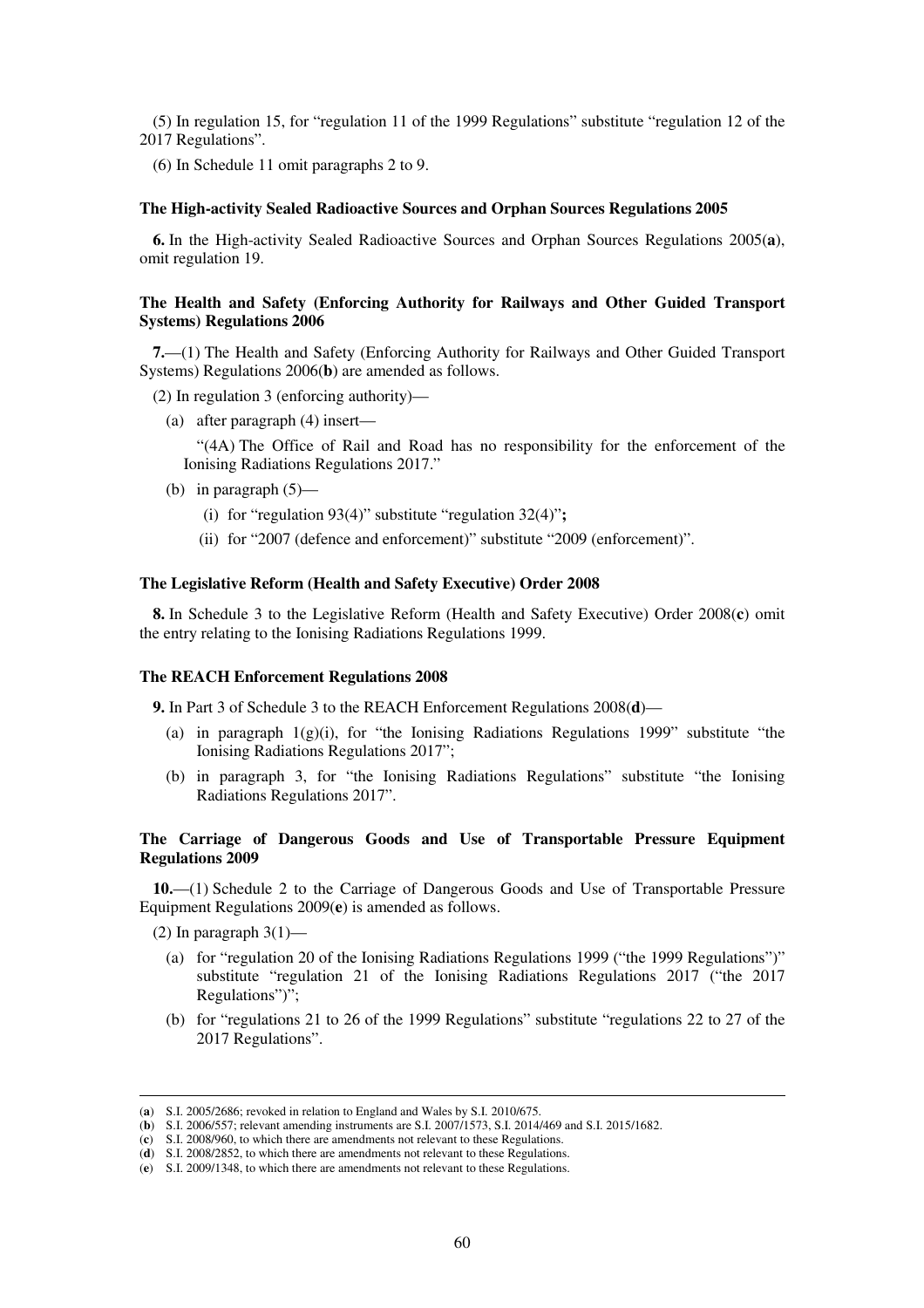(3) In paragraph 3(2), for "paragraph 1, 2, 6, 7 or 8 of Schedule 4 (Dose Limits) to the 1999 Regulations" substitute "paragraphs 1, 2, 5, 6 or 7 of Schedule 3 (Dose limits) to the 2017 Regulations".

(4) In paragraph 3(3), for "Schedule 4 to the 1999 Regulations" substitute "Schedule 3 to the 2017 Regulations".

(5) In paragraph 4(2)(c), for "Schedule 4 to the Ionising Radiations Regulations 1999" substitute "Schedule 3 to the Ionising Radiations Regulations 2017".

#### **The Environmental Permitting (England and Wales) Regulations 2010**

**11.** In Part 2 of Schedule 26 to the Environmental Permitting (England and Wales) Regulations 2010(**a**), omit paragraph 15 (Ionising Radiations Regulations 1999).

#### **The Natural Resources Body for Wales (Functions) Order 2013**

**12.** In Schedule 4 to the Natural Resources Body for Wales (Functions) Order 2013(**b**), omit paragraph 113 (Ionising Radiations Regulations 1999).

#### **The Reporting of Injuries, Diseases and Dangerous Occurrences Regulations 2013**

**13.**—(1) The Reporting of Injuries, Diseases and Dangerous Occurrences Regulations 2013(**c**) are amended as follows.

(2) In regulation 14(6)(e), for "the Ionising Radiations Regulations 1999" substitute "the Ionising Radiations Regulations 2017".

(3) In Schedule 4, Table 1, omit the entry relating to the Ionising Radiations Regulations 1999.

#### **The Construction (Design and Management) Regulations 2015**

**14.** In paragraph 3 of Schedule 3 to the Construction (Design and Management) Regulations 2015(**d**), for "regulation 16 of the Ionising Radiations Regulations 1999" substitute "regulation 17 of the Ionising Radiations Regulations 2017".

#### **The Infrastructure Planning (Interested Parties and Miscellaneous Prescribed Provisions) Regulations 2015**

**15.**—(1) The Infrastructure Planning (Interested Parties and Miscellaneous Prescribed Provisions) Regulations 2015(**e**) are amended as follows.

(2) In Part 2 of Schedule 2—

- (a) in column 1, for "Ionising Radiations Regulations 1999" substitute "Ionising Radiations Regulations 2017";
- (b) in column 2, for the corresponding entry, for "Authorisation under regulation 5 (authorisation of specified practices)" substitute "Registration under regulation 6 (registration of certain practices) in relation to the use of electrical equipment intended to produce x-rays for the purpose of research or the exposure of persons for medical treatment, and consent under regulation 7 (consent to carry out specified practices) in relation to the practices specified in regulation  $7(1)(d)$ , (e) and (f)".

<sup>(</sup>**a**) S.I. 2010/675, to which there are amendments not relevant to these Regulations.

<sup>(</sup>**b**) S.I. 2013/755, to which there are amendments not relevant to these Regulations.

<sup>(</sup>**c**) S.I. 2013/1471, to which there are amendments not relevant to these Regulations.

<sup>(</sup>**d**) S.I. 2015/51, to which there are amendments not relevant to these Regulations.

<sup>(</sup>**e**) S.I. 2015/462, to which there are amendments not relevant to these Regulations.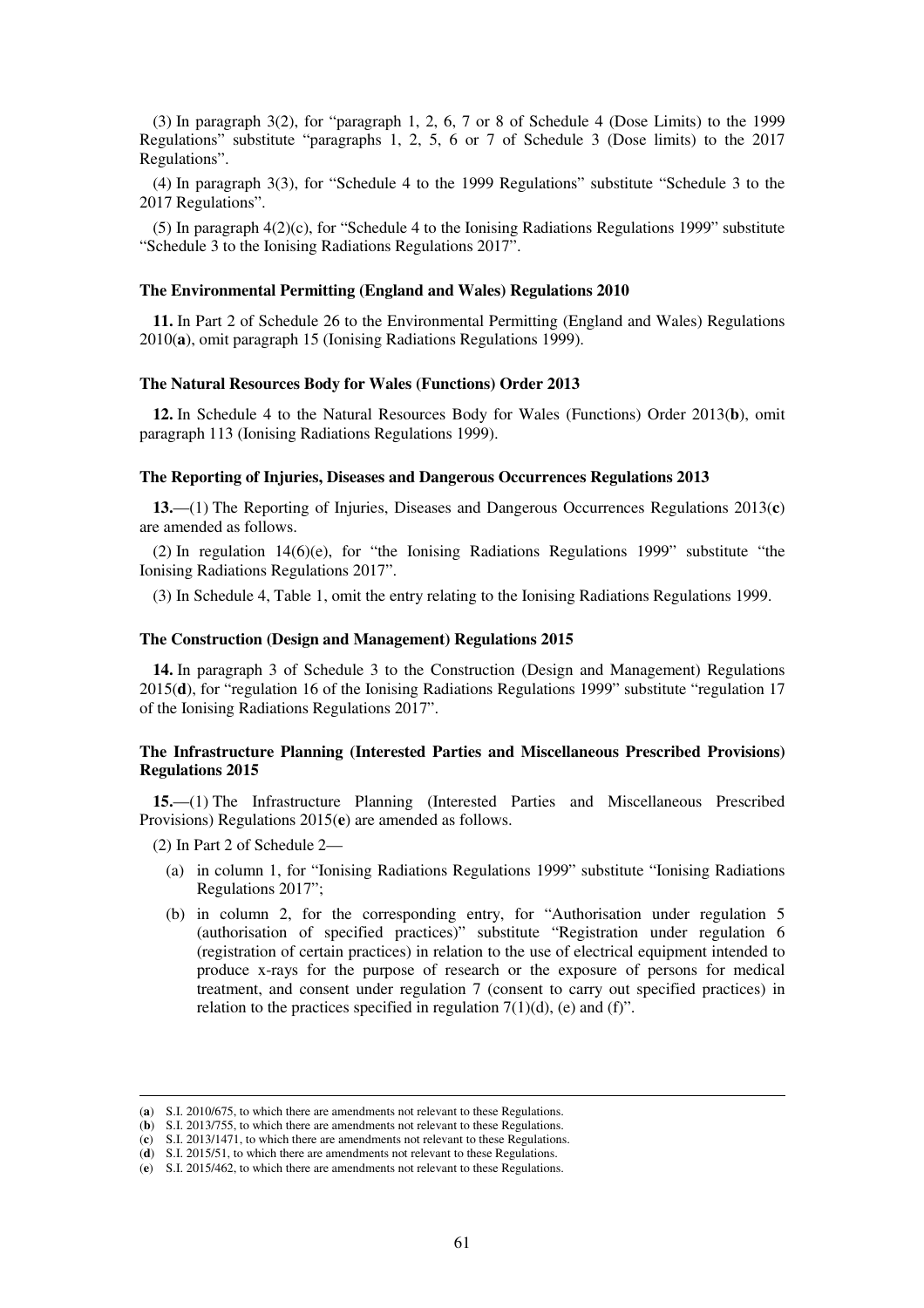#### **The Health and Safety and Nuclear (Fees) Regulations 2016**

**16.**—(1) The Health and Safety and Nuclear (Fees) Regulations 2016(**a**) are amended as follows.

(2) In regulation 2(1), for the definition of "the 1999 Regulations" substitute—

""the 2017 Regulations" means the Ionising Radiations Regulations 2017 [SI 2017/1075];"

(3) In the heading of regulation 8, for "the Ionising Radiation Regulations 1999" substitute "the Ionising Radiations Regulations 2017".

(4) In regulation 8—

- (a) in paragraph (2)—
	- (i) for "1(c)(i) or 1(d)(i)" substitute "1(d)(i) or 1(e)(i)";
	- (ii) for "1999" substitute "2017";
- (b) after paragraph (2) insert—

"(2A) A fee is payable to the appropriate authority (within the relevant meaning given in the 2017 Regulations) on each application for registration or for a consent to carry out specified practices for the purposes of the 2017 Regulations."

- (c) in paragraph (3), for "paragraph (1) or (2)" substitute "paragraph (1), (2) or (2A)";
- (d) in paragraph (7), for "this regulation" substitute "paragraph  $(1)$ ,  $(2)$  or  $(4)$ ";
- (e) in paragraph (9), for "regulation  $21(3)$ (e) of the 1999 Regulations" substitute "regulation"  $22(3)(e)$  of the 2017 Regulations".
- (5) In Schedule 4, in relation to entry (a)—
	- (a) for "The 1999 Regulations" substitute "The 2017 Regulations";
	- (b) for "SI 1999/3232" substitute "SI 2017/1075".
- (6) In the heading of Schedule 6, for "1999" substitute "2017".
- (7) In Schedule 6, in column 1 of Table 1—
	- (a) for "regulation 35 of the 1999 Regulations", in both places in which it occurs, substitute "regulation 36 of the 2017 Regulations";
	- (b) in the entry for "Original type approval of apparatus"—
		- (i) for "paragraph  $1(c)(i)$  or  $1(d)(i)$  of Schedule 1 to the 1999 Regulations" substitute "paragraph  $1(d)(i)$  or  $1(e)(i)$  of Schedule 1 to the 2017 Regulations";
		- (ii) for "regulation 6" substitute "regulation 5";
	- (c) in the entry for "Amendment of an original approval of dosimetry services", in addition to the amendment made by sub-paragraph (a) above, for "paragraph  $1(c)(i)$  or  $1(d)(i)$ " substitute "paragraph  $1(d)(i)$  or  $1(e)(i)$ ";
	- (d) after the entry referred in sub-paragraph (c) above, insert—

"Application for registration or for consent to carry out a specified practice pursuant to regulations 6 and 7 of the 2017 Regulations".

(8) In Schedule 6, in column 2 of Table 1, in relation to the entry inserted by paragraph (7)(d), insert "£25".

(9) In Schedule 6, in column 1 of Table 2, for "regulation 35 of the 1999 Regulations", in both places in which it occurs, substitute "regulation 36 of the 2017 Regulations".

(10) In Schedule 6, in column 3 of Table 3, for "regulation  $21(3)(e)$  of the 1999 Regulations" substitute "regulation 22(3)(e) of the 2017 Regulations".

<sup>(</sup>**a**) S.I. 2016/253, to which there are amendments not relevant to these Regulations.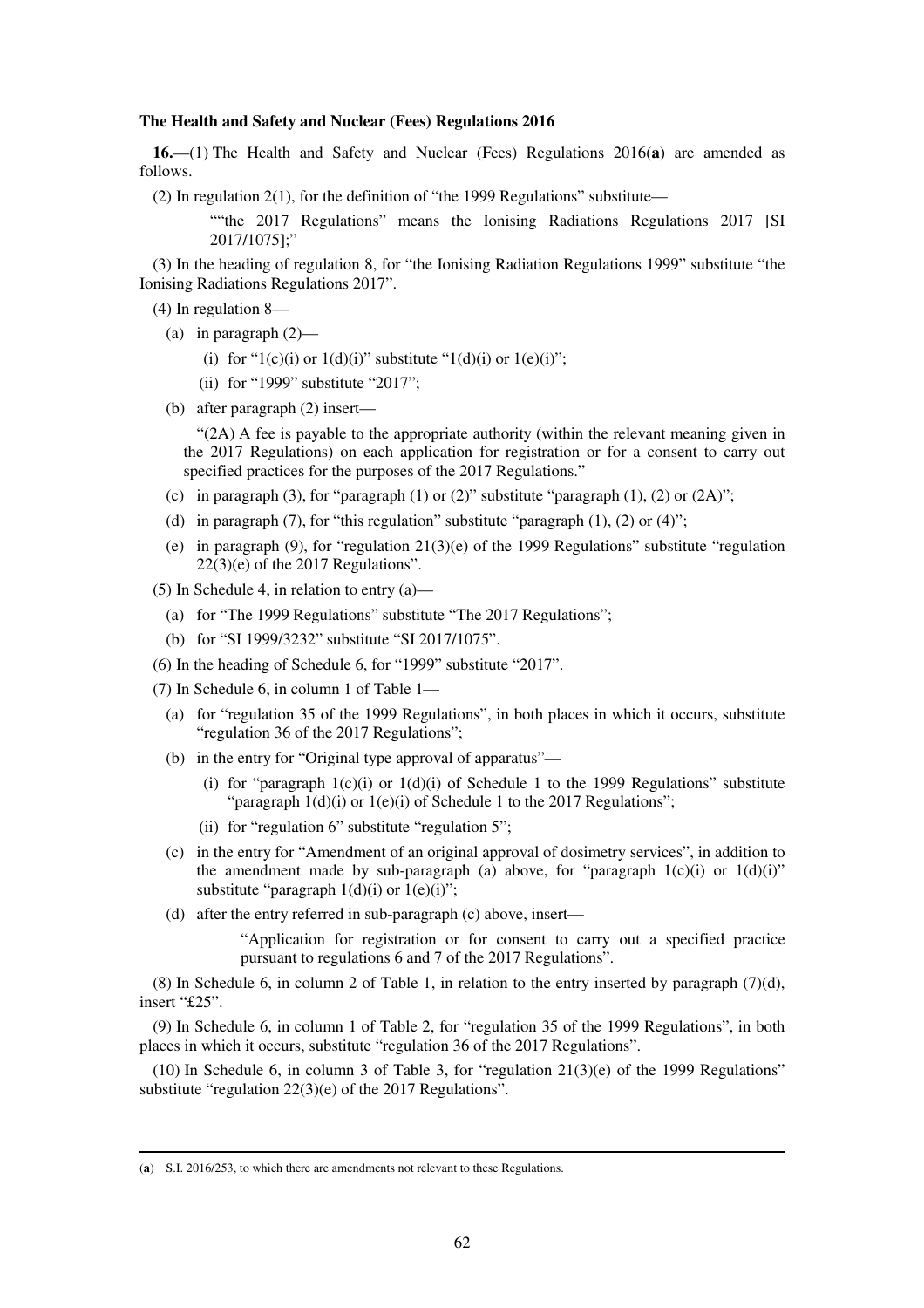### **The Environmental Permitting (England and Wales) Regulations 2016**

**17.** In Part 5 of Schedule 23 to the Environmental Permitting (England and Wales) Regulations 2016(**a**), omit paragraph 7.

### **EXPLANATORY NOTE**

*(This note is not part of the Regulations)* 

These regulations revoke and supersede the Ionising Radiations Regulations 1999.

The Regulations impose duties on employers to protect employees and other persons against ionising radiation arising from work with radioactive substances and other sources of ionising radiation. The regulations also impose certain duties on employees.

The Regulations implement in part as respects Great Britain provisions of Council Directive 2013/59/Euratom (OJ No L13, 17.1.2014, p 1) laying down basic safety standards for protection against the dangers arising from exposure to ionising radiation, and repealing Directives 89/618/Euratom, 90/641/Euratom, 96/29/Euratom, 97/43/Euratom and 2003/122/Euratom.

The Regulations are divided into seven Parts.

### **Part 1 (Preliminary—Regulations 1–4)**

The Regulations define the terms used in and the scope of application of the Regulations. For the purposes of the Regulations, an employer includes a self-employed person and an employee includes a self-employed person and a trainee.

Generally, the Regulations apply to any practice (as defined, and which encompasses various types of work), and to any other work carried out in an atmosphere of radon above a particular concentration. In the Regulations, work with ionising radiation means work to which the Regulations apply.

#### **Part 2 (General principles and procedures—Regulations 5–13)**

Regulation 5 requires certain work with ionising radiation to be notified to the appropriate authority (either the Health and Safety Executive ("the Executive") or, where the work relates to particular nuclear-related sites, the Office for Nuclear Regulation ("the ONR")). The work which requires notification is a residual category of work; amongst other exclusions, work which arises from practices which require registration under regulation 6 or require a consent under regulation 7 do not require notification.

Regulation 6 requires all practices to be registered with the appropriate authority other than those excluded from registration by regulation 6(2). Amongst other exclusions, practices consisting of work which is excluded from notification because the work falls within Schedule 1, are excluded from registration. Practices which require a consent under regulation 7, and practices which involve moderate amounts of radioactive material (not exceeding 1,000kg) where the activity concentration value of that material is less than the values in column 4 of Part 1 of Schedule 7, are also excluded from registration.

Regulation 7 requires an employer to obtain a consent from the appropriate authority to carry out certain practices.

Regulations 8 to 13—

<sup>-</sup>(**a**) S.I. 2016/1154.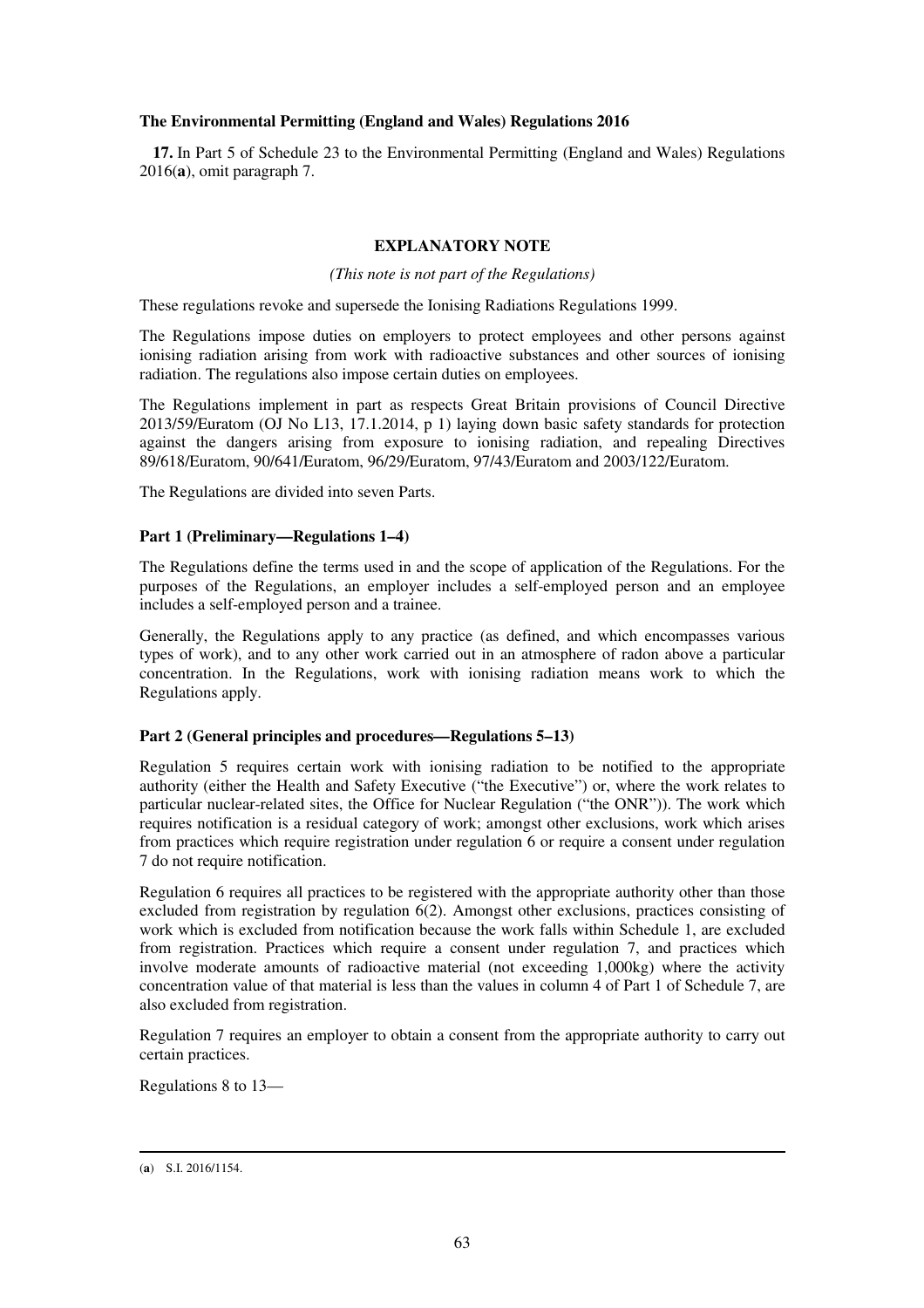- (a) require employers to make a prior assessment of the risks arising from their work with ionising radiation, to make an assessment of the hazards likely to arise from that work and to prevent and limit the consequences of identifiable radiation accidents;
- (b) require employers to take all reasonable steps to restrict as far as is reasonably practicable the extent to which employees and other persons are exposed to ionising radiation;
- (c) require respiratory protective equipment used in work with ionising radiation to conform with agreed standards and require all personal protective equipment and other controls to be regularly examined and properly maintained;
- (d) impose limits (specified in Schedule 3) on the doses of ionising radiation which employees and other persons may receive;
- (e) require in certain circumstances the preparation of contingency plans for radiation accidents which are reasonably foreseeable.

#### **Part 3 (Arrangements for the management of radiation protection—Regulations 14–16)**

The Regulations require that employers consult radiation protection advisers in respect of matters specified in Schedule 4 and that employers ensure that adequate information, instruction and training is given to employees and other persons. Employers are required to co-operate by exchanging information to enable compliance by others with requirements to limit the exposure of employees to ionising radiation.

#### **Part 4 (Designated areas—Regulations 17–20)**

The Regulations—

- (a) provide that areas in which persons need to follow special procedures to restrict exposure or in which persons are likely to receive more than specified doses of ionising radiation be designated as controlled or supervised areas;
- (b) restrict entry into controlled areas to specified persons and circumstances;
- (c) require radiation employers to set out appropriate local rules for controlled or supervised areas and to appoint radiation protection supervisors for the purpose of securing compliance with the Regulations;
- (d) impose specified duties upon employers in relation to outside workers;
- (e) require radiation levels to be monitored in controlled or supervised areas and provide for the maintenance and testing of monitoring equipment.

#### **Part 5 (Classification and monitoring of persons—Regulations 21–27)**

The Regulations require that employees who are likely to receive more than specified doses of ionising radiation be designated as classified persons, that doses received by classified persons be assessed by one or more dosimetry services approved by the Executive and that records of such doses are made and kept for each such person.

The Regulations also provide for—

- (a) certain employees to be subject to medical surveillance;
- (b) any cases in which an employee has received an overexposure to be investigated and notified to the appropriate authority;
- (c) investigations to be made where employees are exposed above specified levels;
- (d) modified dose limits for employees who have received an overexposure.

#### **Part 6 (Arrangements for the control of radioactive substances, articles and equipment— Regulations 28–34)**

The Regulations—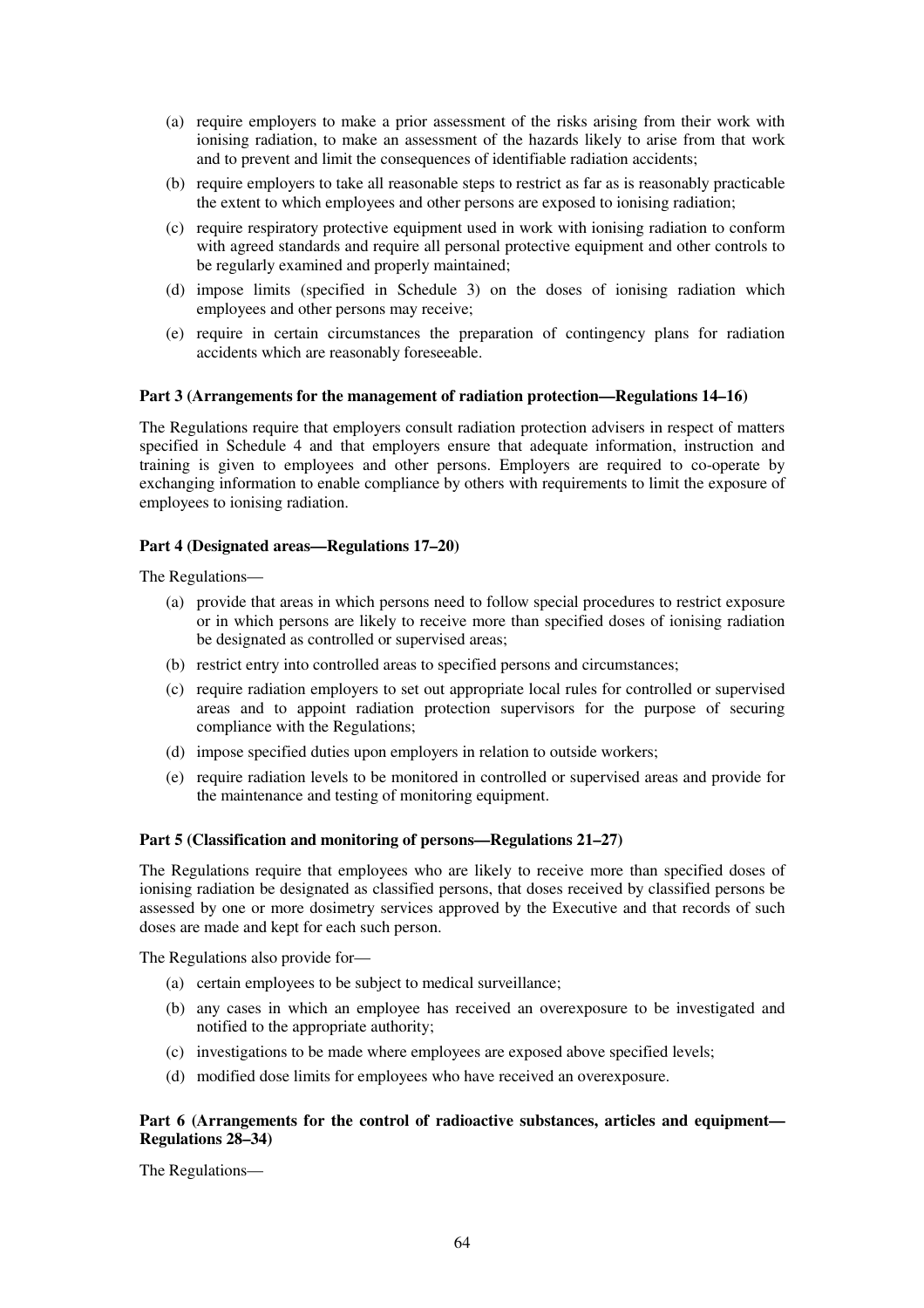- (a) require that where a radioactive substance is to be used as a source of ionising radiation, it should, whenever reasonably practicable, be in the form of a sealed source and that any articles embodying or containing radioactive substances are suitably designed, constructed, maintained and tested;
- (b) cover the accounting for, keeping and moving of radioactive substances and require that incidents in which more than specified quantities of radioactive substances escape or are lost or stolen be notified to the appropriate authority;
- (c) impose duties on manufacturers etc. and installers of articles for use in work with ionising radiation to ensure that such articles are designed, constructed and installed so as to restrict, so far as is reasonably practicable, exposure to ionising radiation;
- (d) impose similar duties upon employers in relation to equipment used for medical exposures together with additional duties in relation to the testing and safe operation of such equipment;
- (e) require employers to investigate any defect in medical equipment which may have resulted in a person receiving a dose of ionising radiation much greater than was intended and to notify the appropriate authority of such incidents;
- (f) prohibit interference with sources of ionising radiation.

#### **Part 7 (Duties of employees and miscellaneous—Regulations 35–43)**

The Regulations impose duties upon employees engaged in carrying out work with ionising radiation. The Regulations also—

- (a) provide for the approval of dosimetry services by the Executive;
- (b) provide for a defence on contravention of certain regulations;
- (c) provide for exemptions to be granted by the appropriate authority;
- (d) extend the provision of the Regulations outside Great Britain;
- (e) contain transitional provisions; and
- (f) introduce modifications relating to the Ministry of Defence and visiting forces.

The Regulations contain transitional provisions and savings.

The Regulations make consequential and other modifications to the enactments specified in Schedule 9. In particular—

- (a) the Health and Safety (Enforcing Authority) Regulations 1998 and the Health and Safety (Enforcing Authority for Railways and Other Guided Transport Systems) Regulations 2006 are modified to transfer enforcement responsibility for these Regulations in relation to road, rail and inland waterway to the ONR; and
- (b) the Health and Safety and Nuclear (Fees) Regulations 2016 are modified to include an application fee of £25 for a registration under regulation 6 or a consent to carry out specified practices under regulation 7.

A full impact assessment of the effect that these Regulations would have on the costs of business and the voluntary sector is published with the Explanatory Memorandum, which is available alongside the instrument on www.legislation.gov.uk.

The transposition note in relation to the implementation of the Basis Safety Standards Directive is also published with the Explanatory Memorandum and available on that website. Copies of these documents are available in the libraries of both Houses of Parliament.

<sup>©</sup> Crown copyright 2017

Printed and published in the UK by The Stationery Office Limited under the authority and superintendence of Jeff James, Controller of Her Majesty's Stationery Office and Queen's Printer of Acts of Parliament.